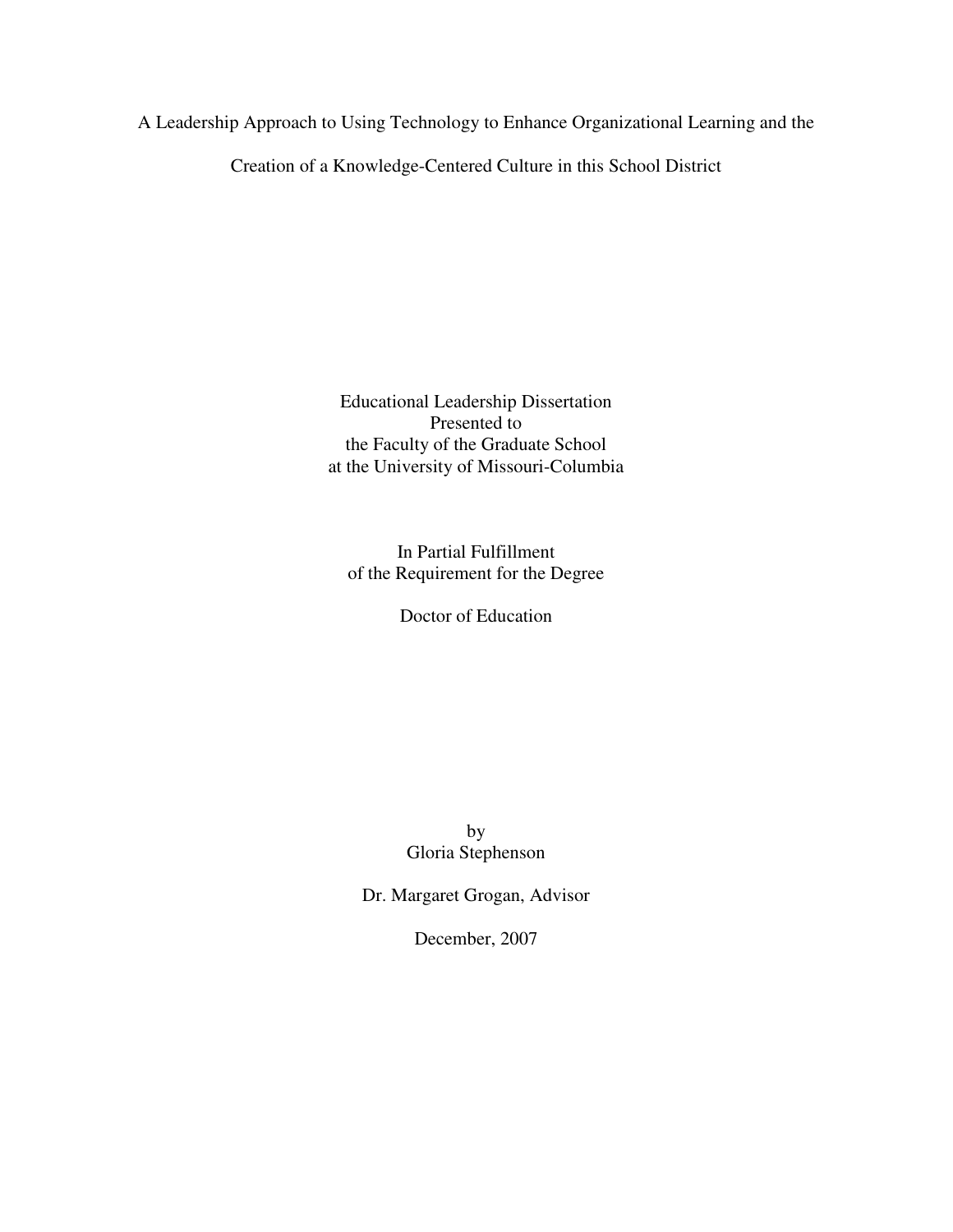© Copyright by Gloria Edd Stephenson, 2007 All Rights Reserved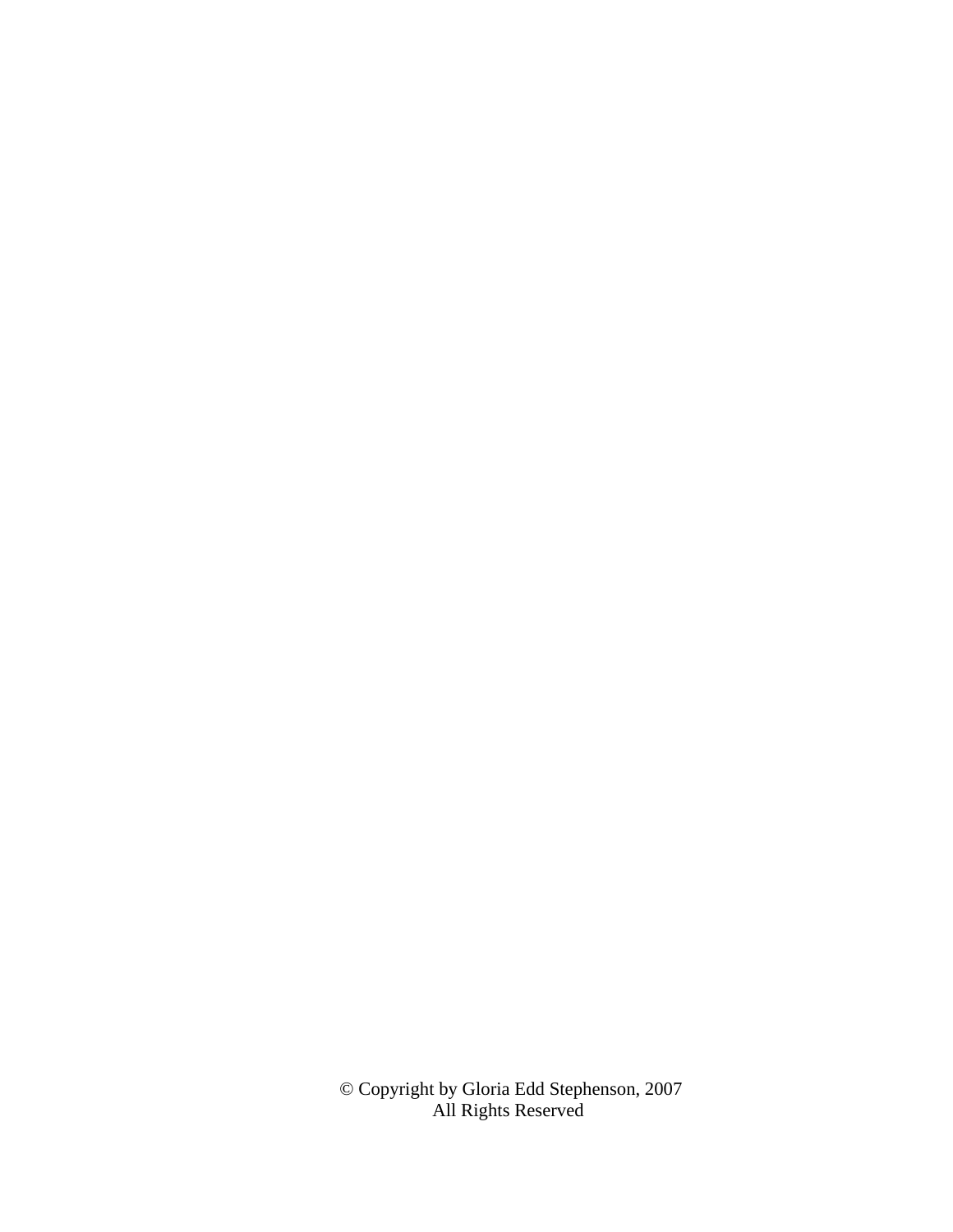The undersigned, appointed by the Dean of the Graduate Faculty, have

examined a dissertation entitled:

# A Leadership Approach to Using Technology to Enhance Organizational Learning and the Creation of a Knowledge-Centered Culture In This School District

presented by Gloria Stephenson, a candidate for the degree of

Doctor of Education, and hereby certify that in their opinion it is worthy of

acceptance.

Dr. Margaret Grogan, Advisor Educational Leadership & Policy Analysis

Dr. Joe Donaldson Educational Leadership & Policy Analysis

Dr. Jay Scribner Educational Leadership & Policy Analysis

Dr. Carol Maher Educational Leadership & Policy Analysis

Dr. Dan Cockrell Educational Leadership & Policy Analysis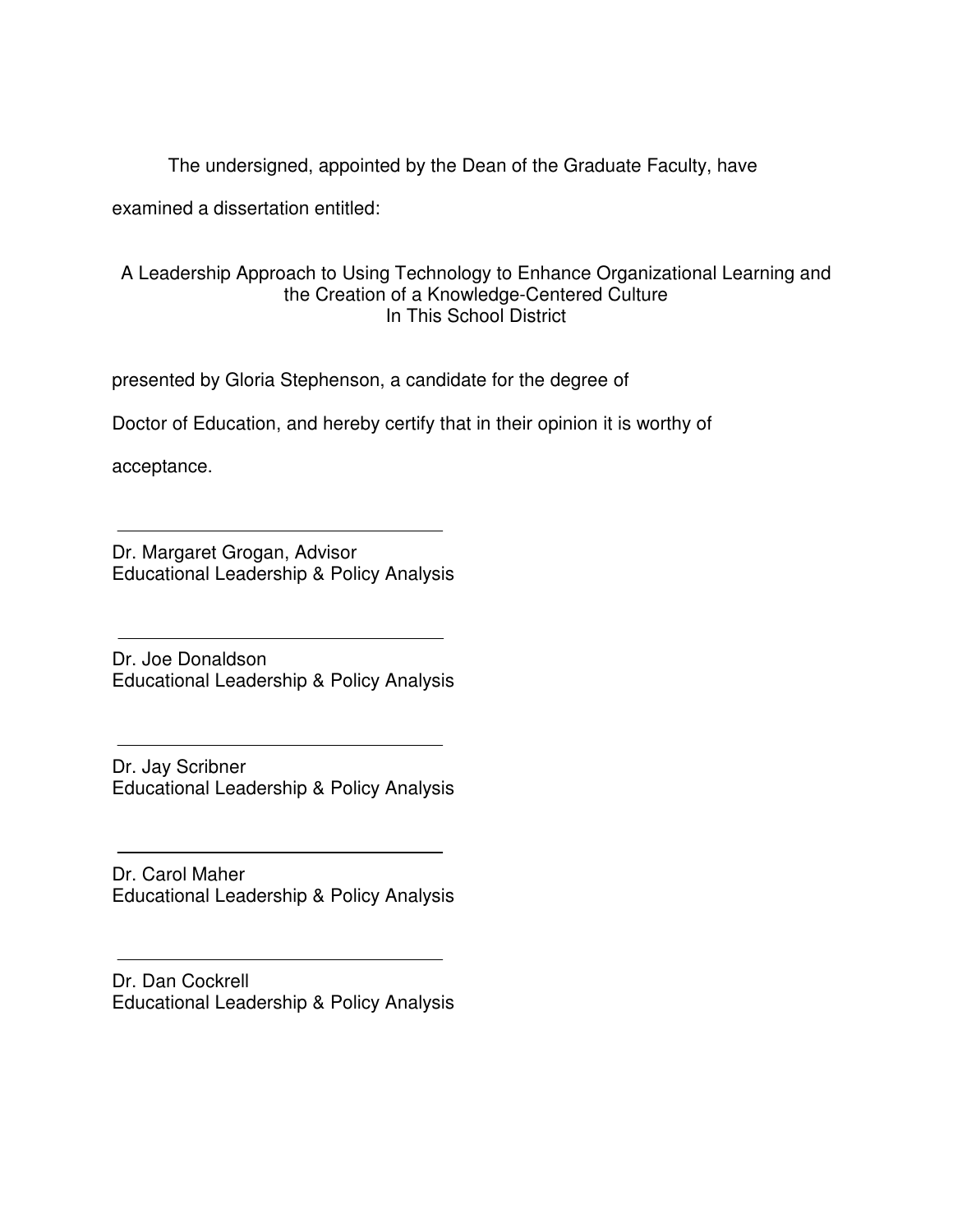# Acknowledgements

This dissertation could not have been written without Dr. Margaret Grogan, who not only served as my advisor, but also encouraged and challenged me throughout my doctoral program. Dr. Margaret Grogan, Dr. Joe Donaldson, Dr. Carol Maher, Dr. Vicki Rosser, Dr. Jay Scribner, and Dr. Dan Cockrell provided tremendous support and guided me through the action research and dissertation process. I thank them for reading my study and providing me with valuable feedback that greatly improved its quality.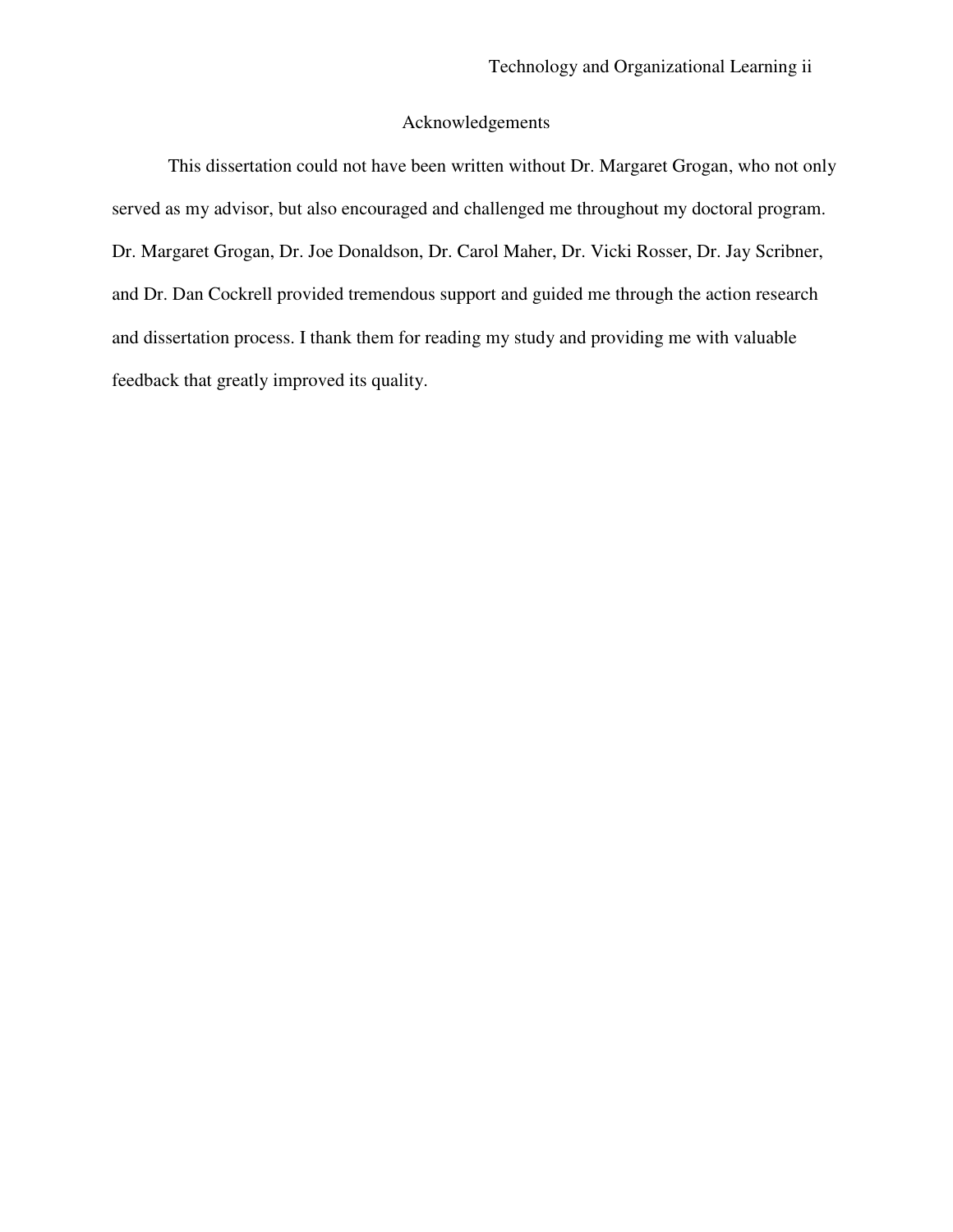# Table of Contents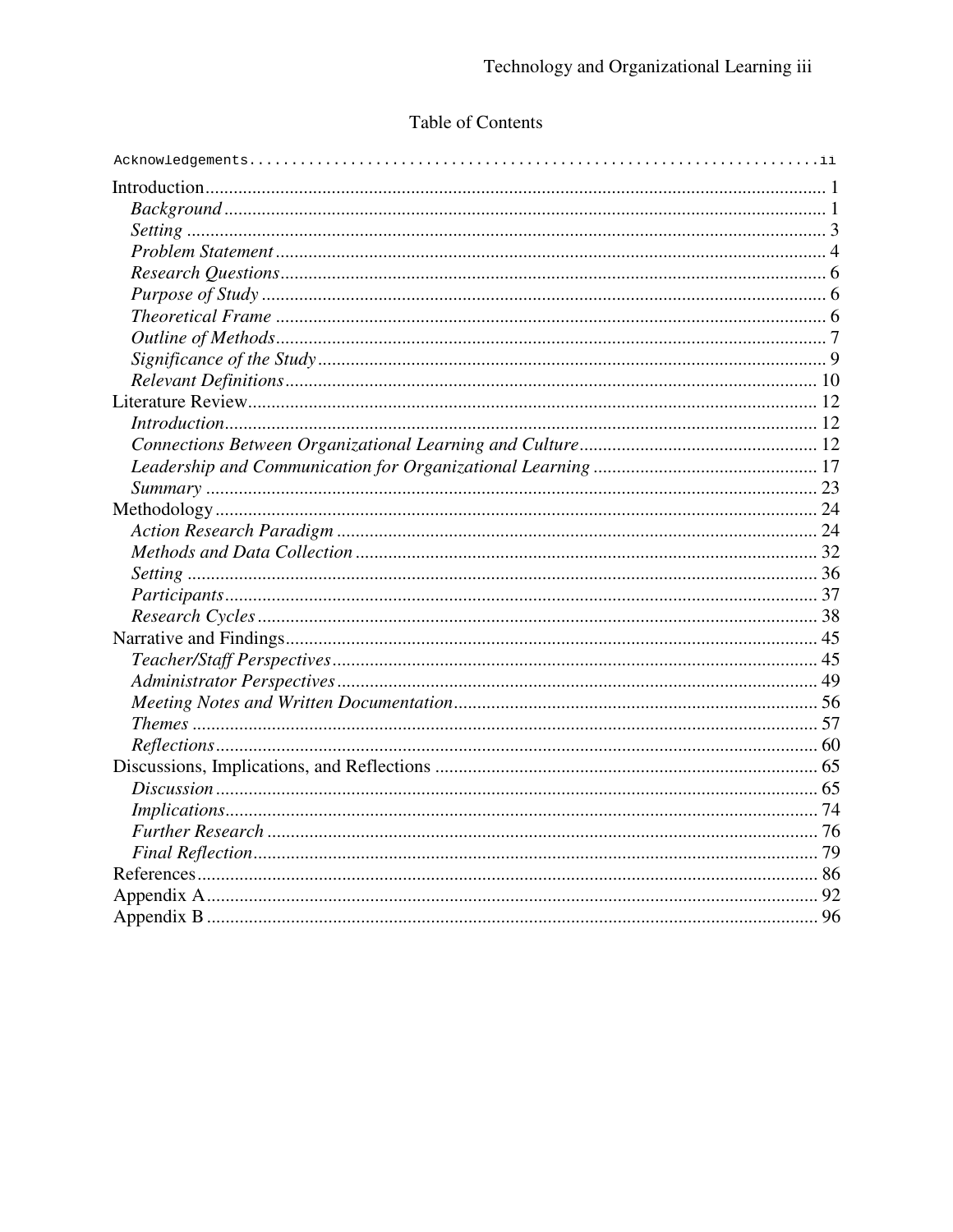#### Introduction

#### *Background*

School improvement and school reform resulting in increased student achievement is of primary concern in public schools today (Mai, 2004). Organizational learning and renewal are major factors in school improvement efforts (Mai, 2004). An adaptive, evolving learning environment may be identified as one of the most critical components contributing to student achievement. The school organization must have the ability to learn, develop, and change in order to encourage and nurture student achievement and learning (Mai, 2004).

With increased requirements for accountability of administration, staff, and students, organizations (both academic and corporate) are pursuing the notion of making more effective use of the knowledge and expertise within their organization (Janz & Prasarnphanich, 2003). Organizational learning has become a primary focus for superintendents and leaders in education, as new mandates such as the No Child Left Behind (NCLB) legislation and other directives on the federal, state, and local level stiffen requirements for accountability. Leaders in the practice of organizational learning (knowledge management) struggle with developing a culture that "embraces and rewards knowledge-sharing in all its manifestations such as learning, mentoring, collaboration, etc." (Janz & Prasarnphanich, 2003, p. 352). Leaders are searching for new approaches that will impact the knowledge and practice level in their organizations, leading to organizational change and organizational learning (Superintendent, personal communication, December 28, 2005). Change is an intricate process involving developing new methods of approaching issues, renewing and adapting methods that work for the organization, and delicately intertwining the new with people, values, cultural beliefs and other elements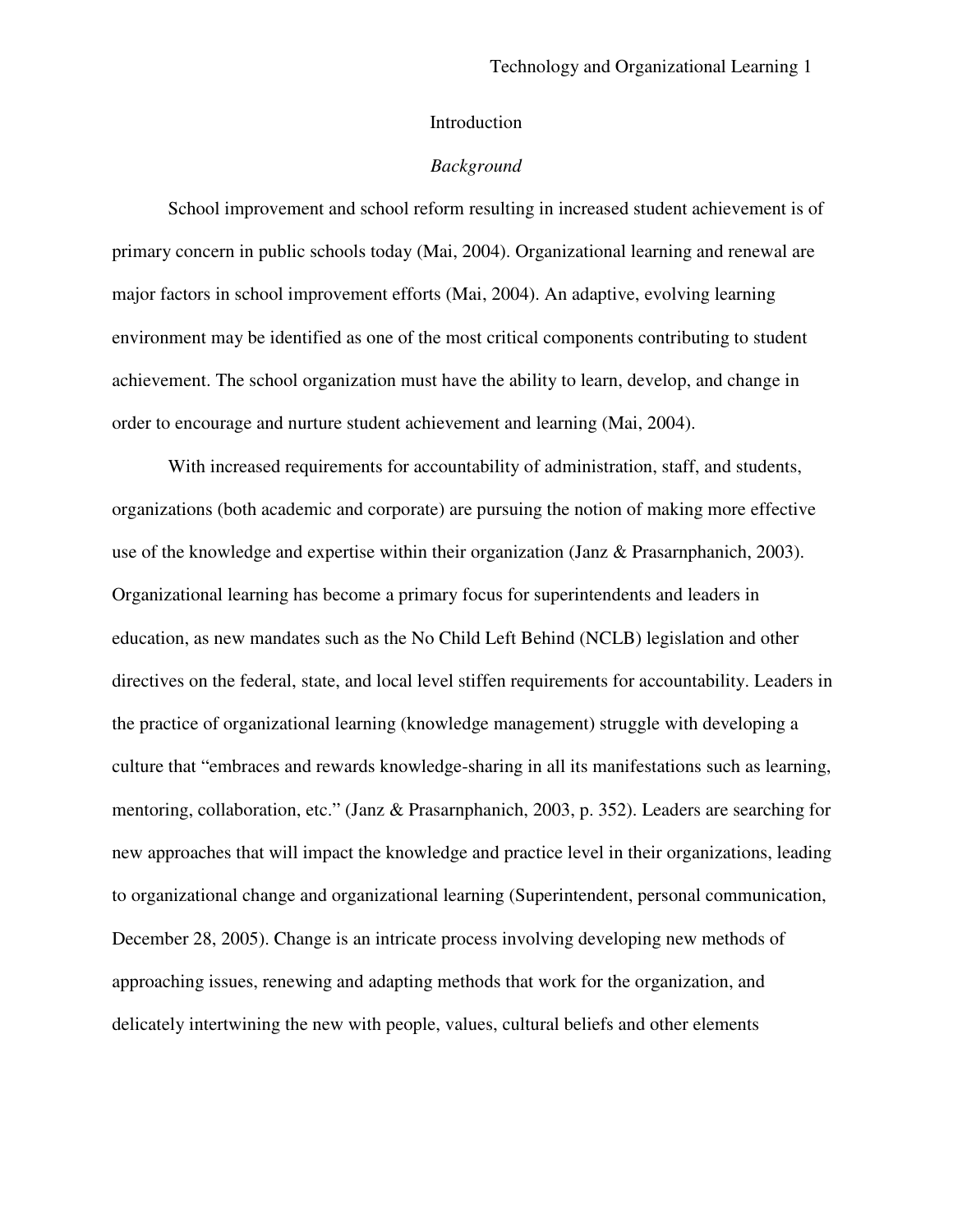comprising the organization as a whole. During the change process leaders have opportunities to build community and support amongst stakeholders and those who comprise the organization.

Studies show that effective communication is key to organizational learning. A leading superintendent's communications newsletter reports that companies that communicate effectively are 4.5 times more likely to report high levels of employee engagement (National School Public Relations Association, Communication Matters for Leading Superintendents, 2006). These same companies are 20 percent more likely to report lower turnover rates than their peers. The author states, "One way of keeping good teachers and other staff members is to develop a sense of ownership of their work for your school district. Respecting their skills and opinions, and involving them in decisions about curriculum, materials, and policies, add up to a climate of commitment and loyalty by your staff" (National School Public Relations Association, Communication Matters for Leading Superintendents, 2006, p. 1). Rusch (2005) contends that the most common feature identified by authors who write about organizational learning is "organized talk"—talk that involves collective interaction, intense communication, reflective dialogue, persistent inquiry, and reflective thinking (p. 85). Leithwood (1998) and his colleagues point out that organizational learning cannot occur without professional talk and focused communication related to "shared norms, values, and beliefs about, for example, professional responsibilities, the nature of teaching, and the value of colleagues' expertise, that influences the level of individual and collective motivation to learn" (p. 270). Open and constant communications between leaders and all stakeholders, including district personnel, teachers, parents and the surrounding community, are vital. Bolman and Deal (1997) suggest that the characteristics of an atmosphere of trust, interdependence, mutual accountability, common purpose, and open communications are key components for building positive relationships within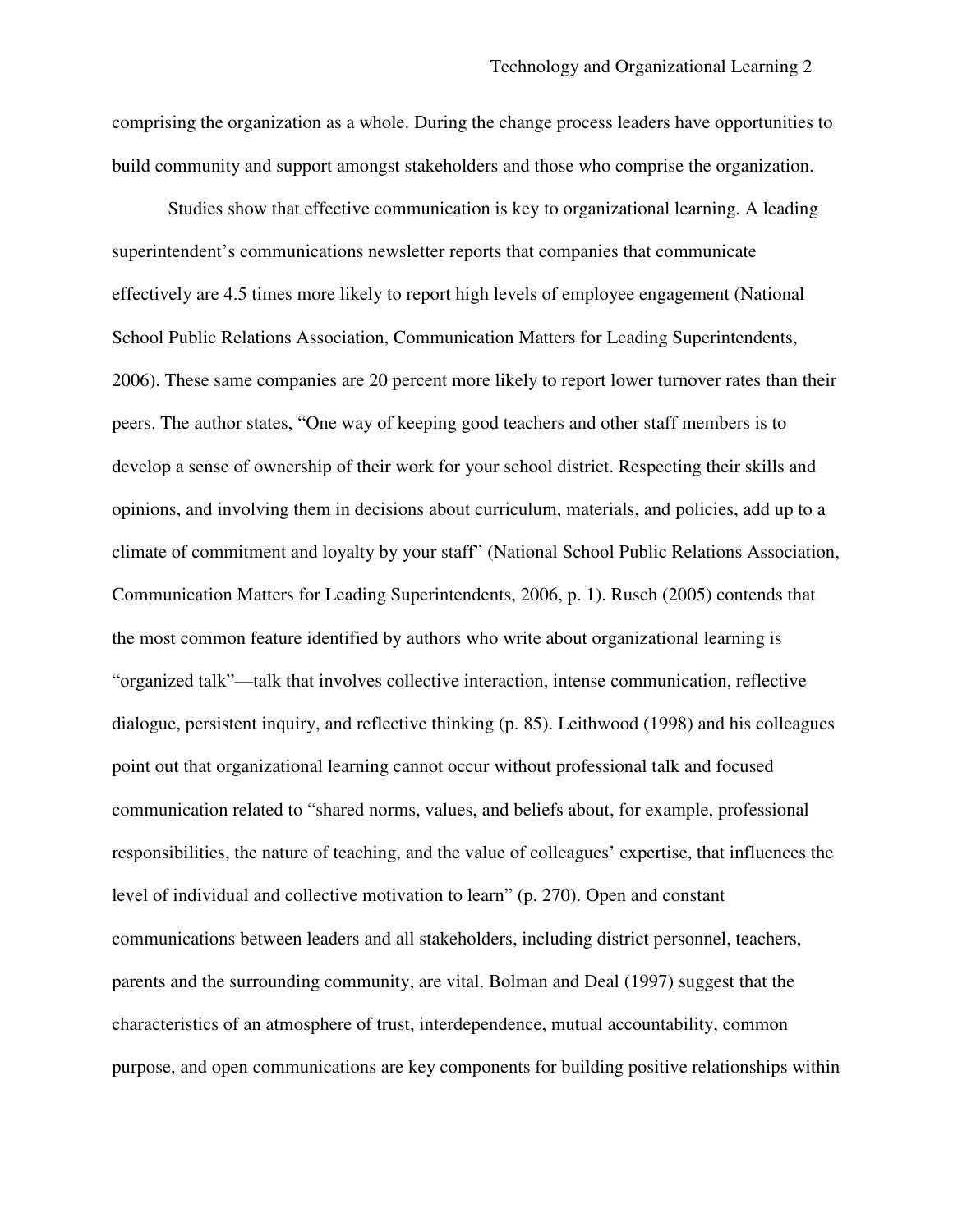an organization. Supportive leadership and open communications are factors supporting cultural and capacity building within an organization to positively affect organizational culture and facilitate organizational learning and change (Datnow, 2005). The heart of this study is to investigate if technology, when used purposefully, can be used to increase and support communications to build capacity and collaboration throughout a school organization.

#### *Setting*

Pleasant Valley Schools is a suburban school district, drawing students from inside Plesant Valley city limits as well as from the surrounding county area. The Pleasant Valley School District has a student population of approximately 17,000 students housed in 19 elementary buildings, three junior highs, two senior highs, one alternative high school, one career center, and several alternative programs (Boys and Girls Town of Missouri, Drumfield, hospital school, satellite programs, autism center, etc.) throughout the community. Currently, average growth in the district per year is approximately 200 students. Free and reduced lunch percentage has increased from 26% in 2001 to 31% in 2005. The district employs approximately 1200 certificated staff and approximately 800 support staff and administrators. The community values education and expects high-quality educational experiences for all students. The District develops and maintains a comprehensive school improvement plan (CSIP) through input from staff, parents, students, the Board of Education, and key stakeholders in the community. District curriculum, systems, technology, and assessments are constantly evaluated and adapted to meet changing needs of students, faculty and staff, and the community as well as federal and state requirements (http://www.pleasantvalley.k12.mo.us/reports/csip0409.pdf).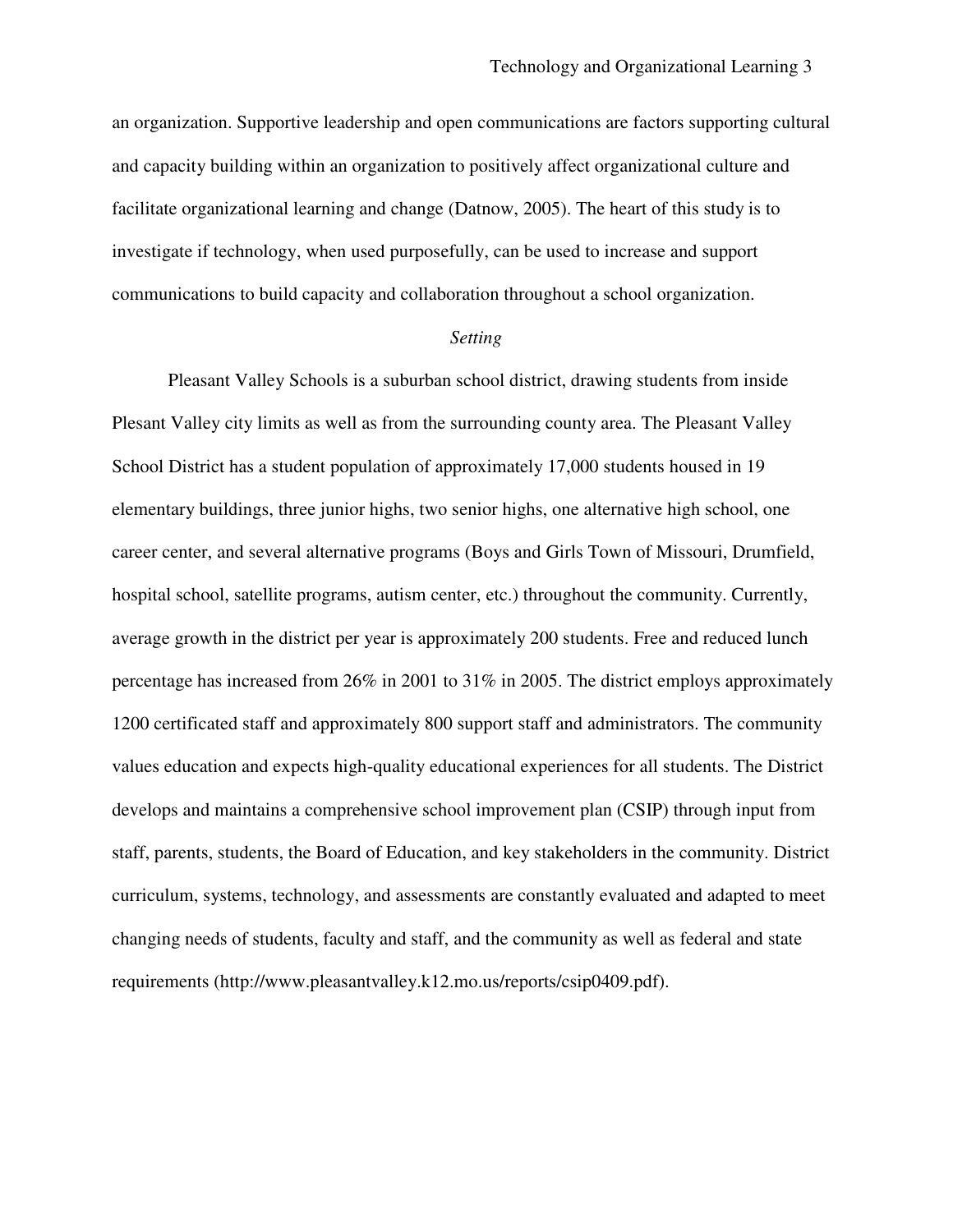## *Problem Statement*

Historically, Pleasant Valley Schools is a school system responsive not only to student and community needs but also to the staff and faculty needs. However, within the past school year, communication frustrations between faculty and central office staff have developed. For example, one communication issue appeared when the district designed and prepared to launch a new professional development program without what teachers perceived to be adequate input. Ten teachers were selected and paid a stipend to serve as "model" classroom teachers in model professional development classrooms. Teachers were upset with the methods used to select the model professionals and with the "secretive" approach with which the program was announced (Nelson, 2006, January 6). Assistance to communicate growing frustrations was elicited from the Pleasant Valley Community Teachers' Association, a local branch of the Missouri State Teachers' Association composed of voluntary membership of school personnel. In an email to all Pleasant Valley Community Teachers' Association (PVCTA) members, the president described his meeting with the district superintendent and assistant superintendent, "To briefly summarize, I believe that both of them realize that the ball was dropped in regards to communicating effectively with the teaching staff on exactly what the new program was… I made my point to both superintendents that communication within the district, and particularly communication between administration and teachers, is lacking" (E. Billings, personal communication, October 11, 2005).

Recently, the local newspaper reported continued frustrations with intra-district communications, particularly between administration and the teaching staff. According to the article, the district climate is such that faculty feels their opinions and suggestions are not welcomed or invited by the administration into the decision making process (Nelson, 2006,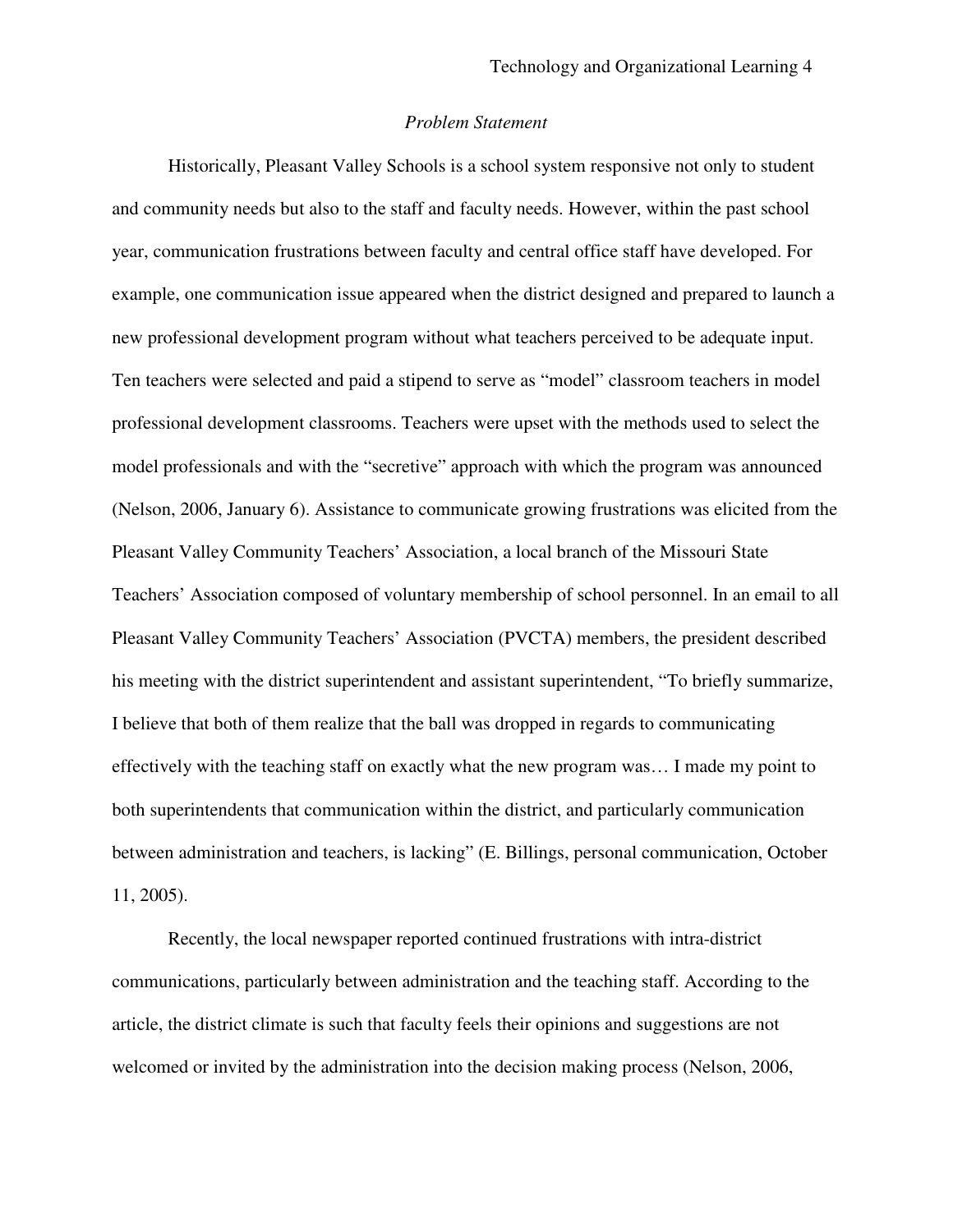January 6). A general consensus exists that either miscommunication or lack of adequate communication occurs from administration to faculty and staff (E. Hanson, Personal communication, October 11, 2005). One administrator expressed that his staff feels like the district administration doesn't have a sense of what is going on in the buildings (Principal, Personal communication, January 12, 2006). For example, some of the communication frustrations stem from a recent event where a high school task force was established to address new Missouri state graduation requirements. High school faculty feel that the task force members' chosen are not representative of their school and are from core academic areas (math, science, language arts) and therefore, will not represent faculty concerned with declining enrollments in other areas, such as the fine arts, foreign languages, and vocational classes (Nelson, 2006, January 6). One teacher coalition member states, "Where is our opportunity to communicate?" (Nelson, 2006, January 6). According to the local newspaper, the teacher coalition has proposed that a communications liaison position be created for every school to help with communication to administrators. Dr. Ethington, superintendent of schools, said that the board will find a way to communicate better stating, "...they [teachers] have a board and administration that wants to be supportive and wants to provide the support they need to do their jobs well." (Nelson, 2006, January 6).

As a result of recent events, the superintendent, along with the coordinator of school relations and district communications, asked technical support services to assist in increasing intra-district communications. In response to this request, a new web-based technology has been released to a pilot group of administrators and faculty. PVSIntranet, an intranet portal, was launched in February, 2006. The portal contains constant, up-to-date information from administration on issues such as personnel matters, staff salary and benefits, a "grapevine"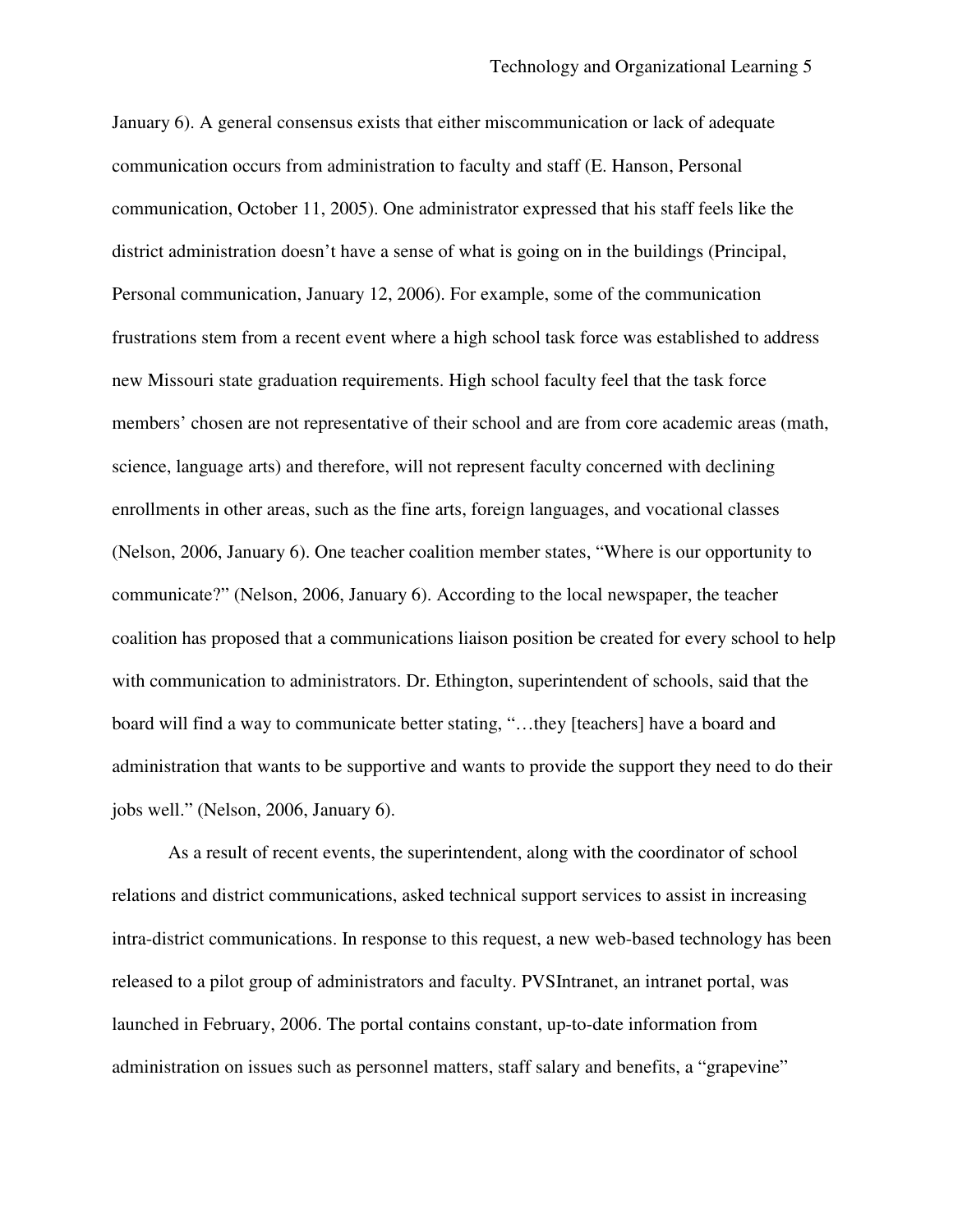column where staff can ask questions anonymously and receive feedback from a central office administrator, and a staff recognition section. The portal is a way to handle masses of information and in the process can be used to create knowledge.

## *Research Questions*

- 1. To what extent, if at all, does the drive toward improving professional dialogue contribute to organizational learning and a knowledge-centered culture?
- 2. To what extent, if at all, is the current leadership approach toward the use of technology effective in improving communication and professional dialogue?

# *Purpose of Study*

Within the context of organizational learning and knowledge management, little research has been conducted to identify components of technology integration that appear to contribute to organizational learning and a knowledge-centered culture (Janz & Prasarnphanich, 2003). The purpose of this study is to use action research methods to examine how the integration of technology may contribute to organizational learning and a knowledge-centered culture in school organizations.

## *Theoretical Frame*

Throughout this study I will be using a lens grounded in single-loop and double-loop learning theories (Morgan, 1997). Morgan (1997) provides clear guidance on the principles of double-loop learning in an organization when he states, "To learn and change, organizational members must be skilled in understanding the assumptions, frameworks, and norms guiding current activity and be able to challenge and change them when necessary" (p. 92). The author emphasizes that the purpose of double-loop learning is to use a self-reflective practice that questions the status quo and considers alternative modes of operation. Nonaka and Takeuchi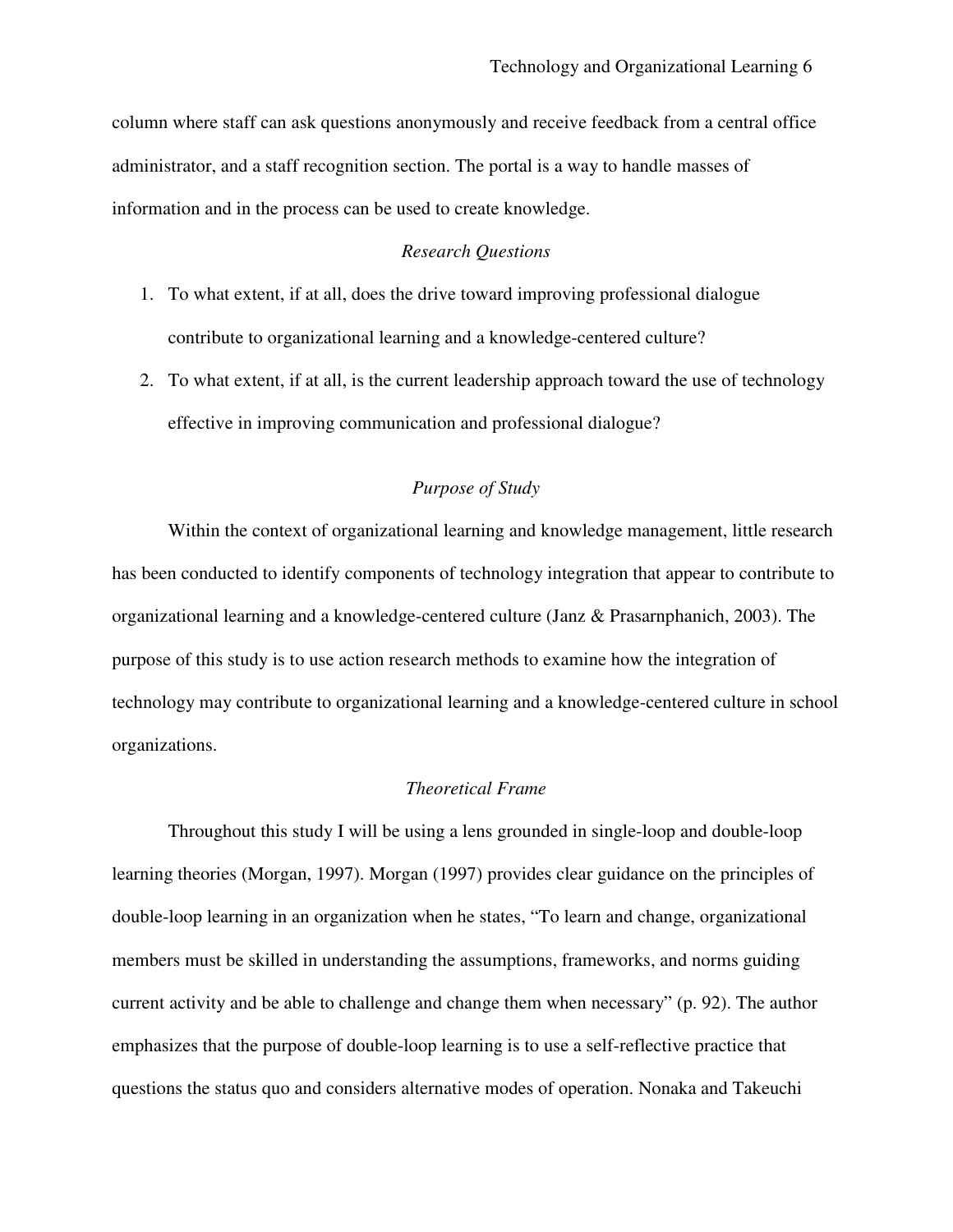(1995) also recognize that a process of constant reflection and renewal must take place in order for organizational learning to occur. The authors describe the process as "an expanding community of interaction which crosses intra- and inter-organizational levels and boundaries" (p. 59). In double-loop learning the organization (individuals and groups) questions the values, assumptions and policies that led to the action in the first place (Argyris and Schon, 1996). Double-loop learning emphasizes a deeper investigation of the issues, with the organization questioning whether the goals, approaches and strategies being used are the right ones to produce desired results, and encourages the organization to rethink the whole approach (Argyris and Schon, 1996; Bolman and Deal, 1997).

#### *Outline of Methods*

I began this study as a researcher from inside this school district. I was employed in a key position to guide the technology team toward using technology to meet organizational needs and goals. I am now the Executive Director of Technology for another school district. As a result, this study is enhanced by views and dialogue from both an insider and outsider perspective. What began as an insider research study is now influenced by an outside perspective in educational administration and technology.

Herr and Anderson (2005) imply that insider action research has no clear beginning or ending to the inquiry. The authors state, "Research questions are often formalized versions of puzzles that practitioners have been struggling with for some time and perhaps even acting on in terms of problem solving" (p. 72). Herr and Anderson (2005) further clarify that many times a practice has been put into place before the action research has been formally initiated. They state, "…sometimes an intervention has already been put into place, based on workers' professional opinions and problem solving or via an assessing outside entity, and the agency is now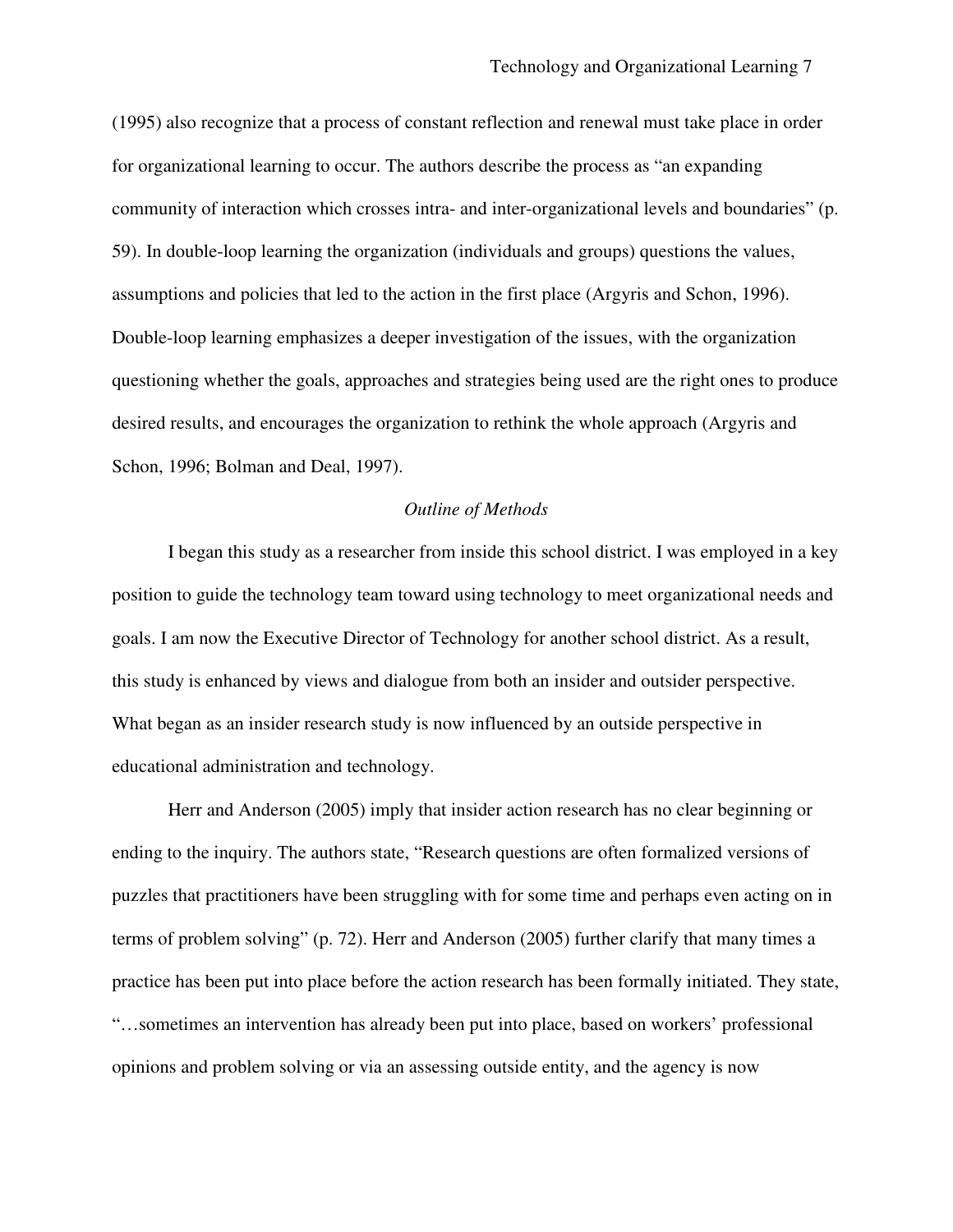wondering whether the intervention is working or how it might be refined…these are examples in which more than one person "owns" the question" (p. 89). The inquiry may be instigated by a doctoral student or by a team of interested people or stakeholders (Herr & Anderson, 2005).

As in the case Herr and Anderson (2005) described, one of the action research cycles in my proposed study is complete. This study began in the middle of Cycle I and proceeded through its completion and through another complete cycle. In terms of action research, Cycle I was composed of initial implementation of the first phase of the portal (intervention/action). Data have been gathered (review/evaluation) and planning has taken place to increase communication in the District by adding dialogue/discussion and book study sections to the portal (titled PVSIntranet); action/intervention for Cycle II took place during the 2006-07 academic year.

Data such as meeting minutes, memos, and newspaper articles, as well as journaling were methods used to document the process in order to understand the intervention as well as to develop baseline data for the future cycles (another intervention). In addition, all certificated staff were surveyed on their use of technology for internal communications, including specific questions on their use of the portal for communications and professional dialogue.

Using double-loop learning principles as a guide, my role as a researcher was to gather data to find out if communication in the form of professional dialogue is increasing as a result of usage of the PVSIntranet portal or other forms of technology, and to provide this information to the technology team, the district communications coordinator, and District administration. Further, is the professional dialogue, through increased communications, contributing to organizational learning? The technology team is primarily composed of people who, while being well versed in technical support, are not well versed in education issues. As an educational leader, I encouraged the team to focus on using the portal as a tool for educational and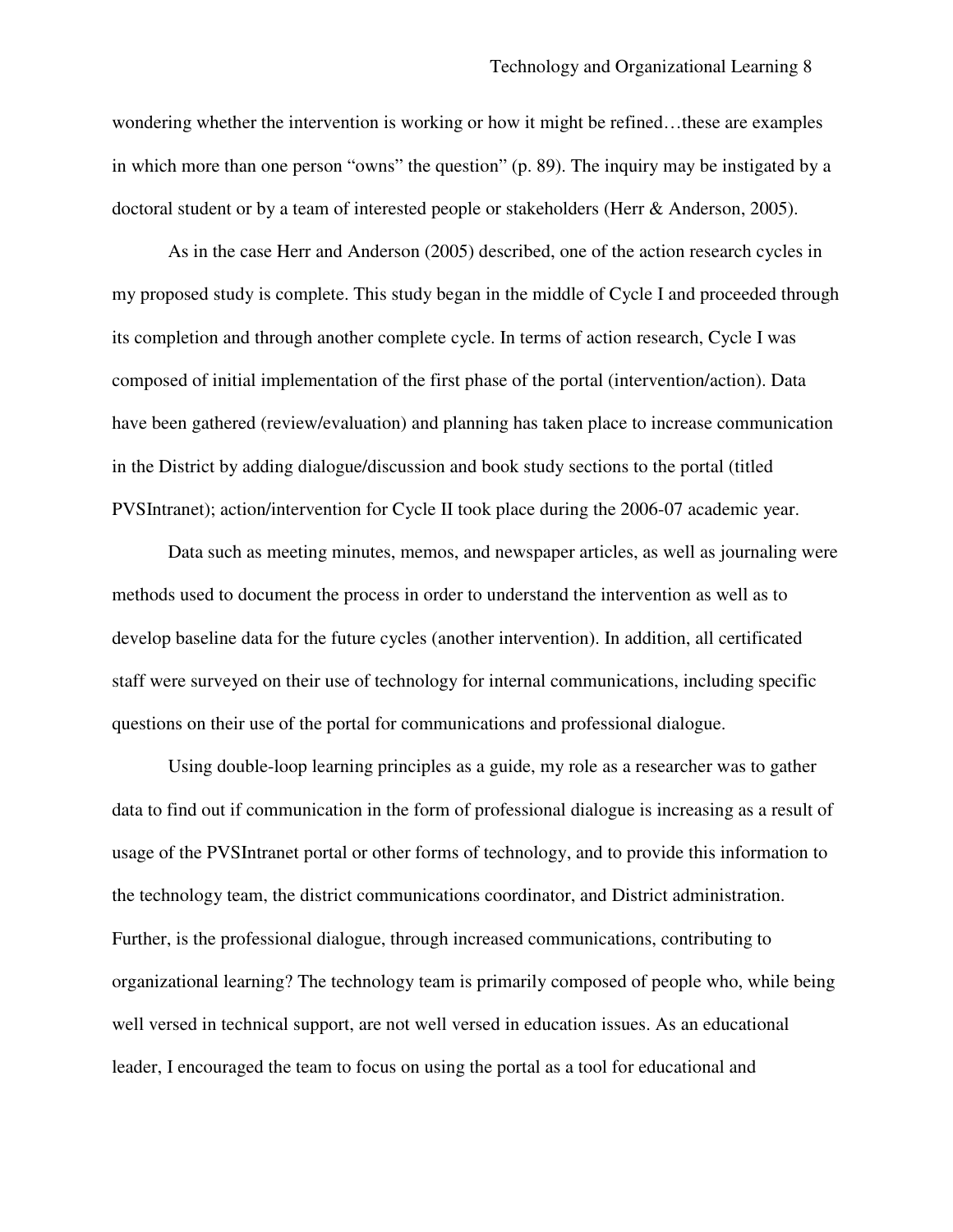communication purposes, rather than focusing on the technology itself. I used a four prong, two cycle action research design (Coghlan & Brannick, 2005) to examine the effects of using pieces of technology, specifically an Intranet portal, as a tool to increase communications among and between administration, teachers, and staff throughout this school organization. The four prongs in each cycle include diagnosing, planning action, taking action, and reviewing/evaluating/reflecting upon the results of the action taken.

Ideally, organizational learning will occur if the school district can take a critical look and question current operating norms, especially in the area of communications (professional dialogue), and initiate appropriate interventions from feedback. As Morgan (1997) states, "It is this kind of self-questioning ability that underpins the activities of systems that are able to learn to learn and self-organize" (p. 86).

#### *Significance of the Study*

With increased accountability measures and heightened standards for staff and students, organizational learning, development, and change will be a major focus for school districts over the next few years (Mai, 2004). This study should provide information on whether (and if so, to what extent) incorporating technology can increase communication (professional dialogue), thereby facilitating development of organizational learning and a knowledge-centered culture in school organizations. This study should also provide information that will allow current or aspiring leaders to be better prepared to contribute to and improve organizational learning through enhanced collaboration and communications from the use and integration of technology into their daily environment. In addition, Herr and Anderson (2005) indicate that data analysis [as part of the action research process] is pushed by relevant literature and also contend that, in return, literature is extended through the contribution of quality action research. This distinction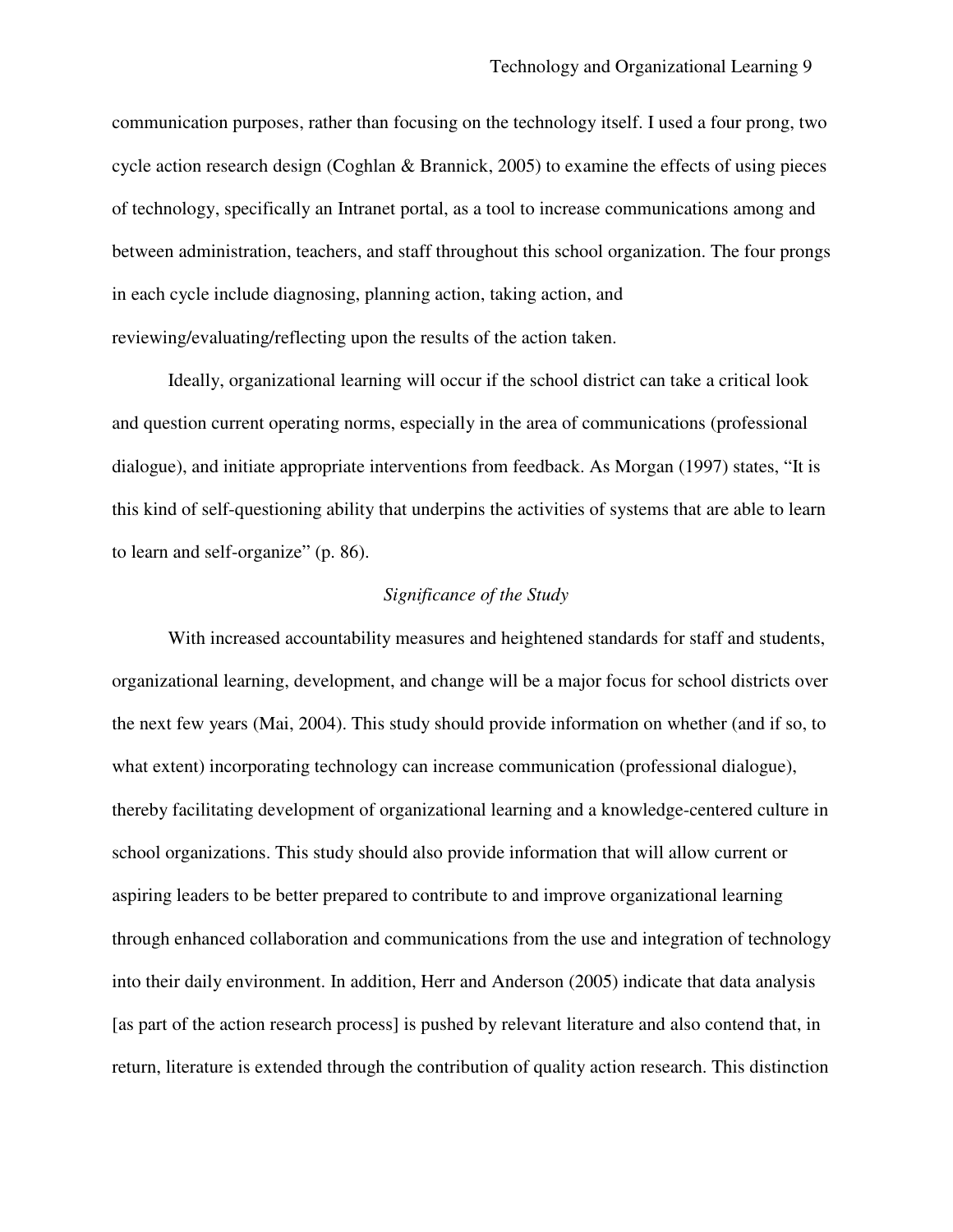is especially relevant, as action research is often seen as contributing solely to local knowledge and practices rather than to the general knowledge base.

According to Janz and Prasarnphanich (2003), organizational culture is one of the most significant inputs to effective knowledge management and organizational learning. The authors emphasize that corporate/school culture determines beliefs, values, and systems that could encourage or impede learning (knowledge creation), knowledge sharing, and decision-making. Furthermore, the most effective organizational learning strategies should center on strengthening and developing organizational cultures (knowledge-centered cultures) or learning cultures (DeTienne & Jackson, 2001). Schein (1996) proposes that leaders evaluate the preexisting culture and utilize elements in that culture that can be positively used to create new ways of working that are more effective. The author emphasizes building on what is working is more effective than criticizing what is not working and prompting the evolution of the culture is much easier and more palatable than trying to change it. Leithwood, Jantzi, and Steinbach (1998) argue that the two primary factors in stimulating organizational learning are collaborative and collegial school cultures (elements of a professional community) and strong leadership.

### *Relevant Definitions*

*Organizational culture*: Culture is a phenomenon that surrounds us; it includes norms, espoused values, beliefs, behavior patterns, customs, rituals, and traditions of an organization. Organizational culture is symbolic in nature and is accumulated learning from shared history (Schein, 1992).

*Learning organization*: Although there are many definitions of a learning organization, for purposes in this study, I will use the definition from Senge (1990) as a base from this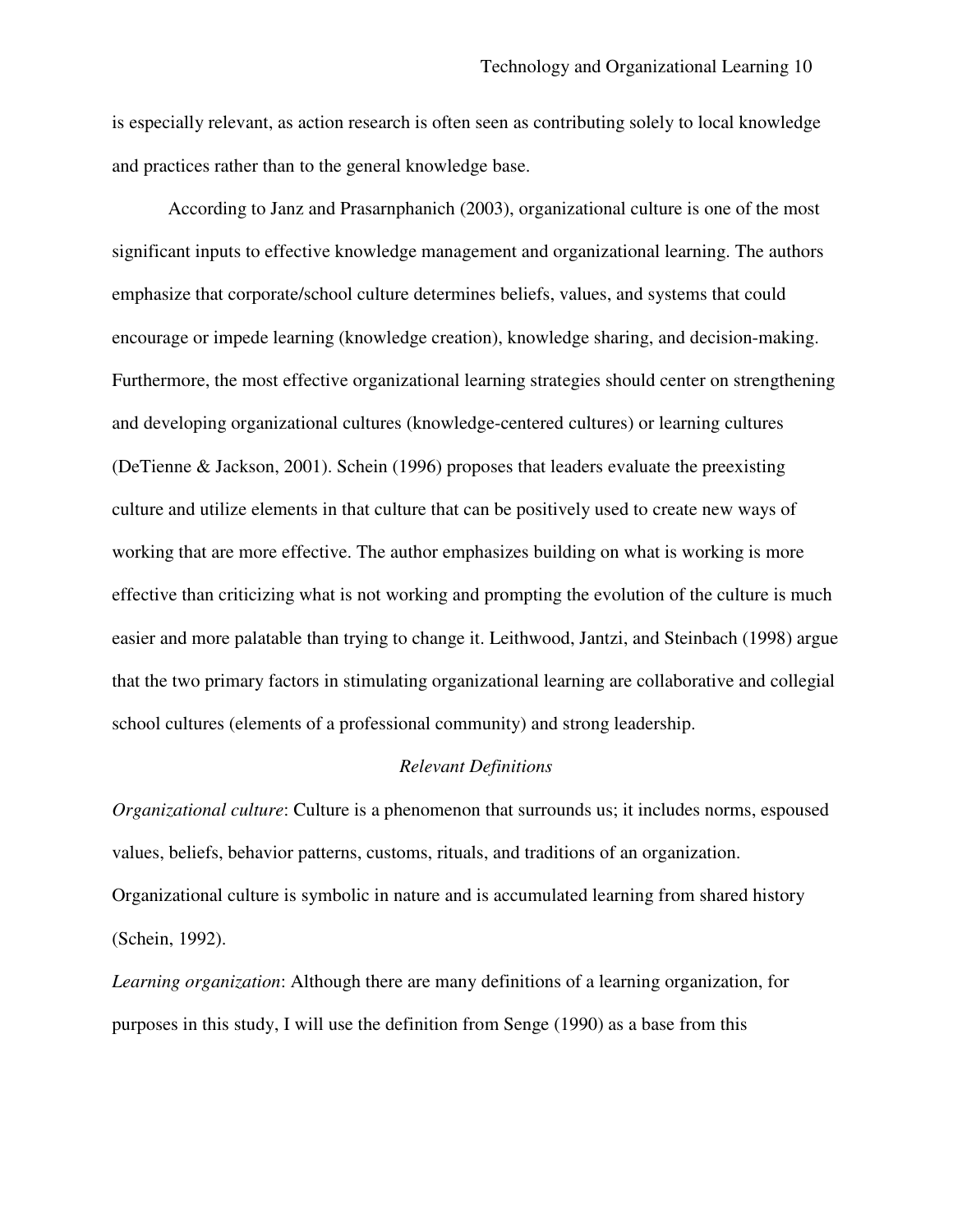perspective. "A learning organization is a place where people are continually discovering how they create their reality. And how they can change it". (Nonaka and Takeuchi, p. 45) *Capacity building*: An organization's ability to identify and address issues and gain the insights, knowledge, and expertise needed to institutionalize reform, solve problems and implement change. (Datnow, A., 2005)

*Portal*: An internal or external site offering a host of commonly used resources and services. Greatly increases communications by serving as a gateway to one-stop information on topics such as news, forums, personal information, company/school information, software applications and files, email, etc. (http://www.marketingterms.com/dictionary/portal/)

*Intranet*: The primary purpose of an Intranet is to share school district information and computing resources among employees and can be used to allow access to specific information to external constituents as well (such as parents or community members). The intranet can also be used to facilitate working in groups and for collaboration purposes.

(http://www.marioalexandrou.com/glossary/intranet.asp)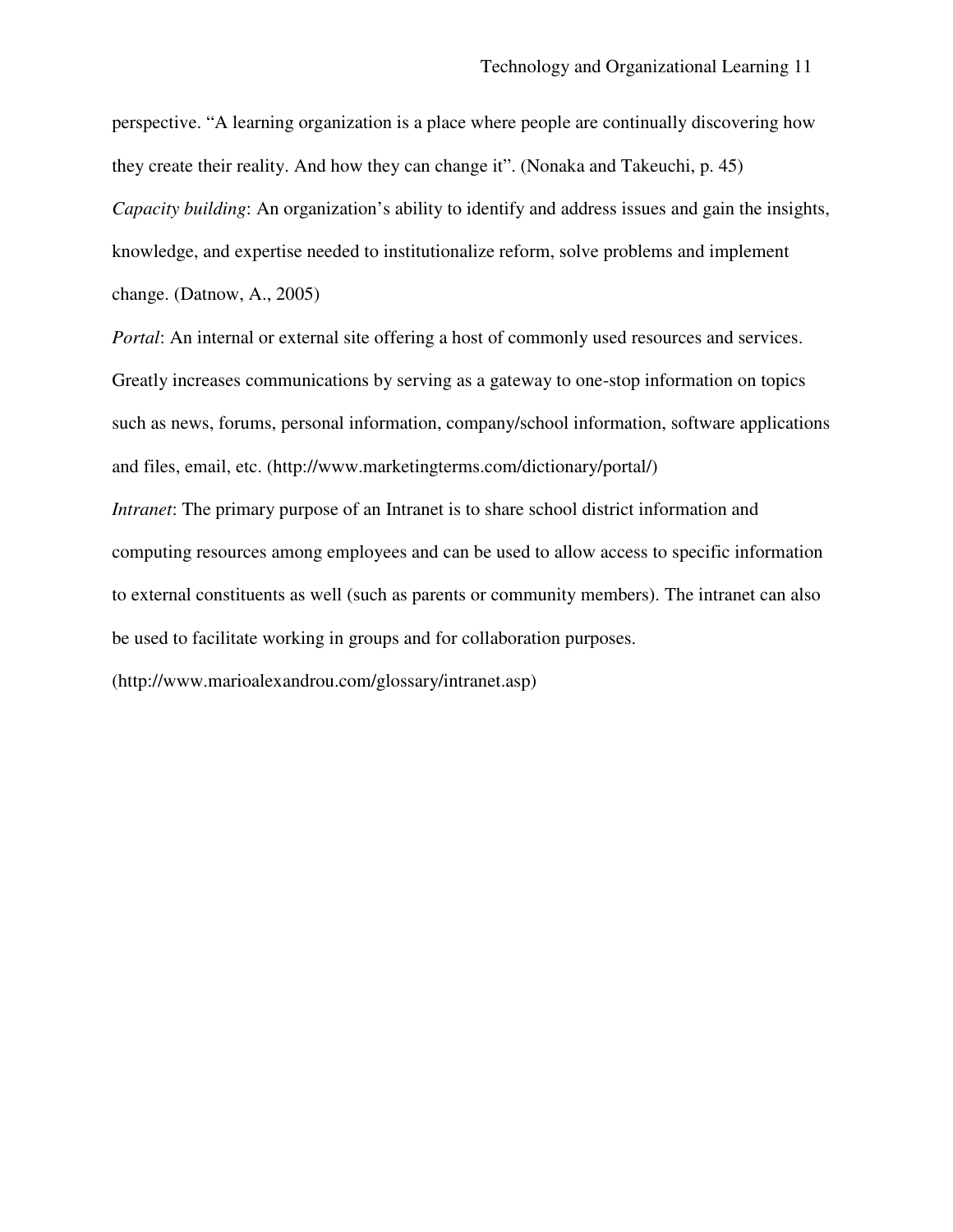# Literature Review

#### *Introduction*

With current emphasis on accountability from students through administration, organizations are focusing on more effective use of the knowledge and expertise within their organization (Janz & Prasarnphanich, 2003). Organizational learning and a knowledge-centered culture have become a primary focus for superintendents and leaders in education in order to provide their staff with the professional tools needed to meet new directives on the federal, state and local levels. This review demonstrates that a knowledge-centered organizational culture supported by open and nurturing communications and professional dialogue better enables school districts to cope with the challenges they face. Organizational learning and its connection with a knowledge-centered culture is supported in the section below titled *Connections Between Organizational Learning and Culture* utilizing the following subheadings: *A Knowledge-Centered Organizational Culture, Building Staff Capacity Through Effective Teams, Organizational Learning—Adapting to Change, and Organizational Learning and the Knowledge-Creation Process.*

*Connections Between Organizational Learning and Culture*

#### *A Knowledge-Centered Organizational Culture*

Janz and Prasarnphanich (2003) state, "Organizational culture is believed to be the most significant input to effective knowledge management and organizational learning in that corporate culture determines values, beliefs, and work systems that could encourage or impede learning (knowledge creation) as well as knowledge sharing" (p. 353). Morgan (1998) emphasizes social and organizational implications of culture when he states, "Organizations are mini-societies that have their own distinctive patterns of culture and subculture…such patterns of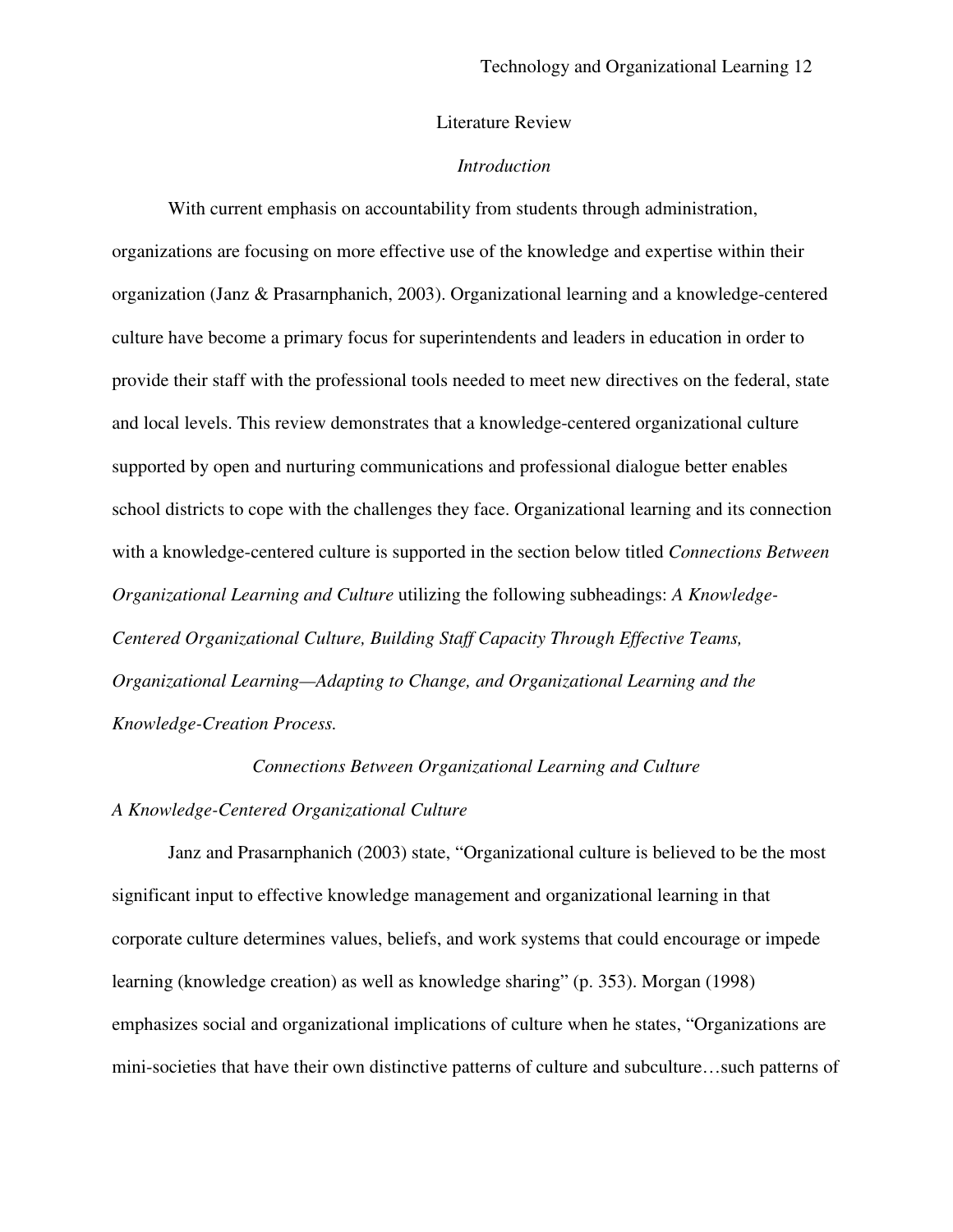belief or shared meaning, fragmented or integrated, and supported by various operating norms and rituals can exert a decisive influence on the overall ability of the organization to deal with the challenges it faces" (p. 129). Bruffee (1999) emphasizes the need for schools to reacculture the school environment when he states, [professors/teachers should] "…reacculturate students into membership in the knowledge community they aspire to join" (p. 144).

Leithwood, Jantzi, and Steinbach (1998), identify five groups of characteristics found in schools as learning organizations; these characteristics are school vision and mission, school culture, school structure, school strategies, and policy and resources. Of these characteristics, culture appears to be the primary factor influencing organizational and collective learning. The authors found that structure and strategy had moderate effects on organizational learning. Leithwood, Jantzi, and Steinbach (1998) through interviews with teachers, identified conditions within schools which either fostered or inhibited collective learning. The authors state, "Overall, school culture, structure, and strategy were cited with almost the same frequency…culture appears to be the dominant influence on collective learning" (p. 76). According to Janz and Prasarnphanich (2003), organizational culture is one of the most significant inputs to effective knowledge management and organizational learning. The authors emphasize that corporate/school culture determines beliefs, values, and systems that could encourage or impede learning (knowledge creation), knowledge sharing, and decision-making. Furthermore, the most effective organizational learning strategies should center on strengthening and developing organizational cultures (knowledge-centered cultures) or learning cultures (DeTienne & Jackson, 2001). Schein (1996) proposes that leaders evaluate the preexisting culture and utilize elements in that culture that can be positively used to create new ways of working that are more effective. The author emphasizes that building on what is working is more effective than criticizing what is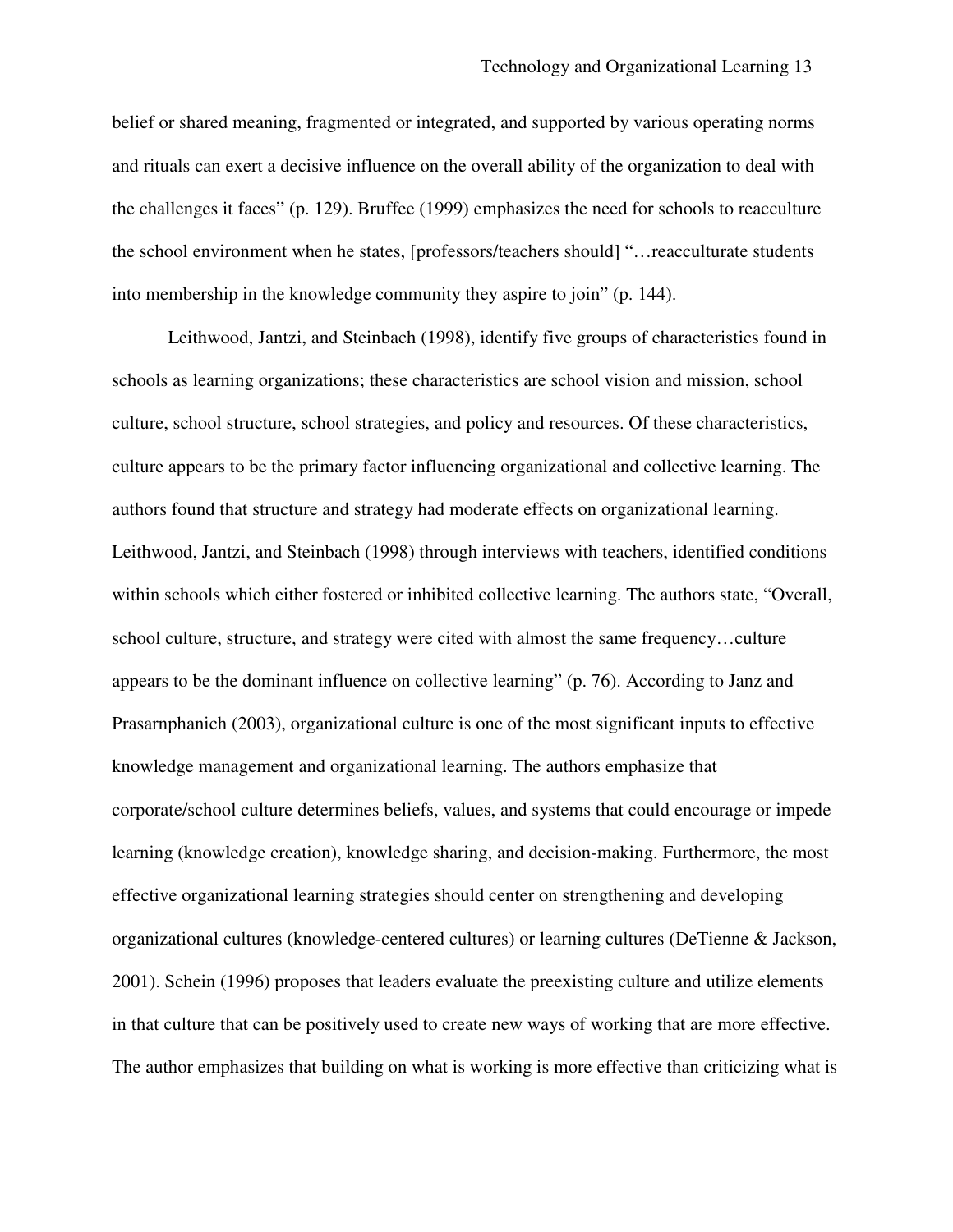not working and prompting the evolution of the culture is much easier and more palatable than trying to change it. Leithwood, Jantzi, and Steinbach (1998) argue that the two primary factors in stimulating organizational learning are collaborative and collegial school cultures (elements of a professional community) and strong leadership. Donaldson (1998) describes important elements supporting an organization when he states, [organizations as cultures focus on] "…values, norms, beliefs, and cultural expression or symbols (languages, rituals, sagas, myths) that hold the organization together" (p.189).

#### *Building Staff Capacity Through Effective Teams*

Bruffee (1999), Katzenbach and Smith (1993), and Bolman and Deal (1997) emphasize the need to build trust and common purpose in groups to support relationships. Katzenbach and Smith (1993) state, "The best teams invest a tremendous amount of time and effort exploring, shaping, and agreeing on a purpose that belongs to them both collectively and individually" (p. 3). The authors emphasize that building common purpose leads to change and reacculturation of the existing groups into one cohesive group [Katzenbach & Smith (1993), Bolman & Deal (1997), Bruffee (1999)]. Such collaborative work builds knowledge within the organization and achievement of tasks otherwise thought to be incomprehensible. Bruffee (1999) states, "People who take part in a collaborative enterprise such as this exceed, with a little help from their friends, what no one of them alone could have learned, accomplished, or endured." (p. 9). Katzenbach and Smith (1993) believe that a shared purpose will make teams effective. In comparison, Bolman and Deal (1997) concentrate on the structure of roles and relationships in building an organization. Bruffee (1999) believes that an interdependence and team atmosphere is built as employees interact in a collaborative environment. Nonaka and Takeuchi (1995)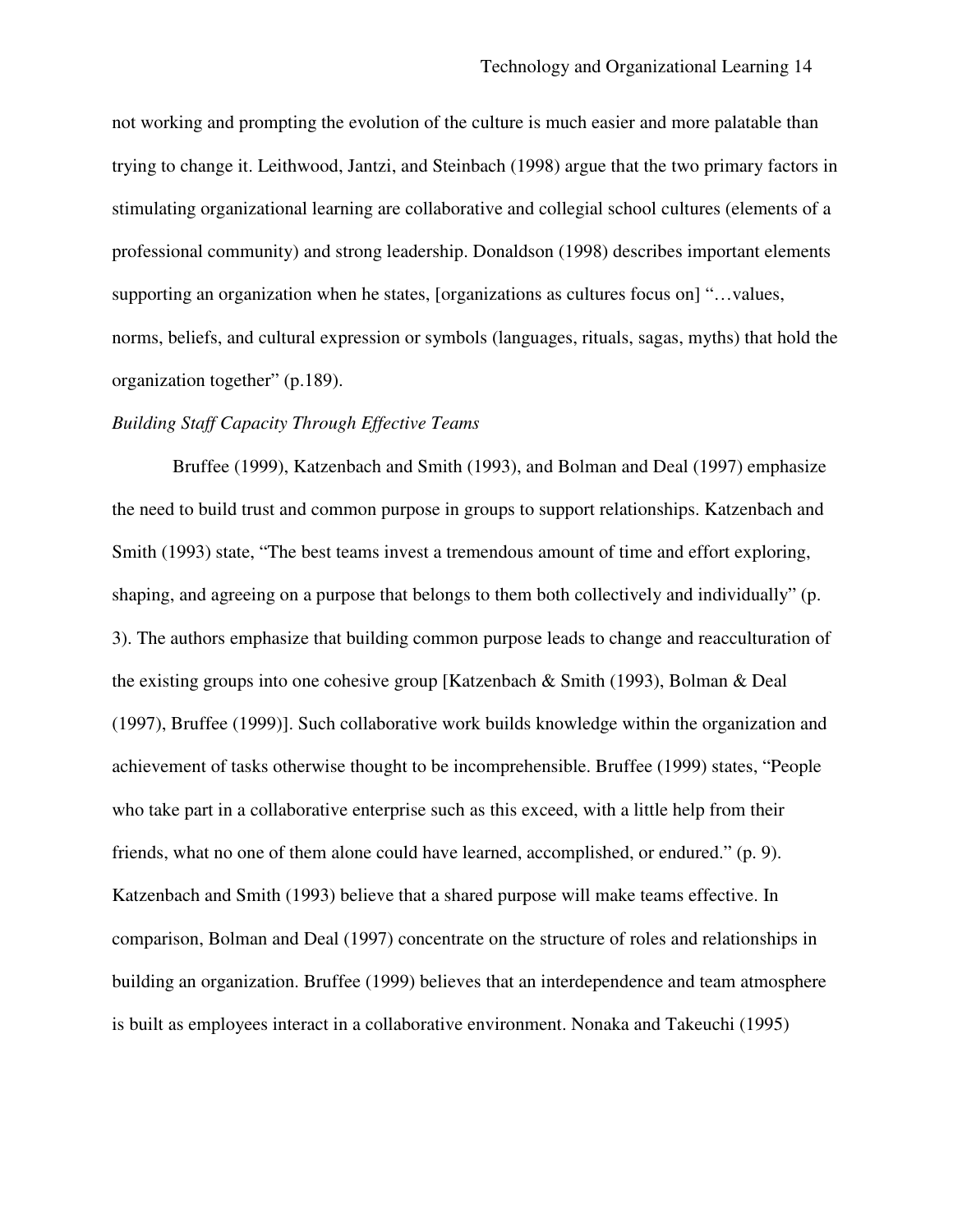believe that the learning that takes place from others and the skills shared with others need to be internalized in order for knowledge to be created.

#### *Organizational Learning—Adapting to Change*

When describing the symbolic frame, Bolman and Deal (1987) state, "Symbols embody and express an organization's culture—that interwoven pattern of beliefs, values, practices, and artifacts that define for members who they are and how they are to do things. Culture is both a product and a process. As a product, it embodies accumulated wisdom from those who came before us. As a process, it is continually renewed and re-created as newcomers learn the old ways and eventually become teachers themselves" (p. 217).

Morgan (1998) begins with a confirmation of the generally accepted perspective that the external environment produces challenges to organizations, thus resulting in organizational change.

The author emphasizes that culture is not something that can be measured on a scale because it is a form of lived experience and author compares organizations to an organism adjusting to its environment. Morgan (1998) states, "A learning organization has to become skilled in breaking the boundaries separating it from its environment, to engage and experience the environment as fully as possible (p. 91). As the environment changes, the organism must adapt to the environment. If the organization is to survive, it too must acclimatize to the environment. Morgan (1998), Donaldson (1998), and Davis (2003) explain the need for organizations to be flexible, open-minded, and adaptive to the environment. Morgan (1998) and Davis (2003) contend that the key to organizational learning is a constant renewal of processes; an organization that appears refreshed, revitalized, open, and flexible has learning taking place.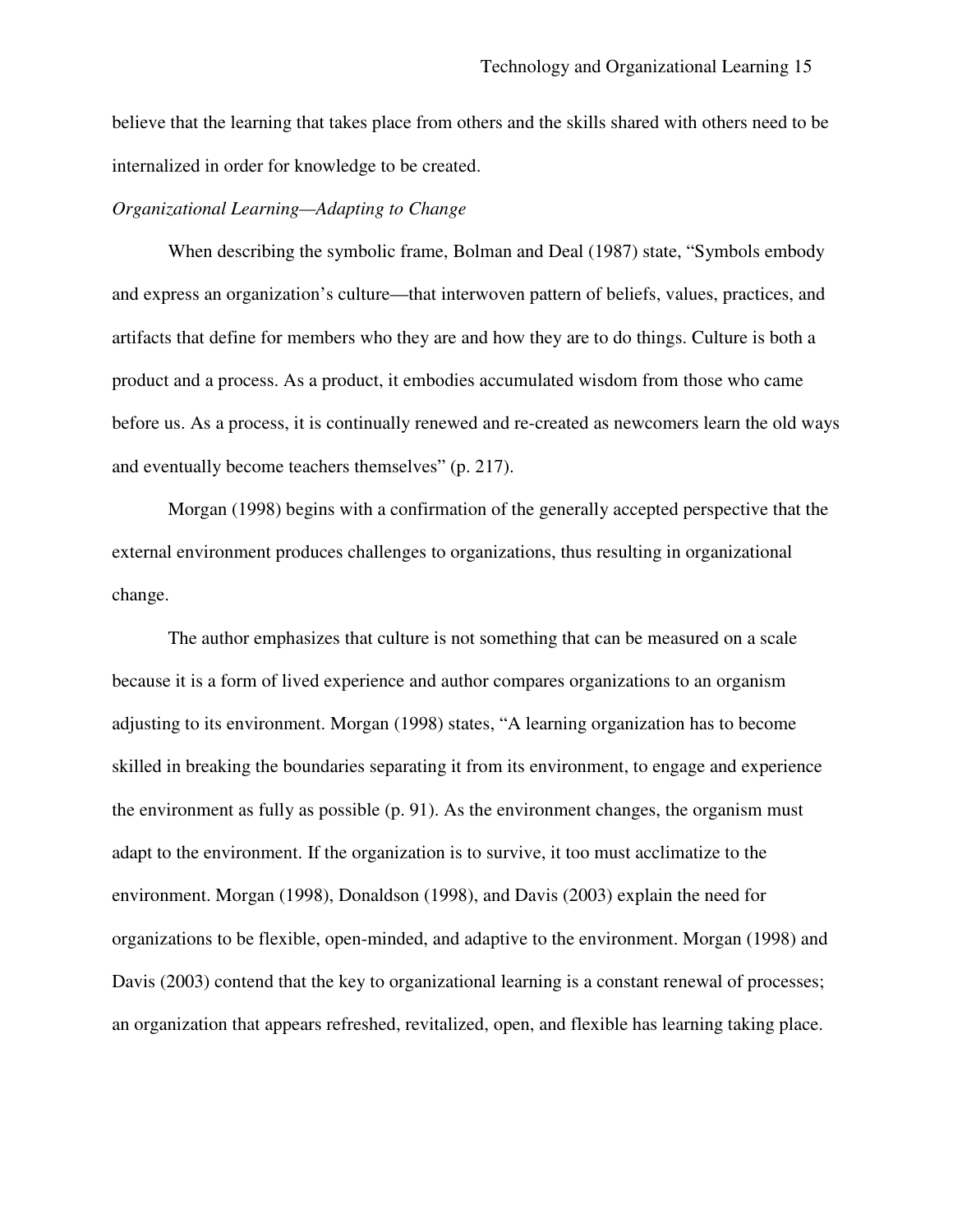Donaldson (1998) supports that organizations must be open-minded and adaptive in order to achieve the greatest understandings and to, therefore, achieve the greatest outcomes.

All of the authors studied discuss different facets of organizational learning through change, growth, innovation, and renewal of organizational systems and processes. Davis (2003) contends that the key to organizational learning is constant renewal—"…an organization in the renewal phase begins to reexamine systems, procedures, and processes" (p. 160). Davis's (2003) theories parallel those of Morgan's (1998) through the emphasis of organizations "living and renewing" on a constant basis.

Within an organization, there are multiple facets of learning taking place, incorporating both group and individual learning. Cook and Yanow (1993) contend that organizations learn as a collective group and that organizational learning is different from individual learning. Unlike individual learning, organizational and group learning is not primarily a cognitive activity and is not necessarily observable or a response to stimulus.

#### *Organizational Learning and the Knowledge-Creation Process*

Learning is suggested through an organization's culture—human groups that can and do act collectively (Cook & Yanow, 1993). Organizations are constantly involved in activities centered on "modifying or maintaining meanings and embodiments to preserve cultural identity" (Cook & Yanow, 1993, p. 452). Nonaka and Takeuchi (1995) also recognize that organizational learning is a process of constant renewal and development as they explain the knowledge creation process that takes place in a learning organization. The authors describe the process as "an expanding community of interaction which crosses intra- and inter-organizational levels and boundaries" (p. 59). Organizational learning is fostered on two levels. The first level is single loop learning, which "involves incremental updating of knowledge" and double-loop learning,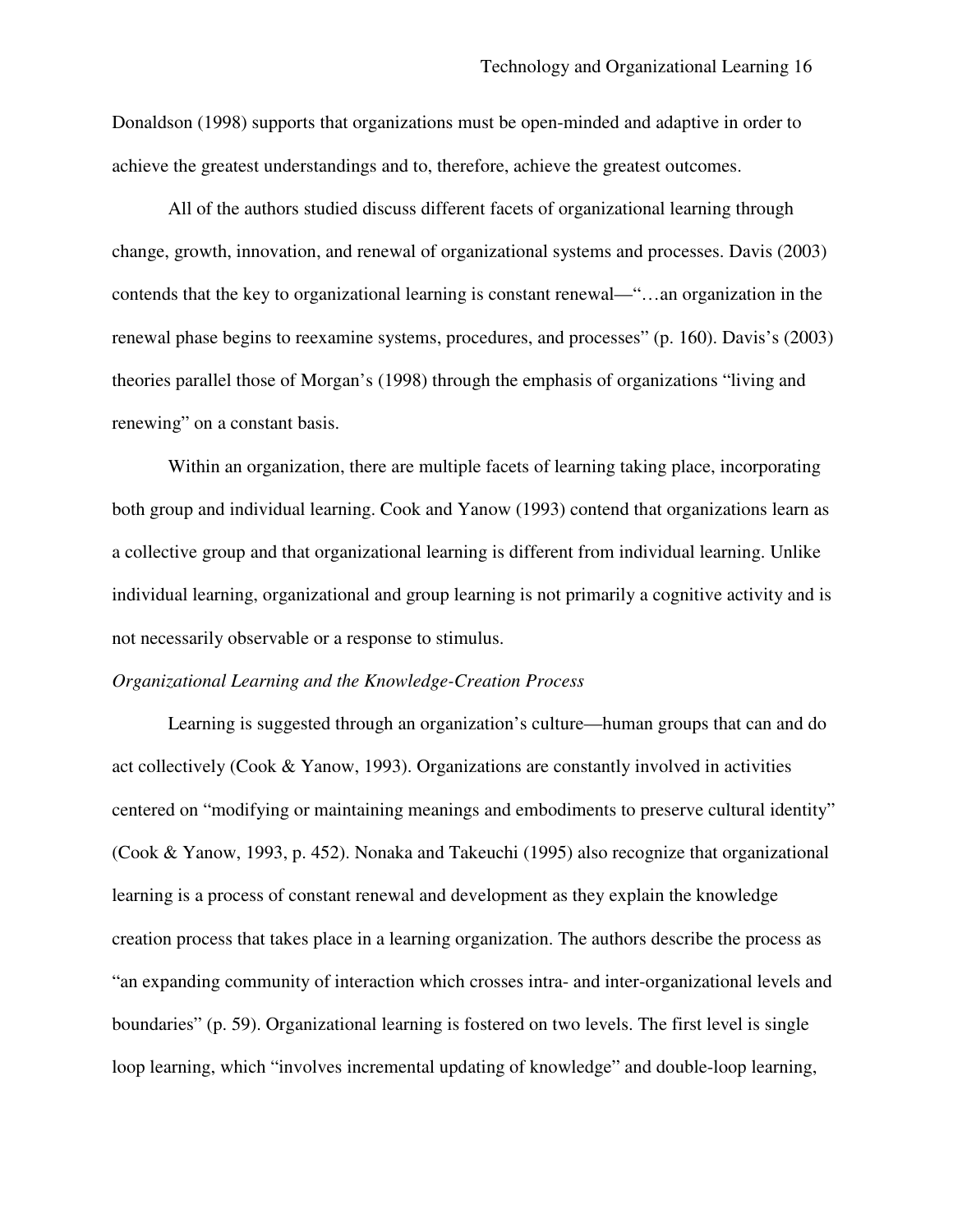which is the "acquisition of knowledge that is intended to ensure the long-term future of the organization in a changing environment" (Hanson, 2001, pp. 641-642). Nonaka and Takeuchi (1995) contend that learning is communicated through a knowledge conversion spiral which involves "socialization [tacit to tacit], externalization [tacit to explicit], combination [explicit to explicit], and internalization [explicit to tacit]" (p. 57). The spiral is driven by conditions that foster knowledge creation. These conditions are organizational intention, individual autonomy, fluctuation and creative chaos, redundancy, and requisite variety. Once these conditions are in place, five phases of knowledge creation which are sharing tacit knowledge, creating concepts, justification, building archetypes, and cross-leveling of knowledge can emerge (Nonaka  $\&$ Takeuchi, 1995). The authors think the most effective way to communicate and create knowledge is through self-organizing teams.

As organizational knowledge becomes more important as a source for meeting the everincreasing demands for accountability of administration, staff, and students in the school organization, the capacity to learn and develop becomes even more important to the organization (Yukl, 2002). The creation of a learning organization can facilitate the needed adaptation to the environment and continuous progress toward an environment that nurtures and develops student achievement. As organizational learning and change occurs, the organizational culture will likely change as well. Educational leadership is paramount in developing a system of open communication and professional dialogue that supports staff and enables them to flex with the changes, formulating the new culture of a learning organization (Senge, 1990)

#### *Leadership and Communication for Organizational Learning*

This segment focuses on organizational leadership, specifically in creating and cultivating open communications and productive dialogue as critical pieces of organizational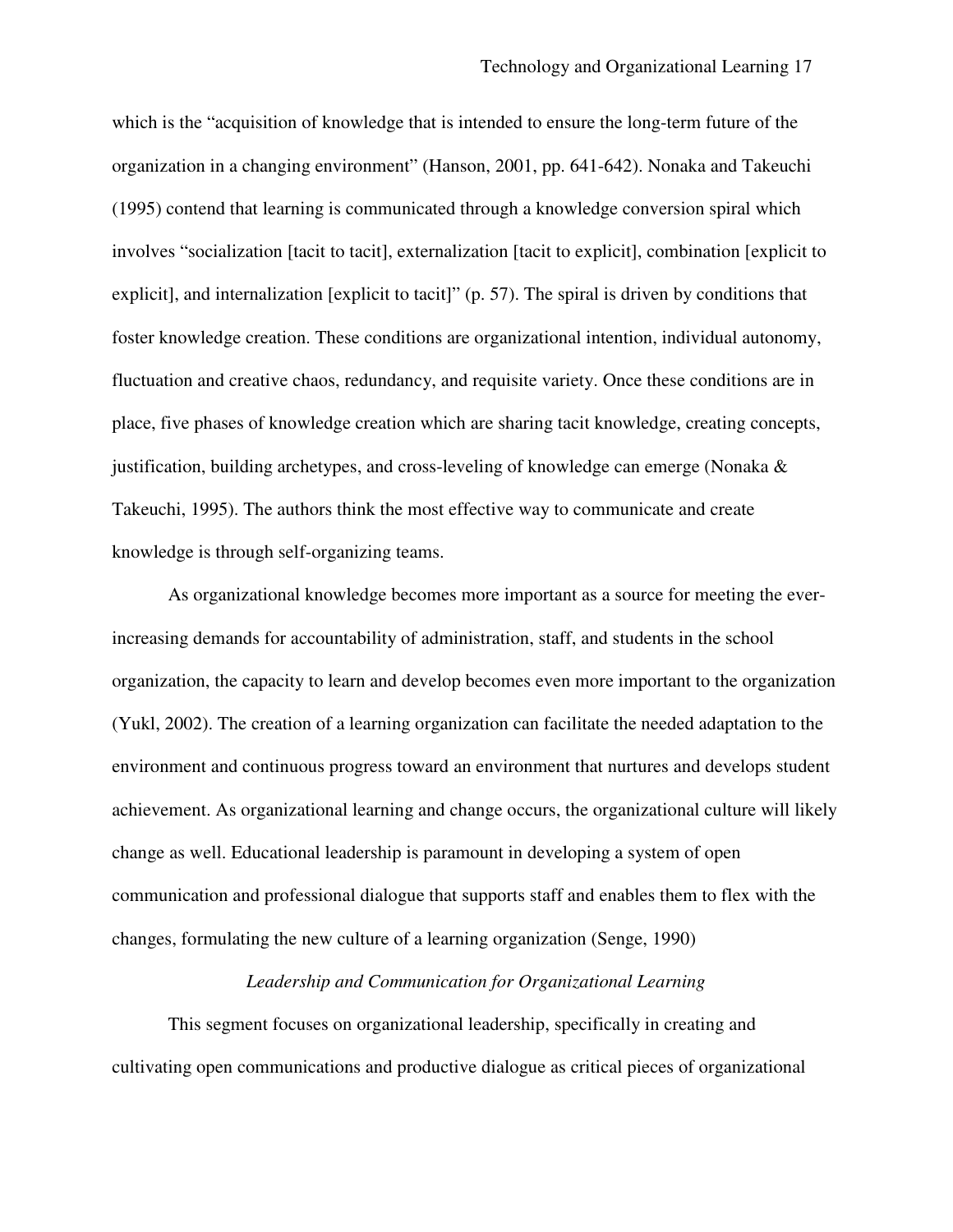learning and building staff capacities and commitment to organizational goals. The following subheadings are used to guide the reader through this portion: *Leadership and Capacity Building—Meeting Multiple Needs, Adapting Leadership to the Cultural Context, Building Relationships and Supportive Structures Within an Organization*, and *Professional Dialogue and Communications – the Foundation for a Learning Organization.*

Studies show that communication is key to organizational learning. Leithwood, Jantzi, and Steinbach (1998) identified better communication networks between administrators and staff one of the primary components of organizational learning. The authors state, "[no organizational learning occurs] …without professional talk related to shared norms, values, and beliefs about, for example, professional responsibilities, the nature of teaching, and the value of colleagues' expertise, that influences the level of individual and collective motivation to learn" (Leithwood, Jantzi, & Steinbach, 1998, p. 270). This review demonstrates that leaders who focus on enhancing communications and dialogue positively impact organizational learning.

Rusch (2005) states, "Organizational learning is dependent on members developing strategies to communicate honestly and to give feedback about issues that are institutionally taken for granted" (p. 90). Open and honest communication is a critical component for organizational learning in a school district. Rorrer (2002) described superintendents who "did not foster any illusions,…hide the problems,…[or] ignore the issues" as key to breaking the cycle of inequity in two school districts (In Rusch, 2005, p. 90). Giles and Hargreaves (2005) emphasize that systems thinking, improved dialogue, deep learning, and better communication are components of a learning organization. The authors indicate that these components help "…everyone to see the big picture of the school and be more aware of the likely consequences of their own preferences and actions on the whole school community" (p. 141).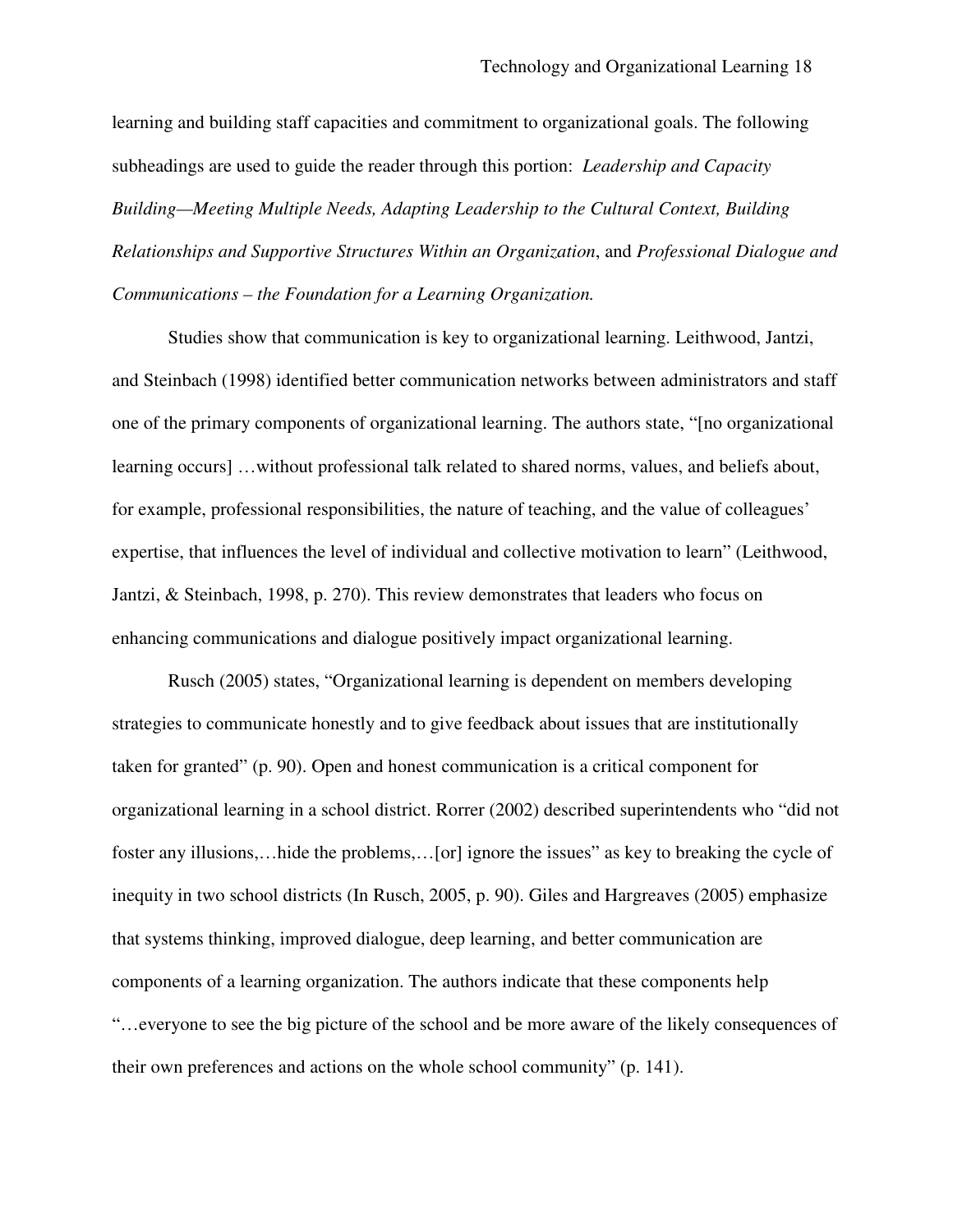As organizational leaders plan, changes occur, presenting additional opportunities for communications and dialogue contributing to organizational learning (Senge, 1990). Leaders must encourage open communication and productive dialogue in order for team and organizational learning to take place (Cardno, 2002). Fullan (1996) further supports the importance of an open communication between school staff with discussions of whole school development, "…supporting and helping develop teachers' commitments, capacities and opportunities to engage in reform" (p.719). Leithwood and Jantzi (1999) contribute to how the leader affects organizational learning and development by describing the effect of transformational leadership practices on organizational conditions and student engagement. *Leadership and Capacity Building – Meeting Multiple Needs*

Hanson (2001) explains that in order for an organization to learn, the leaders of the organization must accumulate intellectual capital, which is the acquired knowledge on which decisions are based and human capital, which is the expertise of staff to use intellectual capital effectively. Intellectual capital and human capital are used to solve problems faced by the organization.

In a learner-centered or knowledge-centered organization learning is evaluated by the degree to which learners' unique needs are accounted for, learning is relevant and meaningful to the learner, the learner is actively engaged in the learning process, the learning environment is positive, and the learning occurs as a natural process (McCombs & Whisler, 1997). According to Hanson (2001), an organization has demonstrated learning if it has acquired new knowledge. Nonaka and Takeuchi (1995) contend that for new knowledge to be acquired the organization must have clear intentions or goals, resulting in the development of organizational strategies. The authors assert that the organization's primary learning strategy is to develop the capability to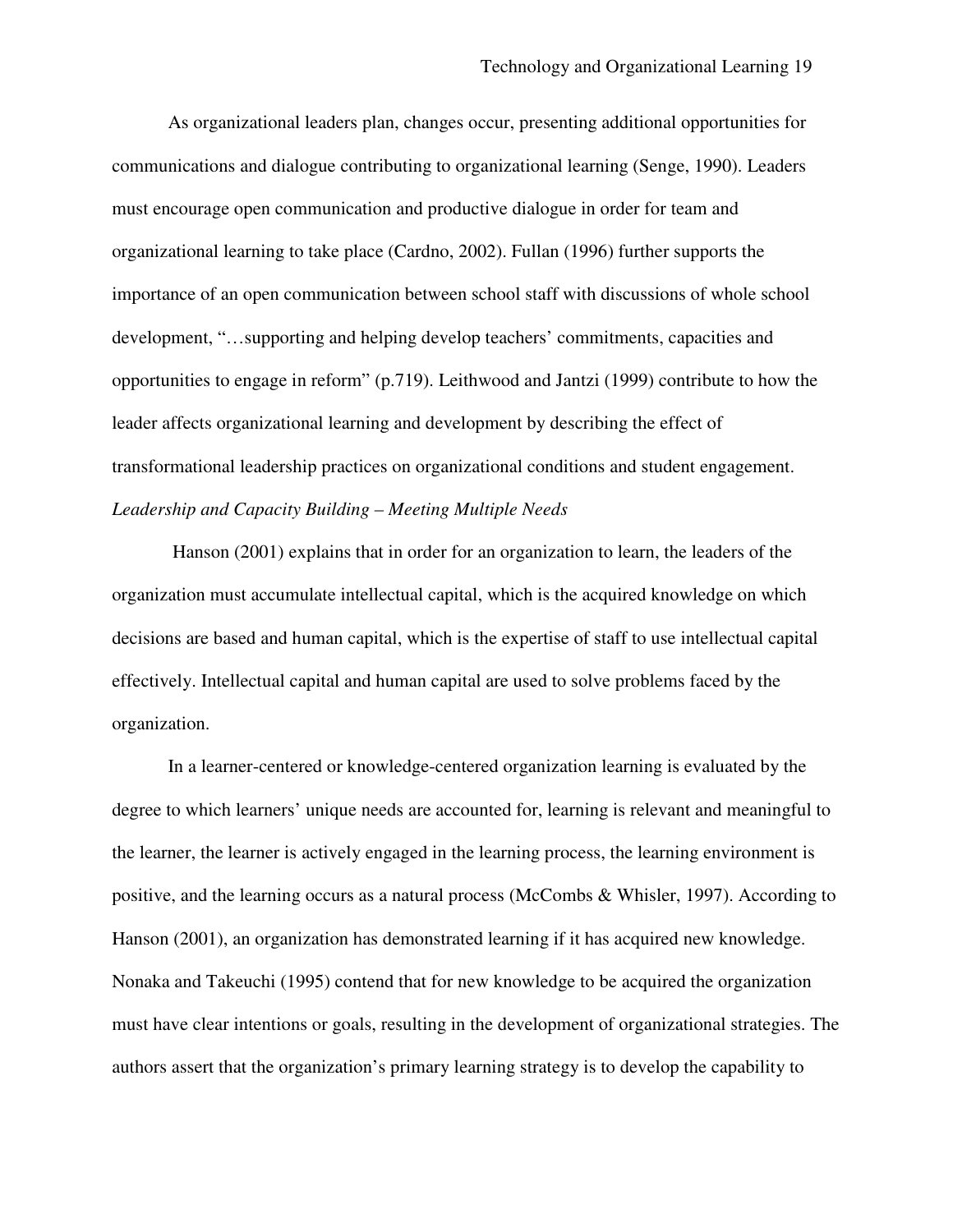acquire, create, accumulate, and exploit knowledge and that the most critical element is to conceptualize a vision about the kind of knowledge developed and put into practice. The organization's vision is conveyed by teams who create and verbalize an organizational model; the model is then assessed by remaining members in the organization as to whether it is worthwhile to pursue (Nonaka & Takeuchi, 1995).

# *Adapting Leadership to the Cultural Context*

Cook and Yanow (1993) contend that leaders not only need to be aware of the uniqueness of the local and organizational context but also need to observe, develop, and adjust to the cultural context involving people in the organization as well as the community. School culture is a vital part of the collective interactions of the group because the culture is "shaped around a particular combination of values, beliefs, and feelings [which]…emphasize what is of paramount importance" (Hanson, 2001, p. 641). Each learning organization uses values, beliefs, ideals, and feelings to uniquely approach learning. Organizational culture involves assumptions, beliefs, and values that are shared by groups and members of the organization (Yukl, 2002). As organizational learning and change occurs the culture can be influenced in many ways (Yukl, 2002).

A critical component in a successful organizational culture is the role of leader in influencing cultural change. Yukl (2002) emphasizes that culture can be influenced by many aspects of a leader's behavior including examples set by the leader, what the leader attends to, and how the leader makes selection, promotion, and dismissal decisions. Davis (2003) asserts, "leaders become change masters by creating new myths and rituals…performing symbolic actions, and communicating new values and beliefs" (p. 159). Cook and Yanow (1993) say that organizations learn as a group, through cultural interactions and activities designed to preserve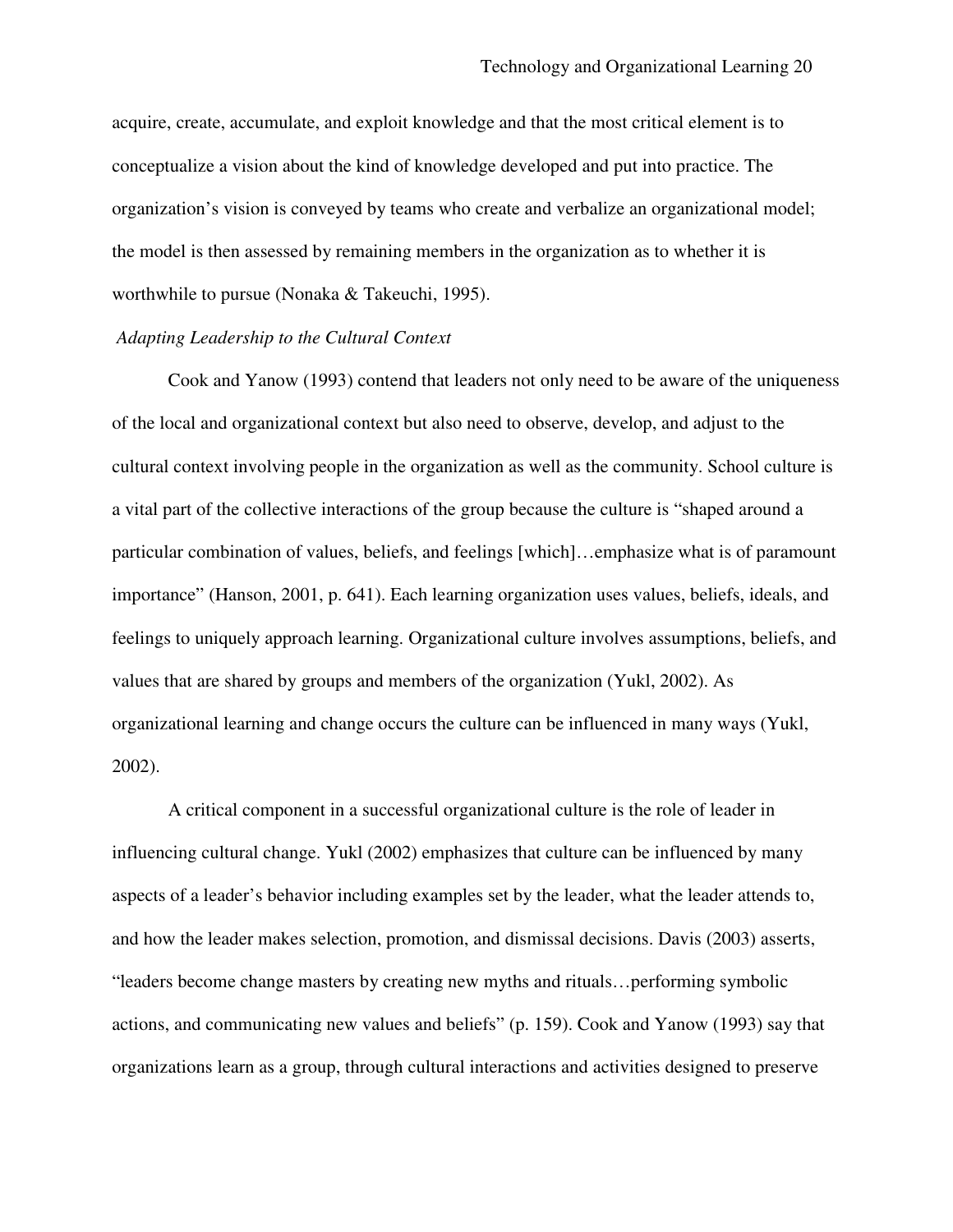the organization's cultural identity. The authors assert that such activities constitute organizational learning. Cook and Yanow (1993) express the importance of culture to organizational learning, "…they [organizations] are seen to learn through activities involving cultural artifacts, and that learning, in turn, is understood to entail organizations acquiring, changing, or preserving their abilities to do what they know how to do" (p. 452). Mitchell and Sackney (1998) contend that organizational learning blooms with a school culture that encourages collaboration, dialogue, and diversity. The valuing of diversity provides an environment where staff members feel safe to reflect upon and express their individual beliefs and to explore alternatives not previously considered.

# *Building Relationships and Supportive Stuctures Within an Organization*

In K-12 organizations, the building of human relationships is crucial to providing a positive, collaborative working and learning environment. Characteristics such as an atmosphere of trust, interdependence, mutual accountability, common purpose, and open communications are key components for building positive relationships within an organization [Katzenbach & Smith, 1993; Bolman & Deal, 1997). Katzenbach and Smith (1993) further identify these characteristics as the foundation for building high performing teams.

Building positive relationships makes change easier and more palatable for school organizations. Nonaka and Takeuchi (1995) and Morgan (1998) suggest various methods for implementing positive change in organizations in order to create an atmosphere conducive to learning. These methods include incorporating staff into the decision-making process. Grogan (2003) concurs with this leadership approach and reminds us that individuals think and perceive situations differently. Leaders should involve all stakeholders in the decision-making process. In school organizations, the superintendent becomes the agent of change (Grogan, 2003) inducing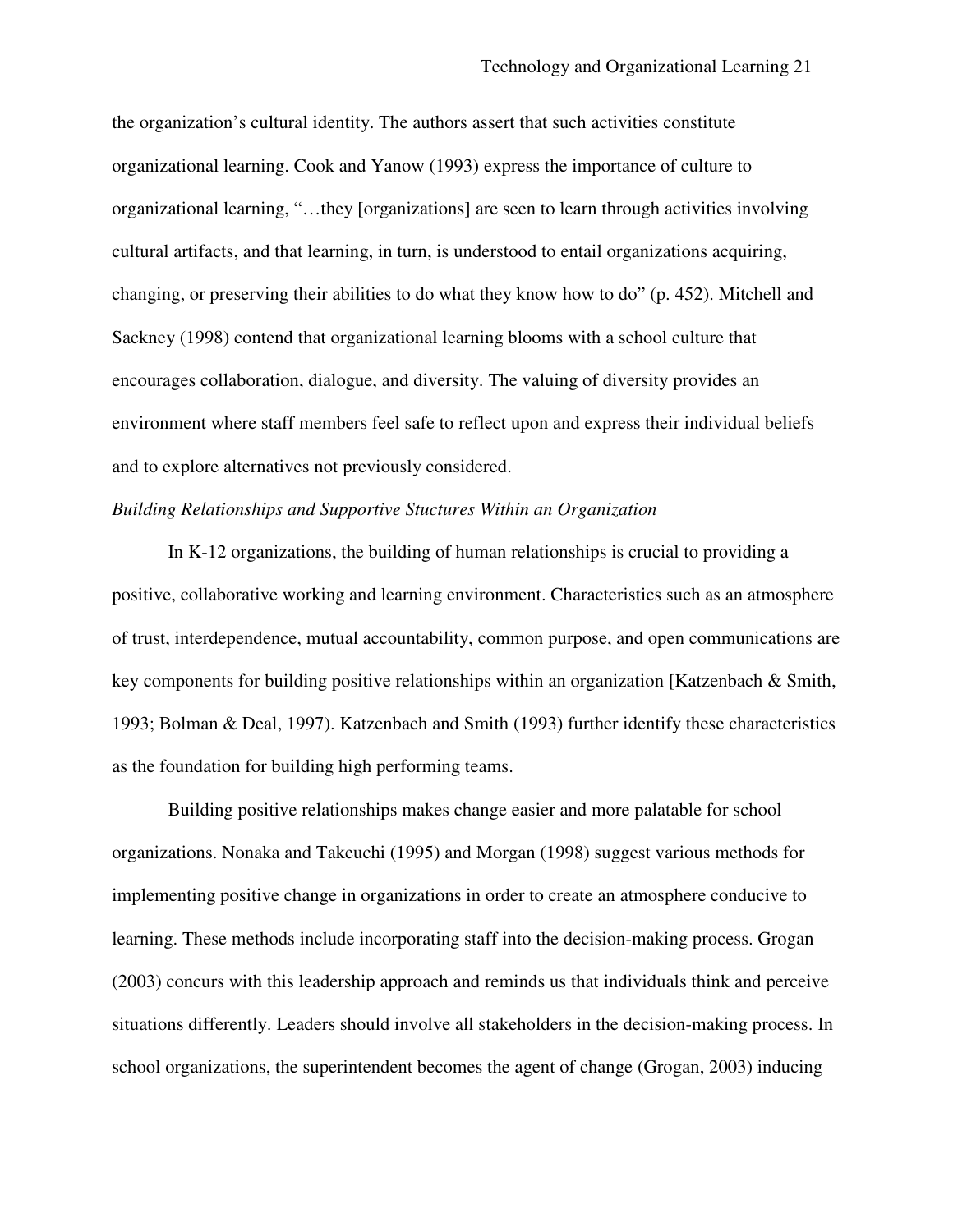collective agreement between organizational members and supporting them in their efforts. The author emphasizes that leaders can make a huge impact by decentralizing authority (supporting and guiding others experiencing change), being sensitive to local contexts, and promoting collaboration in the community and amongst staff. Although the future must bring changes, with the changes come opportunities for organizational learning. The leader must adapt his/her methods of leadership to fit the local context and relationships needed in the community and organization (Grogan, 2003). Katzenbach and Smith (1993) remind us as change takes place in relationships, organizational members must recognize the contributions they can make as well as appreciate the contributions of their colleagues.

# *Professional Dialogue and Communications – the Foundation for a Learning Organization*

Peter Senge (1990) contends that learning organizations are organizations where people continually expand their capacity to work [as a team] toward result they desire. The author contends that organizations must discover how to tap people's commitment and capacity to learn at all levels (Senge, 1990). Senge (1990) focuses on decentralizing the role of leadership in organizations in order to expand the capacity of all people to work toward the same goals. Another one of Senge's (1990) visions for leadership is that he believes leaders should align and develop the capacity of a team so that they work within a shared vision—a set of principles and guiding practices. Senge (1990) believes the discipline of team learning begins with dialogue the capacity of members of a team to suspend assumptions and enter into a genuine "thinking together" (p. 243). The author emphasizes that thinking of each other as colleagues is critical to establish a positive tone and to offset the vulnerability that dialogue brings. Senge (1990) contends, "…dialogues are diverging; they do not seek agreement, but a richer grasp of complex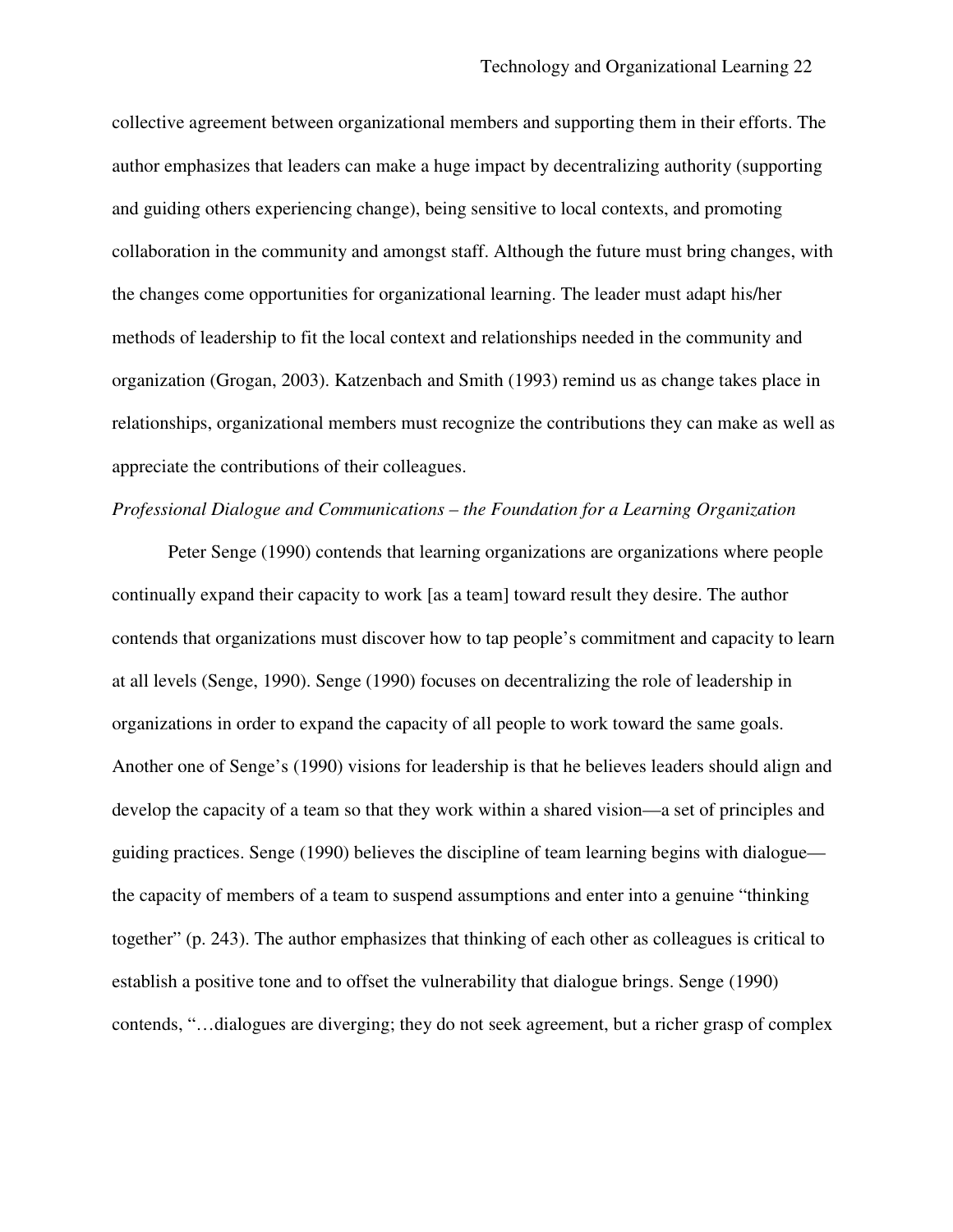issues" (p. 247). Part of the advantage of dialogue is the collection of a larger meaning that can only be achieved by a group or team of people in the organization.

#### *Summary*

With increased requirements for accountability of administration, staff, and students, organizations (both academic and corporate) are pursuing the notion of making more effective use of the knowledge and expertise within their organization (Janz & Prasarnphanich, 2003). Leaders in the practice of organizational learning (knowledge management) struggle with developing a culture that "embraces and rewards knowledge-sharing in all its manifestations such as learning, mentoring, collaboration, etc." (Janz & Prasarnphanich, 2003, p. 352).

In order to nurture change, leaders must focus on community building and creating a "culture of inquiry and critique" (Doyle, p. 196). Literature supports the view that educational leaders who incorporate open and honest communications promote organizational learning throughout the school. This review demonstrates that communicative leadership, along with an environment built on trust, inter-dependence, and positive team building significantly enhances organizational learning and a knowledge centered culture in a school district.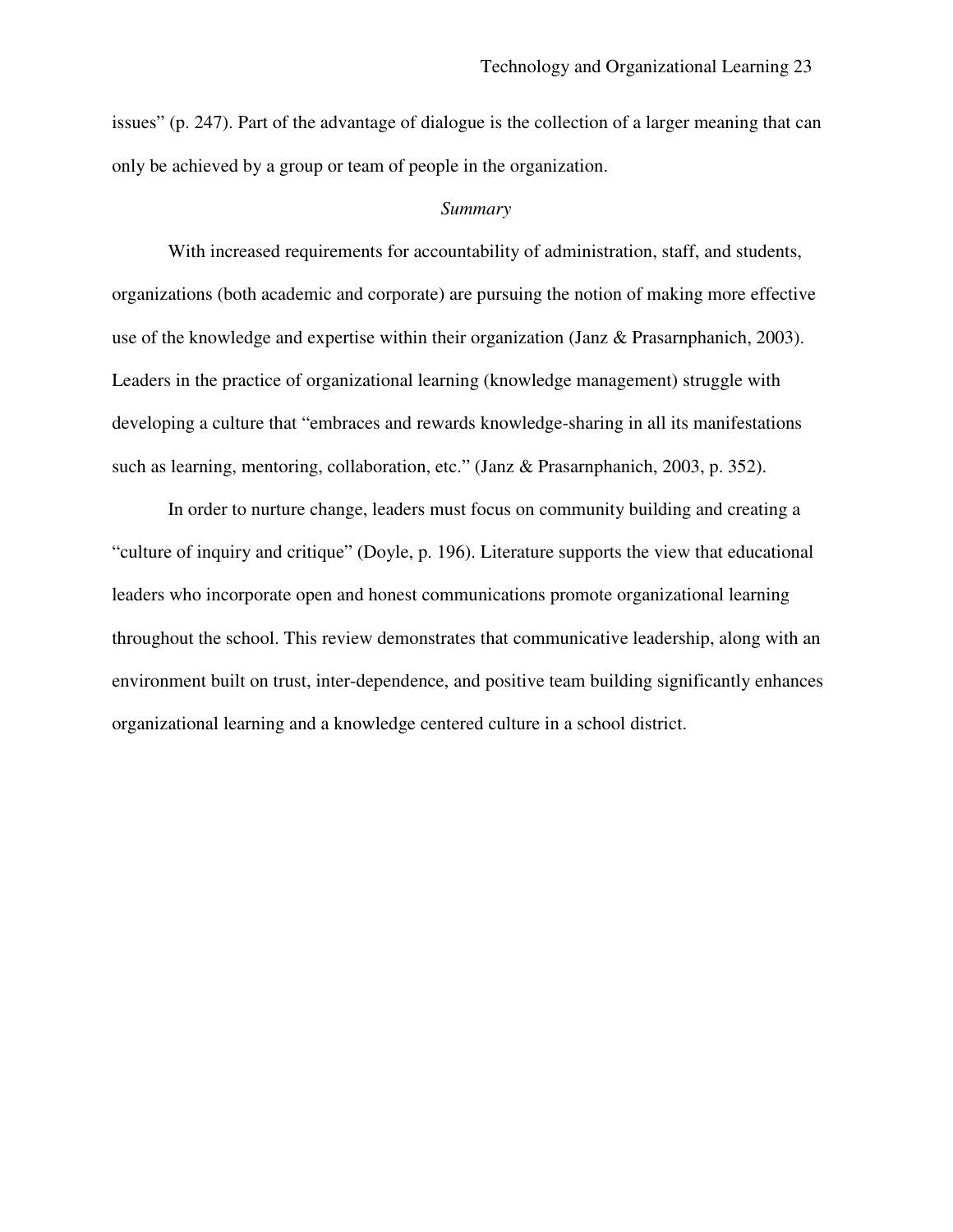#### Methodology

#### *Action Research Paradigm*

#### *Research Paradigms and Action Research*

Coghlan and Brannick (2005) identify three main traditions of positivism, hermeneutics, and critical realism. The authors indicate that action research and participatory action research incorporate pieces of each of these traditions. The dominant approach in organizational studies and management has been positivism (Coghlan and Brannick, 2005). According to the authors, this approach adheres to objectivist (realist) ontology and an objectivist epistemology. Positivists concentrate on the application of scientific methods and the creation of generalizable knowledge. The hermeneutic tradition "…argues that there is no objective or single knowable external reality and that the researcher is an integral part of the research process, not separate from it" (Coghlan & Brannick, 2005, p. 6). Hermeneutic inquiry is directed toward reflecting on the reseacher's own practice and provides rich, deep data. The third approach, critical realism, aligns most closely with the purposes of action research. This approach combines a subjectivist epistemology (similar to the hermeneutic tradition) with objectivist ontology (like the positivists) (Coghlan & Brannick, 2005). Coghlan and Brannick (2005) provide a clear explanation of the purpose behind action research as they state, "Action researchers work on the epistemological assumption that the purpose of academic research and discourse is not just to describe, understand, and explain the world but also to change it" (Reason and Torbert, 2001, p. 7).

### *Foundations of Action Research*

Coghlan and Brannick (2005) suggest that action research is an approach to research which aims at both taking action and creating knowledge or theory about that action. The authors emphasize that the outcomes are both an action and a research outcome compared with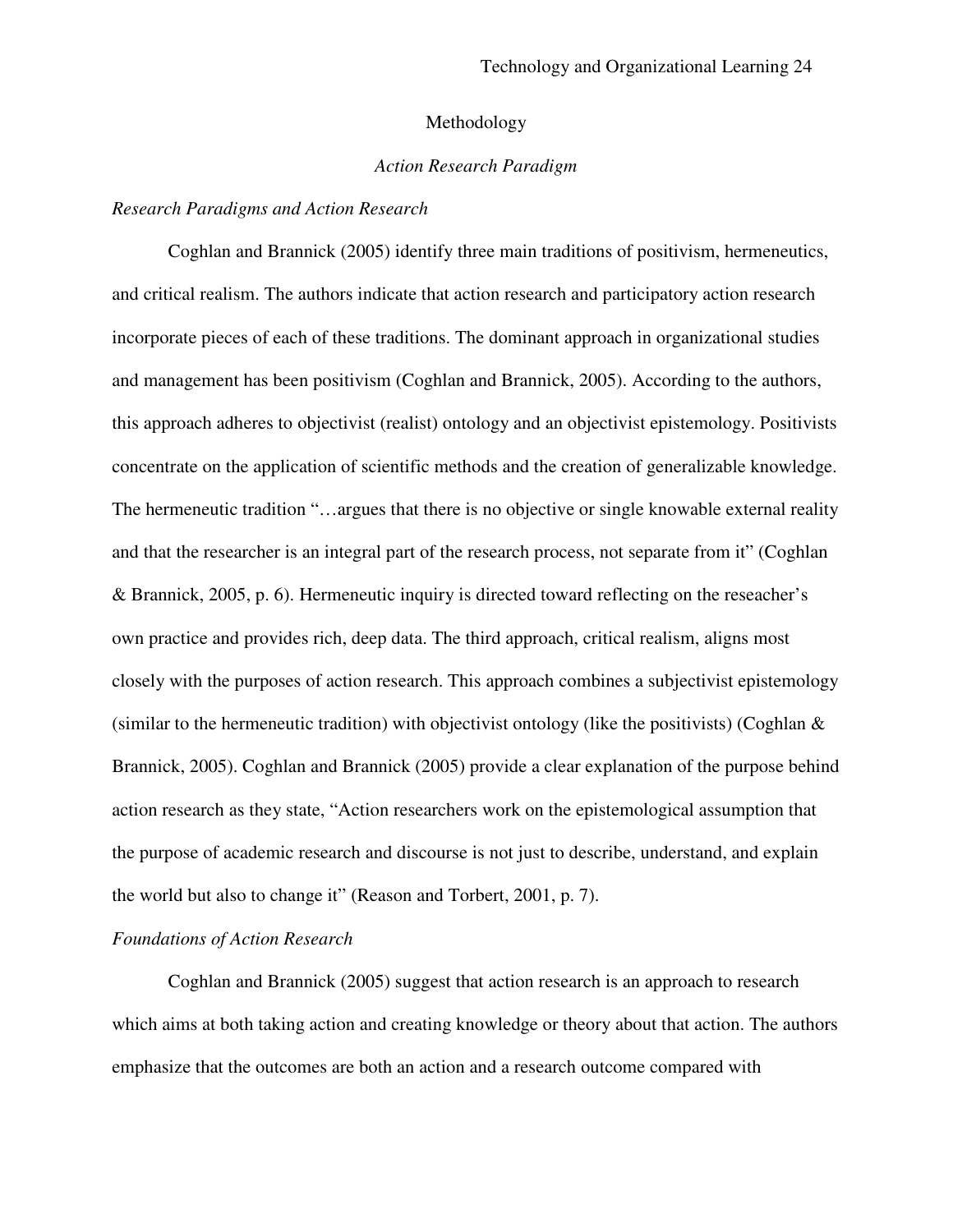traditional research approaches that aim at creating knowledge only. Coghlan and Brannick (2005) contend that action research works through a cyclical process of consciously and deliberately planning, taking action, evaluating the action, and leading to further planning. A second dimension of participatory action research is that it is collaborative—participants in the study play an active part in each stage of the cyclical process.

Particularly appropriate for this study, Mitchell and Sackney (1998) contend that action research methods have the power to foster organizational learning when they state, "Personal and collective reflection and dialogue can inform the discourse of the practioners and can contribute to a collaborative reconstruction of current practices… action research strategies support organizational learning through development of more inclusive meanings, more productive connections, more sustainable processes, and more effective practices" (p. 197). Herr and Anderson (2005) state, "While action research shares some similarities with qualitative research (and even quantitative research), it is different in that research participants themselves are either in control of the research or are participants in the design and methodology of the research" (p. 1). This contrasts with traditional research where participants are objects of the study (Coghlan & Brannick, 2005). All authors (Coghlan & Brannick, 2005; Creswell, 2002; Stuart, 1998; Denscombe, 1998; Herr and Anderson, 2005) emphasize that it is imperative that research methods be appropriate for the circumstances and for meeting needs identified. Coghlan and Brannick (2005) emphasize that action research is fitting when "…the research topic is an unfolding series of actions over time in a given group, community or organization, and the members wish to study their own action in order to change or improve the working of some aspects of the system, and study the process in order to learn from it. Hence action research is akin to experiential learning and reflective practice" (p. xii).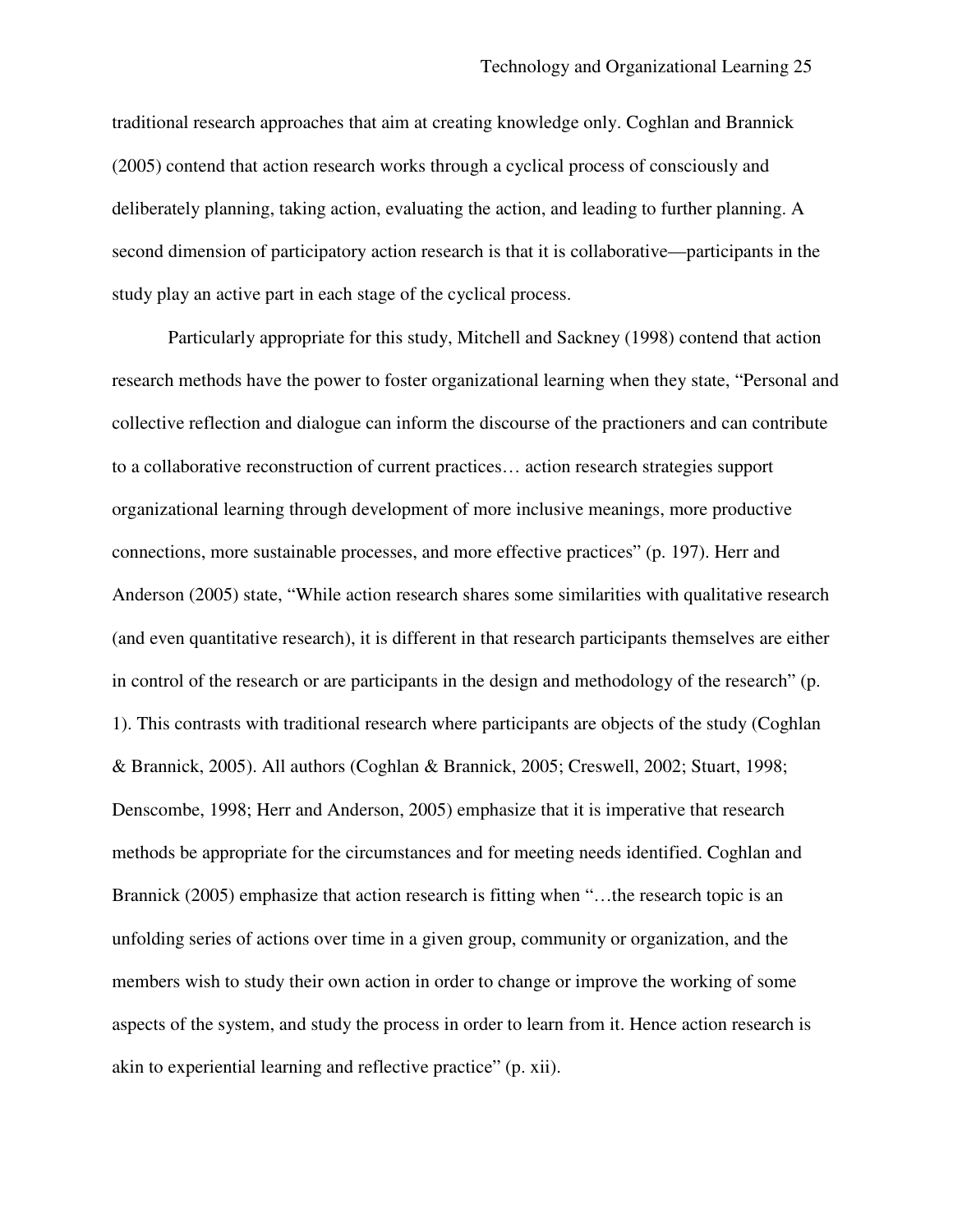# *Action Research and Organizational Learning*

Stuart (1998) emphasizes, "…[participatory action research] is a response to the pressure to make research more relevant to the ongoing work of practitioners and to apply the processes of change in a way that directly benefits the participants and involves them in guiding the research project" (p. 299). Patton (1997) supports the use of action research to "…gather systematically collected and socially constructed knowledge and to create a learning organization" (p. 99). Patton (1997) links participatory action research to participatory evaluation in organizations. The author emphasizes that many evaluation experts view participatory evaluation as a means of creating an organizational culture that is committed to ongoing learning and therefore is linked to becoming a learning organization. Preskill and Torres (1999) confirm the value of participatory evaluation using social interaction when they state, "…learning from evaluative inquiry is a social construction occurring through the involvement of multiple constituencies each representing different perspectives. It is socially situated and is mediated through participants' previous knowledge and experiences" (p. xix). Coghlan and Brannick (2005) emphasize that action research is closely related to evaluative inquiry which is "a reformulation of evaluation practices through an emphasis on using the process of inquiry to generate organizational learning" (p. 19). The authors note that many of the processes within action research (collaborative inquiry, reflection, joint planning, and taking action) are "…used as interventions to shape how projects are evaluated in order to stimulate organizational learning" (Coghlan & Brannick, 2005, p. 19).

Creswell (2002) says that action research in educational settings centers on a systematic inquiry done by teachers, administrators, or other individuals to gather information on and improve a specific area of the organization. The improvement is made by individuals studying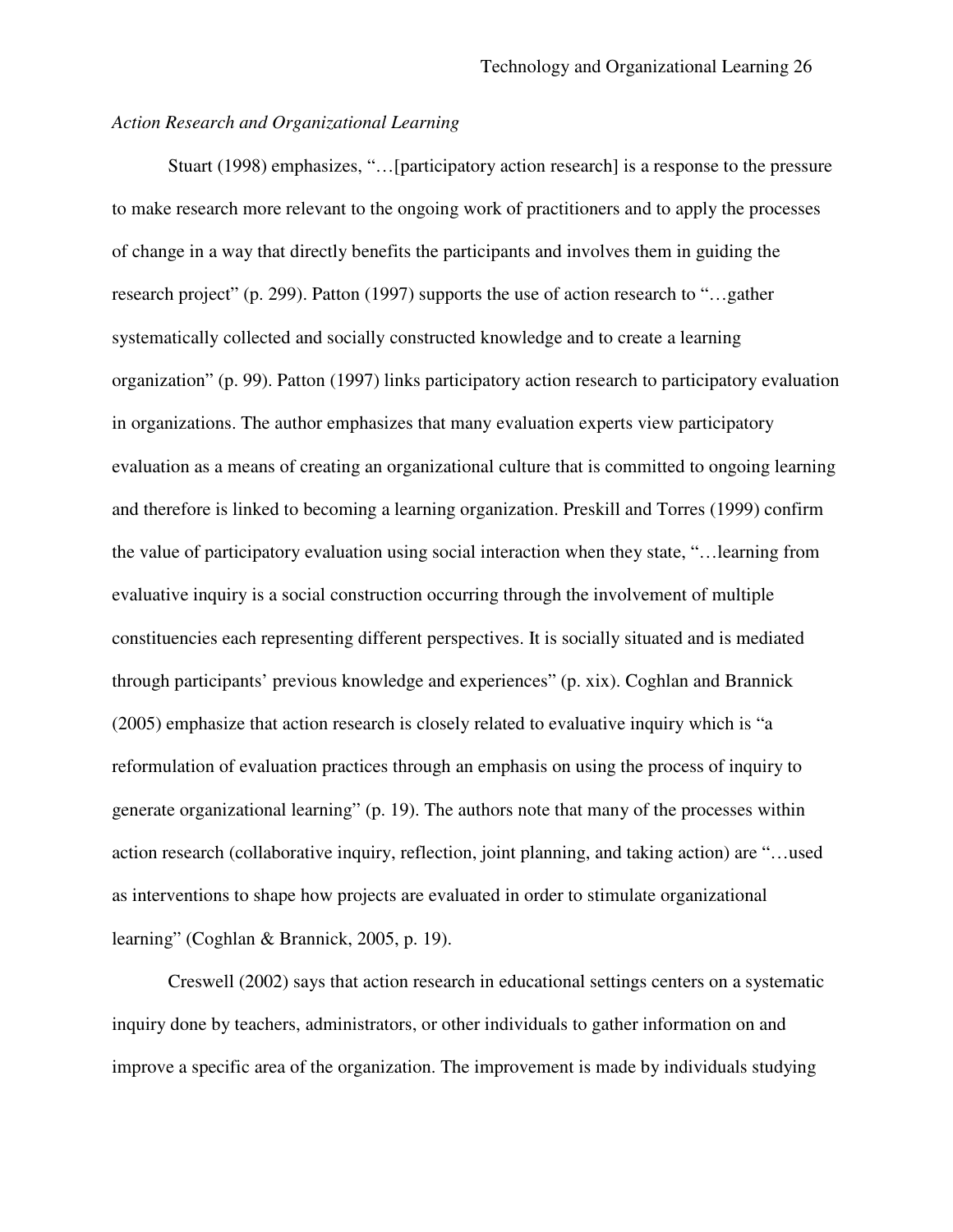problems or issues they face and then focusing on an iterative approach to resolving the problem. The author identifies two primary forms of action research: practical and participatory. The purpose of practical action research is to focus on improving practice. Creswell (2002) believes studying local practices, involving individual or team-based inquiry, focusing on teacher development and student learning, and implementing a plan of action are primary components of action research in a school setting. Denscombe (1998) agrees that action research needs to be practical and be used to solve real-world problems. Denscombe (1998) states, "Action research is essentially practical and applied. It is driven by the need to solve practical, real-world problems…[the research] needs to be undertaken as part of practice rather than a bolt on addition to it" (p. 59).

## *Social Changes and Implications of Action Research*

Creswell (2002) stresses that participatory action research has a social and community orientation and encourages research that contributes to emancipation or change in our society. Participatory action research focuses on improving the quality of people's organization, community, and family lives (Creswell, 2002). Creswell (2002) identifies the following components of participatory action research: studying social issues that constrain individual lives, emphasizing equal collaboration, and focusing on life-enhancing changes. Creswell (2002) emphasizes that the primary purpose of action research is to resolve issues and engage in constant reflection, thereby improving and empowering individuals in schools, systems of education, and school communities. All authors (Coghlan & Brannick, 2005; Creswell, 2002; Stuart, 1998; Denscombe, 1998; Herr & Anderson, 2005) agree that participatory action research centers on caring about people, creating tangible change in the lives of those who participate in the research, and making a useful contribution to the organization. Based upon the above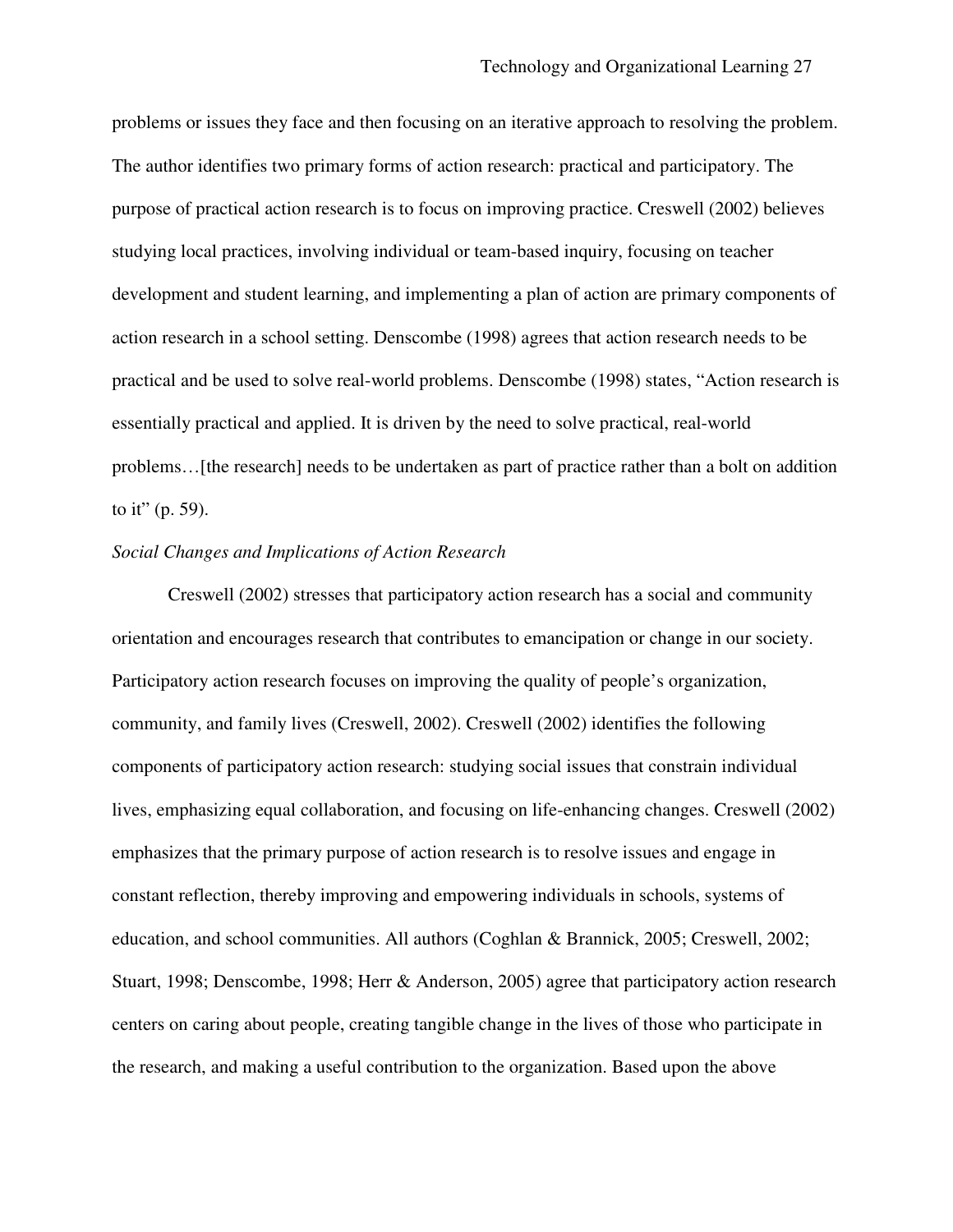characteristics, and with its orientation toward team participation, this study is based on participatory action research.

#### *Performing Action Research in One's Own Organization*

Coghlan and Brannick (2005) caution that performing action research in one's own organization can encompass several challenges. The authors state, "… the researcher has to balance the membership role he or she holds and hopes to continue to hold with the additional role of inquiry and research" (p. 32). Herr and Anderson (2005) emphasize that practitioner researchers often want "…to study the outcomes of a program or actions in their own setting, much like an internal evaluation study" (p. 33). The inside researcher should not attempt to separate the study of his or her own self and practice from the study of the outcomes of actions initiated in the setting. Doing action research means being engaged in a more rigorous series of diagnosing situations, planning and taking action and evaluating than is perhaps the norm (Herr & Anderson, 2005). Also, the organization typically attaches an expectation or contract that the research will make a useful contribution to the organization. Some issues include gaining access and receiving permission, as well as maintaining support from peers and other leaders within the organization (Coghlan & Brannick, 2005). The authors emphasize that handling interpretations or outcomes that would be perceived negatively by the organization must be truthfully, but carefully handled.

#### *Ethical Dilemmas of Action Research*

Conducting action research involves several ethical dilemmas. One of the dilemmas lies in the level of participation of the members in the study. Stuart (1995) states, "The involvement of the research participants in the design and implementation of the research has the potential to raise ethical dilemmas that are not adequately addressed by the current codes of conduct for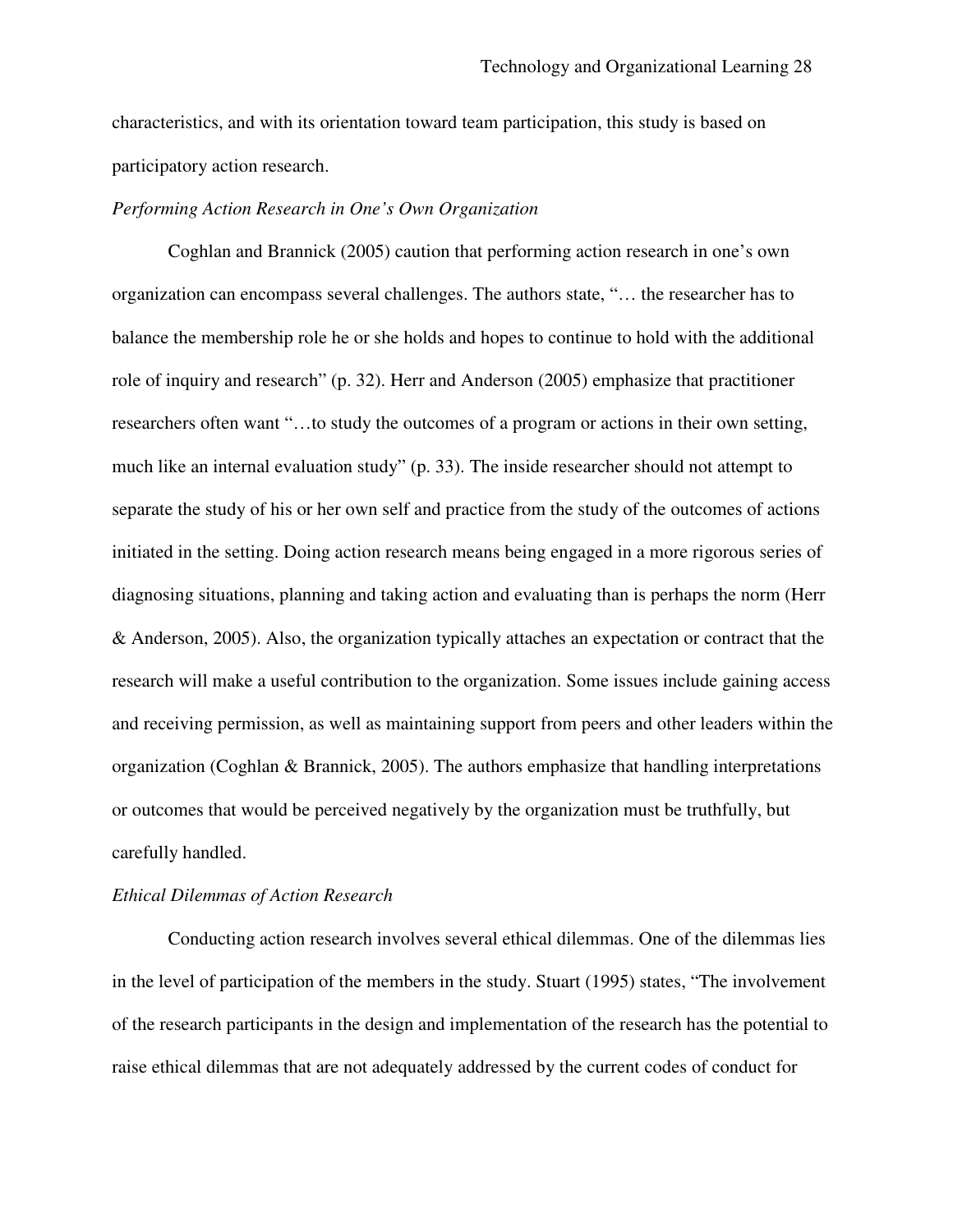research with humans" (p. 299). Stuart (1995) emphasizes that the codes were designed for other types of research where participants are objects of the research. Codes of ethical conduct are inadequate to cover action research that "…cares about the people and is committed to creating tangible change in the lives of those who participate in the research" (p. 299). With these concerns come additional responsibility on the part of the researcher to raise protection of participants to a higher level.

All of the authors studied (Belmont Report, 1979; Campbell, 2003; Stuart, 1998; Young, 2003) discuss the necessity of using ethical principles and conduct when performing research involving human beings. The Belmont Report (1979) and Campbell (2003) discuss basic ethical principles and codes of ethics that assist researchers in resolving ethical issues that surround research using human subjects. Campbell (2003) further elaborates on ethical conduct, indicating that ethical principles should be intrinsic and embedded in a professional's daily practice. Stuart (1998) emphasizes the importance of participant input into the research process and believes additional standards should be written to require this key element particularly in participatory action research projects. Participatory action research distinguishes itself from other forms of research in that action research requires use of a framework "…that cares about the people and is committed to creating tangible change in the lives of those who participate in the research" (Stuart, 1998, p. 299).

The Belmont Report (1979) provides a structural framework of basic research guidelines and principles. This framework incorporates three basic ethical principles (1)respect for persons: protecting the autonomy of all people and treating them with courtesy and respect; (2)beneficence: maximizing good outcomes for humanity and research subject, while minimizing or avoiding risks or harm; and (3)justice: ensuring reasonable, non-exploitative, and well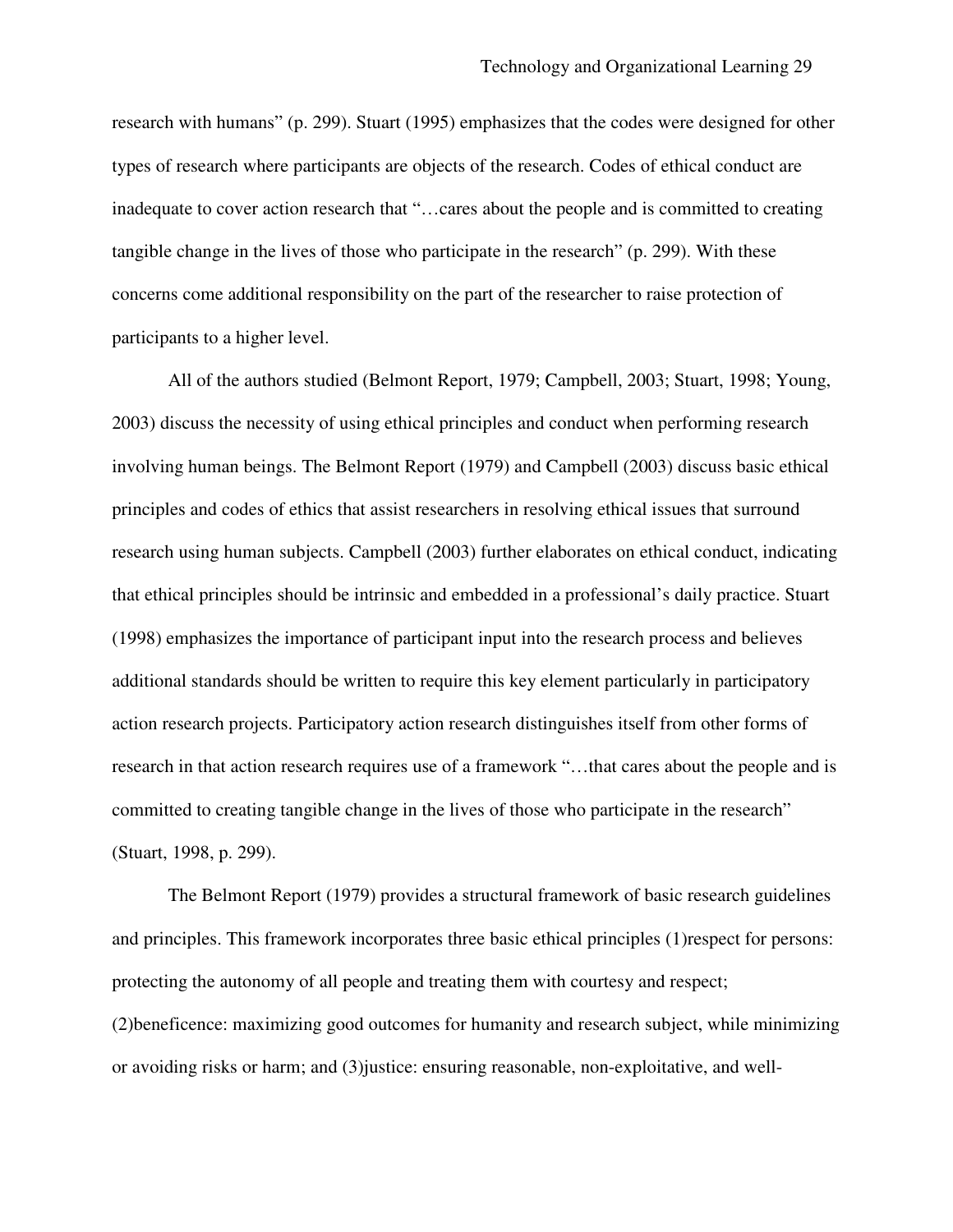considered procedures are administered fairly (the fair distribution of costs and benefits). Those principles remain the basis for the human subject protection regulations.Another piece of this framework includes informed consent in which participants must be given enough information that they fully understand the implications of the research (procedure, purpose, risks, benefits, and alternatives). Campbell (2003) adds another dimension by incorporating the researcher's values and ideals to do "what is right". Campbell contends, "becoming familiar with the principles inherent in such ethical codes may have intrinsic value" (p. 120). The author concludes that the intrinsic value will enable the researcher to practice ethical conduct not only when performing research, but also in daily practice as a professional.

Stuart (1998) suggests that general expectations and guidelines for traditional scientific research, although sufficient for other types of research, are not sufficient for participatory action research. Participatory action research takes informed consent one step further by engaging the participant in continual communication, negotiations and informing them of potential implications/risks (Stuart, 1998). Stuart (1998) contends that participatory action research requires a higher-level commitment on the part of the researcher to perform research as an avenue to positively change (benefit) the lives of those who participate. Young (2003) and Stuart (1998) both agree that the researcher has a certain "power" and control over the participant and certainly over the research being performed. Stuart (1998) contends that participatory action researchers are obligated to use their power for the direct advantage of individuals and to adopt an ethic of care into the guidelines they follow throughout their research. Participatory action research takes the principle of non-malificence (no harm) to a higher level than with other types of research; the action researcher must take into account how the research affects the social and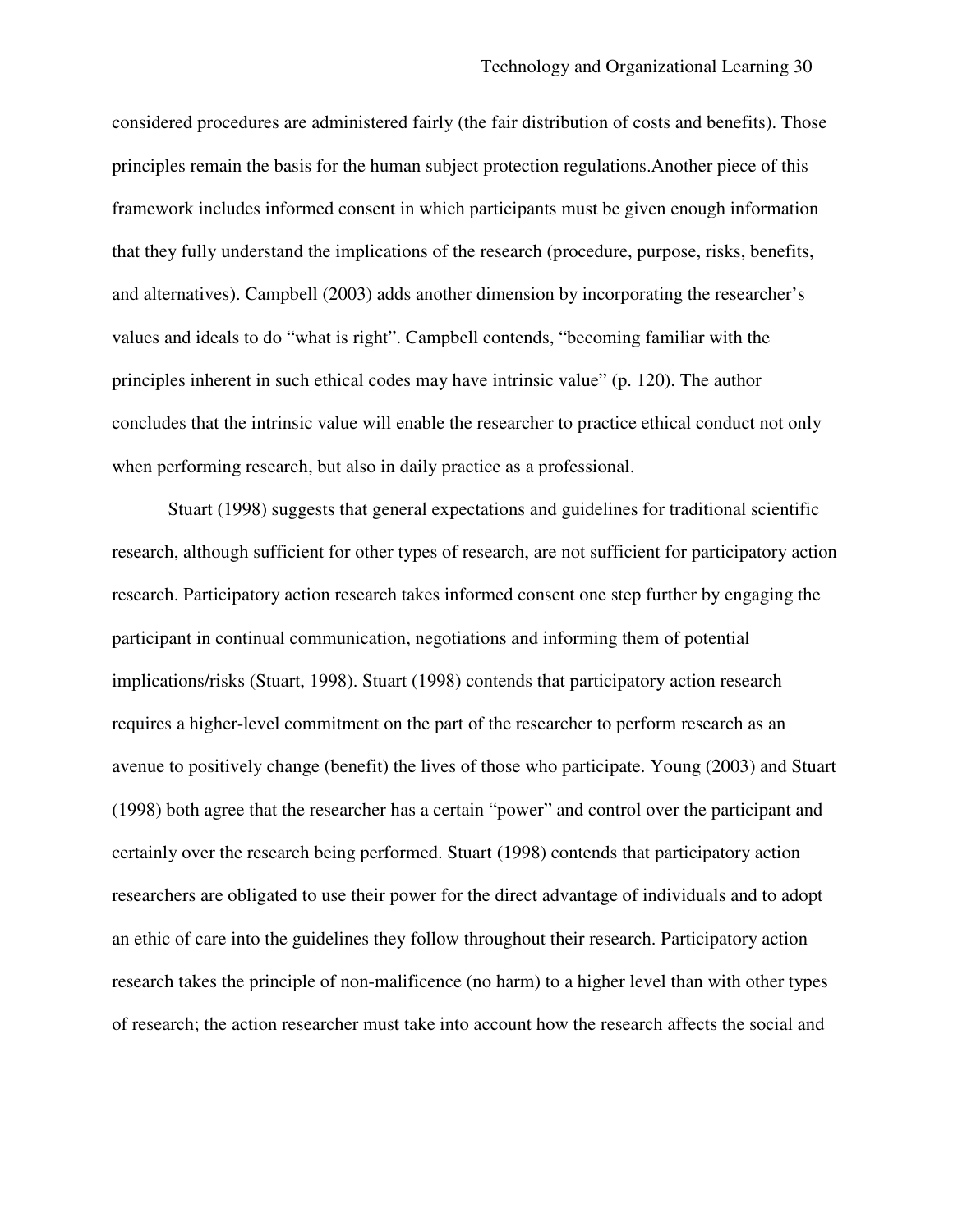day-to-day life of the participants (The Belmont Report, 1979; Stuart, 1998). Thus, the researcher must be especially careful to protect participants during an action research study.

This research project is approved by the campus IRB for the University of Missouri-Columbia (Appendix A). Written permission for interviews was obtained for each individual (Sample - Appendix A). In addition, cautions were taken to protect individuals participating in the project by using pseudonyms throughout.

#### *Quality and Validity of Action Research*

Reason and Bradbury (2001) suggest action researchers must ask questions that inquire into and seek ensure quality of participation and relationship in the work. The authors identify five issues for improving the quality of action research: relationships, practical outcomes, extended ways of knowing, purpose, and enduring consequence. Although each issue is described separately, there is overlap among the five issues.

The relationship issue is addressed by ensuring the action research group is set up for maximum participation. The question should be asked, "Do all feel free to be fully involved?" (Reason & Bradbury, 2001).

Practical outcomes are addressed when participants can say that the information gained was useful and they are using what they have learned. People should be willing to act on what has been learned in the course of research (Reason & Bradbury, 2001).

The extended ways of knowing issue addresses quality through conceptual-theoretical integrity, quality through extending our ways of knowing, and quality through methodological appropriateness (Reason & Bradbury, 2001). Through conceptual-theoretical integrity, the quality of action research can be investigated by questioning whether the theory is practical and though deep knowledge is obtained in one case, can the findings be generalized. Researchers can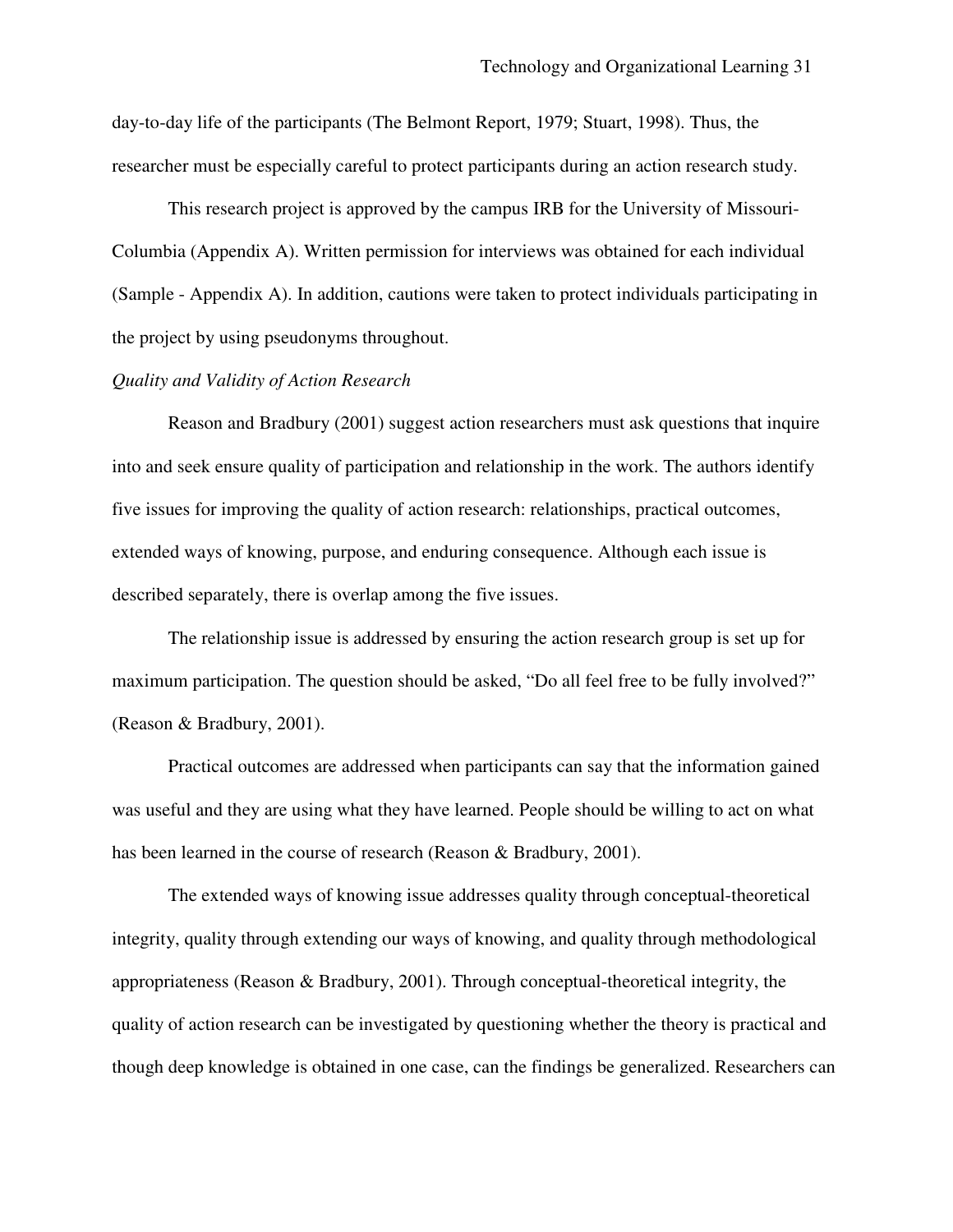also draw upon current qualitative and ethnographic practices of making sense of data (Reason & Bradbury, 2001). Quality through extending our ways of knowing is the action researcher's way of providing practical knowledge to individuals (Reason & Bradbury, 2001). Quality through methodological appropriateness addresses the need for the researcher to use proven methods, such as surveys and interviews to engage participants in an iterative process (Reason  $\&$ Bradbury, 2001).

Quality as engaging in significant work addresses the issue of whether the research is worthy of attention. The researcher should be able to answer the question, "Is the purpose of this research significant?" (Reason & Bradbury, 2001).

Action research incorporates knowledge grounded in local realities and should be especially relevant and useful to local participants. It may also address a broader range of organizational concerns and affect behaviors beyond the original intent (Herr & Anderson, 2005). The issue of enduring consequence addresses the concern of whether the action research has long-term implications on the organization or on future knowledge. Reason and Bradbury (2001) suggest that action research many times starts as a small engagement of people working on a project or concern together and grows into an ongoing change of behavior at a much higher level. Although transformation may be slow, behaviors are created and begin to alter organizational patterns of behavior (Reason & Bradbury, 2001).

# *Methods and Data Collection*

Action research methods were used to examine the effects of utilizing new web-based technology as a tool to help improve communications and collaboration throughout this school organization. A four-prong, two cycle action research design (Coghlan & Brannick, 2005) was used to examine the effects of using pieces of technology, specifically an Intranet portal, as a tool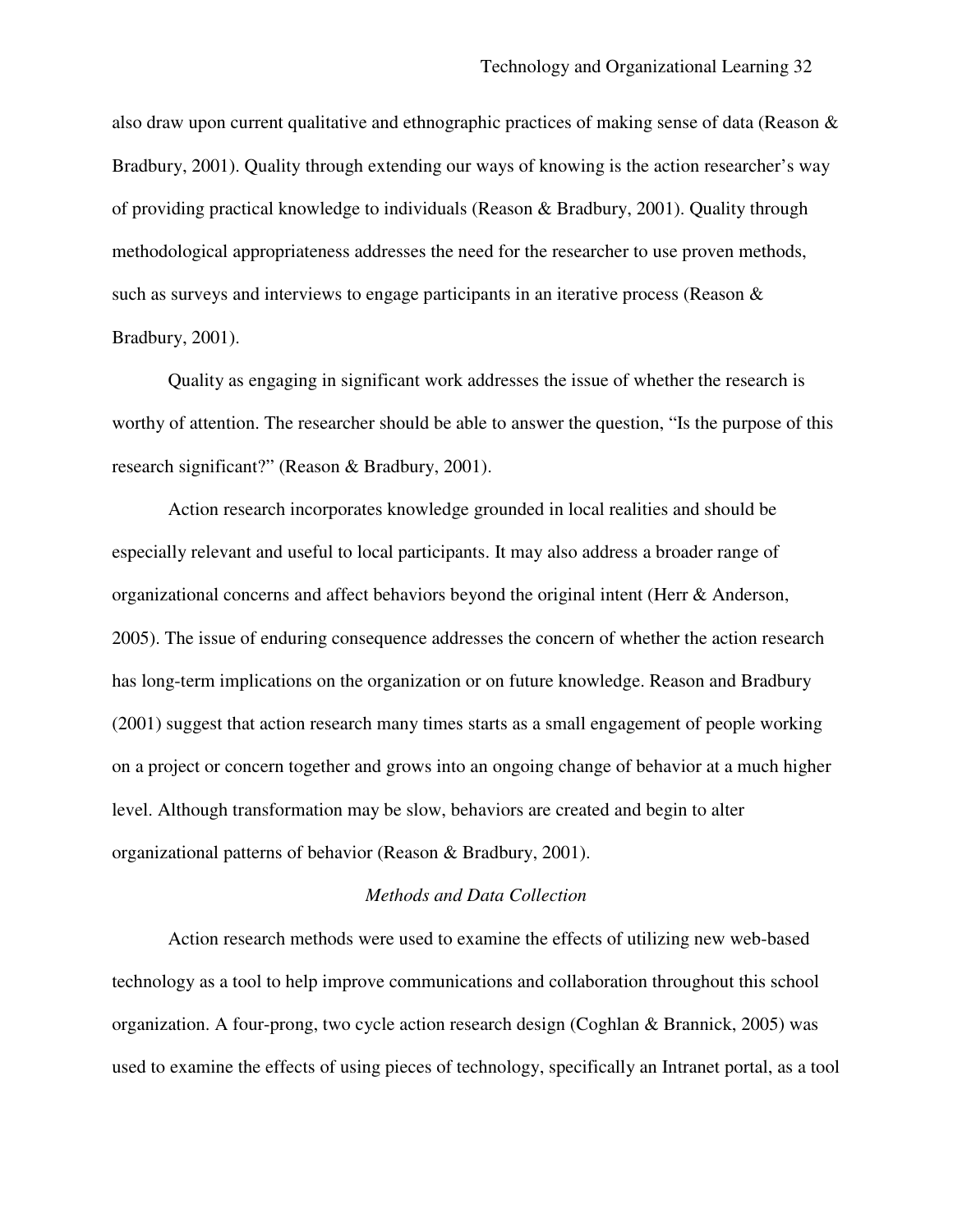to increase communications among and between administration, teachers, and staff throughout this school organization. The four prongs in each cycle include diagnosing, planning action, taking action, and reviewing/evaluating/reflecting upon the results of the action taken.

Coghlan and Brannick (2005) suggest a pre-step to the action research cycle is understanding and establishing the context and purpose of the project. Part of the pre-step is evaluating the economic, political, and/or social forces driving change (Coghlan & Brannick, 2005). Two additional pieces of the pre-step include the process of defining the desired future state after the change has taken place, and establishing collaborative relationships with those who have ownership in the project (Coghlan & Brannick, 2005). The first main step in the action research cycle is diagnosing, which involves clearly identifying and articulating the issues as a working theme (Coghlan & Brannick, 2005). Diagnosing is a collaborative step that provides the basis on which actions will be planned and taken (Coghlan & Brannick, 2005). Through the planning action step, the context and purpose of the project are analyzed and the diagnosis and issues are framed to assure the action is consistent with the desired outcome (Coghlan & Brannick, 2005). Plans are implemented and interventions are made through the taking action step (Coghlan & Brannick, 2005). In the evaluating action step, the outcomes are examined to see if the original diagnosis was correct, if the action taken was correct and if the action was taken in an appropriate manner. The evaluation step also feeds into the next cycle of diagnosing, planning, and taking action (Coghlan & Brannick, 2005).

## *Background Data – Cycle I*

The District gathered data then planned for an intervention to communication issues. I gathered some data (minutes, memos, emails, newspaper articles, and journaling) to help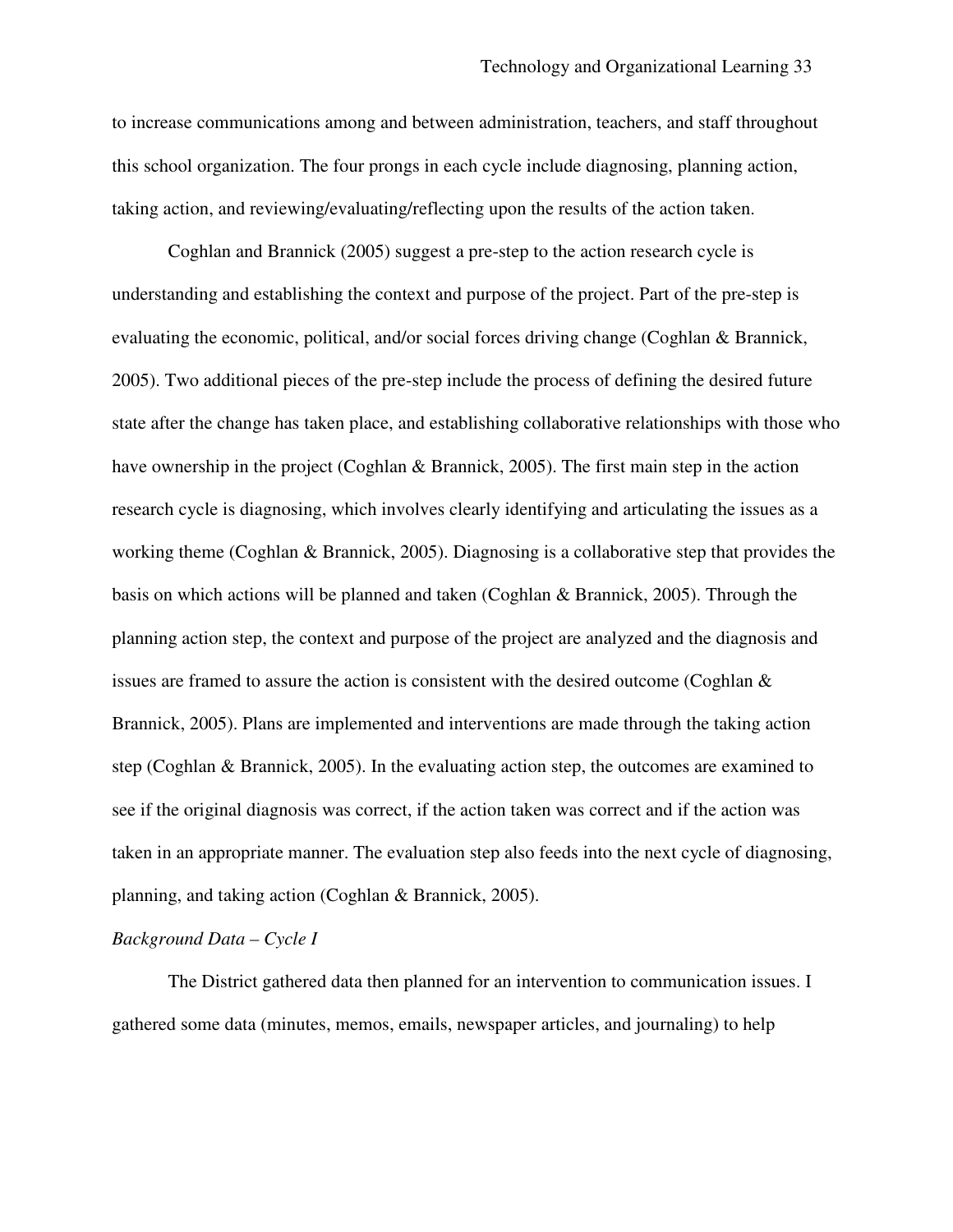understand the background of the study. All data up to where the end of the first cycle began are publicly available.

The portal was put into place as an intervention and initially released to a pilot group of all administrators (central office administrators, building administrators at all levels including high school, junior high, middle school, and elementary) and a limited number of teachers in order to gain feedback before releasing it to the entire Pleasant Valley Schools faculty and staff. *Baseline Data – Cycle I*

My study began in the third/fourth prong of the first cycle with reviewing and evaluating effects of the intervention (initial implementation of the portal). I interviewed administrators and teachers, asking questions on how/if this use of technology has improved communications and collaboration and for recommendations for improving the site with the focus of increasing communication and collaboration. Once the interviews were completed, this information was provided to the superintendent and communications coordinator. The district further investigated staff perceptions of intra-district communications through the portal by placing an anonymous, online survey on the portal for staff to complete. The technology team was given the same information provided to the superintendent and communications coordinator in addition to the results from the online survey. The superintendent, communications coordinator, and I met with the technology team to request changes be made to the portal; dialogue sections (discussion forums and book studies) were added to assist in improving communications and opportunities for collaboration amongst staff.

In terms of action research, Cycle I was composed of initial implementation of the first phase of the portal (intervention/action). Data were gathered (review/evaluation) and planning took place to increase communication in the District by adding dialogue/discussion and book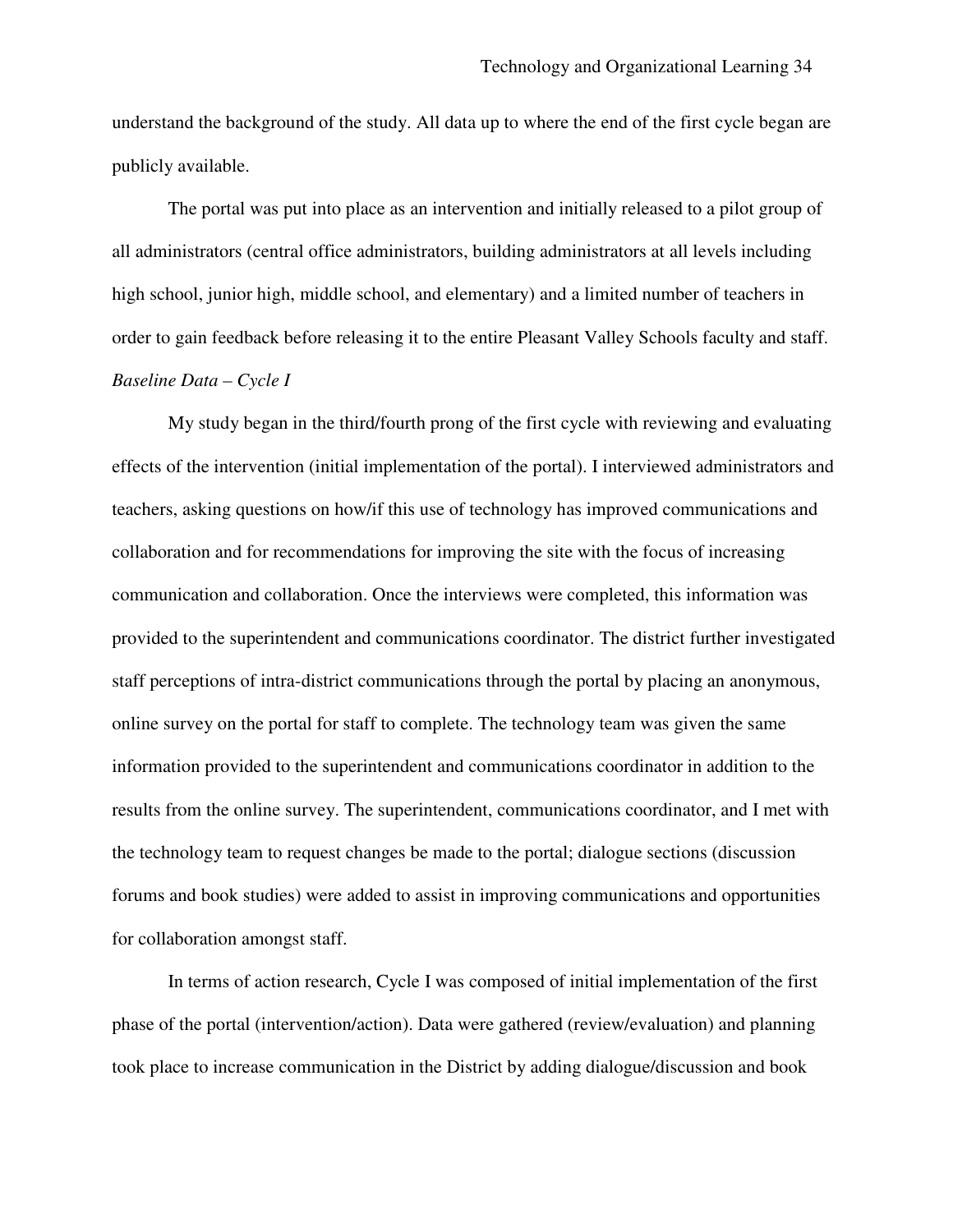study sections to the portal (titled PVSIntranet); action/intervention for Cycle II took place during the 2006-07 academic year. Book study groups and focus group discussion forums were added to the portal during the 2006-07 year to increase professional dialogue (Senge, 1990) and communication amongst and between faculty and staff.

I collected such data as meeting minutes, memos, district communication plans (Pleasant Valley Comprehensive Communications Plan, 2006-07; Pleasant Valley Comprehensive Communications Plan, 2007-08) and newspaper articles, as well as used journaling as a method to document the process in order to understand the intervention as well as to develop baseline data for the future cycles (another intervention). In addition, all certificated staff were surveyed on their use of technology for internal communications, including specific questions on their use of the portal for communications and professional dialogue. Administrators and central office staff were interviewed and asked questions on how they use technology and how and if so in what ways they perceive technology to be contributing to professional dialogue and communication amongst faculty and staff.

Using double-loop learning principles as a guide, my role as a researcher was to gather data to find out if communication in the form of professional dialogue was increasing as a result of usage of the PVSIntranet portal or other forms of technology, and to provide this information to the technology team, the district communications coordinator, and district administration. Further, is the professional dialogue, through increased communications, contributing to organizational learning? The data was reviewed and analyzed with the purpose of determining if PVSIntranet was meeting the communication requirements and evaluating if the end goal was achieved—furthering communications to move toward organizational learning (Diagnosing).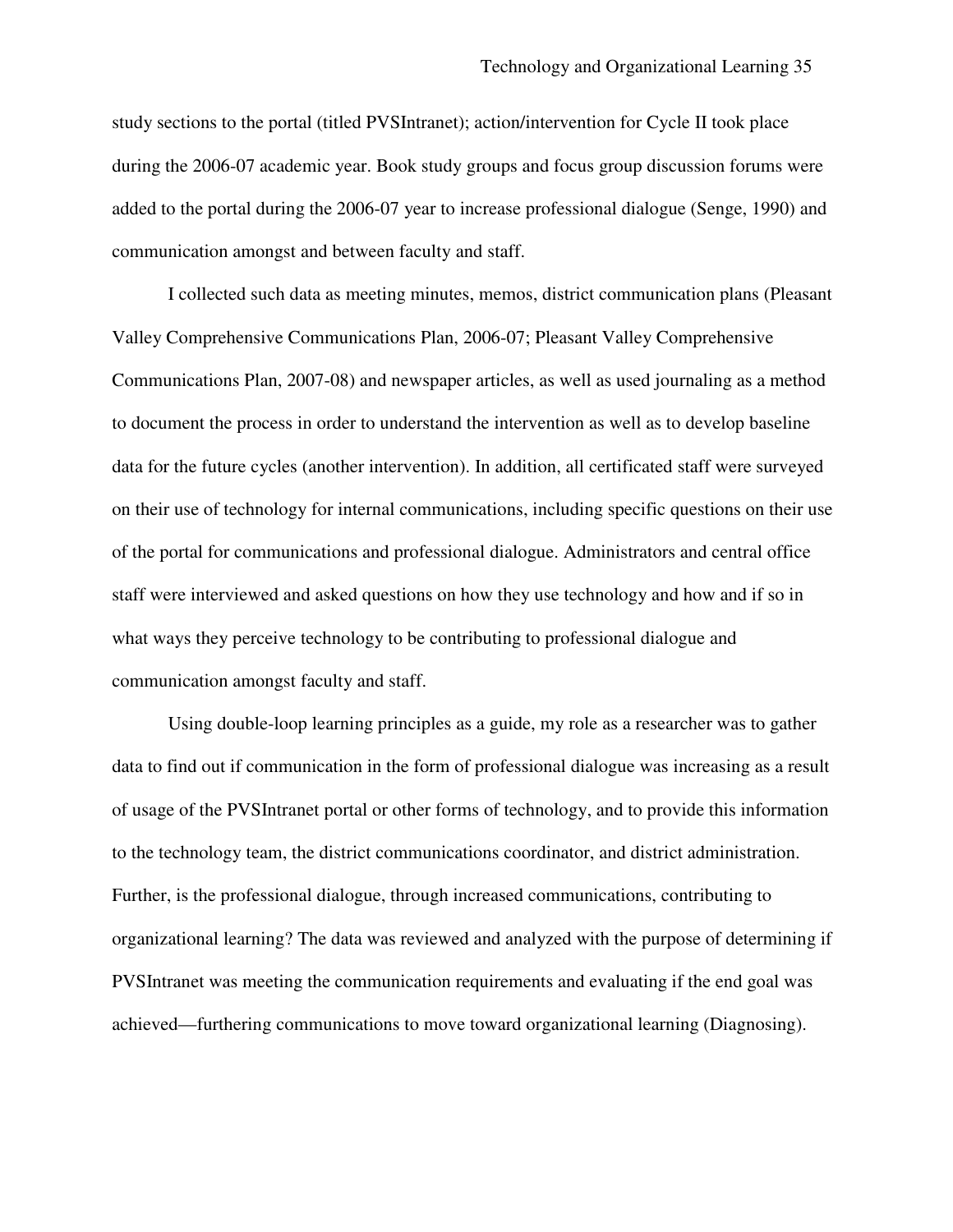Recommendations/changes to the portal to further improve communications (Planning) were also made.

The technology team is primarily composed of people who, while being well versed in technical support, are not well versed in education issues. As an educational leader, I encouraged the team to focus on using the portal as a tool for educational and communication purposes, rather than focusing on the technology itself. This technology team was involved in both action research cycles in the planning and taking action steps; they were responsible for bringing their expertise of technology to the table to assist in resolving communication and dialogue issues.

Ideally, organizational learning will occur if the school district can take a critical look and question current operating norms, especially in the area of communications (professional dialogue), and initiate appropriate interventions from feedback. As Morgan (1997) states, "It is this kind of self-questioning ability that underpins the activities of systems that are able to learn to learn and self-organize" (p. 86).

#### *Setting*

This study will affect all employees (faculty, administration, and staff) of the Pleasant Valley School district through a district-wide implementation and integration of a piece of technology as a communication tool.

As mentioned in an earlier section, Coghlan and Brannick (2005) suggest a pre-step to the action research cycle is understanding and establishing the context and purpose of the project. Part of the pre-step is evaluating the economic, political, and/or social forces driving change (Coghlan & Brannick, 2005). Two additional pieces of the pre-step include the process of defining the desired future state after the change has taken place, and establishing collaborative relationships with those who have ownership in the project (Coghlan & Brannick, 2005). The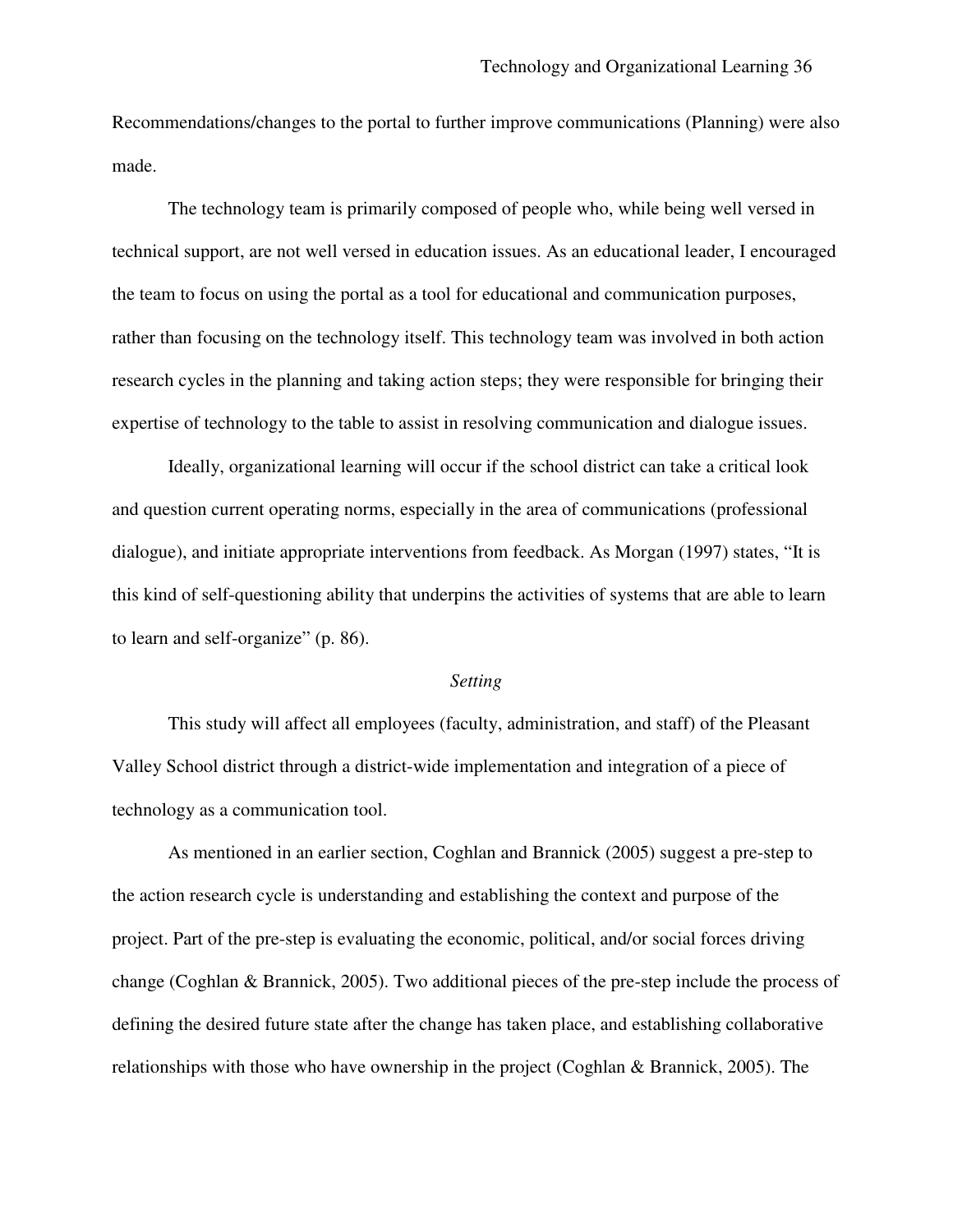context and purpose of this project is to evaluate whether or not using technology (PVSIntranet) for dialogue and communication, moves this school district toward organizational learning. The political and social forces driving change include forces from leadership in the district (administrators) as well as a driving force from staff who desire to be heard and incorporated into the decision-making processes of the district. Primary owners and collaborators for this project include the superintendent, communications coordinator, the technology team, and the researcher.

# *Participants*

Active participants in this action research study included two members of the technical support department in the school district, the superintendent, and the district communications coordinator. The two technical support people were directly involved with creating and designing parts of the portal to enhance communication and dialogue, guided through feedback from the data and parameters set by the superintendent, communications coordinator, and me. Interviews and surveys, both formal and informal, of central office administrators, principals, and teachers were also part of this study.

The interviews gave perspectives from multiple levels in the school district. Principal interviews were used to gather perceptions from building-levels as well as from a district-level on communications and dialogue between staff and between staff and administrators. The superintendent's interviews were critical through identifying the leader's perspective and how this perspective affects the vision, purpose, and environment throughout the district. The communication coordinator in this district serves as the "communications bridge" between staff and administrators and many times between administration and the public. The insights (gathered from the interviews and meetings) of the communications coordinator assisted in pulling all of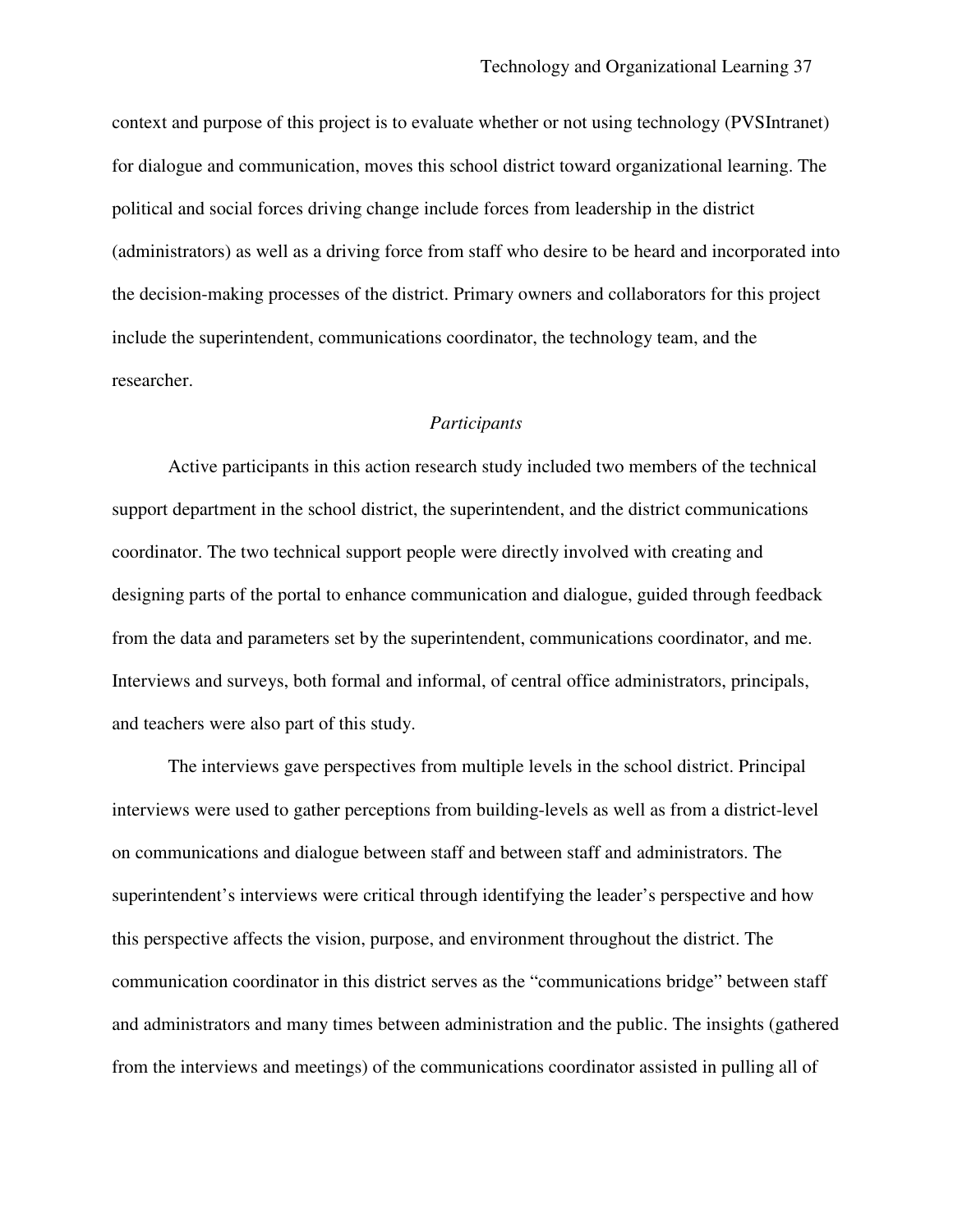the communication facets together. In addition, her guidance and suggestions for changes on the portal (to technical support staff) were fundamental in articulating the communication/dialogue needs of staff and administration.

# *Research Cycles*

# *Cycle I*

*Diagnosing.* During the Fall of 2005, faculty and staff began criticizing school administration, particularly central office staff, for poor communication with their faculty and staff. Several communication frustrations developed. For example, one communication issue appeared when the district designed and prepared to launch a new professional development program without what teachers perceived to be adequate input. Ten teachers were selected and paid a stipend to serve as "model" classroom teachers in model professional development classrooms. Teachers were upset with the methods used to select the model professionals and with the "secretive" approach with which the program was announced. The local newspaper reported continued frustrations with intra-district communications, particularly between administration and the teaching staff. Newspaper articles indicated the district climate was such that faculty feel their opinions and suggestions are not welcomed or invited by the administration into the decision-making process. The president of the local community teachers association indicated there was either miscommunication or lack of adequate communication between faculty and staff. Also, building administrators indicated that their staff was feeling like district administration didn't have a sense of what was going on in the buildings. District and building meetings provided a general sense of unrest and disappointment with the lack of communication in the district (Notes, September, 2005).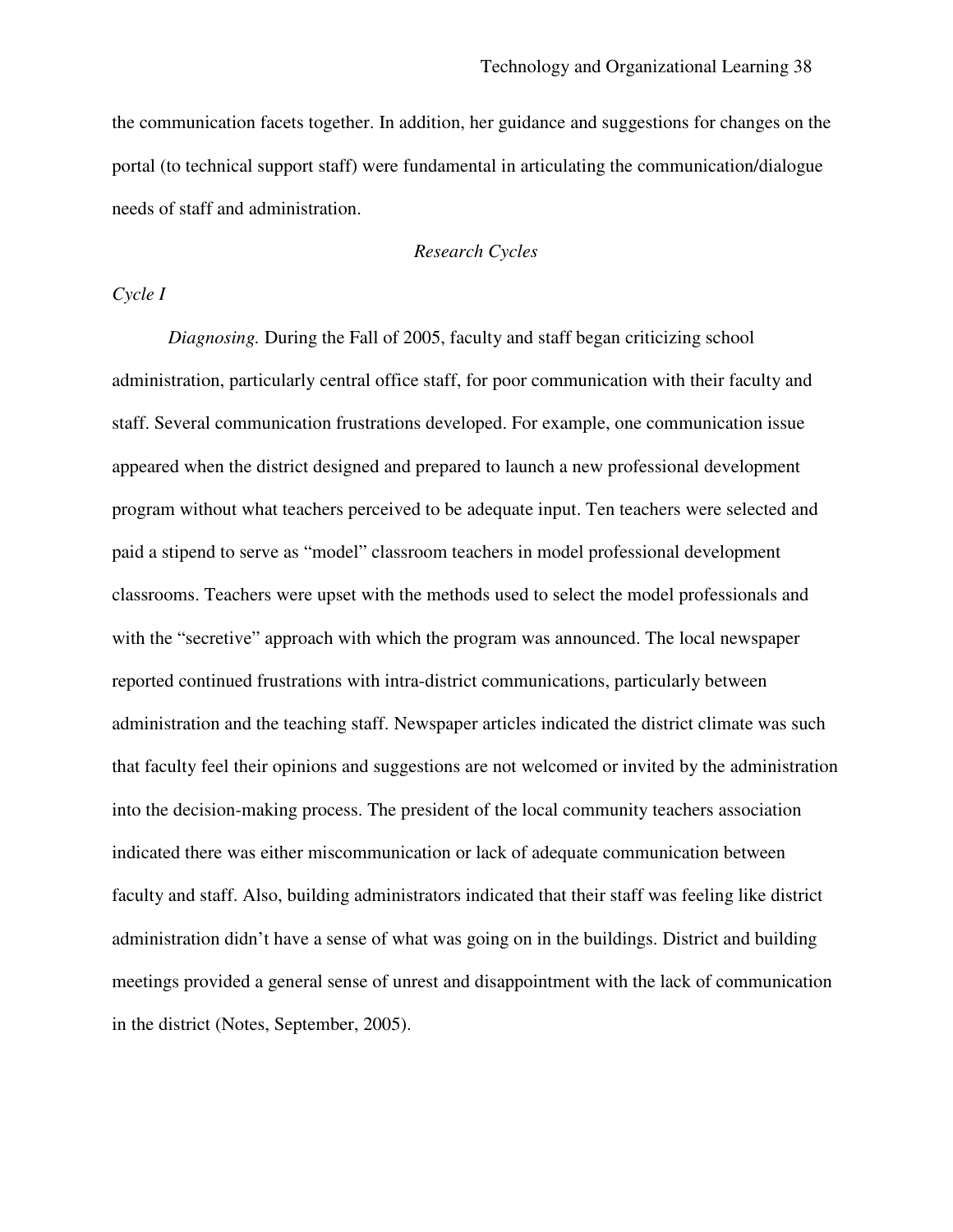*Planning.* The superintendent and district communications coordinator asked technical support services to assist in increasing intra-district communications. The superintendent indicated that the board of education and administration wanted to be supportive of their teachers and staff and wanted to provide the support needed to do their jobs well. Another concern of the superintendent was that many times faculty and staff would learn through the media (newspaper especially) of administrative events occurring rather than through the appropriate channels. The technology department was recruited to assist in investigating options to increase communications to large groups (to include the entire district) instantaneously. One of the options was to release a web-based Intranet portal which would contain updated information on administrative issues.

*Taking Action.* PVSIntranet, an intranet portal, was launched in February, 2006. The portal contained constant up-to-date information on personnel matters, staff salary and benefits, employee information including news releases, survey results, superintendent updates, and a "grapevine" section where employees could submit questions on various topics of concern.

*Evaluating/Reviewing.* The district staff conducted a survey and canvassed staff (through informal interviewing as well as forums) to evaluate the effectiveness of the portal, and to discover whether or not use of the portal and use of other pieces of technology were being used to increase intra-district communications primarily between administration and staff. Improvements that came from the staff suggestions from the survey and interviews included: A "guaranteed anonymous" question and response area for the grapevine section of the portal, designated discussion and dialogue areas, book study areas, survey section, and an employee discount/local business benefits section. Leadership in the district took the need (from data gathered through interviews and the staff survey) for a broader spectrum of communications and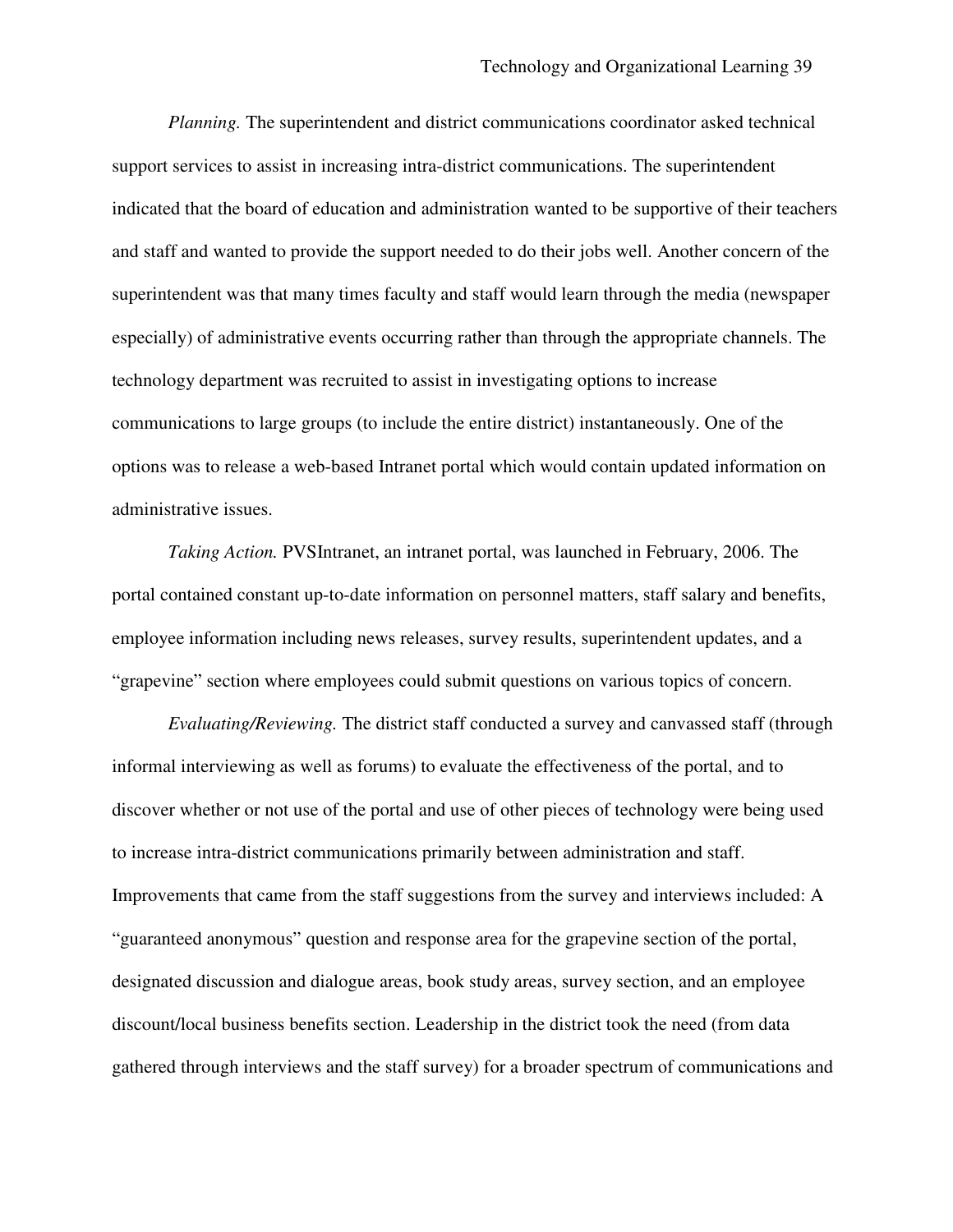a higher level of communications/dialogue to another level by establishing a communications committee. The committee was comprised of teachers, administrators, board members, the communications coordinator, and outside community members who represent constituents throughout the district and community. This committee, lead by the district communications coordinator, composed a written comprehensive communications plan that is updated on a yearly basis. This plan included communications responsibilities for board members, district committees, forums and public hearings, interactions with elected officials and special groups, meetings with students, newspaper, radio, and television, publications and surveys, and includes a section on Internet/Electronic communications.

In response to staff suggestions from the survey and interviews, another release of the portal with new and improved communications pieces was planned for release during the Fall of 2006. The new improved portal was the "taking action" step of the next cycle and is described in more detail in the Cycle II section below. Part of the action research cycles overlap in a continuous series of phases—evaluating/reviewing of one cycle becomes the starting point and foundation for diagnosing, planning, and taking action in the next cycle.

## *Cycle II*

*Diagnosing*. The district comprehensive communications plan, results from the survey, and implications from informal interviews set the stage for improvements of the portal, and the focus for Cycle II of the action research project. Results from surveys and interviews indicated a strong desire for constituents to use the portal for more than basic level communications (primarily a news-driven, one-way device) to one in which dialogue and collaboration could take place between groups of faculty as well as administration to faculty through discussion groups and forums. Additional indicators of communication barriers between faculty and administration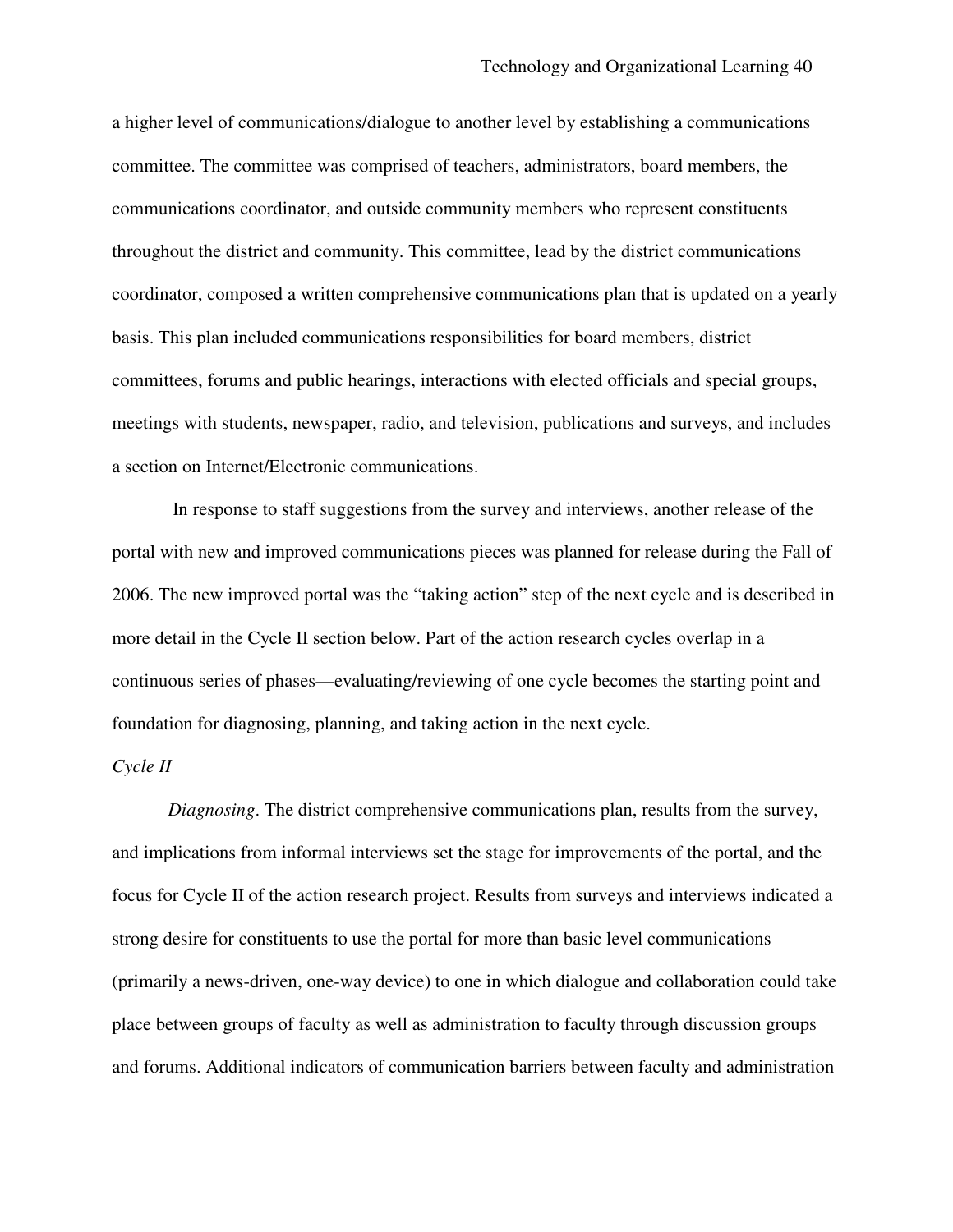were continuing to be an issue. As a result, one of the strategies of the district comprehensive communication plan specified that PVSIntranet would be designed to eliminate the degrees of separation between the Pleasant Valley Schools employees and the information they need and want.

*Planning.* As part of the district comprehensive communication plan, facilities community forums were established to obtain faculty and staff input on needed changes and improvement to facilities. Topics for the forums were determined by a survey of faculty and staff posted on the PVSIntranet. The superintendent and district communications coordinator and I worked with technical support services to assist in increasing intra-district communications through the portal. Focus on this implementation of the portal was to take staff to the "next level" of communications by creating opportunities through the use of technology for dialogue through forums, discussion groups, and book studies which would reinforce leadership's aspiration in fostering organizational learning within the district (Meeting notes, November, 2006). The superintendent felt that creating a team environment with open dialogue was critical to the success of the organization—open dialogue was the foundation for organizational learning (Meeting notes, November, 2006). Initial improvements and additions, including discussion forums and book studies to PVSIntranet were launched during the Fall of 2006; improvements and additions were to continue throughout the school year.

*Taking Action.* Several parts of the portal were improved. The grapevine section, where staff and faculty can ask a question of administration or divulge a "rumor" that is brewing, was completely anonymous in order to make staff more comfortable with asking questions of administration and central office. The communication coordinator indicated the communication in this section of the portal is constant throughout the day. An electronic newsletter, Key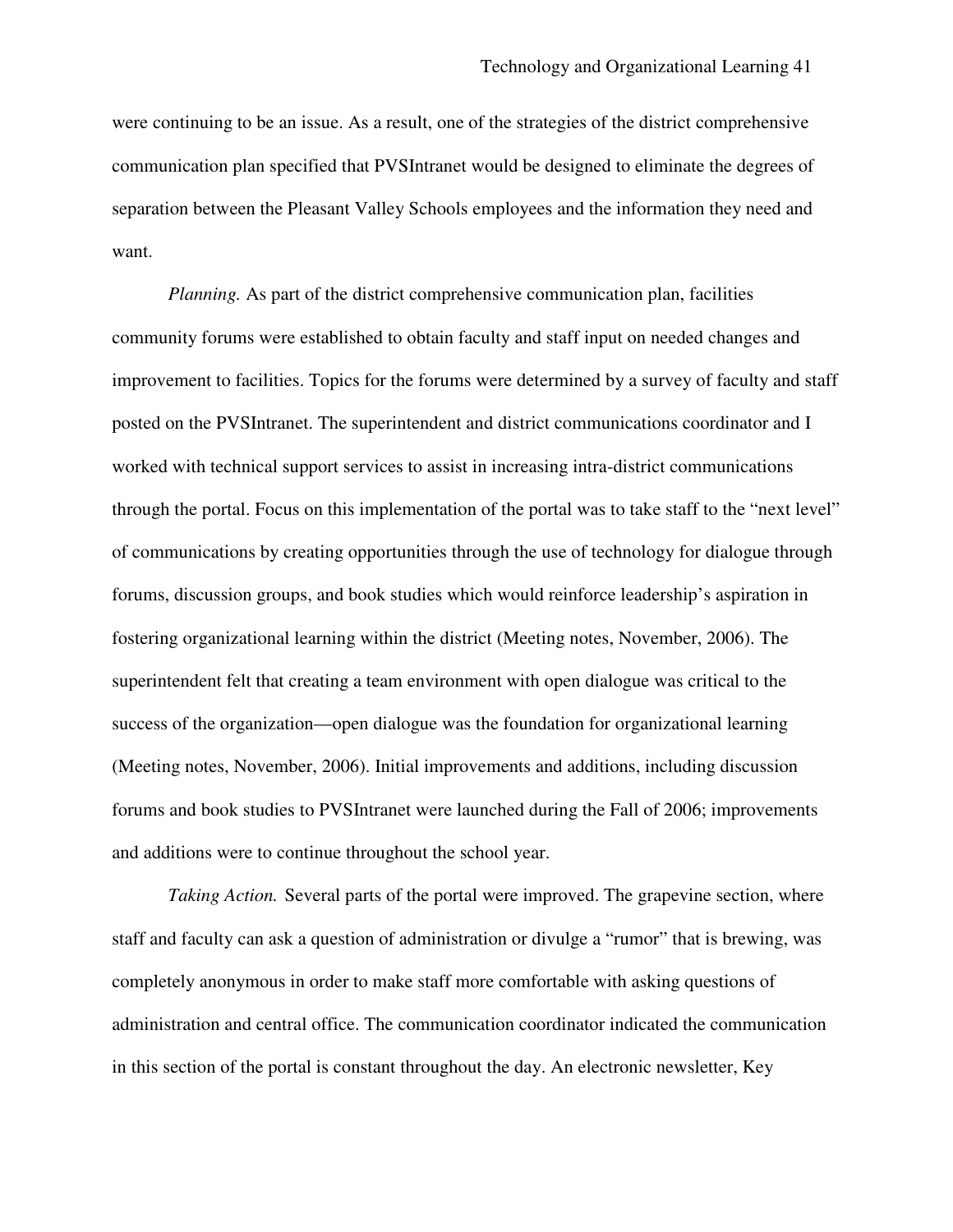Communicator E-News has also been established for internal and external constituents who wish to receive additional communications via email (as well as communication via the portal). Several interactive methods of communication have been established and are constantly changing including blogs and discussion groups. Discussion groups and book study areas have been developed on PVSIntranet. The discussion groups provide opportunities for faculty to dialogue with colleagues on issues they are experiencing in the classroom. Blogs are open to all and provide specific topics for dialogue.

Book studies are limited to a specific group of people who have "private access" to an area where their group of colleagues can discuss implications of the material on their daily practices as administrators or teachers. For example, the superintendent and her cabinet have a book study section accessible only by members of the cabinet—no other members of the district know this particular "book study group" exists. Through the use of the portal's technology, groups with common interests or positions within the district can have a secure, private discussion area where they can confidentially discuss items within the boundaries of this group. In response to staff requesting that their opinions be asked and heard by administration, a survey section was added to the portal to facilitate this process. Staff can quickly be surveyed and results posted on the portal to respond to concerns, eliminating delayed responses (Communications coordinator interview, September, 2007). Also, district employees requested an employee discount/local business benefits section be added to the portal; this section was added during the early part of 2007 (Communications coordinator interview, September, 2007).

*Evaluating/Reviewing*. Interviews, document analysis, and an online survey were used for the evaluation stage. The purpose of the survey was to use a specific set of questions (Appendix B) designed to analyze how (and if so to what extent) faculty and staff in the district use this new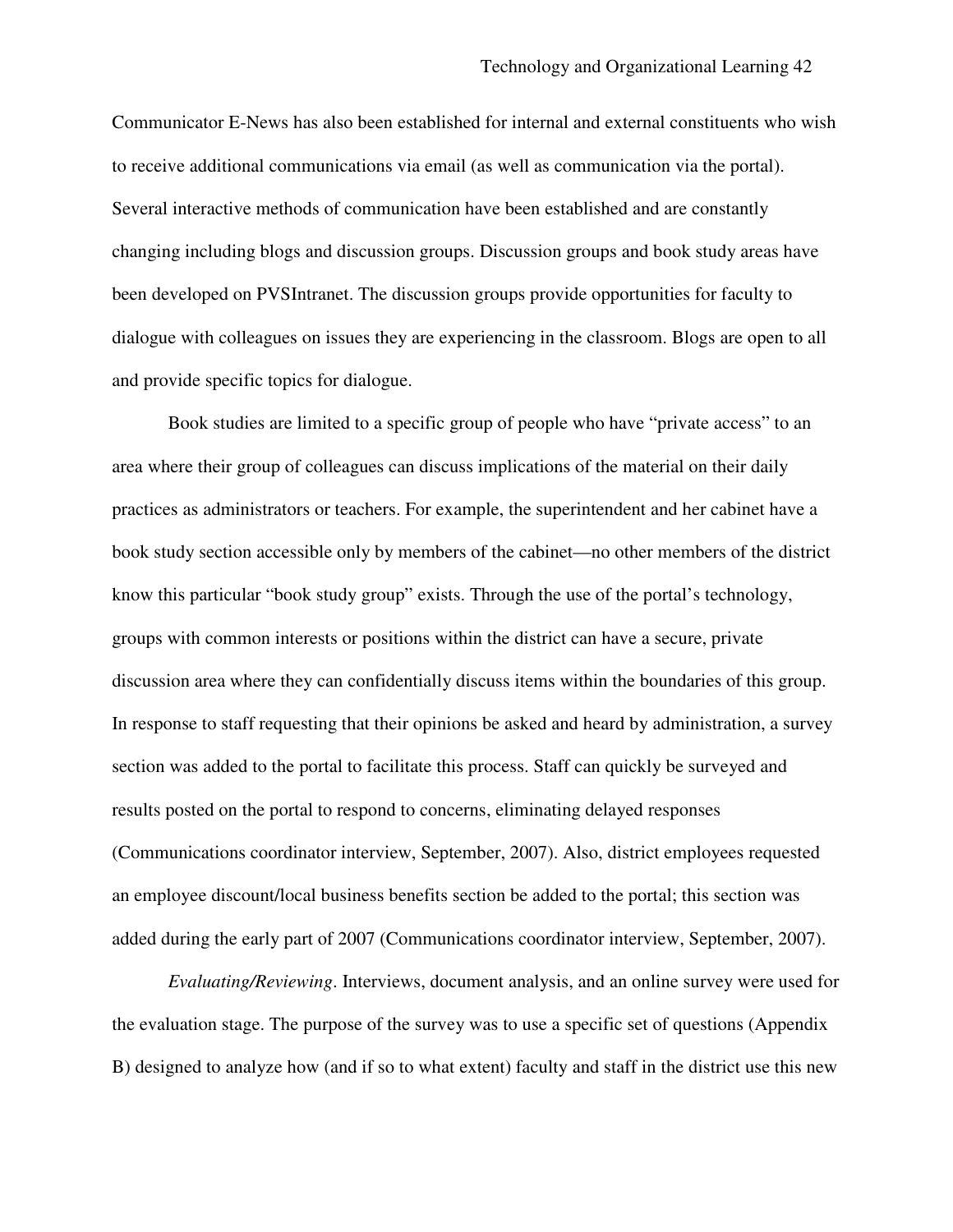technology for communications and professional dialogue. Specifically, questions focused on what technology is being used and if it is perceived that administrators use technology to enhance communication and encourage open dialogue throughout the district (and especially between administration and teachers). Some open-ended questions exploring opportunities for collaboration and dialogue in the district were asked to further give teachers a chance to explain their perception of current practices, and desires for further improvements/changes (if any).

A computerized survey was sent to all certificated staff in May of 2007. Staff were notified that all data collected would be anonymous and that results of the study would be used to further enhance technology tools used for communication within the district. A reminder email was sent a week later. All teachers and certificated staff (approximately 1180) were emailed an online, anonymous survey. Approximately 17% of the staff (196) completed the survey.

Sixty-minute interviews were conducted with the superintendent, four building administrators, and the district communications coordinator. The purpose of the interviews was to use a general set of questions (Appendix B) which focused on uses of technology for increasing communications/professional dialogue, contributing to organizational learning within the school district. Specifically, questions focused on whether the current emphasis of leadership on using technology to enhance communications amongst and between staff and administration was working. The questions also focused on whether (and if so how) specific technologies (the portal) are being used to create and support professional dialogue and higher-level communications.

To provide a broader range of information, I reviewed several documents; some created from within the district and others from additional written communications (emails, minutes, memos). Communication plans for the past two years created by the district were reviewed as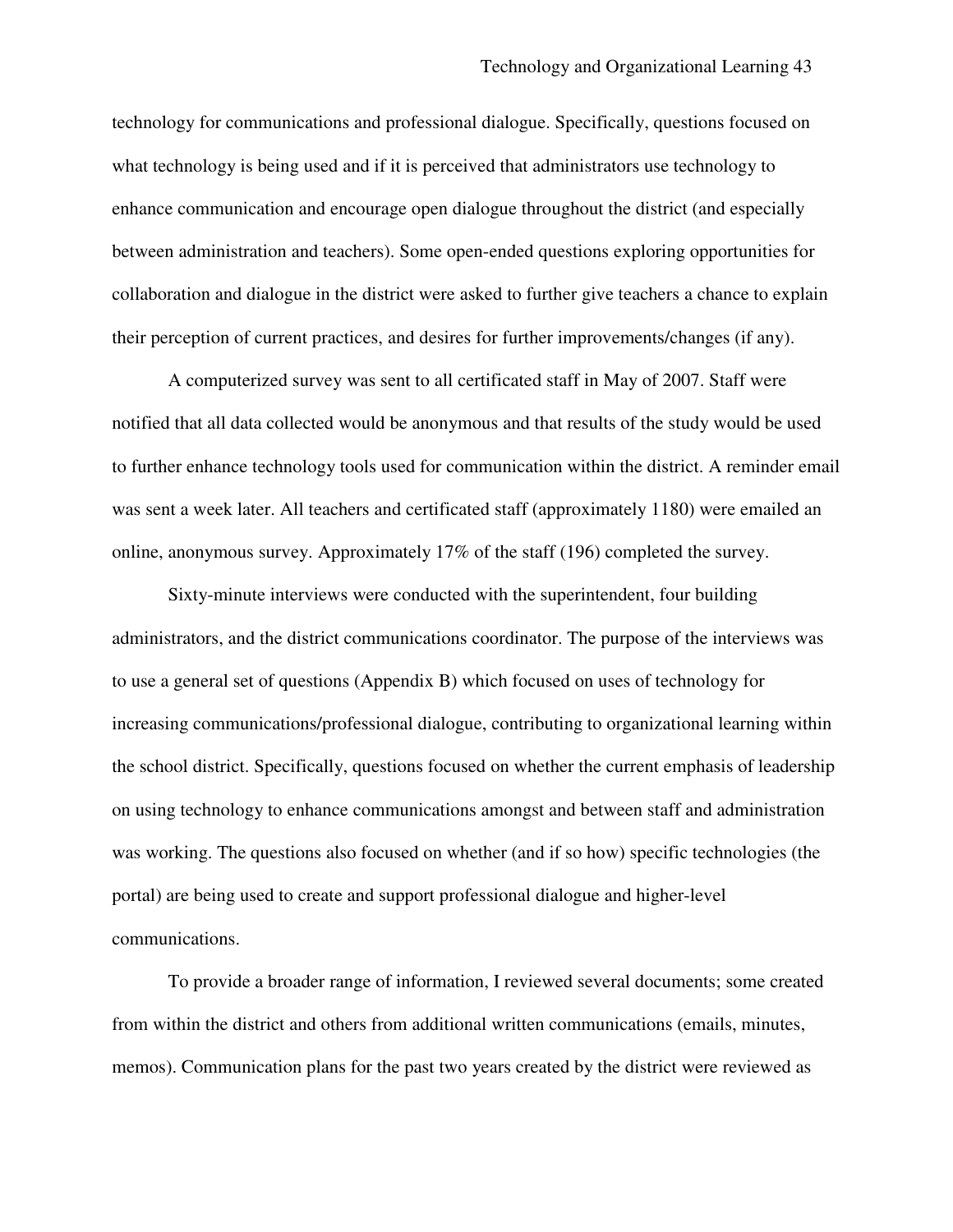well as minutes, memos, and observations from meetings were documented and used as a

resource.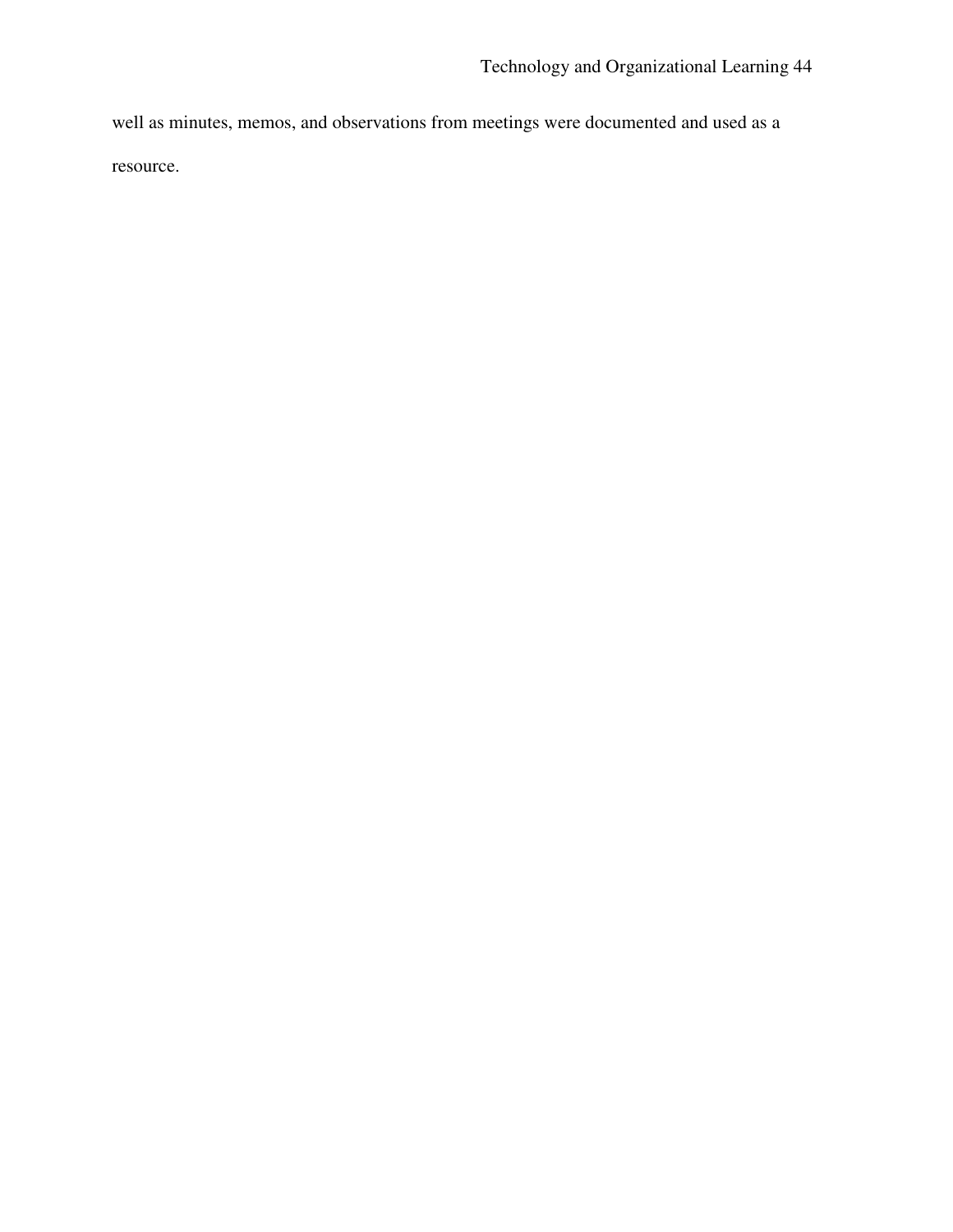#### Narrative and Findings

In action research, the study design is a continuous process in which new elements emerge and evolve to further shape the study (Coghlan & Brannick, 2005). Due to the intricacy of action research and the social construction of knowledge and relationships between the researcher and active participants, the design must maintain flexibility (Coghlan & Brannick, 2005). The authors emphasize that in any one action research project two action research cycles are operating simultaneously. One cycle (the core of the project) of diagnosing, planning, taking action, and evaluating is occurring (Coghlan & Brannick, 2005). The second cycle is a reflection cycle in which the researcher is diagnosing, planning, taking action, and evaluating how the action research project is going and what she is learning (Coghlan & Brannick, 2005).

The previous section explained the action research design, procedure, data collection methods, and data analysis techniques used in this study. The purpose of this section is to report findings of the study and to summarize the findings.

Interviews, document analysis, and an online survey were used in the evaluation stage of Cycle II. For better understanding, this section is broken into the following categories: *Teacher/Staff Perspectives, Administrator Perspectives, and Meeting Notes and Written Documentation*.

# *Teacher/Staff Perspectives*

From the survey, 81% of the responding teachers indicated that most of the information they received from using technology tools was received through email and 18.5% through PVSIntranet (Table1). Half (51%) of the responding teachers either agreed or strongly agreed that technology communications keep them informed of personnel changes, organizational structure changes, legislative updates, and items that are critical to organizational success. Sixty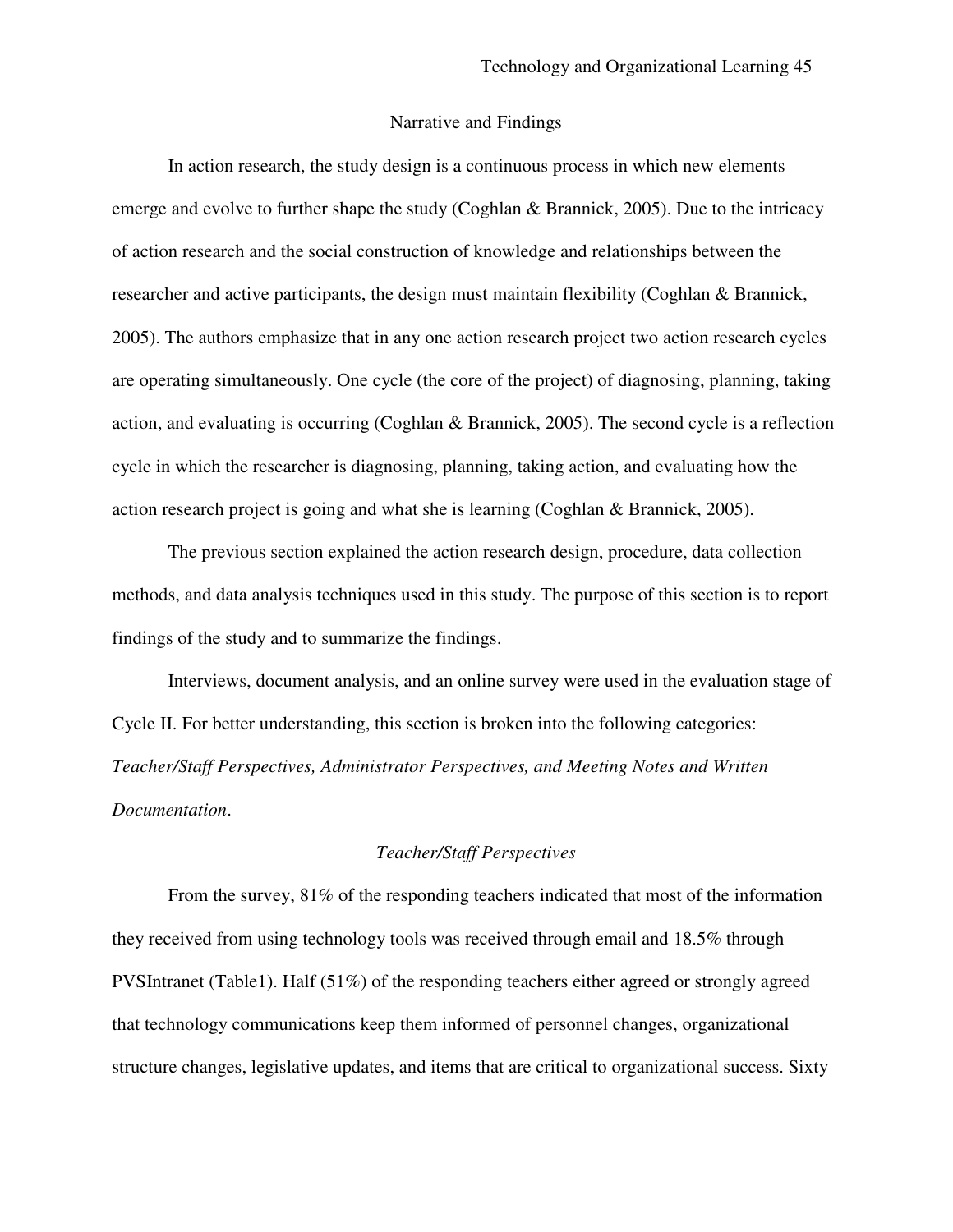nine percent indicated that they use the portal one to two times weekly, while an additional 15% use it three to five times per week. The majority of respondents used the portal primarily for staying up on current events. When asked if technology communications assists staff to better understand leadership's vision and strategic direction of the district, 55.3% of the respondents either agreed or strongly agreed. When respondents were asked if they felt that professional dialogue and communications have increased via the use of district technology and in what way, 67.5% answered yes and 32.5% answered no. Of those who answered yes, when asked specifically, how professional dialogue and communications have increased via technology, many respondents indicated that it is easier (and more convenient) to quickly collaborate and share ideas, that knowledge is more quickly and efficiently disseminated, and that the amount (quantity) of communication is increased and is more reliable and timely than hearing things by word of mouth. Several responses indicated that the district "..has greatly opened the channels of communication through PVSIntranet." Others indicate information is more accessible [through use of PVSIntranet], and more in-depth information is available. One respondent commented that in a large district having "district-wide" dialogue is difficult, and that the "grapevine" section of the portal opens dialogue from staff who may not have an opportunity to otherwise be heard. The book study and discussion forum sections of the portal were also identified as creating opportunities for professional dialogue and collaboration between staff. Some staff members pointed to the difficulty of dialoguing and reflecting through technology. The primary concern for using technology for communications stemmed from losing the "personal touch" achieved with face-to-face communications. The grapevine section received support in that it allows staff to be completely anonymous, allows them to be heard, and "…faculty don't have to rely on rumors." However, some staff indicate they are still unsure whether the grapevine is truly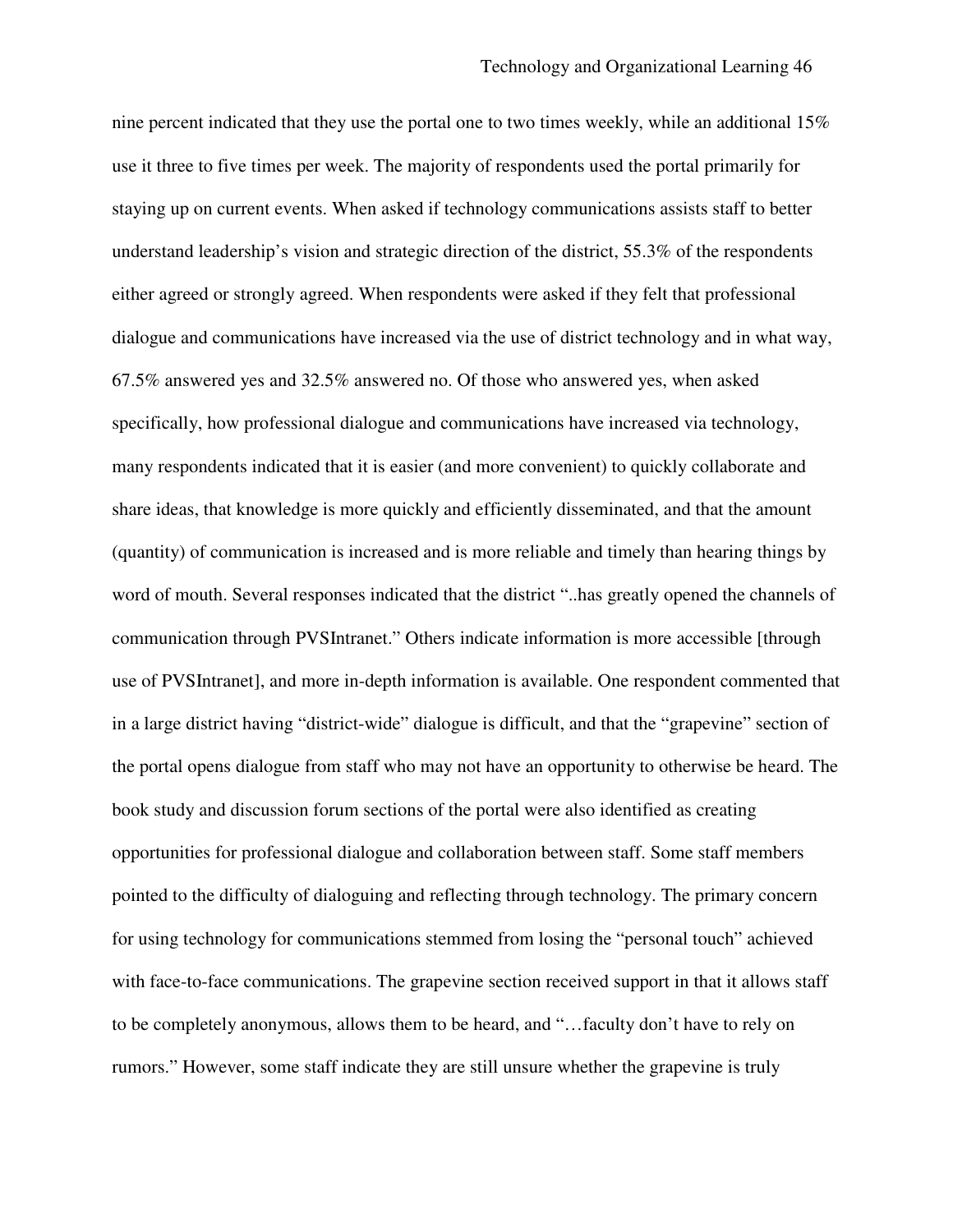anonymous, and therefore will not use it for fear of "…retribution for speaking out and giving my opinion." (Survey, May, 2007)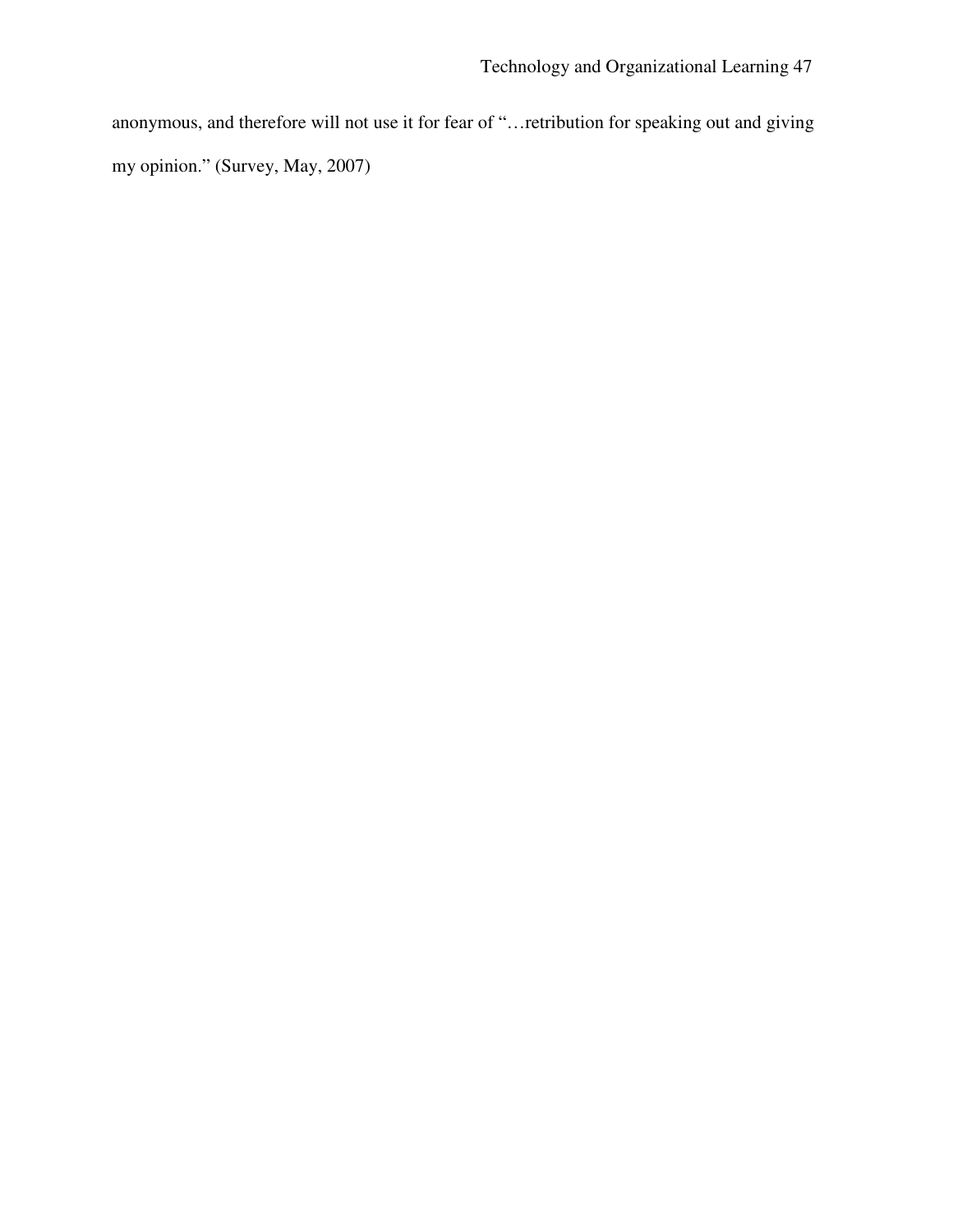Table 1, Staff Survey Responses – May, 2007

| <b>Question</b>                                   | <b>Number of Responses</b>  |                | Percent |
|---------------------------------------------------|-----------------------------|----------------|---------|
| Which technology tool gives you the most          | Email                       | 157            | 80.5%   |
| information?                                      | PVSIntranet                 | 36             | 18.5%   |
|                                                   | Voicemail                   | $\theta$       | $0.0\%$ |
|                                                   | Other                       | $\overline{2}$ | $1.0\%$ |
| Which technology tool do you prefer for           | Email                       | 159            | 82.0%   |
| information?                                      | PVSIntranet                 | 31             | 16.0%   |
|                                                   | Voicemail                   | 1              | $0.5\%$ |
|                                                   | Other                       | 3              | 1.6%    |
| Technology keeps me informed about:               |                             |                |         |
| People/personnel changes, etc.                    | <b>Strongly Agree</b>       | 54             | 28.1%   |
|                                                   | Agree                       | 85             | 44.3%   |
|                                                   | Neutral                     | 24             | 12.5%   |
|                                                   | Disagree                    | 25             | 13.0%   |
|                                                   | <b>Strongly Disagree</b>    | $\overline{4}$ | 2.1%    |
| Job Posting/Organizations charts                  | <b>Strongly Agree</b>       | 31             | 16.2%   |
|                                                   | Agree                       | 63             | 33.0%   |
|                                                   | Neutral                     | 53             | 27.7%   |
|                                                   | Disagree                    | 36             | 18.8%   |
|                                                   | <b>Strongly Disagree</b>    | 8              | 4.2%    |
|                                                   |                             |                |         |
| Legislative updates affecting schools             | <b>Strongly Agree</b>       | 21             | 11.0%   |
|                                                   | Agree                       | 78             | 40.8%   |
|                                                   | Neutral                     | 58             | 30.4%   |
|                                                   | Disagree                    | 24             | 12.6%   |
|                                                   | <b>Strongly Disagree 10</b> |                | 5.2%    |
| What other schools are doing                      | <b>Strongly Agree</b>       | 14             | 7.3%    |
|                                                   | Agree                       | 47             | 24.6%   |
|                                                   | Neutral                     | 58             | 30.4%   |
|                                                   | Disagree                    | 56             | 29.3%   |
|                                                   | <b>Strongly Disagree 16</b> |                | 8.4%    |
|                                                   |                             |                |         |
| Items critical to organizational success          | <b>Strongly Agree</b>       | 35             | 18.3%   |
|                                                   | Agree                       | 71             | 37.2%   |
|                                                   | Neutral                     | 54             | 28.3%   |
|                                                   | Disagree                    | 27             | 14.1%   |
|                                                   | <b>Strongly Disagree</b>    | $\overline{4}$ | 2.1%    |
|                                                   |                             |                |         |
| What is the most effective tool for providing you | Email                       | 145            | 75.1%   |
| with this information?                            | PVSIntranet                 | 44             | 22.8%   |
|                                                   | Voicemail                   | $\overline{0}$ | $0.0\%$ |
|                                                   | Other                       | 4              | 2.1%    |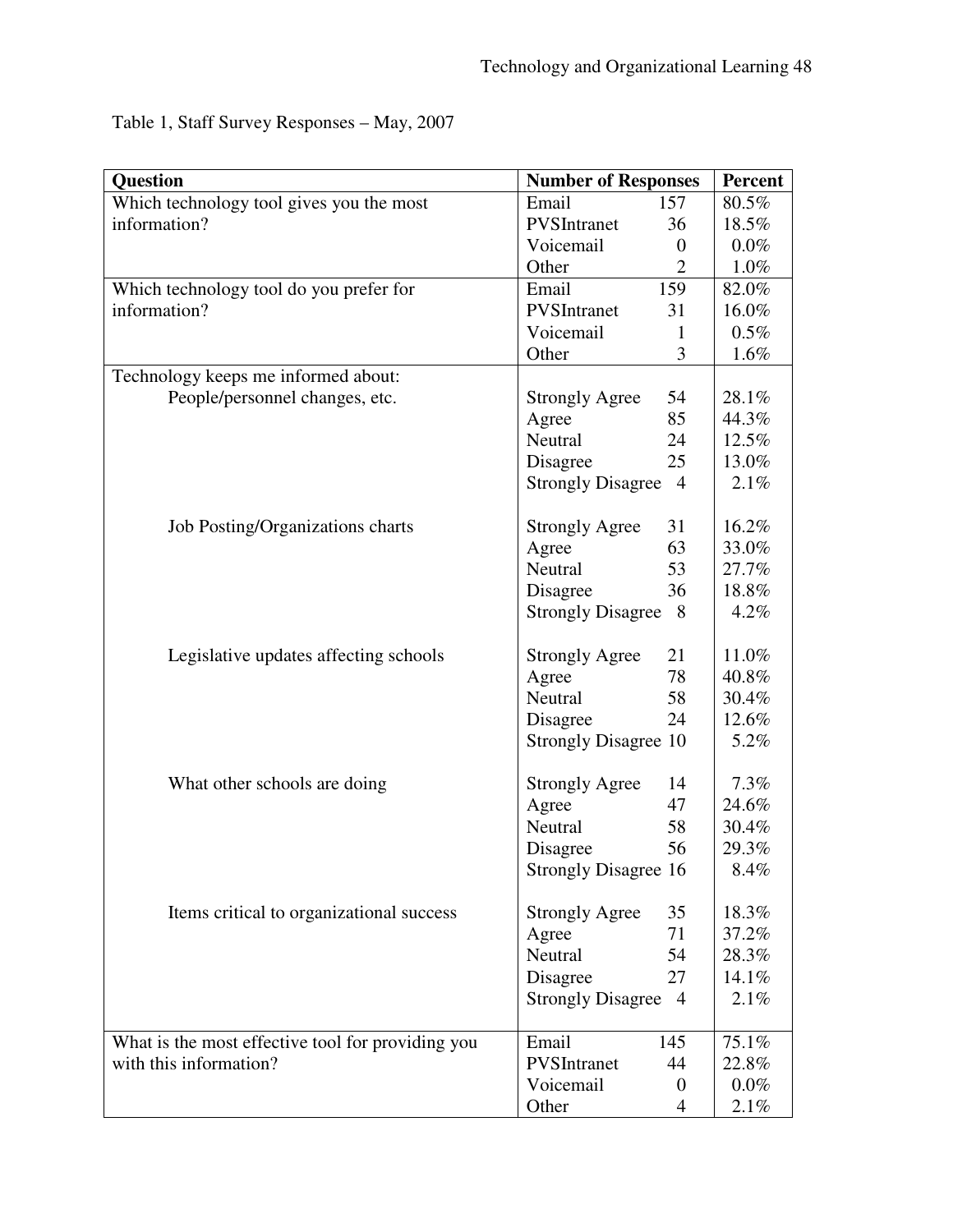| How often do you use PVSIntranet?                    | Not at all<br>17                           | 8.8%    |
|------------------------------------------------------|--------------------------------------------|---------|
|                                                      | 1-2 times per wk 133                       | 68.6%   |
|                                                      | 3-5 times per wk 29                        | 15.0%   |
|                                                      | Daily<br>11                                | 5.7%    |
|                                                      | More than daily<br>$\overline{4}$          | 2.1%    |
|                                                      |                                            |         |
| For which purpose(s) do you most use PVSIntranet?    | Professional talk or                       |         |
|                                                      | collaboration<br>21                        | 11.3%   |
|                                                      | Current events<br>101                      | 54.3%   |
|                                                      | Access applications                        |         |
|                                                      | (email, etc.)<br>62                        | 33.3%   |
|                                                      | Grapevine<br>1                             | $0.5\%$ |
|                                                      | Other<br>$\mathbf{1}$                      | 0.5%    |
| Technology communications help me to have a          | 27<br><b>Strongly Agree</b>                | 14.2%   |
| clearer understanding of leadership's vision and the | 78<br>Agree                                | 41.1%   |
| strategic direction of the district.                 | Neutral<br>51                              | 26.8%   |
|                                                      | Disagree<br>27                             | 14.2%   |
|                                                      | <b>Strongly Disagree</b><br>$\overline{7}$ | 3.7%    |
| Communications through technology help me to         | <b>Strongly Agree</b><br>20                | 10.6%   |
| better focus my goals and objectives and how they    | Agree<br>74                                | 39.2%   |
| are linked to achieving the strategic goals of the   | Neutral<br>57                              | 30.2%   |
| district.                                            | 32<br>Disagree                             | 16.9%   |
|                                                      | <b>Strongly Disagree</b><br>6              | 3.2%    |
| Do you feel professional dialogue and                | Yes<br>68                                  | 35.6%   |
| communications have increased via use of             | N <sub>0</sub><br>62                       | 32.5%   |
| technology? If yes, how?                             | Yes, answered                              |         |
|                                                      | 61<br>how                                  | 31.9%   |
| How do you feel additional communications and        | Answered<br>79                             |         |
| dialogue could be increased through use of           | Skipped<br>117                             |         |
| technology?                                          |                                            |         |

# *Administrator Perspectives*

Sixty-minute interviews were conducted with the superintendent, four building administrators, and the district communications coordinator. The purpose of the interviews was to acquire data through the use a general set of questions (Appendix B) focused on uses of technology for increasing communications/professional dialogue, contributing to organizational learning within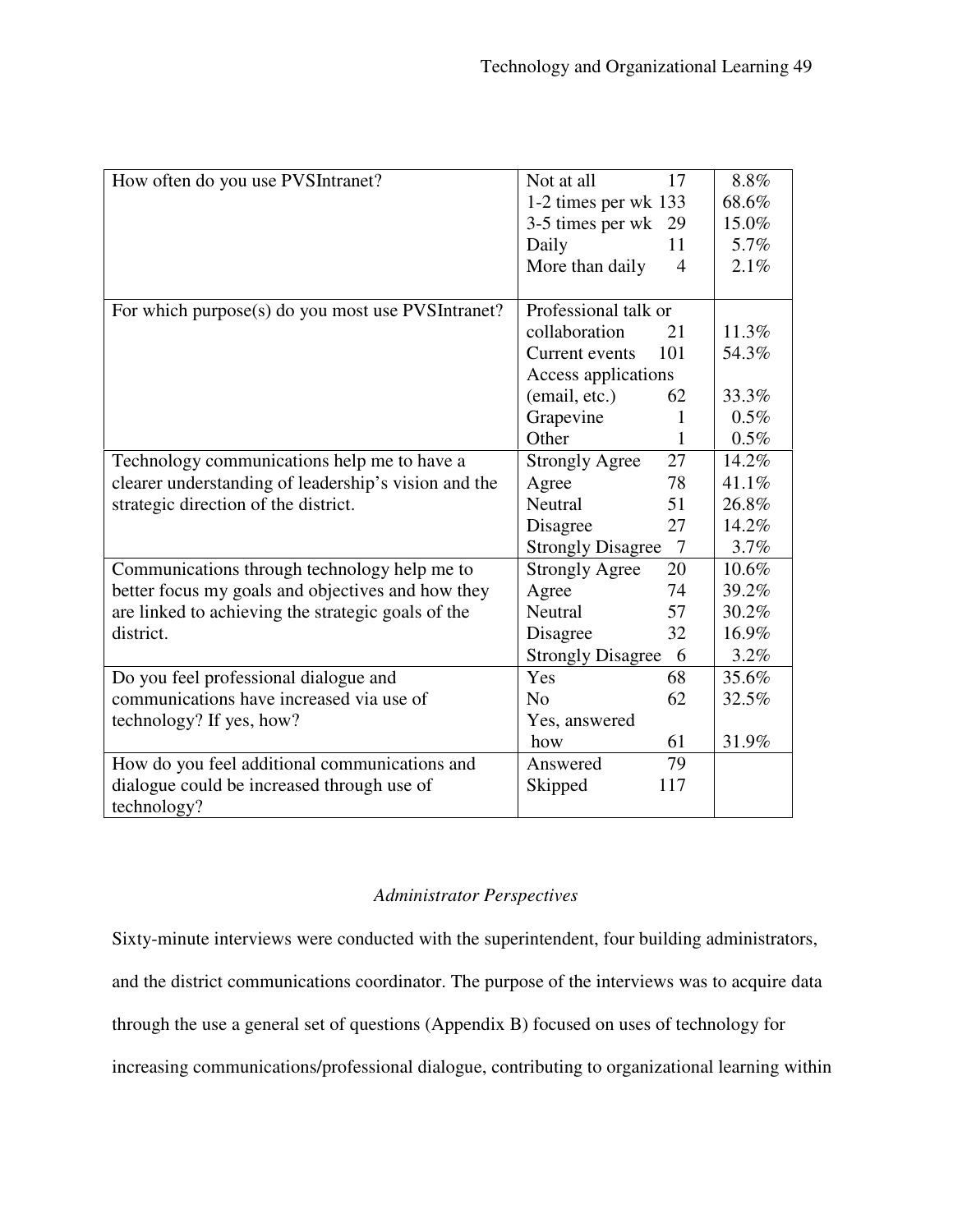the school district. Specifically, questions focused on whether the current emphasis of leadership use of technology to enhance communications amongst and between staff and administration was working. The questions also focused on whether (and if so how) specific technologies (the portal) were being used to create and support professional dialogue and higher-level communications.

Each set of interview questions varied to probe into how (or if) communications and open dialogue were a focus at all levels in the school district, or if communications and open dialogue were desired, but not to the point of true organizational learning. In addition, the discussions in the interviews with the superintendent and with each building principal drew personal reflection, and, albeit some initial hesitancy, a sharing of thoughts and ideas of how leadership collaborates and incorporates (or doesn't incorporate) staff into the decision-making process and the "whole picture" of the district. The building principals shared details of not only how their building staffs were feeling about communications within the district but also how they perceived these same feelings were shared in other buildings as well.

Interviews were conducted with the superintendent, four building administrators (one elementary principal, one middle school/junior high principal, and two high school principals), and the district school community programs and communications coordinator. To further clarify topics emerging from administrator interviews, I used the following subheadings: *Purpose of Professional Dialogue and Collaboration in Establishing a Learning Organization, Leadership's Use of Technology for Communications and Dialogue, Building-level Perspectives on Use of Technology for Communication and Dialogue,* and *Principal Perspectives on Communication From District Leadership to Teachers.*

*Purpose of Professional Dialogue and Collaboration in Establishing a Learning Organization*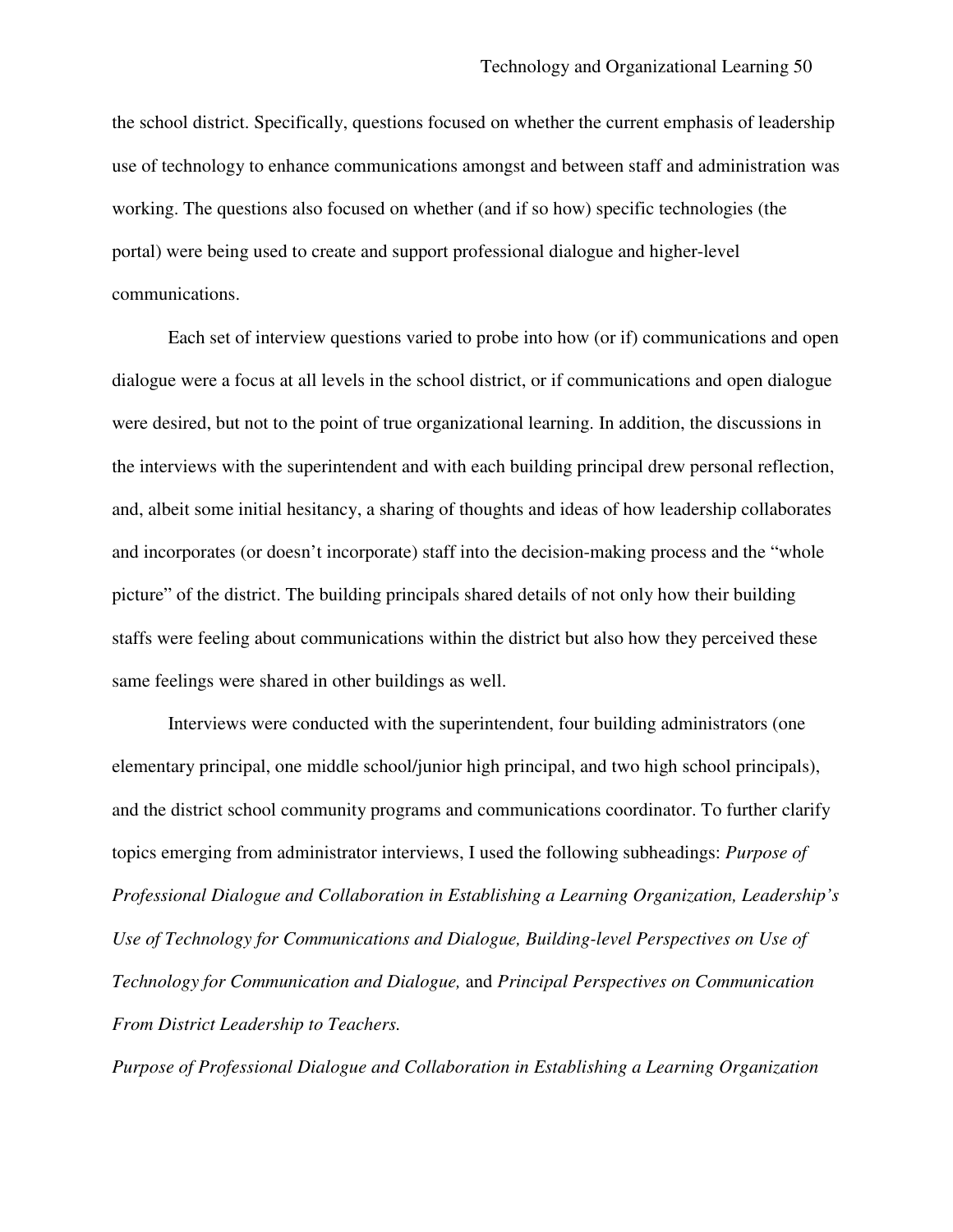One of the primary goals for leaders in this school district is focusing on becoming a learning organization. The superintendent has indicated one of the pieces of developing a learning organization is creating a strong "network" of communications. The superintendent further supports the importance of professional dialogue in developing a learning organization, "Professional dialogue is the primary avenue to quality learning…each staff member has gifts and knowledge to share that further enables staff to continuously reflect on what they have learned and how to improve" (Superintendent, interview, September 14, 2007). When asked if and how technology is used for communications and professional dialogue in the district, the superintendent and building administrators indicated that technology is used frequently, but that personal (face to face) communication is still the primary [form of communication] within the superintendent's cabinet.

# *Leadership's Use of Technology for Communications and Dialogue*

Building administrators and central office staff use the portal frequently and use it especially to broadcast organizational changes to the district. PVSIntranet is also used for collaborative book studies in which select people [in the study group] can dialogue and reflect upon leadership topics in books such as *The World is Flat* and *Leadership on the Line* (Superintendent, Interview, September 14, 2007). This particular study group is limited to the members of the superintendent's cabinet. However, study groups are not intended to be limited to leaders, but can be used to create dialogue opportunities throughout the school district. For example, one study group may include staff in a particular building, another study group may include all teachers who teach special education across the district, and yet another study group may include all secondary principals. The portal allows an additional method of dialogue through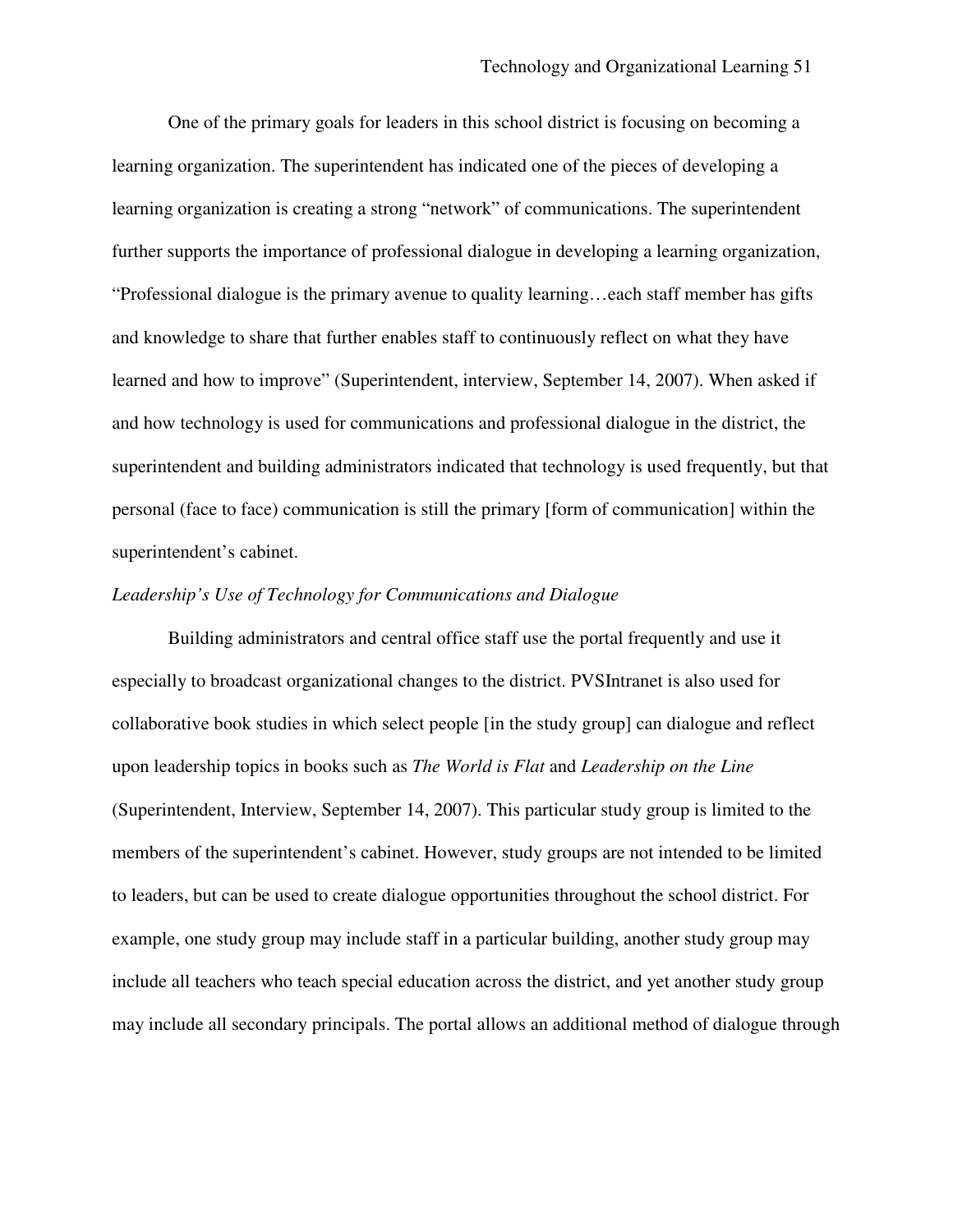the book study/discussion groups; the groups can be created through a request sent to the technology department.

The superintendent indicated that although technology is not his primary means of communicating with his staff and with all staff district-wide, he appreciates the history of questions maintained on the portal since its inception; this feature allows administration to see if any "…patterns of concerns or broader issues that need to be addressed" arise (Superintendent, Interview, September 14, 2007). The superintendent also indicated "…it appears staff use it constantly. We can keep it updated on lawsuits, board members that are leaving…it helps you be in charge of "your message" and how it is presented" (Superintendent, Interview, September 14, 2007). The portal also helps to address "rumors" through an anonymous posting area called "the grapevine". However, the superintendent indicated one of the most recent concerns on the grapevine—was there going to be a reduction in fine arts staff due to increases in core graduation requirements—was immediately addressed by the communications coordinator, along with central office staff, who responded immediately to this concern through dialogue created using PVSIntranet. The superintendent indicated that using technology for communications could be a concern. Because electronic communication is so fast, and is distributed very rapidly, it also can be quickly distributed to and misquoted by the media (Superintendent, Interview, September 14, 2007).

The communication coordinator's position in this district centers on building communication both within the district and with outside constituents (Communications Coordinator, Interview, September 17, 2007). The communications coordinator uses technology to "quickly and efficiently distribute critical information to administration, faculty, and staff" within the district on a daily basis (Communications Coordinator, Interview, September 17,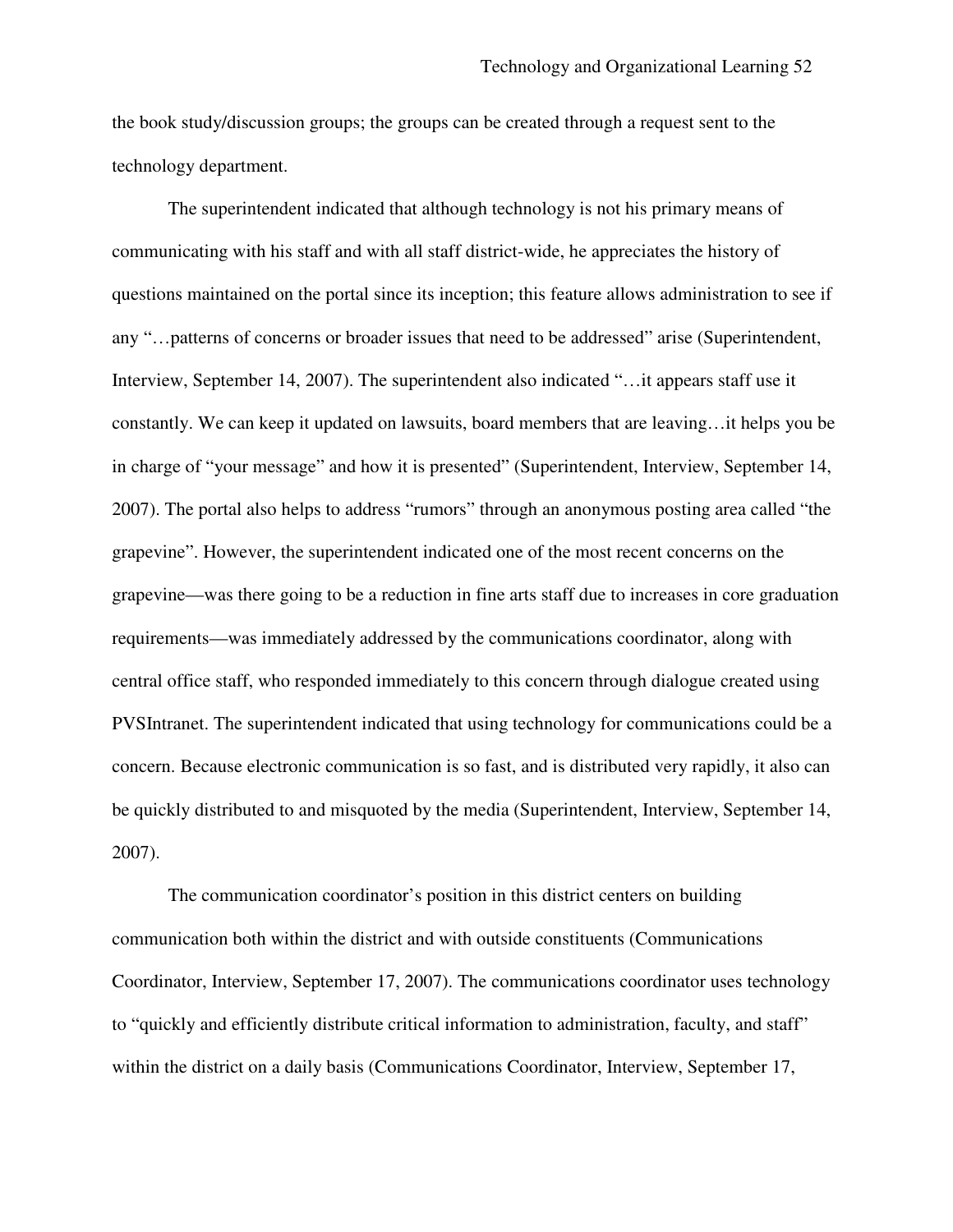2007). Specifically, PVSIntranet is updated daily with key news, and responses to questions from the grapevine are a "…top priority…the appropriate administrators and/or central office staff feel that timely responses make our staff feel they are informed and that their administration wants to be up-front with information dialogue and supports them" (Communications Coordinator Interview, September 17, 2007). "Particularly in a school district, face to face communications are important, but because you have such a large group, communication through the PVSIntranet is much more efficient and detailed" (Communications Coordinator, Interview, September 17, 2007). In her opinion, downsides to using technology for communications include Sunshine Law limitations on written materials between board members and administration, requiring face-toface communications, and conditions supporting media/public exposure.

In addition, the communications coordinator believed that dialogue and collaboration are "tremendously enhanced through the use of the portal and with the discussion groups, book studies, and Blackboard opportunities within the portal" (Communications Coordinator, Interview, September 17, 2007). A crisis communications discussion group also exists for school administrators only on the portal (PVSIntranet).

# *Building-level Perspectives on Use of Technology for Communication and Dialogue*

Four building administrators from three different levels (high school, middle/junior high school, and elementary) were interviewed with the same set of interview questions (Appendix B). All four building administrators indicated that even though technology was not the primary method they used to communicate with their building staffs, technology was a method they used multiple times a day, through a combination of email, discussion forums, and collaboration. All four building administrators indicated they believe their staffs use technology to collaborate with peers on topics of interest. One principal gathered information from faculty before this interview,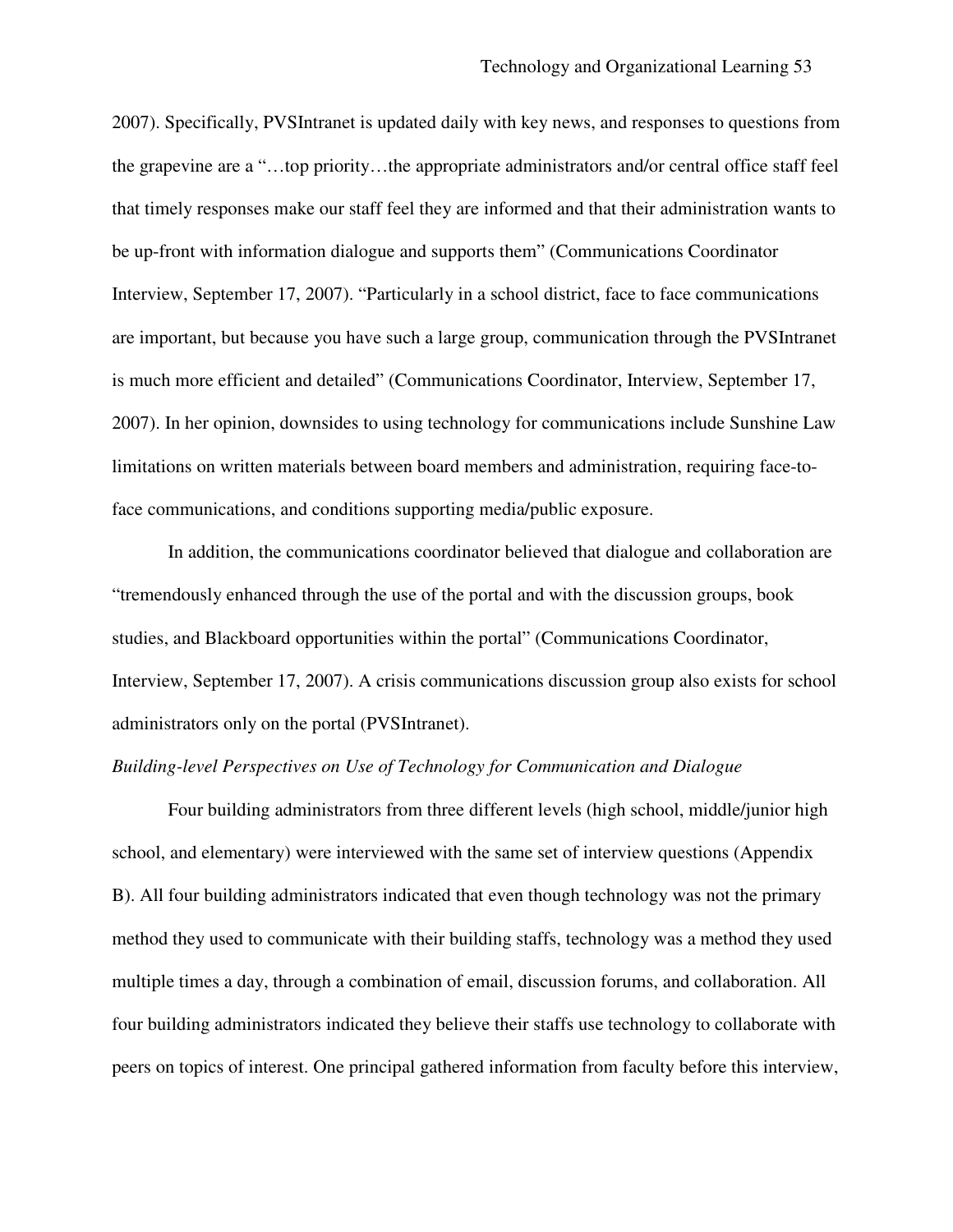"…our staff would love to know what other schools are doing and what others in their departments are doing…an idea forum for strategies, activities, things that work, trends, etc. would be great… the PVSIntranet would be a perfect way to bring teacher collaboration to a new level."

# *Principal Perspectives on Communication From District Leadership to Teachers*

However, two of the building administrators indicated a "…disconnect between what happens at central office and what is finally relayed/communicated to staff in the buildings" (Principal interviews, September, 2007). Communication is perceived to be given on an "as needed to know" basis, rather than perpetuating an environment of open dialogue and value for staff opinions and input. Following are some of the teacher's comments [to their principals] which reinforce this concern. PVSIntranet allows the district "...to post pertinent information and surveys [on the portal] have allowed the staff to at least feel like their opinions are being heard, but sometimes it is hard to ask questions when the information is shared in the form of technology" (Principal interviews, September, 2007). In addition, all principals indicated there is still somewhat of a distrust of central office administration that information is being "filtered" before presented to district stakeholders, "...we need more direct answers...not spin...more openness on subjects. Often the questions asked on grapevine aren't answered or are not answered fully. They are frequently an answer that isn't to the question." (Principal interviews, September, 2007). Another staff member commented, "If there were some way you could communicate your concerns regarding administration's policies, etc. in an anonymous fashion, many more teachers would do so. As it is now, I will never use the "grapevine" available on PVSIntranet for fear of retribution for speaking my mind in a professional manner" (Principal interviews, September, 2007).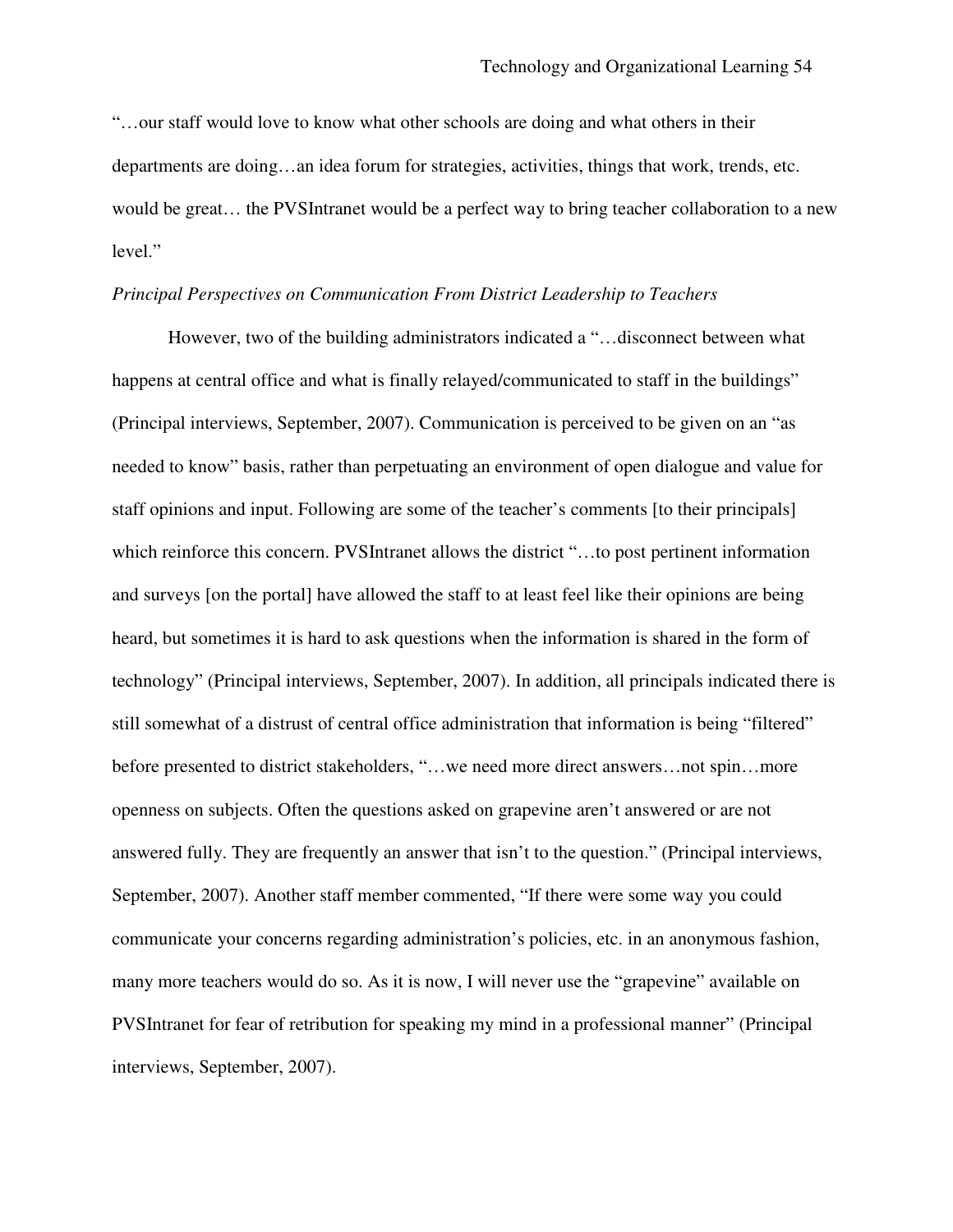Secondary administrators seemed to stress that the superintendent emphasized open communications were important, but a disconnect seemed to exist between the superintendent's message [to administrators] and the message delivered to the teachers. For example, one of the principals told stories of one faculty meeting in particular where teachers were expressing their concerns of "no one listening." Some of the comments from teachers were, "…listening is essential to building relationships because it shows respect and valuing of someone's perspectives; how are we expected to work toward common goals if our opinions are not valued enough to be truly heard and brought into decision-making processes?" (Principal interviews, September, 2007) This principal further indicated trying to develop a sense of trust within the building through establishing discussion forums using both technology and face-to-face meetings on topics of concern within the school. He evidenced a belief that until trust is achieved both between teachers and between teachers and him, collaboration and dialogue will be limited, and he emphasized, "…trust is essential to achieve goals, especially in an environment where uncertainties and discord are present." (Principal interviews, September, 2007)

I gained the most insight into whether communication and dialogue are happening at an organizational learning level when the principals were asked what tools or methods they felt were most effective to create dialogue among and between administrators and teachers and if these tools are currently being used by leadership at all levels. One of the secondary principals indicated that face-to-face communications and dialogue were imperative for building relationships and developing leadership qualities within the staff. When asked to expound on developing leadership within the staff, he provided the following explanation, "…I view leadership as a process of constant questioning, inquiring, and challenging what is currently happening [in the school setting] so that improvement can be made—respecting the right of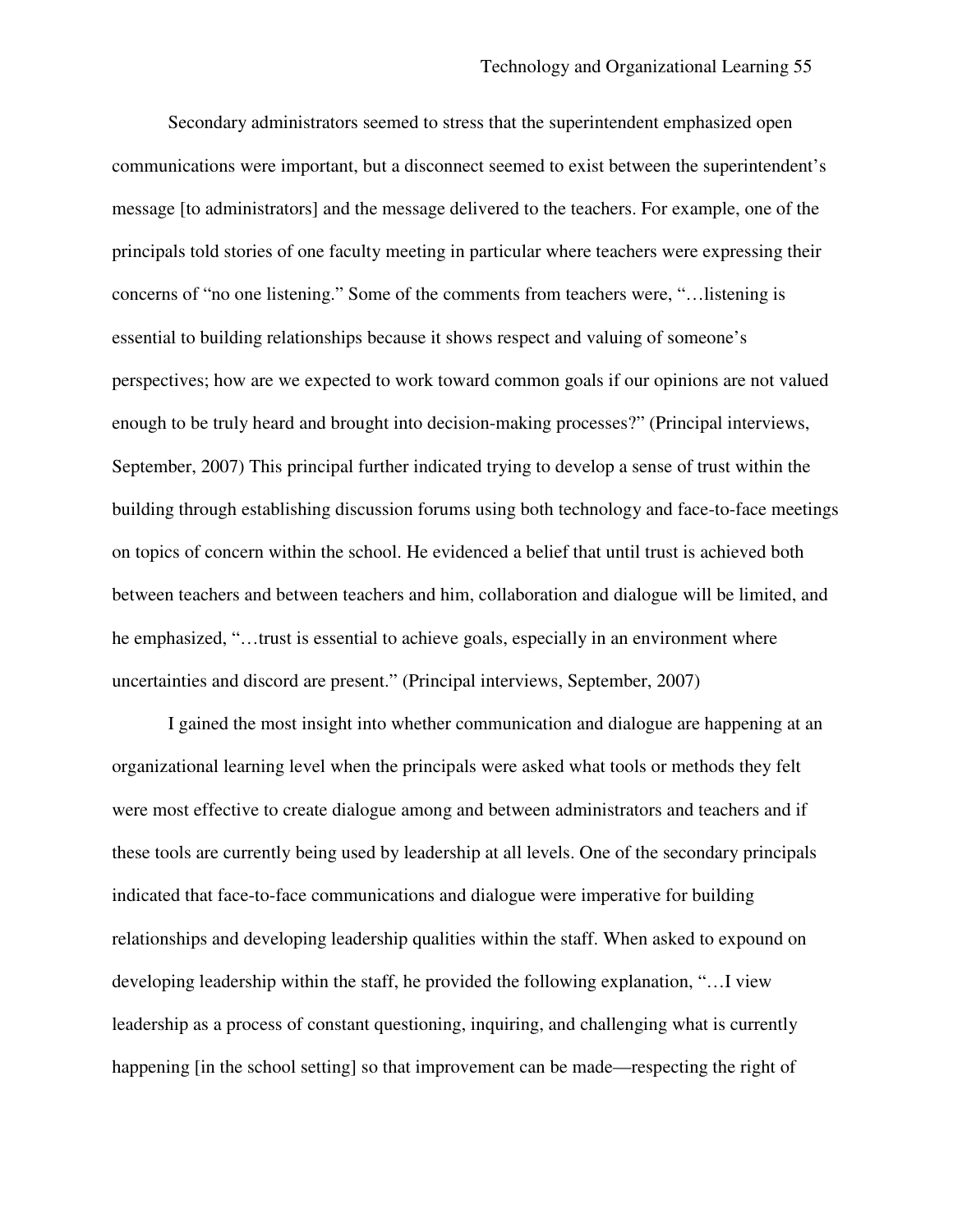colleagues to challenge the way things are is part of the process." (Principal interviews, September, 2007) This principal felt that a tremendous improvement had occurred in his staff, but believes that the teachers feel the "borders of safety" are within the building only—they feel their input is not desired and cannot be safely expressed (without consequence) at the district level.

## *Meeting Notes and Written Documentation*

To better inform this study and to provide a broader range of information, I reviewed several documents, some of which had been created from within the district while others were additional written communications (emails, minutes, memos). Communication plans for the past two years created by the district were reviewed. The communication plans outlined past, present and future goals for enhancing communication within the District. Intra-district letters, memos, board meeting minutes, and emails were reviewed, as well as media releases from the local newspaper regarding communications issues from within and outside of the district.

While analyzing meeting notes I developed from several administrative and administrative/teacher meetings, I identified a consistent platform coming from the superintendent—an emphasis on open dialogue being critical to the success of the organization and the foundation for creating an "…organization that encourages everyone to learn and grow." Another platform seemed to be creating a unified district, working toward the same vision and purpose. The superintendent's message was loud and clear, "…in order to reach greater heights and to constantly strive to meet our three district goals [consisting of] closing the achievement gap, increasing student achievement, and maximizing resources, we must continue to focus on *acting as a school system, not a system of schools*." (Meeting Notes, June, 2006)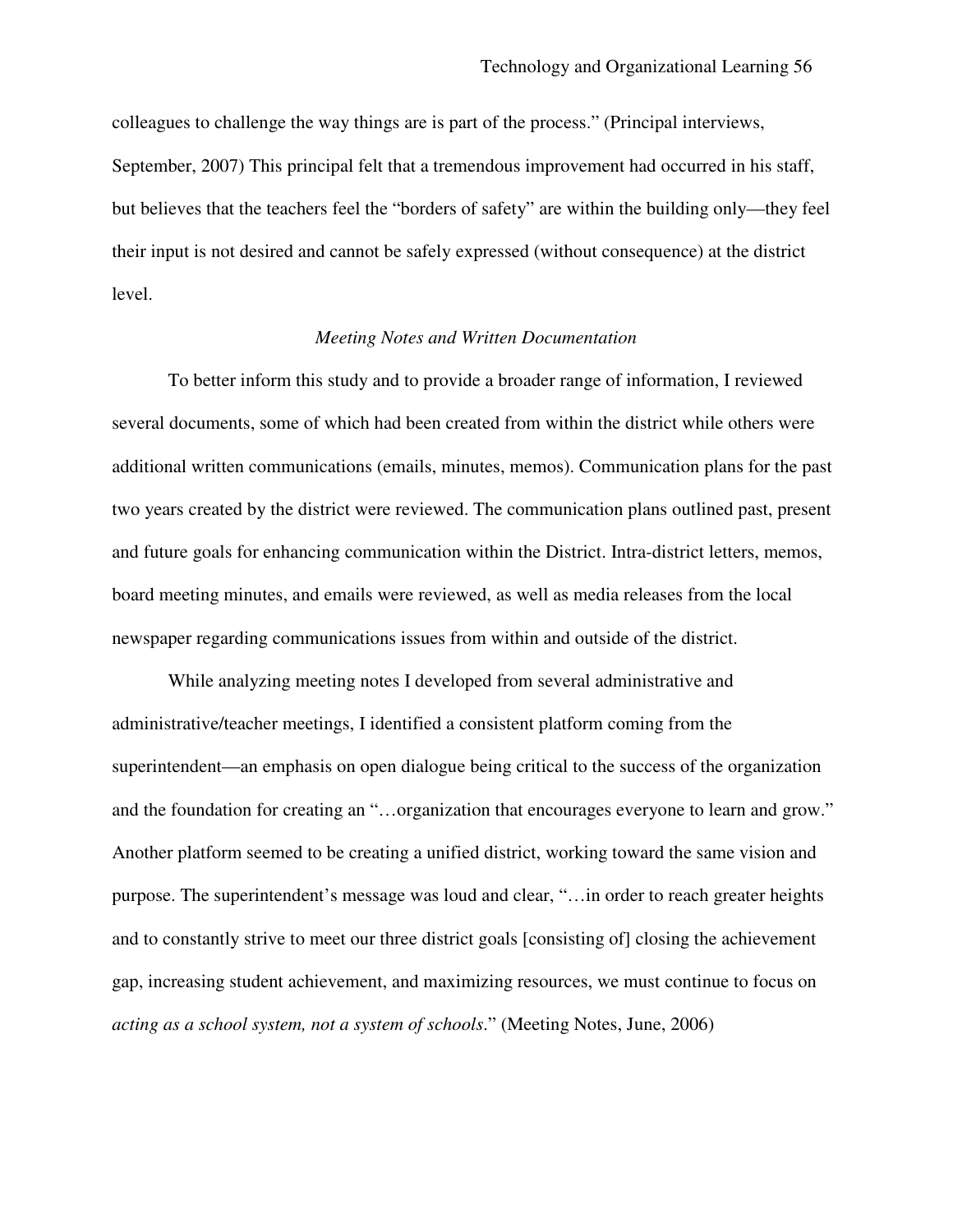#### *Themes*

Two district themes seemed to especially emerge from this study, 1) A lack of trust exists between administration and teachers in the district and 2) Despite interest in the portal, a desire for face-to-face collaboration and dialogue opportunities to develop professionally and personally is a top priority for staff. Another building theme, building leadership capacity among staff, emerged from the secondary schools; this theme may be present in other buildings (in perhaps the elementary and middle-level buildings) if further investigated.

## *Trust*

This theme emerged multiple times throughout this study, even after the second intervention. Teachers feel that district leaders, particularly central office administration, are not sharing critical information with them. When staff were asked how they felt additional communications and dialogue could be increased through the use of technology, some of the comments were, "…leaders could share more information, more direct answers with more openness and transparency", "…dialogue and communication are all "top down"; many things happen behind closed doors and it is hard to feel involved when this happens", "…we often get information after the fact" (Survey, May, 2007). Another comment from a teacher indicates that while he/she wants to be heard, she is concerned with the outcome, "I think continuing the use of the intranet and having staff feel more comfortable with using it and being able to have dialogue without ramifications will increase communications. It may take some time, but it's a start" (Survey, May, 2007). Some building administrators also indicate that trust is an issue and that central office is removed from what is going on in the buildings and makes decisions without asking for input (Principal interviews, May, 2007).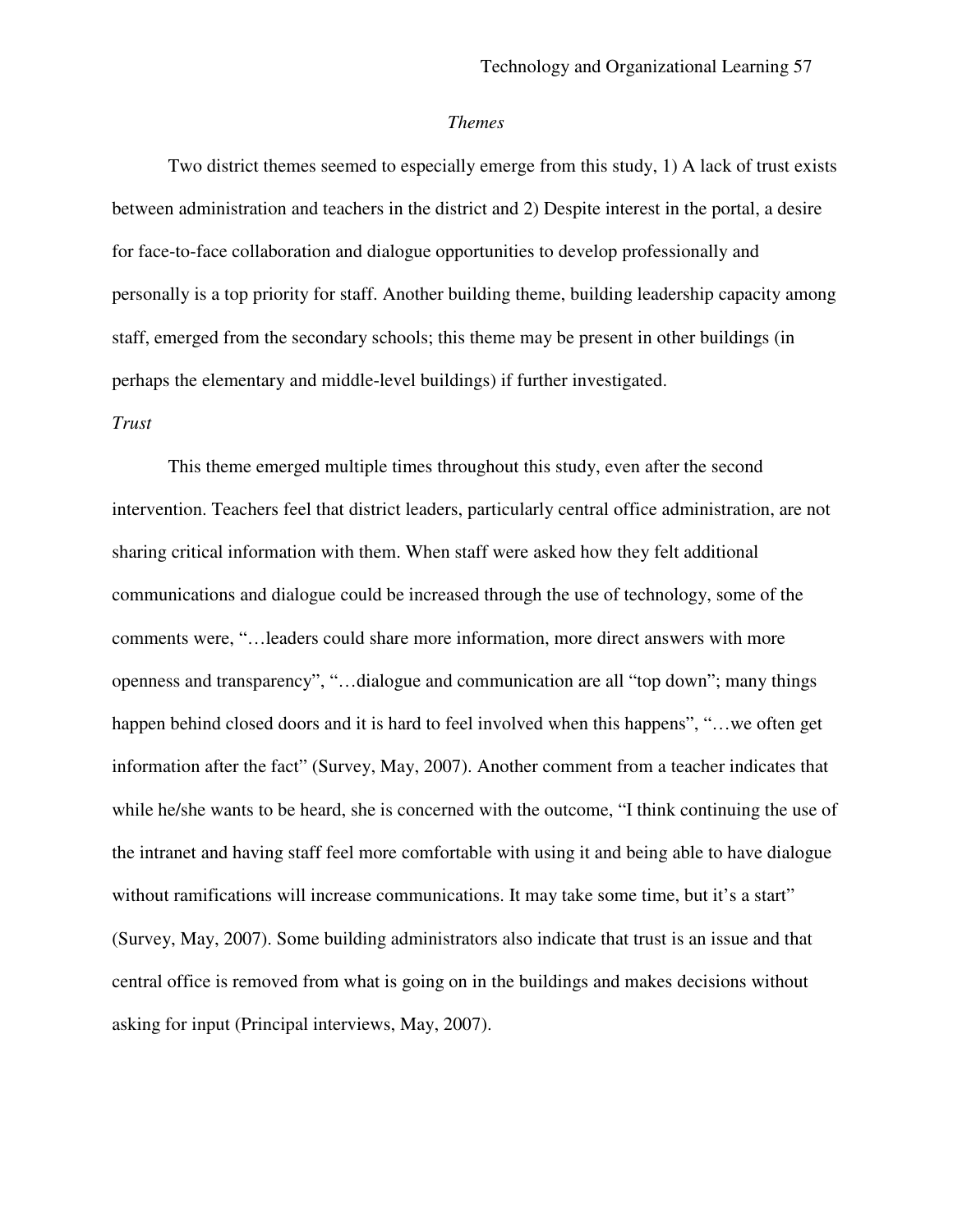Developing trust is the foundation for a cohesive team and is part of building the capacity of team members to think together and encompass the feeling of being part of a shared vision and purpose, all of which are components for organizational learning. The superintendent indicated staff input is valued, "…each staff member has gifts and knowledge…that [when shared] allows us to reflect upon what is learned." (Superintendent interview, September 14, 2007). Although the superintendent values input from staff, indications suggest this message is not fully coming across to district stakeholders. Staff do not feel their input is desired or invited by the administration for use in the decision making process, particularly in matters of policy (Survey, May, 2007). I was disappointed that the return rate (below 20%) was not higher on this survey, but I was told that this return rate is typical of online surveys taken within the district. Upon reflecting, this return rate (or may not) be yet another indicator of distrust coming from the staff, in not trusting that the survey is truly anonymous or that repercussions may occur to those who speak out.

# *Collaboration and Dialogue*

Another theme that came across in the data very clearly is the desire for additional staff collaboration and dialogue with people in other buildings through the use of technology and otherwise. Staff indicate they are currently collaborating especially in areas of curriculum and use technology to collaborate in this area through the use of a shared "curriculum" drive on the computer network. Dialogue and reflection on professional practices seemed to be recounted several times as part of discussion forums (both with and without the use of technology to reinforce) and book studies. Some of the comments were, "I am able to quickly collaborate and share ideas through discussion forums on the portal, the "v" [curriculum] drive, and email." "…through curriculum tracker and through the grapevine, more thoughts are shared and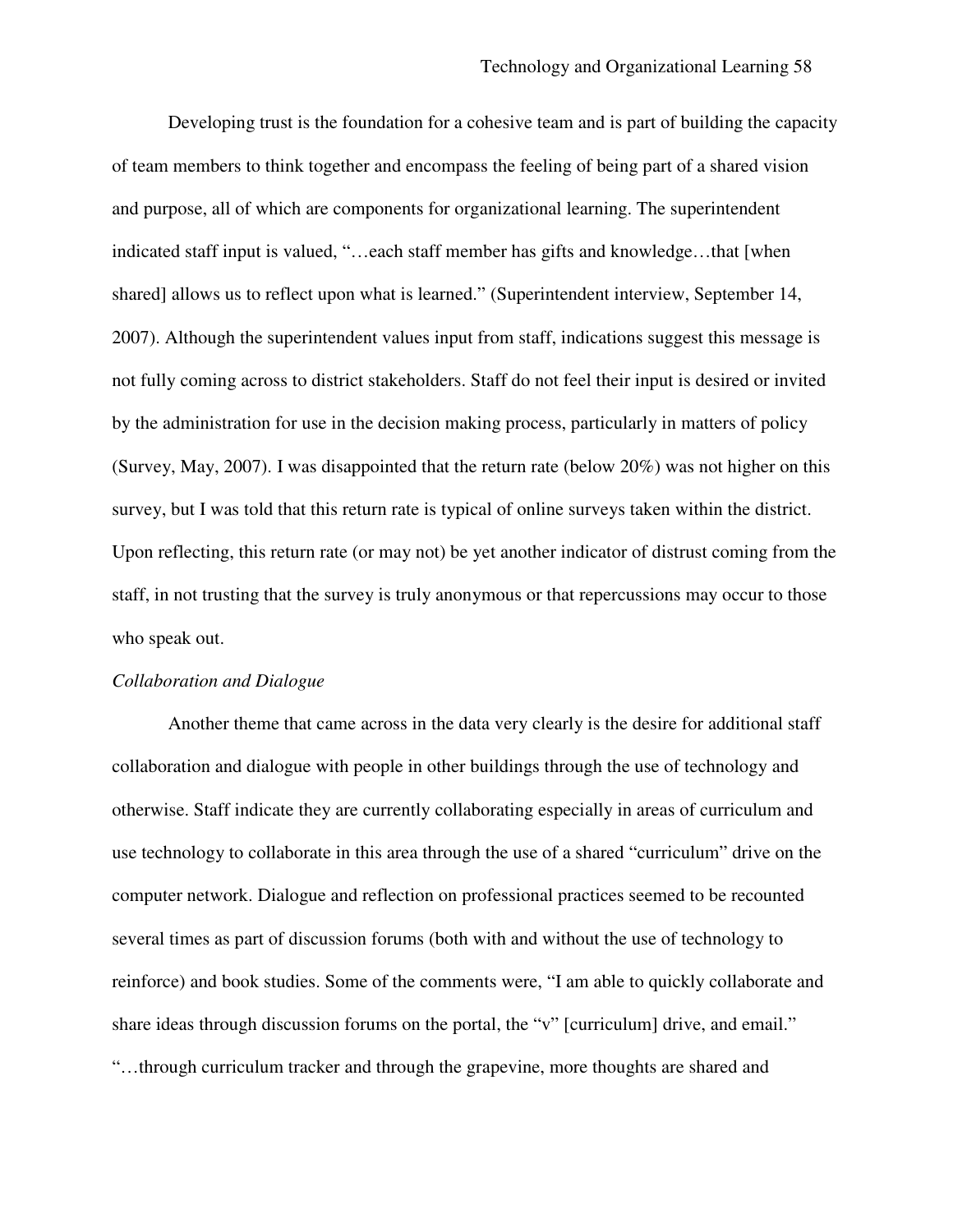discussed in an open forum than in the past", "…can communicate easier and more efficiently than in the past, but I'm not sure it is reflective communication—more reflective communication is achieved through discussion forums and book studies on PVSIntranet." (Survey, May, 2007)

Based on the following comments, staff indicate they need and want to feel they are important and that their input is desired and valued. They want to feel they are part of a team and a larger purpose. Some of the staff comments were, "Dialogue increases as a consequence of people seeking information and believing that their feedback is important and meaningful", "…it would be nice to collaborate with cohorts in other buildings…what are the concerns and questions about certain grade levels. What are the changing research trends and how is it impacting our district?", "…I would love to know more about what other schools are doing and what others in my department are doing…sometimes we feel so isolated." "…collaboration and open dialogue are lacking in this district…we need opportunities for face-to-face dialogue, not only with staff members, but with honest dialogue with administration." (Survey, May, 2007).

The superintendent feels that professional dialogue is the primary avenue to quality learning when he says, "…dialogue, interaction, and communications equal quality school improvement" (Superintendent interview, September 14, 2007). The superintendent wants to incorporate staff into productive dialogue when he states, "I am always looking for ways to create a systems approach and dialogue with staff…when we operate as a team, there is synergy and torque to make it happen" (Superintendent interview, September 14, 2007). The superintendent indicated he engages in face-to-face dialogue consistently with his staff and that he uses book studies on PVSIntranet to enhance their face-to-face discussions.

*Building Capacity*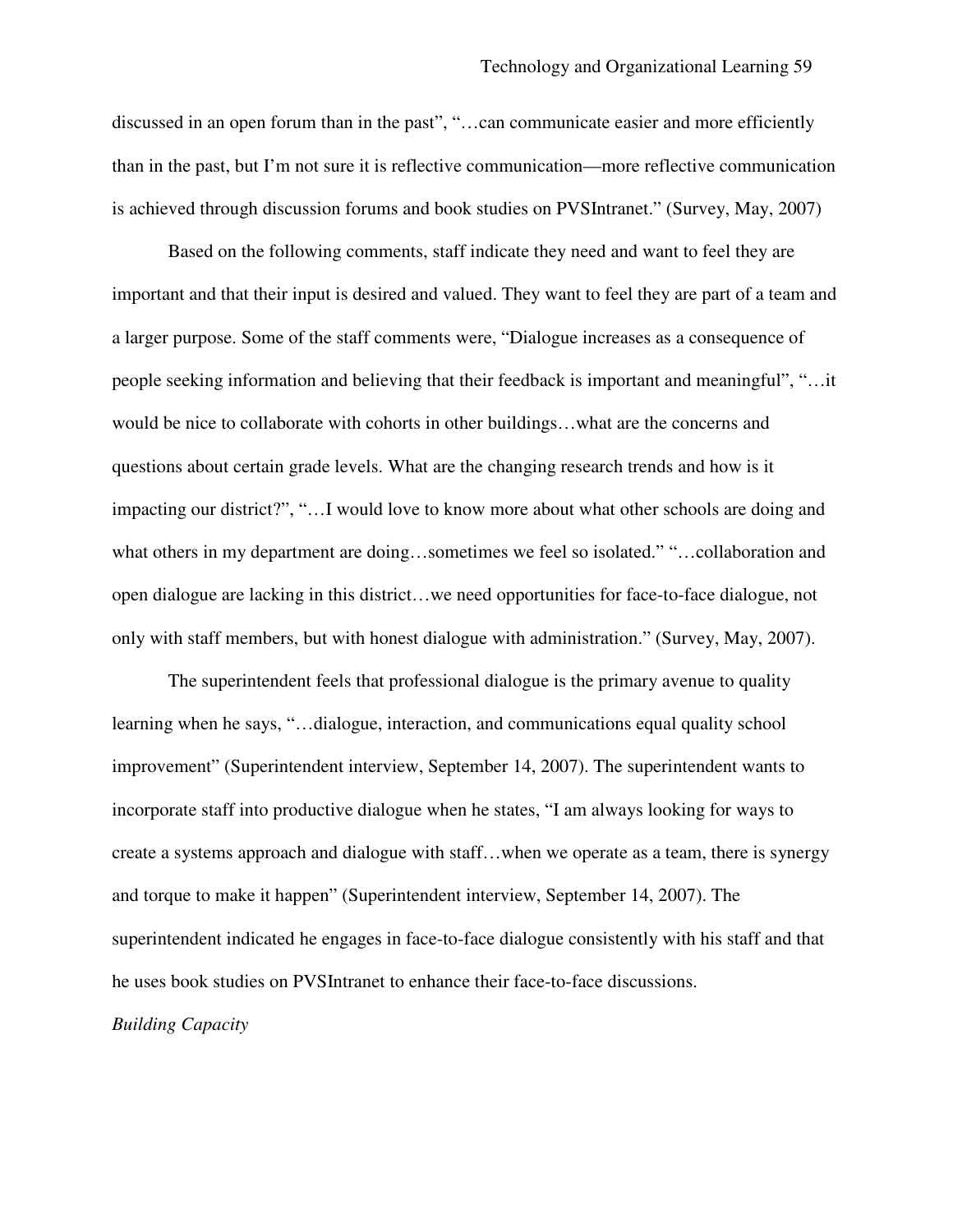A school theme that appears in its beginning stages is one of cultivating capacity among staff. The secondary principals in multiple schools indicate they have created teams [of teachers and in-building administrators] within their schools to "…create conditions for collaboration and work with people for mutual benefit…teaching is relational because the interactions during conversations draw on insights and understandings between [people] about the nature of the work." (Principal interview, September, 2007) They further elaborated, "…we need to develop the capacity of our staff to listen, share, and nurture common beliefs and values—values we share as a school and values that will contribute to the district." The principals believe discussion forums (some using PVSIntranet and some not) and book studies are critical to keeping staff engaged in meaningful dialogue.

The superintendent also uses discussion forums and book studies with central office staff to engage them in leadership dialogue. By some principals beginning the practice of discussion forums among their building staffs, this may (or may not) be an indicator that, although dialogue contributing to organizational learning does not appear be at *all* levels district-wide, pockets of effective dialogue and collaboration are appearing at multiple levels.

#### *Reflections*

## *Reflections on the Quality and Validity of Action Research*

As mentioned previously, part of the action research process is a reflection cycle, which occurs simultaneously while the entire action research project is taking place. One of the advantages of action research is that it is very practical and has a primary focus on resolving real-world problems and bringing about change to resolve the issues at hand. Participatory action research emerges and evolves through engagement between the researcher and organizational participants. One of the tests of a good action research project is to evaluate whether all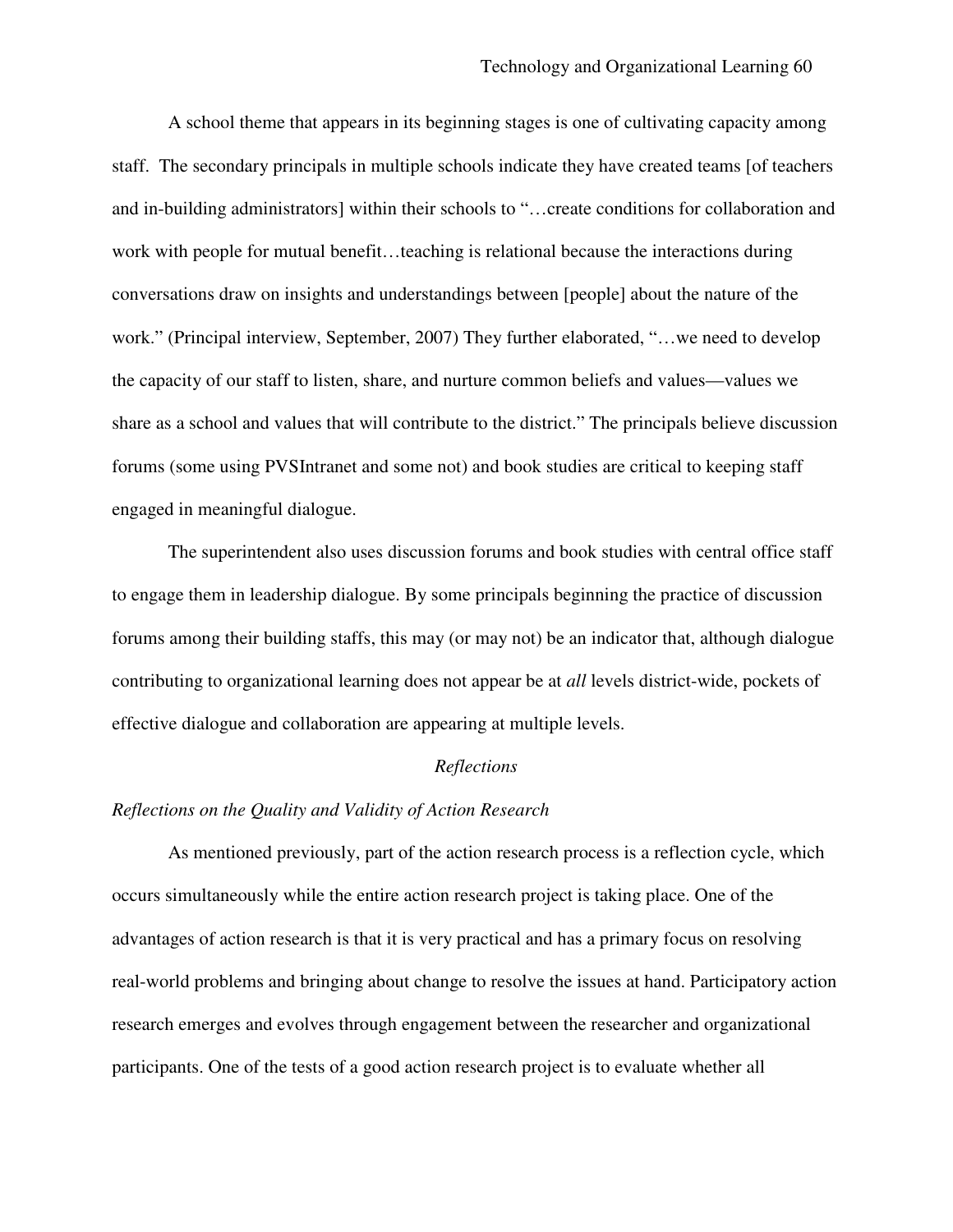participants have an opportunity to be fully involved and part of the planning (Reason & Bradbury, 2001). This action research project used a variety of methods (surveys, interviews, documentation, etc.) to offer the opportunity for all stakeholders to be involved and to ensure their input was part of the planning in the action research cycle. Stakeholders included teachers, administrators, principals, and the technology team. Teachers, administrators, and principals were asked for input on their use of technology for communication and dialogue. The technology team participated by giving their input on how best to accomplish the requested tasks through use of PVSIntranet and to bring these tasks to fruition in a timely manner.

Reason and Bradbury (2001) indicate that people will get energized and empowered by being involved in a quality action research project and "…develop newly useful, reflexive insights as a result of a growing critical consciousness" (p. 448). I believe this action research project stimulated reflexive insights especially from building principals when they evaluated whether or not their staffs are truly collaborating or are just communicating on a surface-level. In addition, this action research project stimulated the principals to reflect on trust and teamwork in their staffs as well as on a district level.

Special care was taken to ensure anonymity of especially less powerful people in this study so that participation could be maximized. Methods of inquiry changed and fluctuated over time to suit the evolving needs of the District. For example, instead of asking questions and being one of the leaders for changing PVSIntranet, I observed interactions in the group, took notes and journaled changes taking place not only on a surface level with the task at hand, but also within the dynamics of the group. New roles and understandings were emerging as discussions of communication concerns between teachers and administration rose as top priority. The focus quickly shifted from how this is a "cool technology tool" to how can technology be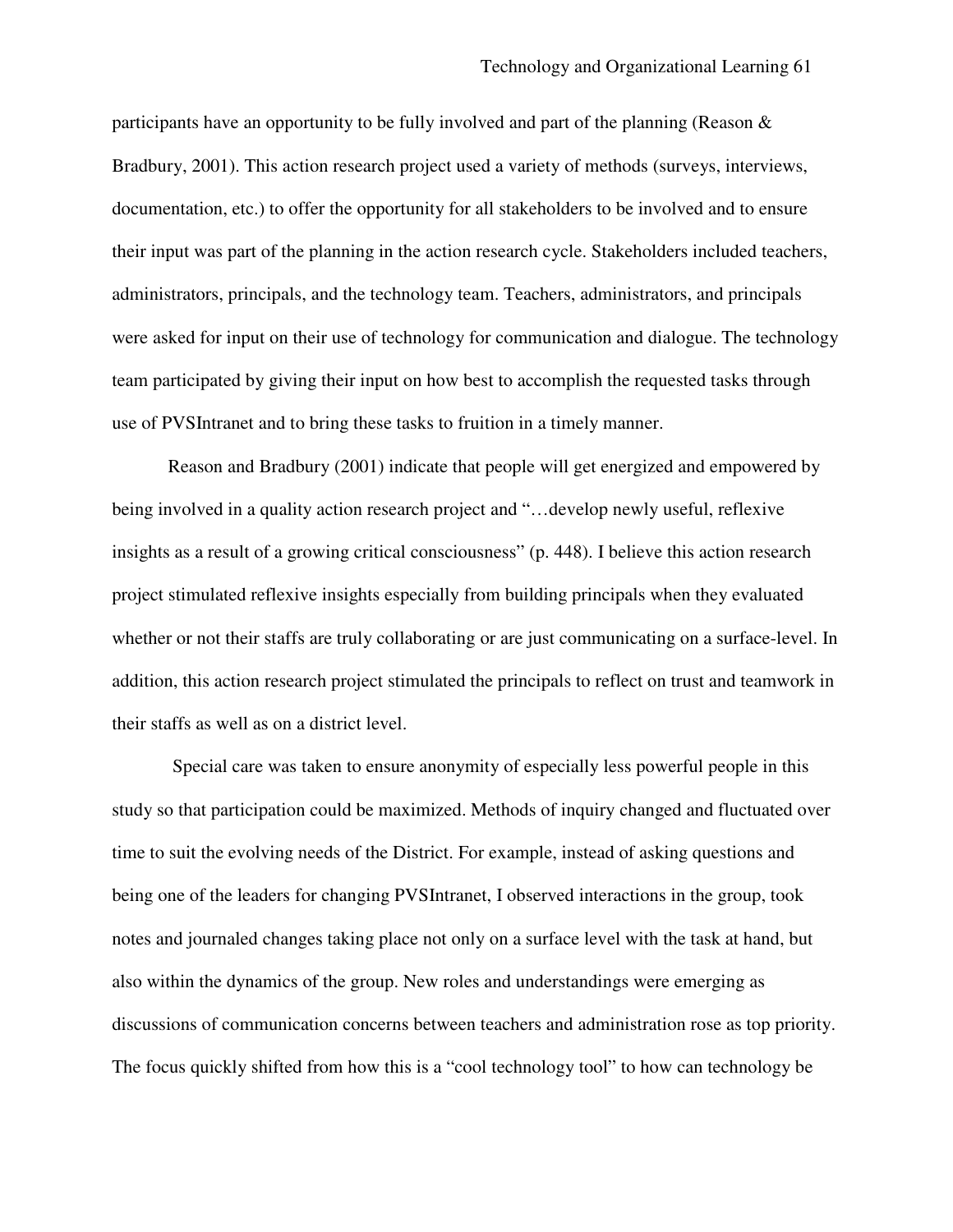better utilized to facilitate dialogue and to listen to concerns in the schools. However, even as methods changed, care was taken to ensure consistent procedures and integrity during the inquiry process.

Reason and Bradbury (2001) emphasize thinking through the developmental quality of our work from initial conception through the future; a good action research project emerges and evolves and is never stagnant. As the cycles in this project progressed from Cycle I to Cycle II (and will continue into future cycles), deeper meanings and more issues rose to the surface communication and dialogue, whether through the portal or through another method, is a primary concern throughout the District. As more people were engaged, the project and purpose evolved and formed into something deeper than simply evaluating the effects of technology enhancing communications and dialogue. Communication issues, the need for deeper dialogue, and a cultivation of trust is discussed in more detail in themes identified later in this section.

Another test of a good action research project involves asking whether the work was positioned in such a way that participation would occur even if the researcher were not driving it (Reason and Bradbury, 2001). By starting this study as an inside researcher and ending as an outside researcher, I can see that this project would have continued (and will continue) regardless of my presence. Reason and Bradbury (2001) refer to this continuance as "a living interest in the work" (p. 449). As action research is focused on organizational change and transformation, continuations of cycles perpetuate systematic change through time. Reason and Bradbury (2001) suggest action research brings about the logic of continuous change and transformation of behaviors. This action research project started behavioral changes and stimulated reflections of some leaders on not only using/evaluating pieces of technology for communications but also in building relationships with their teachers and thus setting the groundwork for treating each other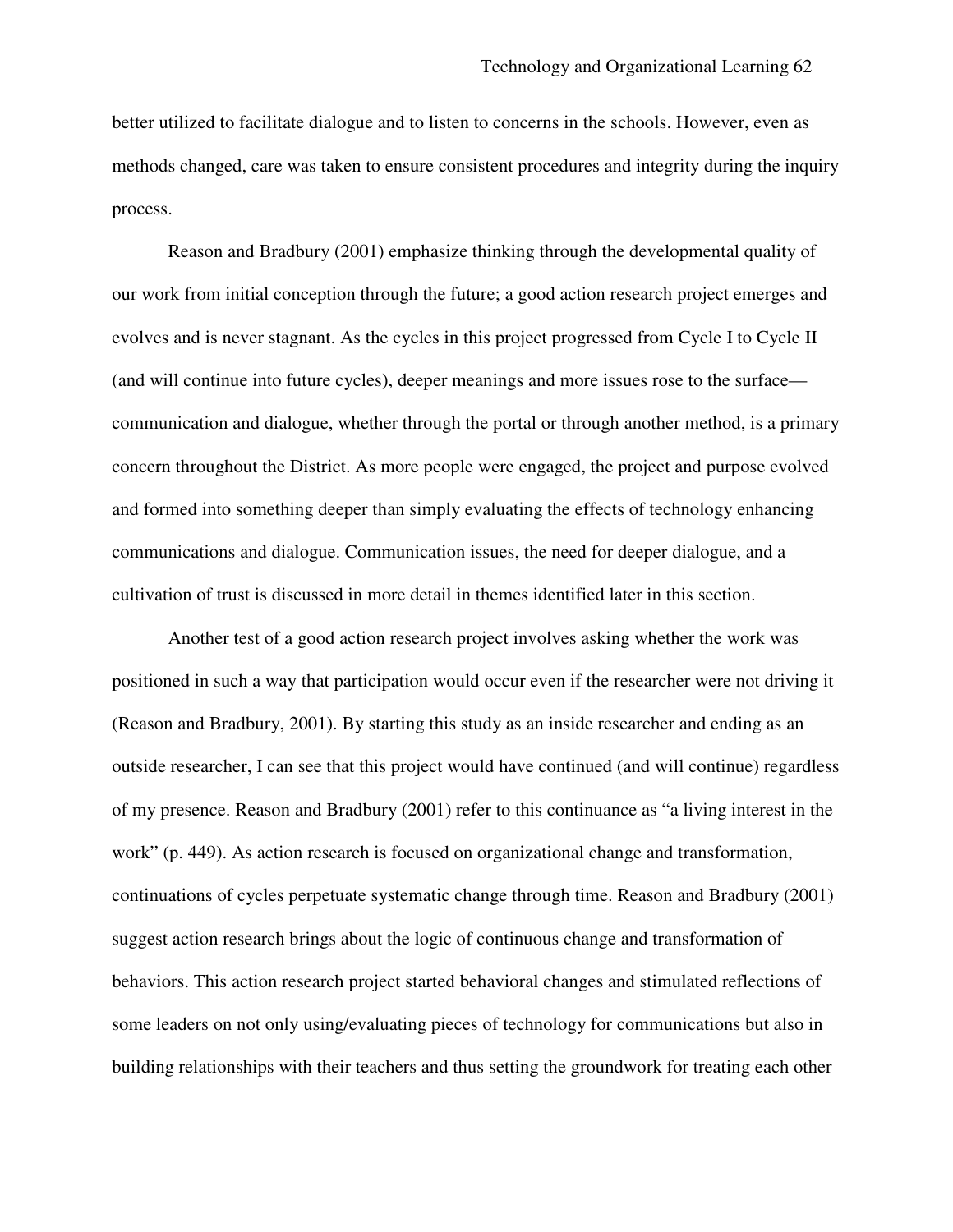with trust, dignity, and respect. Such groundwork changes behaviors and values and sets the stage for organizational learning.

In addition, results of this study will not only impact the Pleasant Valley School district for which this in-depth analysis has been conducted but will also likely be of significance for other districts seeking to use technology to enhance dialogue between faculty. As evident in the Pleasant Valley School district, technology can also be used as and additional means to encourage candid communication/dialogue between faculty and administration. I see my own professional practices evolving in relation to my worksite through lessons learned from this action research project and would hope this study assists other as well.

# *Reflections on Leadership's Approach Toward Using Technology to Enhance Dialogue*

From a lens grounded in concepts of organizational learning and data analysis, the current leadership approach toward using technology to enhance communications and dialogue appears to be limited by the lack of trust between administration and teachers. Although the superintendent suggests professional dialogue, sharing, and teamwork are critical to a learning organization, the data from interviews and the survey do not support organizational learning across the district. However, the data suggest that certain building leaders (secondary schools) and groups of teachers are making strides toward cultivating a climate conducive to open dialogue and are, as a result, using technology resources to enhance this dialogue. The data would indicate staffs in these schools are using forums and discussion groups to build capacity to listen, speak, and build trust amongst the staff and between their principal and staff.

The data indicate a strong *desire* of leadership to enhance communication and dialogue with all district constituents. Leadership desires to bring communication to a new level with opportunities for discussion forums, book studies and other forms of dialogue. District leaders,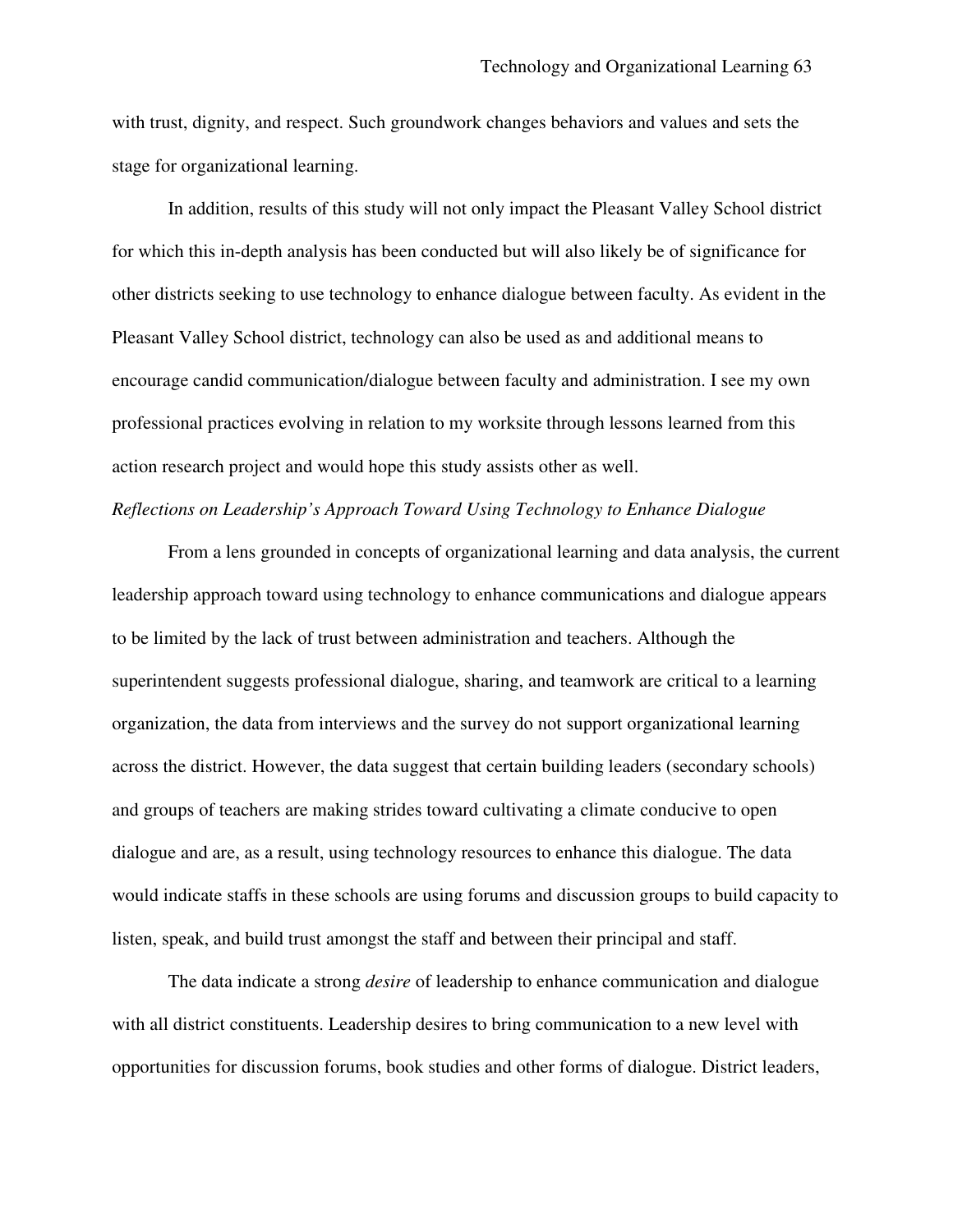from the superintendent through building administrators appeared to be striving to improve communications and dialogue at all levels. However, at this point, staff are not feeling that open and honest communications are the norm with upper administration. Until this feeling is addressed and resolved, open dialogue will be limited, thereby inhibiting development of districtwide organizational learning.

I can use these data to better inform my practices in my current district. As executive director of technology, part of my responsibility is to recommend technology solutions to support staff, students, and parents. We are always looking for ways to improve dialogue, sharing, and teamwork amongst and between staff and administration. This school year, a primary focus has been placed on building and sustaining teams within our organization; this data will be timely and appropriate. In addition, our department will be releasing a portal to be used first by staff, and later by students and parents. Drawing from the Pleasant Valley Schools data, from the start, I know to begin (rather than adding these capabilities at a later date) the portal with discussion forums, book studies, and other opportunities to entice staff to use it for dialogue and collaboration. In addition, I will have the opportunity to draw from this study and share the data with our district leaders to enhance their leadership abilities and begin to analyze our staff needs for open and honest communications and determine how we can better meet those needs, both through the use of technology (perhaps a "grapevine") and through face-to-face communications.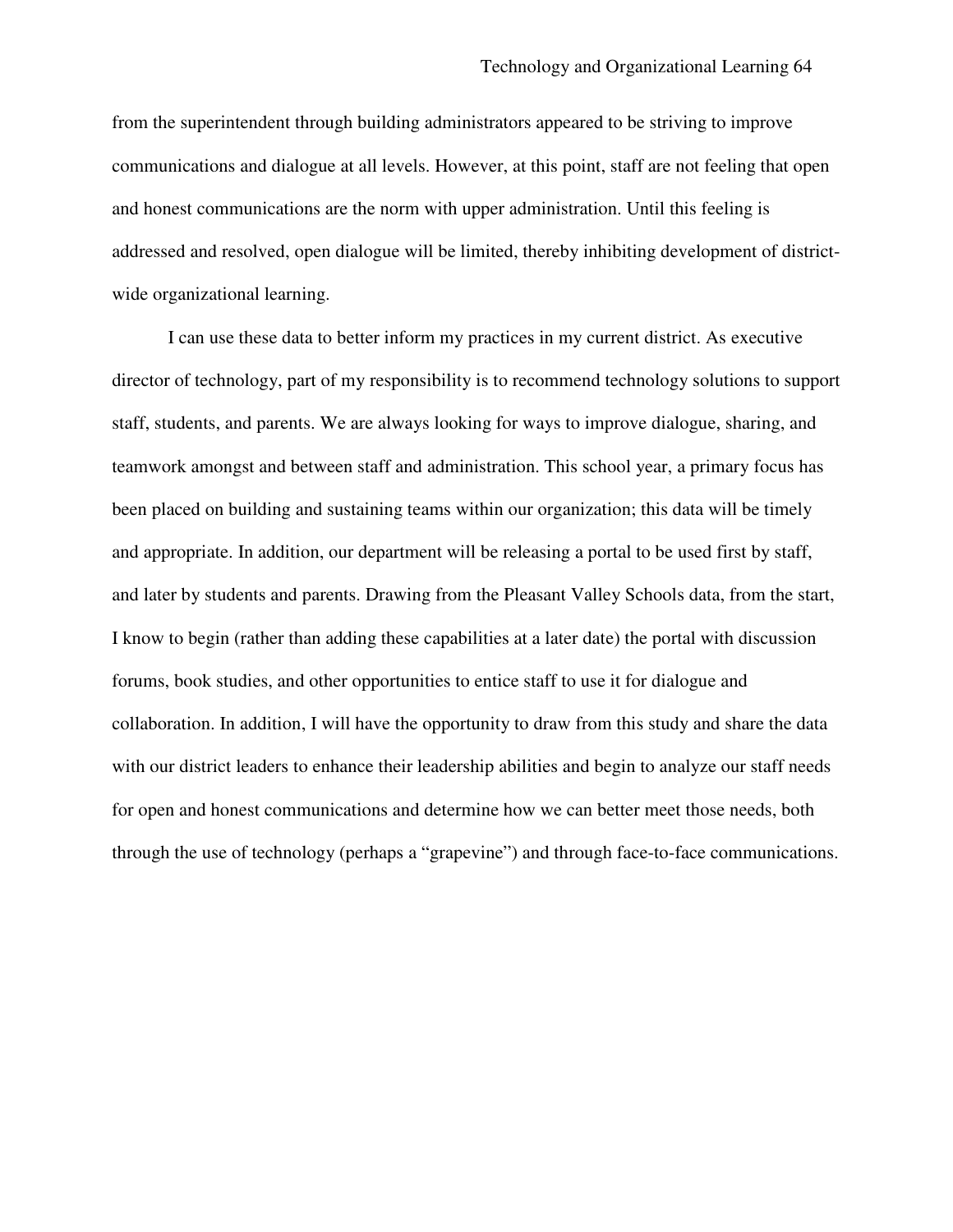#### Discussions, Implications, and Reflections

## *Discussion*

Using two cycles of an action research method, this study examined whether using technology to increase communication/dialogue contributes to organizational learning in a school district. The following questions guided this research:

- 1. To what extent, if at all, does the drive toward improving professional dialogue contribute to organizational learning and a knowledge-centered culture?
- 2. To what extent, if at all, is the current leadership approach toward the use of technology effective in improving communication and professional dialogue?

*Question One: To what extent, if at all, does the drive toward improving professional dialogue contribute to organizational learning and a knowledge-centered culture?*

My study found that professional dialogue is one of the components contributing to organizational learning. Using technology to promote communications and dialogue in a school district appears to assist in increasing communication, but beliefs indicate that use of technology should not be the primary means of providing opportunities for dialogue and communication between staff and between administration and staff. Data gathered from staff (through the survey) indicated they feel dialogue and "open communications" are critical to their performance in their buildings as well as the organization as a whole. Additionally, interviews with the secondary school principals supported this framework—not only did they feel dialogue and collaboration are critical, but they also felt (and are engaging in) focused dialogue within schoolbuilding teams and focus/discussion groups are critical components of their school culture. The principals indicate that building teams and focus/discussion enhances dialogue, builds trust, and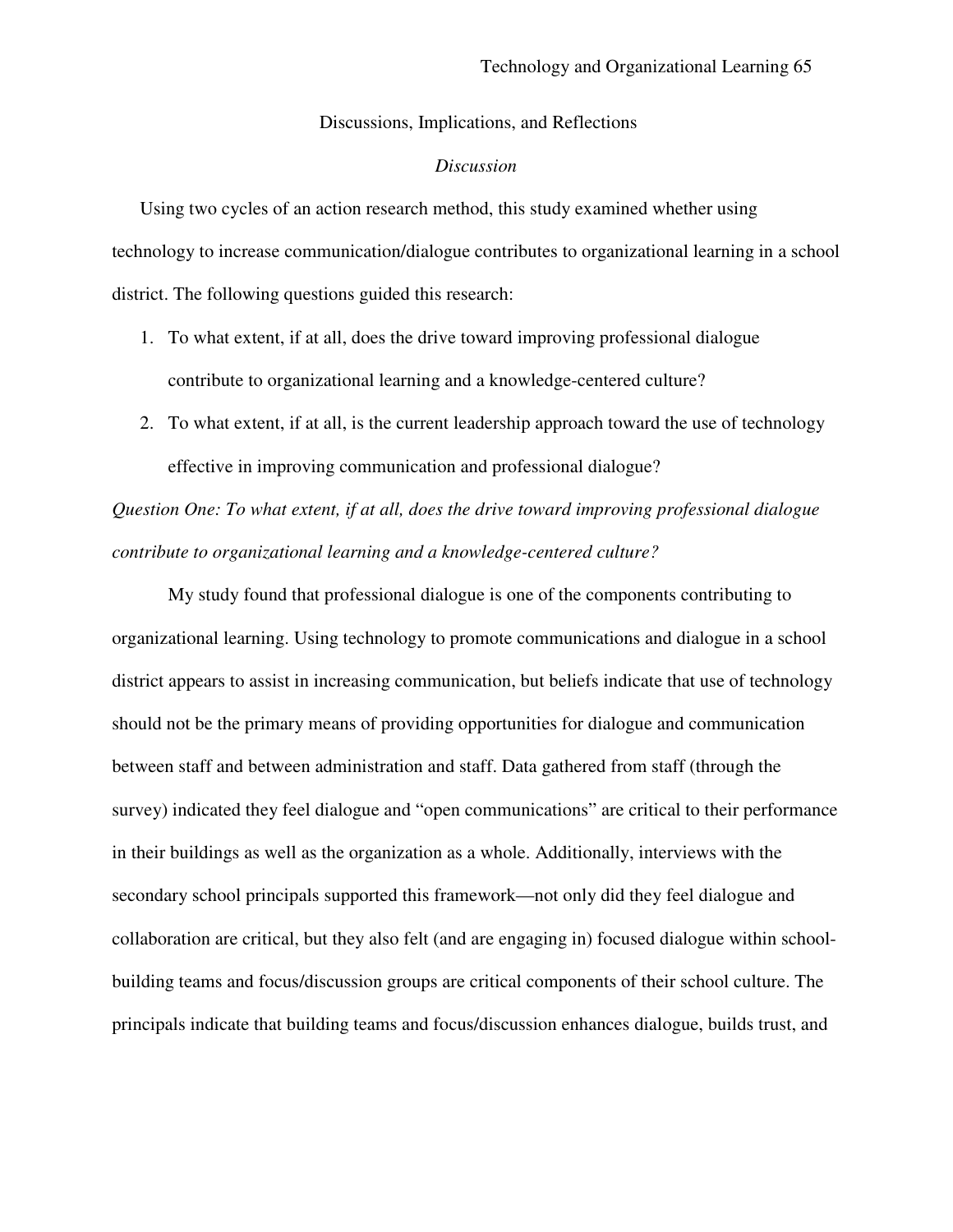builds staff capacity resulting in a cohesive, value-driven staff. Dialogue seems to be one of the pillars in moving this district toward organizational learning.

Going back to the literature, Senge (1990) contends that as leaders plan and changes occur, additional opportunities for communications and dialogue [contributing to organizational learning] arise. The author would also say that team learning starts with dialogue, allowing the group to discover insights not attainable individually, and also involves learning how to recognize the patterns of interaction in teams that undermine learning. Senge further emphasizes that when dialogue is joined with systems thinking, a higher level of learning occurs—one in which the team deals with complex issues and can focus on deep seated structural issues rather than questions of personality and leadership style. Giles and Hargreaves (2005) emphasize that systems thinking, improved dialogue, deep learning, and better communication are components of a learning organization. The authors indicate that these components help "…everyone to see the big picture of the school and be more aware of the likely consequences of their own preferences and actions on the whole school community" (p. 141). Rusch (2005) also identifies dialogue as a key feature of organizational learning. The author refers to dialogue as organized talk—talk that involves collective interaction, intense communication, reflective dialogue, persistent inquiry, and reflective thinking.

Leithwood, Jantzi, and Steinbach (1998) contend that culture has the most dominant influence on organizational learning. However, the authors would support the view that one of the primary factors in stimulating organizational learning is a "collaborative and collegial" school culture. The authors would argue that this collaborative school culture could not be achieved without effective internal communication and dialogue. Mitchell and Sackney (1998) contend that organizational learning blooms with a school culture that encourages collaboration,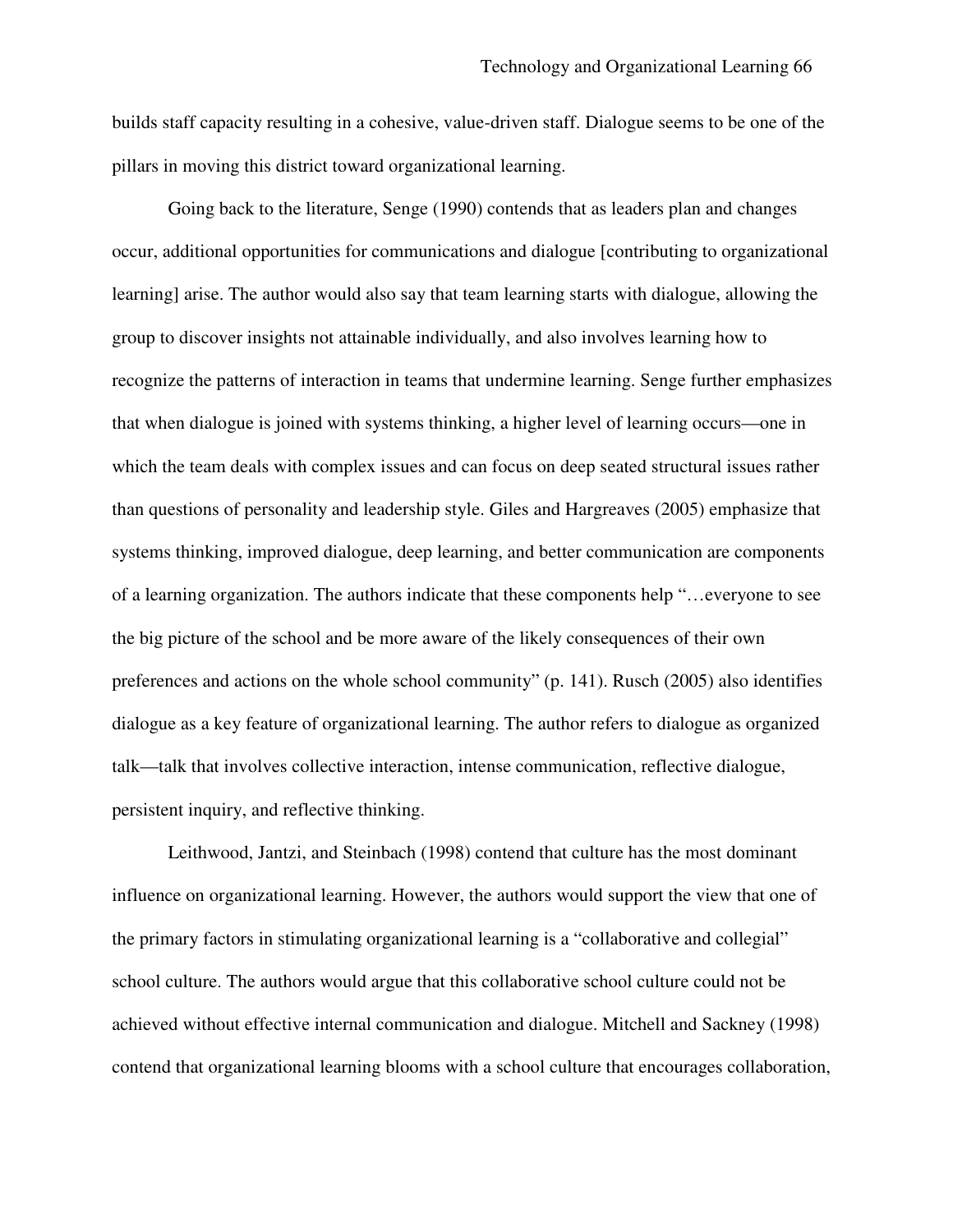dialogue, and diversity. Janz and Prasarnphanich (2003) would also agree that organizational culture is one of the most significant inputs to effective knowledge management and organizational learning and that dialogue and collegiality are conducive to developing the organizational culture.

To better understand the findings, it is necessary to draw upon the literature and elaborate on the themes emerging from this study. Literature previously identified supports both capacity building and collaboration/dialogue in relation to creating a culture conducive to organizational learning. However, because trust emerged as a theme in the midst of this study, literature on organizational trust was not included in the original review, so it is essential to review literature on trust in school districts as part of this section.

There is a significant amount of literature available on building trust in schools. Specifically, studies have focused on teacher-principal and teacher-teacher trust in relation to school improvement and student learning. Bryk and Schneider (2002) indicate a connection between level of trust in a school and student learning, but clarify that trust in and of itself does not directly affect student learning. The authors find that "trust fosters a set of organizational conditions, some structural and others social-psychological, that make it more conducive for individuals to initiate and sustain the kinds of activities necessary to affect productivity improvements" (p. 116). Bryk and Schneider (2002) contend that trust alone does not guarantee organizational success, but schools with little or no trust show almost no improvement. Also, trust among educators lowers vulnerability and increases the likelihood that teachers will take risks and engage in tasks associated with reform and organizational change. In addition, the authors say trust "…facilitates public problem-solving within an organization and sustains an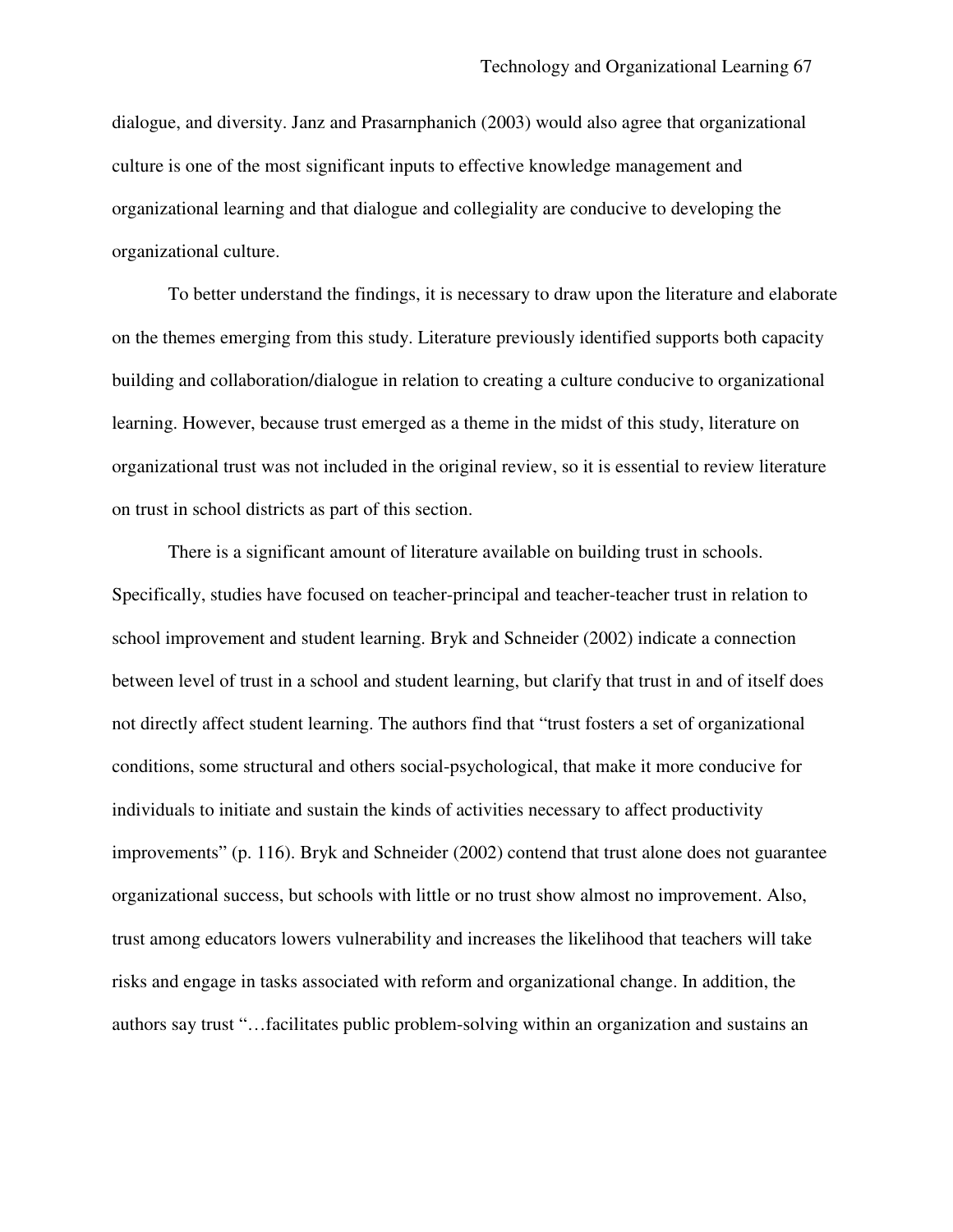ethical imperative…to advance the best interests of children" (p. 34). Thus, trust cultivates a desire for school improvement and organizational learning/change.

Building trust between educators is no easy task. Hoy and Tschannen-Moran 1998) identify common barriers to developing and maintaining trust between teachers, principals, and leaders. Among the barriers identified, perceived top-down decision-making, ineffective communication, lack of follow-through, and teacher isolation are most common. Tschannen-Moran (2001) suggests that trust and collaboration opportunities are intertwined. The author contends that the more parties collaborate, the more likely they are to get to know one another and build trust. Also, the greater the trust between teachers and their leaders, the more likely it is that true collaboration will occur (Tschannen-Moran, 2001). Tschannen-Moran (2001) identifies leader practices of shared decision-making and decentralization as being part of a collaboration framework.

All authors (Bryk & Schneider, 2002; Hoy & Tschannen-Moran, 1998; Tschannen-Moran, 2001) suggest that school environments exhibiting collaboration, collegiality, and supportive structures cultivate a trust throughout the school organization. Collaborative processes in schools bring various stakeholders together for problem solving and shared decision-making. Tschannen-Moran (2001) contends that school structure and climate are significant factors in creating collaborative processes and that leaders can assist in perpetuating this supportive structure. Some suggestions to leaders for laying a foundation of trust include demonstrating personal integrity, encouraging open communication by actively making themselves available, involving staff in decision making, and facilitating and modeling effective communication (Bryk & Schneider, 2002). The authors say that principals and leaders build trust from members of the school community by encouraging open communications and actively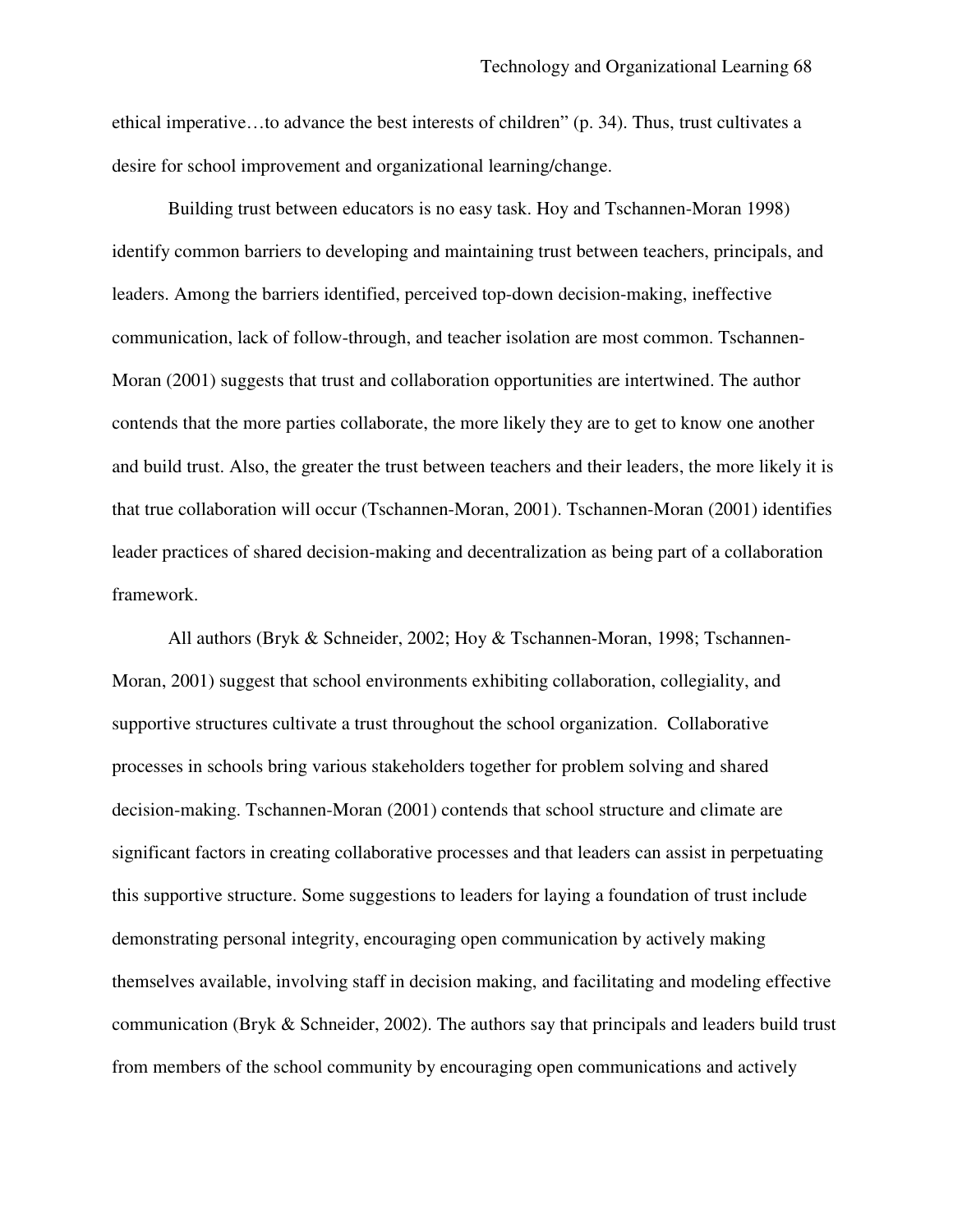making themselves available to teachers, students, and parents. Also, trust can be reinforced by facilitating authentic participation by asking for input and following through on the input given and corresponding result. Bryk and Schneider (2002) emphasize that leaders and principals can model effective communication by listening to what others have to say and assuring staff that their input is valued.

After studying the literature on trust in school organizations, the distrust of teachers toward leadership is not unique to this district. The leaders in this district are following several of the suggestions offered by Bryk and Schneider (2002). Specifically, the superintendent is intent upon making himself available to teachers, administrators, and the public through open public forums and sections on the portal such as the grapevine and discussion forums. In addition, building principals are encouraging open communications through in-building discussion forums. This district is striving to create a system of open and fluid communications using technology as well as traditional means. Bryk and Schneider (2002) would support district efforts in creating such a system. The authors indicate that trust is built and experienced within the context of a multifaceted communication system. If open communications and dialogue are desired in an organization, there should be multiple ways and multiple opportunities for communicating. Opportunities for communication in this district are evident through the portal as well as discussion forums in the secondary schools.

According to the research studied, creating a collaborative environment builds a strong foundation for establishing trust. This district is working on building collaborative environments in some of their (secondary) buildings, evidenced by the discussion forums, book studies, and opportunities for open dialogue between faculty and building administrators. One would hope the opportunities for collaboration and dialogue will continue to expand throughout all buildings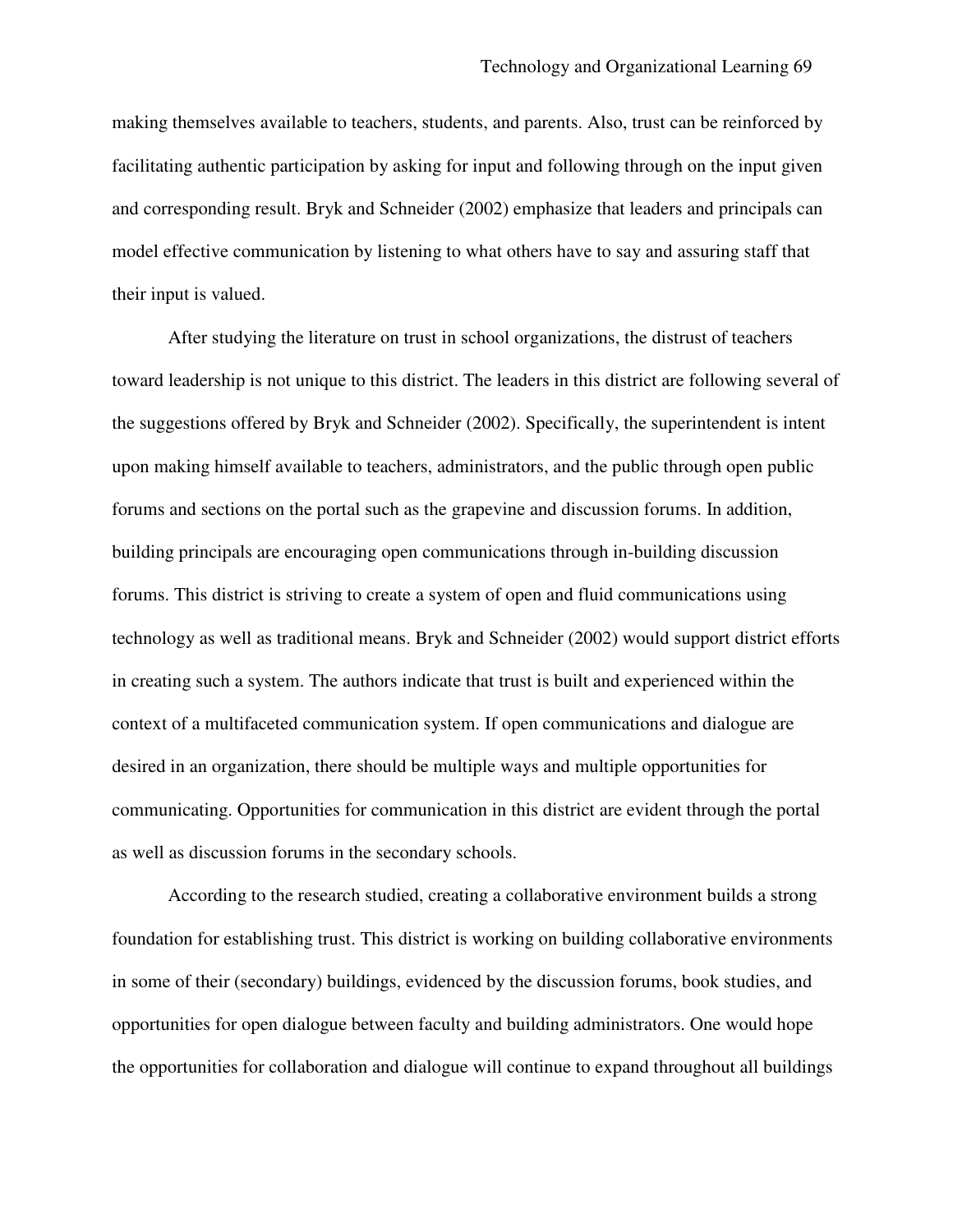and extend to a district level. Tschannen-Moran (2001) would support that these collaborative opportunities should assist in building trust-- a step toward organizational learning. *Question Two: To what extent, if at all, is the current leadership approach toward the use of technology effective in improving communication and professional dialogue?*

The current leadership (superintendent's) approach toward using technology enhances the communication process and encourages professional dialogue in this school district. The superintendent contends that professional dialogue, sharing, and teamwork are critical to a learning organization. The data from this study reveal pockets of teachers engaging in dialogue and collaboration and based on comments made by the secondary school principals, describes building staff forming teams and building opportunities for dialogue and collaboration on topics of concern and importance in addition to book studies and discussion forums. Additionally, the superintendent indicated her [central office] staff has opportunities for and engages in dialogue through discussion forums and book studies on leadership. At this point, the data do not support dialogue across the entire district at all levels but rather supports the *desire* on all levels for improved, deep dialogue. Comments from teachers, building principals, the communications coordinator, and the superintendent indicate a true desire for improved dialogue and discussion between staff and especially between staff and administration—open dialogue that will build trust, shared values, and beliefs that will provide one pillar of the foundation for organizational learning. The common thread—improving dialogue and discussion—appears to exist at all levels. Although perspectives vary somewhat, leaders are all on the same page, desiring to move the same direction.

Capacity building among staff may be another key to stimulating organizational learning. The data in this study from the high school principals indicate that capacity building is a focus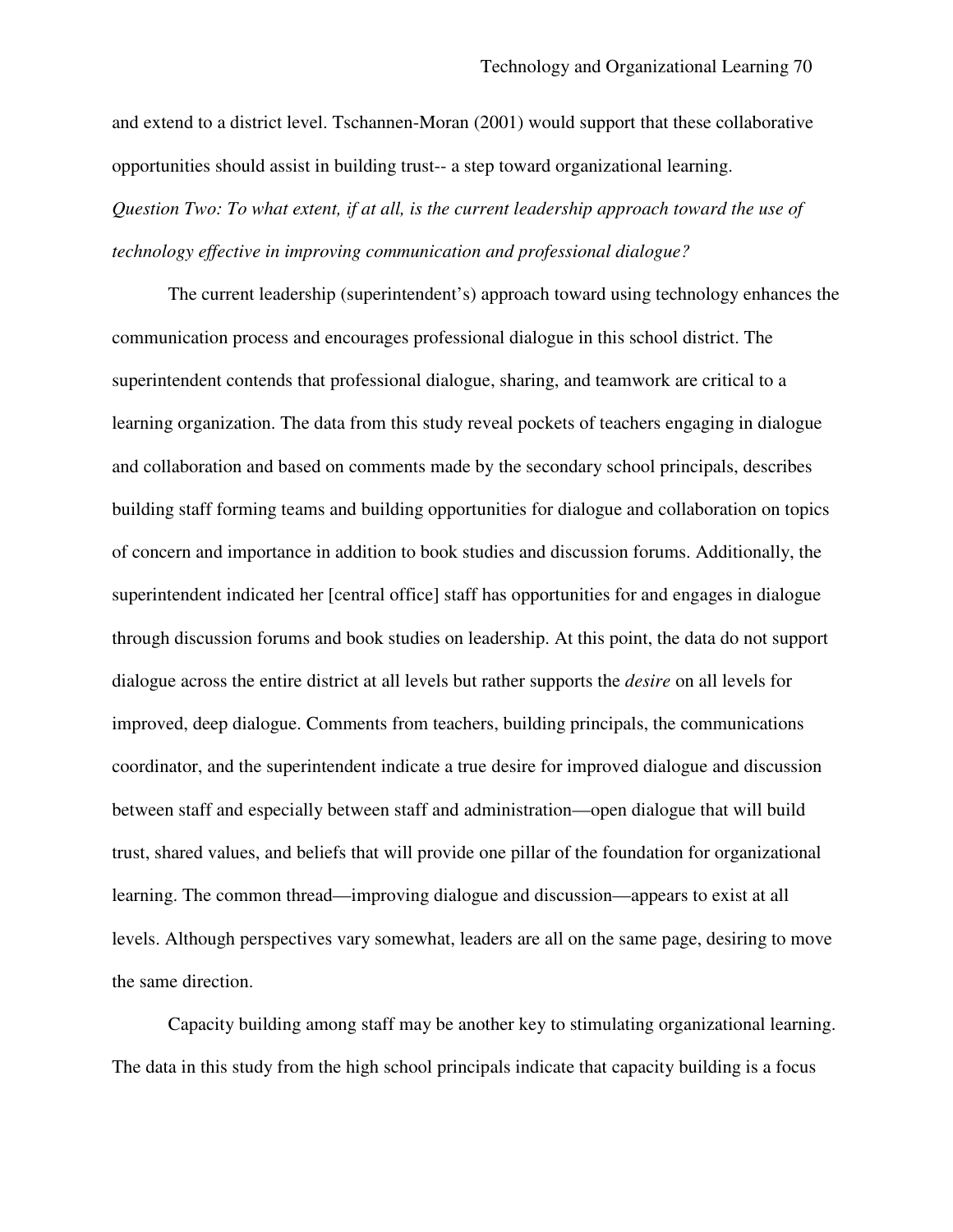within their buildings. Capacity building in these school buildings incorporates open dialogue, trust, and teamwork amongst staff and building administration. Datnow (2005) identifies dialogue and open communications as factors supporting cultural and capacity building within an organization to positively affect organizational culture and facilitate organizational learning and change The author asserts that a school's own capacity for change influences successful implementation of reform. A district's institutional capacity or organizational "cultural capital" accommodates changes and positively affects what might otherwise be a negative situation. The author also indicates that high capacity schools did not experience as many conflicts [as lower capacity schools] when faced with significant organizational changes or demands. Finally, Datnow indicates that strong leadership with the school seems to support an efficacious attitude when facing multiple demands.

At the current time, many of the staff in Pleasant Valley School district do not appear to feel they are a part of the team nor do they believe their input is invited. Lack of trust between administration and staff members is an issue, along with staff members fear of repercussions if they provide an opinion. Building human relationships is crucial to providing a positive, collaborative working and learning environment. Characteristics such as an atmosphere of trust, interdependence, mutual accountability, common purpose, and open communications are key components for building positive relationships within an organization (Katzenbach & Smith, 1993; Bolman & Deal, 1997). Katzenbach and Smith (1993) further identify these characteristics as the foundation for building high performing teams. These authors would assert that before organizational learning can fully occur in this district, feelings of distrust between administration and staff must be addressed and corrected, promoting open and honest communications between all stakeholders.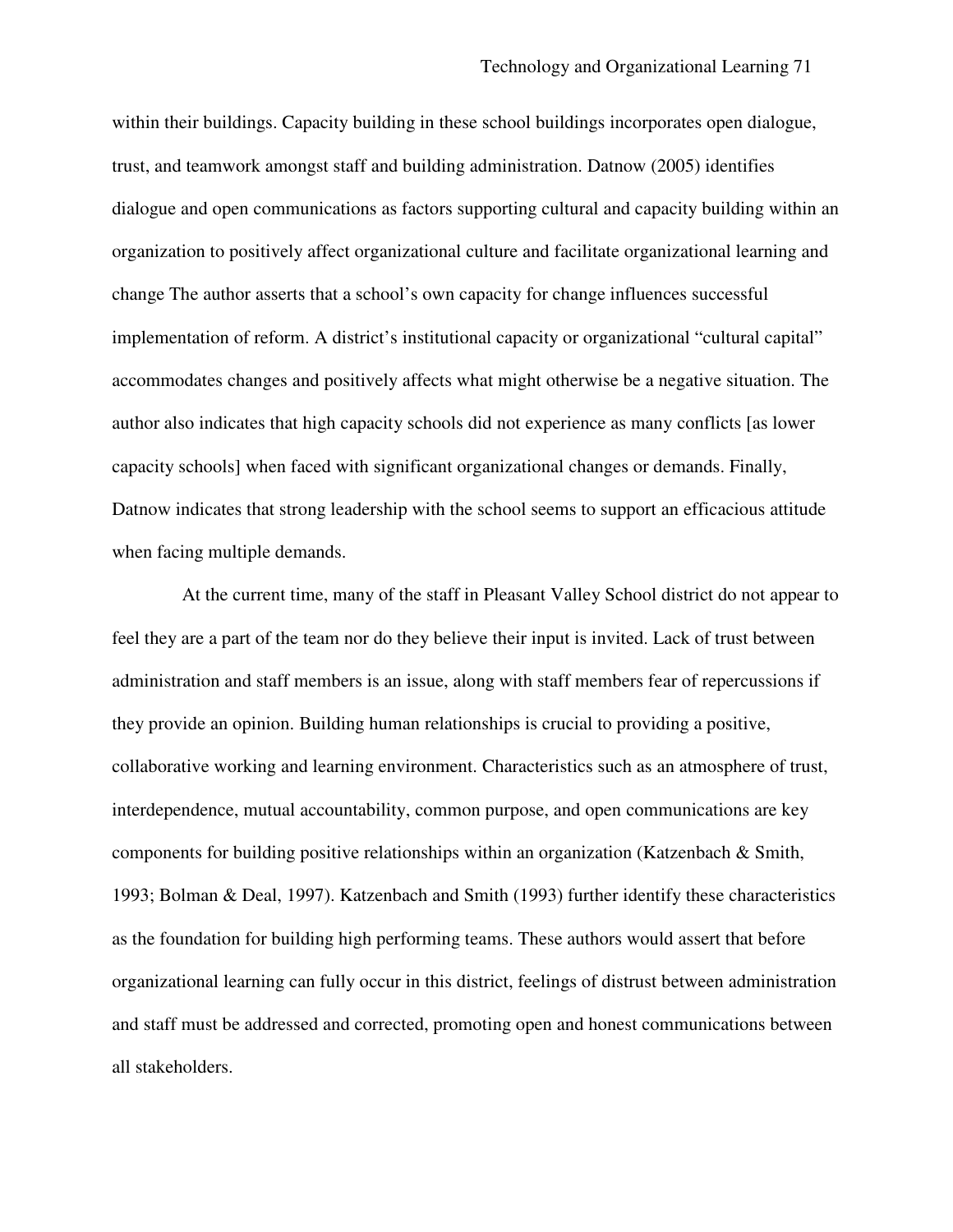Many authors who write about leadership contend that one of the primary responsibilities of a leader is to build a shared vision among members of the organization; further, it is the leader (the superintendent) that pulls together the assumptions, beliefs, and values that are shared by groups and members of the organization (Yukl, 2002). In a learning organization, Senge (1990) would contend that leaders have three roles, designers, stewards, and teachers. As a designer, the leader pulls together the organization's policies, strategies, and systems. The leader's role is to design the organizational learning process so that people throughout the organization can deal with the critical issues they face (Senge, 1990). In the role of leader as steward, the leader becomes a steward of the vision and sees the vision as part of something larger, allowing others to be involved. Part of such stewardship is building an atmosphere of trust (Senge, 1990). The role of the leader as teacher involves the leader helping people achieve more accurate and more empowering views of reality, fostering learning for everyone.

One of the issues with Pleasant Valley Schools is a feeling by staff that their opinions and ideas do not matter and that they are not asked for input or to be involved in the decision-making process. Nonaka and Takeuchi (1995) and Morgan (1998) suggest various methods for implementing positive change in organizations in order to create an atmosphere conducive to learning. These methods include incorporating staff into the decision-making process. Katzenbach and Smith (1993) remind us that as change takes place in relationships, organizational members must recognize the contributions they can make as well as appreciate the contributions of their colleagues. Grogan (2003) concurs with this leadership approach and reminds us that individuals think and perceive situations differently. Leaders should involve all stakeholders in the decision-making process. Bryk and Schneider (2002) contend that trust among educators lowers vulnerability and increases the likelihood that teachers will take risks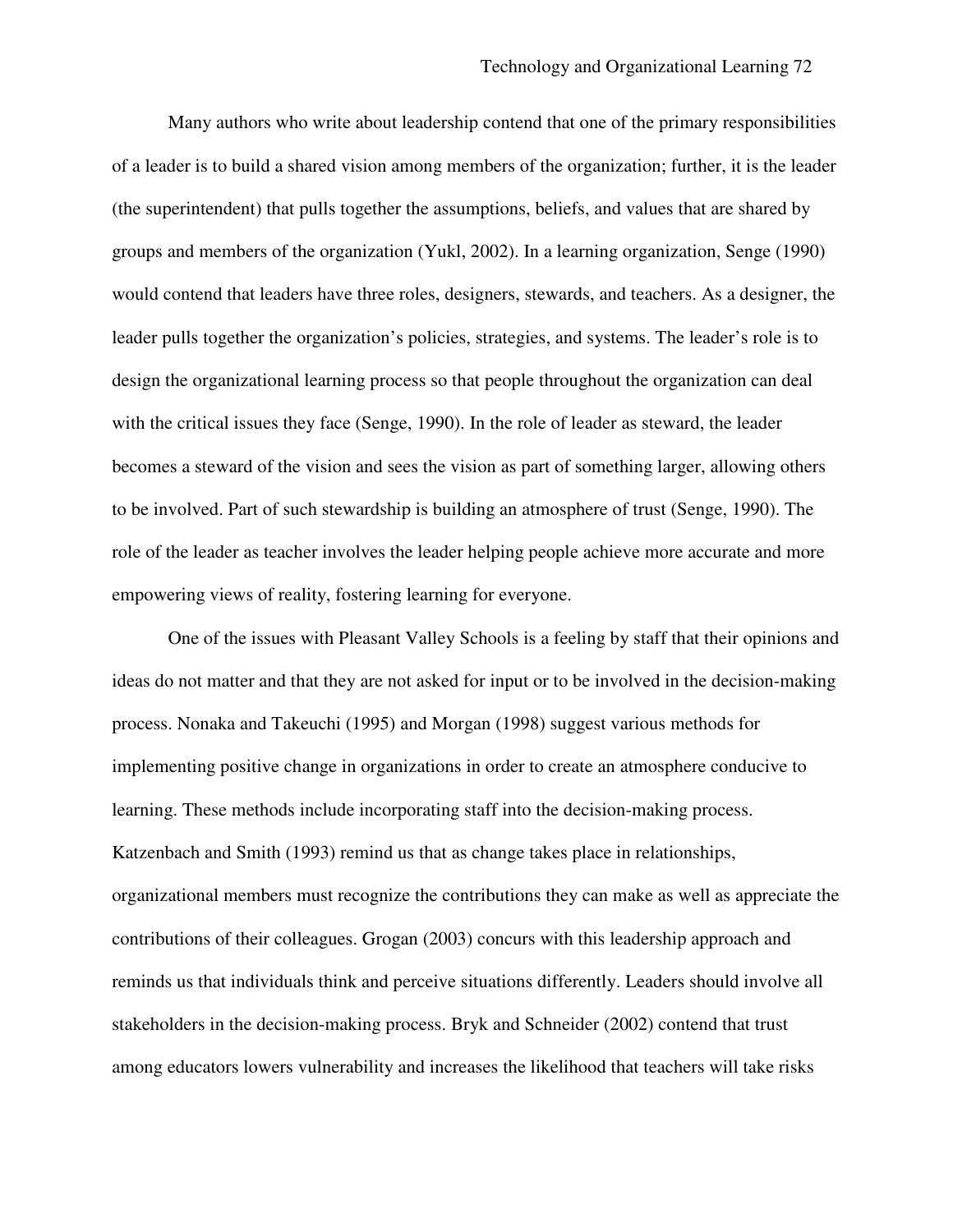and engage in tasks associated with reform and organizational change. In addition, the authors say trust "…facilitates public problem-solving within an organization and sustains an ethical imperative…to advance the best interests of children" (p. 34). Thus, trust cultivates a desire for school improvement and organizational learning/change.

In school organizations, the superintendent becomes the agent of change (Grogan, 2003) inducing collective agreement between organizational members and supporting them in their efforts. The author emphasizes that leaders can make a huge impact by decentralizing authority (supporting and guiding others experiencing change), being sensitive to local contexts, and promoting collaboration in the community and among staff. Although the future must bring changes, with the changes come opportunities for organizational learning. The leader must adapt his/her methods of leadership to fit the local context and relationships needed in the community and organization (Grogan, 2003). In the Pleasant Valley School District, the staff appears to perceive that authority in the district is centralized [rather than decentralized] at this point. Grogan (2003) and Senge (1999) would argue that before true organizational learning can occur, walls must be brought down. Although the superintendent is sensitive to local contexts and promotes collaboration and dialogue, his staff must do the same so that the "shared vision" permeates throughout the District. Leaders bring shared vision and belief to reality and provide the stability that holds the organization together when facing challenges and organizational change. As mentioned previously, the issue of trust between staff and administrators is not unique to this school district, but is an on-going concern in many districts. Building trust, collegiality, and a collaborative environment is an iterative process of encouraging open communications; a process in which the leaders make themselves available to teachers, students, and parents (Bryk & Schneider, 2002). If significant leadership changes occur in this district, so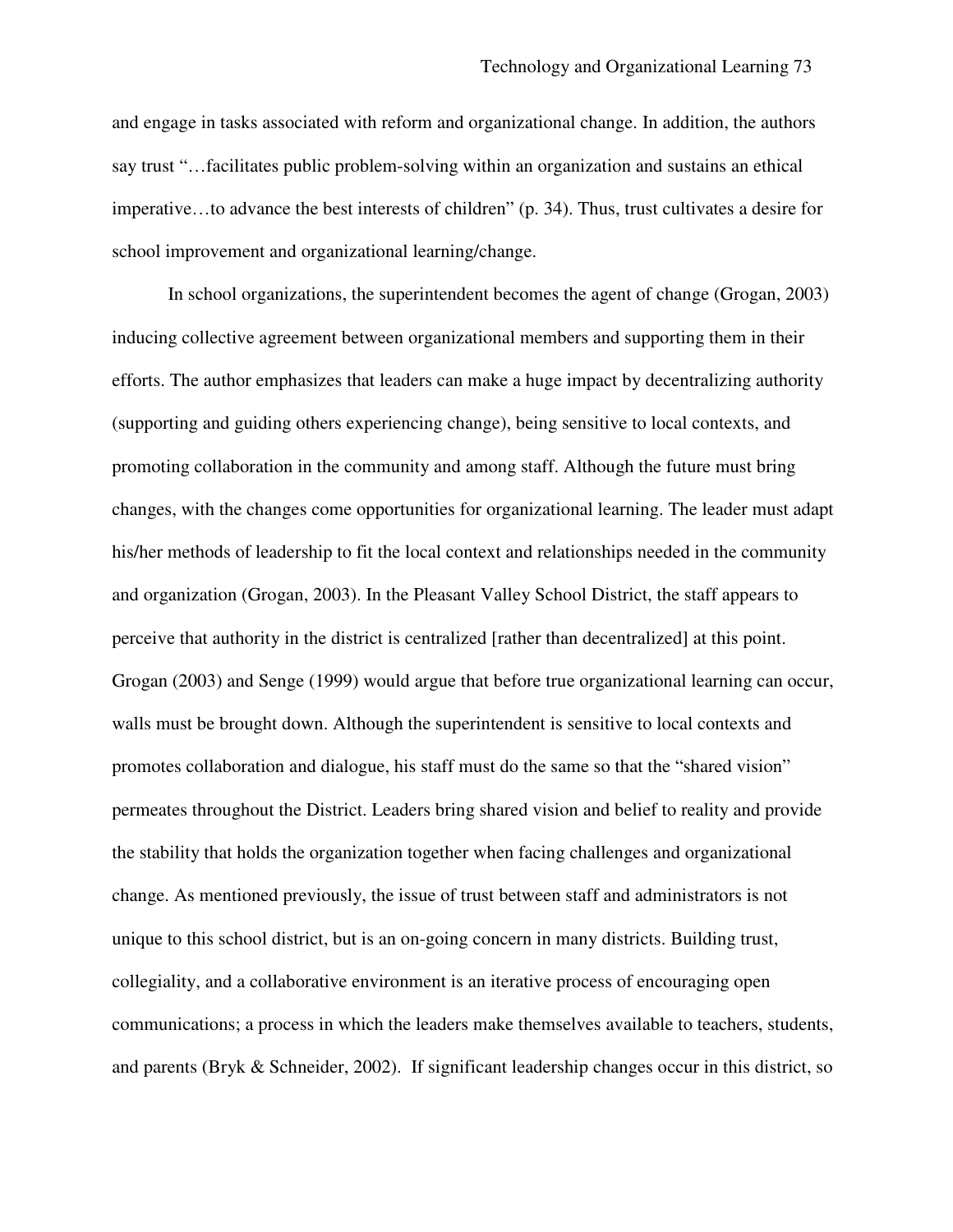may the focus change on what is important to organizational success, such is the nature of organizational change.

### *Implications*

This action research study has implications for practitioners, teachers, administrators, and administrator preparatory programs. Typically, practitioners are researchers inside the organization. I began this study as a practitioner [inside the Pleasant Valley School District] and concluded the project as an outsider, collaborating with people inside the Pleasant Valley School district. The first cycle of this action research project was completed while I was inside the district; the second cycle was completed as an outside researcher. Changing positions further enriched the study, providing different perspectives than would otherwise have been possible. I will elaborate further and more specifically on these perspectives in the final reflection section below.

This study has implications for teachers from multiple perspectives. One perspective is that teachers inside the Pleasant Valley School District can use the results of this study to see that they are not alone in desiring a more open and communicative culture in their school district. The message from the data came across loud and clear—teachers expect more open, honest communication from administration, and in return, will begin developing a relationship with administration built on trust. In turn, such a relationship is the foundation for becoming a learning organization. The results of the study also indicated that teachers desire to use technology for collaborating between same grade levels, departments, curriculum, book studies, and on forums. All of these forms of communication indicate a more reflective, higher level of interaction with colleagues. Also, another perspective that emerged from the study is a consistent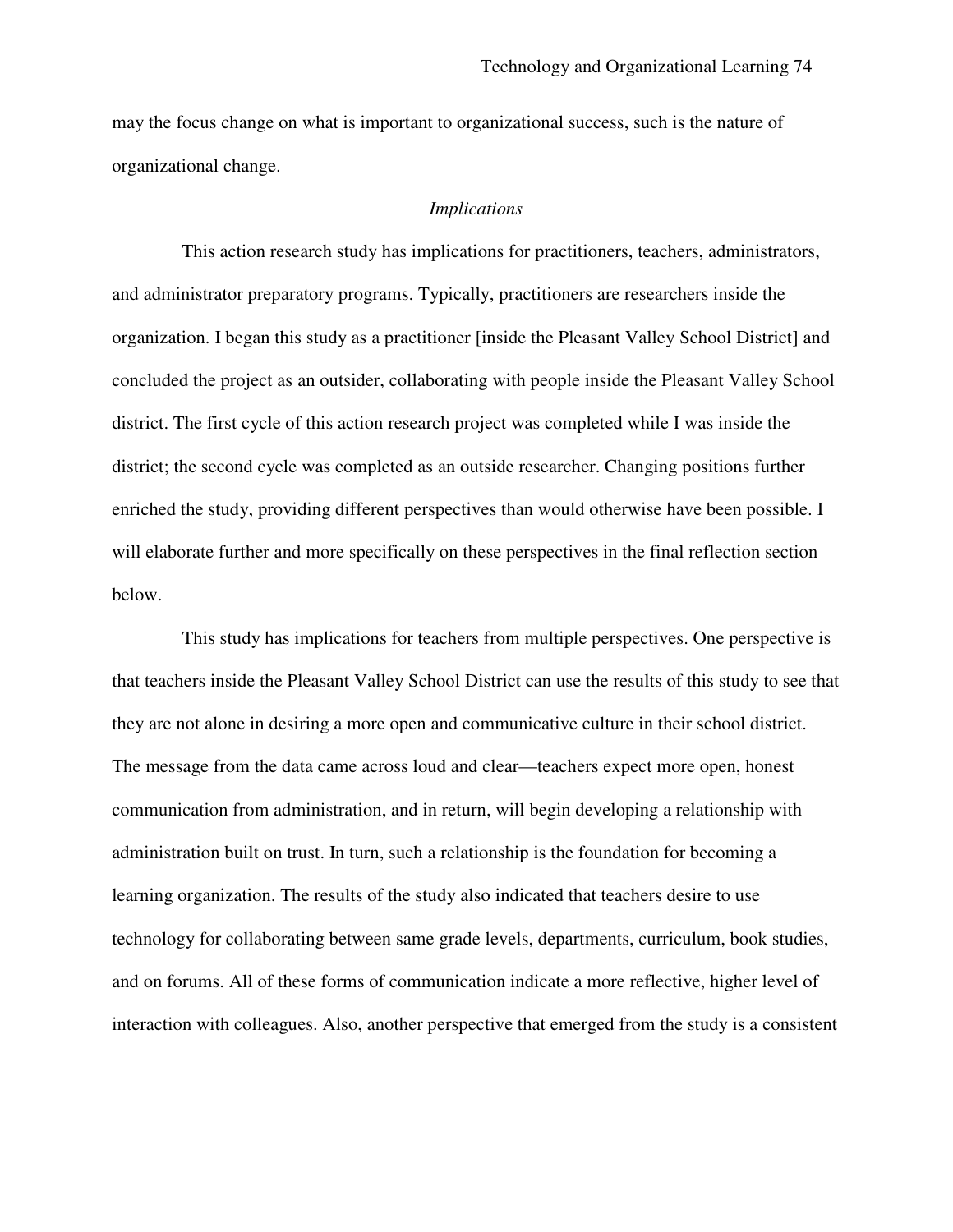need for face-to-face communication and the need for teachers to feel that they are part of the decision making process and that their opinions and input are valued.

Administrators in the Pleasant Valley School District can benefit from this study through an increased awareness of how they are perceived by their staff. I would hope that administrators would gain a respect for teachers wanting to be heard and wanting to be part of the process without fear of repercussion for professionally giving their input. I would also hope that administrators seek more open, honest methods of communication and dialogue with their staff, whether this dialogue is partially achieved through use of technology for anonymity, forums, and discussion groups or whether the dialogue occurs through face-to-face communications. The setting will determine the appropriate method of dialogue. Administrators from other school districts can use this study as a communication/dialogue model to plan their techniques for improving communications within their districts and schools. Although this study began as a means of evaluating whether or not pieces of technology could enhance communications and dialogue as well as a movement toward organizational learning, the resulting input from staff and administrators extended far beyond the initial expectations. Administrators in other districts can use this action research study as an example of looking beneath the obvious in their districts. Action research is designed to solve problems; however, as you immerse yourself into the process, deeper issues tend to emerge.

This research study also has implications for teacher (and leadership/administrator) preparatory programs. Results from this study can be used to emphasize the importance of building trustworthy, collegial relationships between administrators and faculty. Results from this study indicate that teachers desired to be heard, to be part of a team, and to be part of the decision-making process. Whether or not an administrator is using technology or some other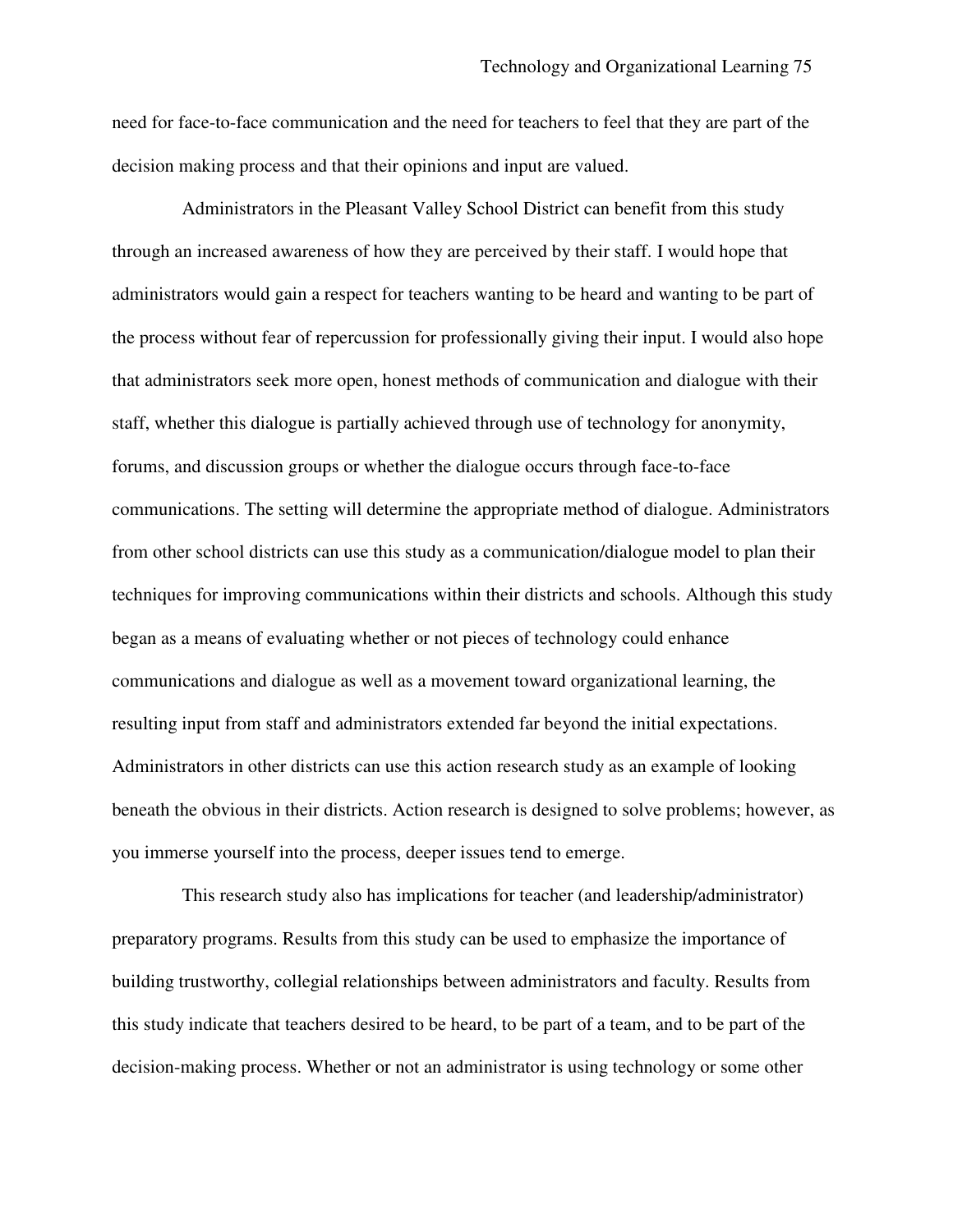form of communication and dialogue to achieve open and honest communications, an atmosphere of trust, interdependence, mutual accountability, common purpose, and open communications are key components for building positive relationships within an organization. If these characteristics are the foundation for school organizations, organizational learning is well on the path to achievement.

### *Further Research*

If I were acting in a consulting capacity to Pleasant Valley Schools and were to conduct a third cycle in this action research project, I would envision it to look similar to the following: *Cycle III*

*Diagnosing.* As in previous cycles, much of the diagnosing and planning takes places in the evaluation and reviewing stage of Cycle II. The 2007-2008 district communications plan, results from the May, 2007 survey, and interviews with the superintendent, communications coordinator, and district administrators will provide the foundation for cycle 3 changes and improvements. Data from the surveys and from interviews indicate a significant amount of groundwork needs to be laid with collaboration and dialogue as the foundation for establishing trust, teamwork, and the feeling of a mutual partnership and respect between administration and teachers. Specifically, data from the interviews should be further investigated to create deeper collaboration opportunities (beyond discussing curriculum) that delve into the real communication issues, and yet create a zone where teachers feel safe (and valued) giving their input. The technology team should be involved through identifying further ways the portal can be used for collaboration and discussion forums that can be a resource for teachers and administrators.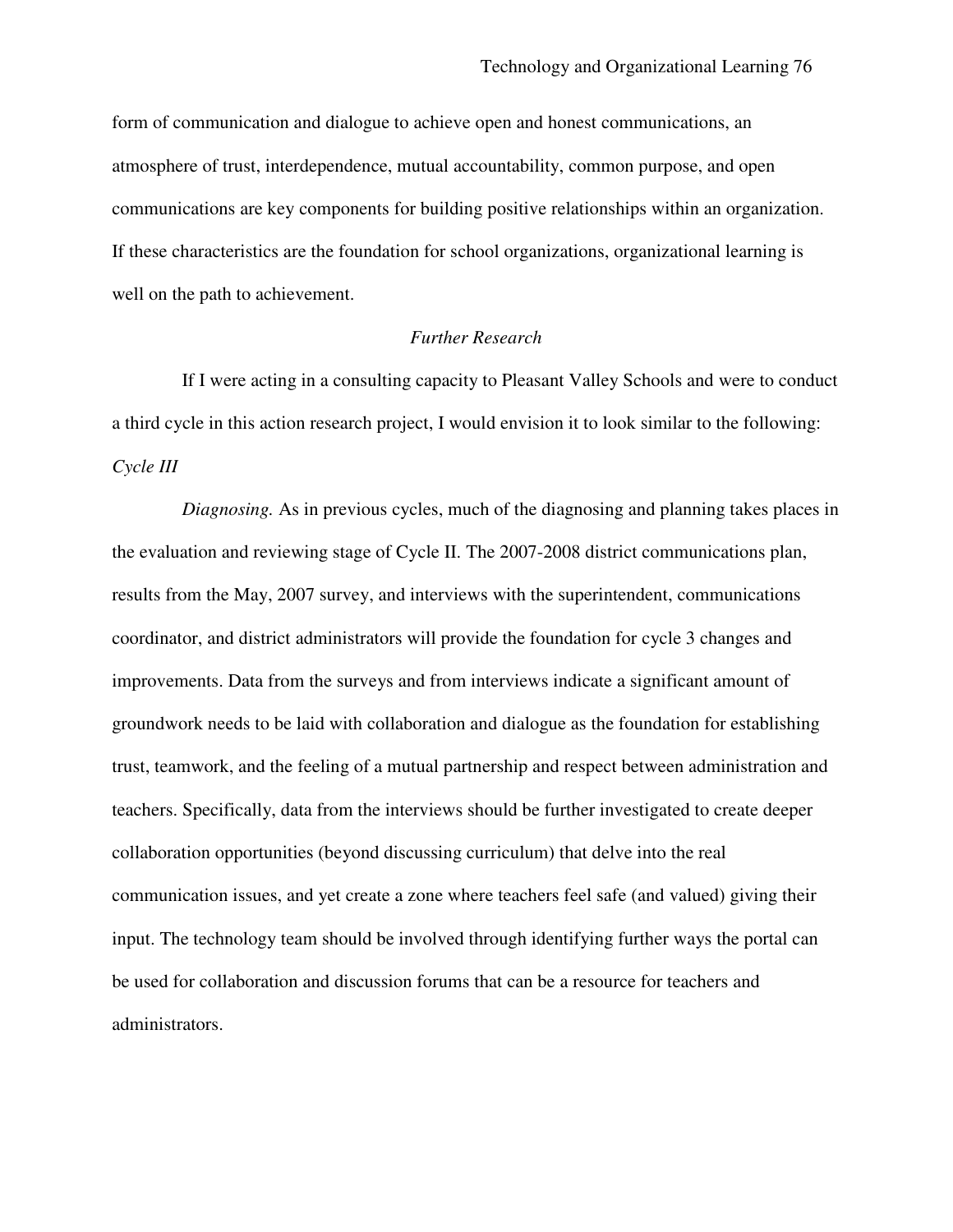*Planning.* I believe the planning stage of cycle three should look a little different from the previous two cycles. Now that some of the deeper issues have surfaced, more people should be involved in the planning process. Specifically, teachers and principals should be asked to volunteer to be on the committee planning the next release of the portal. By doing so, I believe staff would feel their input is "better heard" than receiving feedback from a survey. Also, outside of the technology perspective, other principal leaders could investigate following the high school pattern (teams, intra-building discussion forums/committees, etc.) that seems to be in its infancy, but is building an excitement among the high school staff presently using it since the beginning of 2007.

*Taking action.* Parts of the portal could be improved and perhaps a "Focus on Dialogue" section could be launched. This section could include extensive "district-wide" discussion forums as well as school-level or cross-collaboration forums (elementary forums, junior-high/middle school forums, high school forums) dedicated to discussing items relevant to specific grade levels or departments. Perhaps a dialogue section would help address some of the collaboration and dialogue requests of staff identified in the Cycle II data. The grapevine section of the portal appears to be effectively being used to address rumors and other immediate concerns of district constituents, so I would not eliminate it. However, I would stress the anonymity of it to all portal users, as this issue still is a concern among staff.

*Evaluating/reviewing.* I would survey staff, focusing in on open-ended questions regarding dialogue. Instead of asking which technology tools were used for collaboration and dialogue, I would ask more open-ended questions such as: Describe and give examples of meaningful dialogue you have experienced with colleagues and administrators. What methods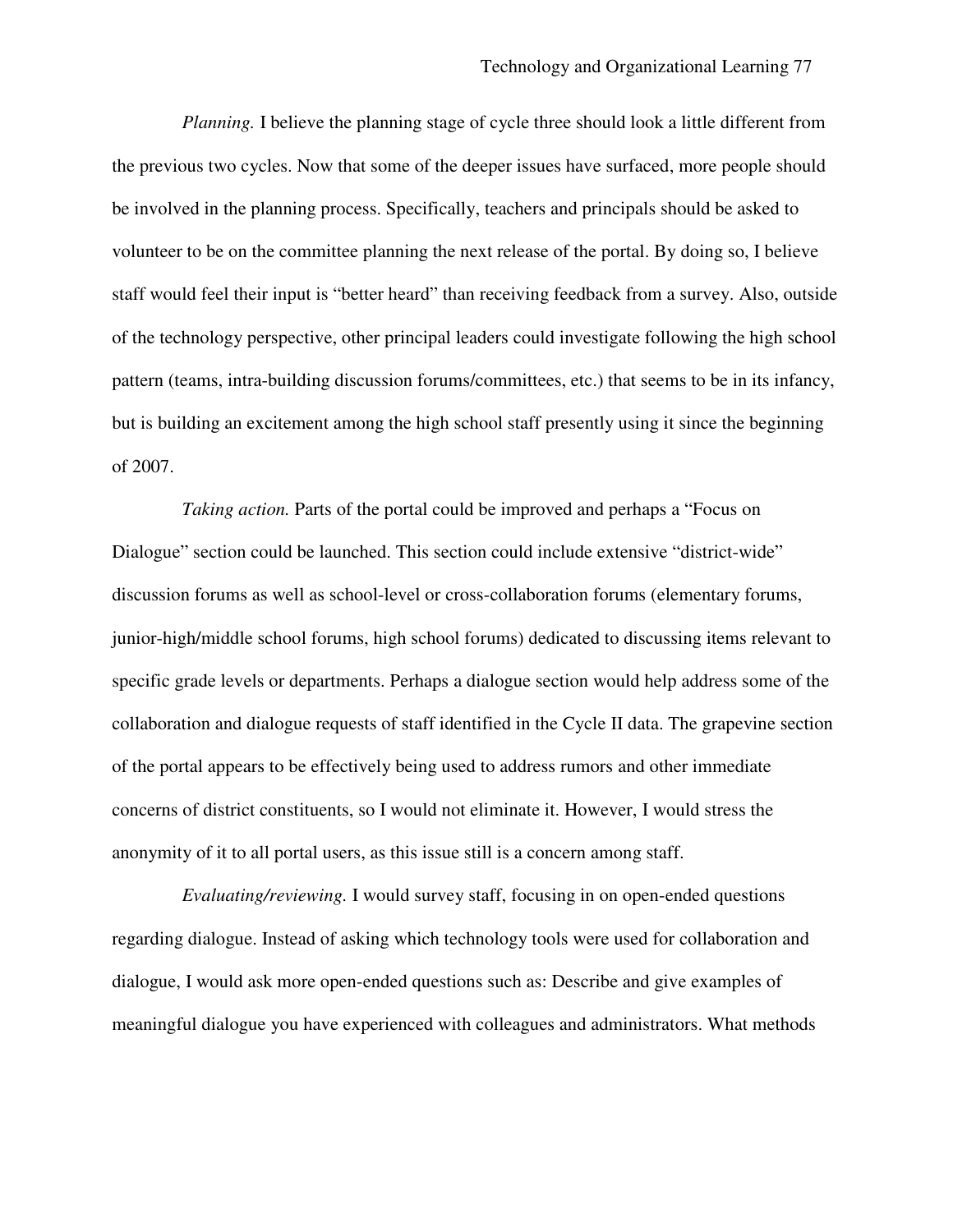did you use for dialogue and collaboration? Were these methods effective—why or why not? How can the district assist you in having more opportunities for dialogue?

I would suggest interviews with more administrators to get a larger, more global, whole district perspective and to ensure that we weren't just hearing part of the story. I would also suggest interviews with teachers who felt comfortable coming forward. I feel the data I gathered from interviews in Cycle II were richer and brought additional insights and reflections that would not have otherwise emerged.

Based on the findings, I have identified several implications for further research. This research project provided an in-depth study in one school district of how (or does) the uses of technology increase communications and dialogue thereby contributing to organizational learning. Comparing two different school districts whose members feel they are using the same tools (or perhaps different technological tools) working toward organizational learning using the same parameters might also be of interest. Also, perhaps a replication of this study on a statewide basis through the use of a survey (online or written) could be conducted-how is technology incorporated into creating dialogue and communications on a higher level in your school district? Furthermore, one of the unforeseen themes stemming from the data was distrust between faculty and administration, distrust that prohibited complete organizational learning from taking place. How can leaders build trust between central office administration and all constituents? Can pieces of technology contribute to anonymity and thus further this process?

The purpose of this further research would be to provide a rich repertoire of leadership processes and uses of technology as a vehicle to move staff in a direction and to promote dialogue and collaboration (rather than just using technology to be using technology) for different districts in different contexts. Additionally, during the course of interviews for this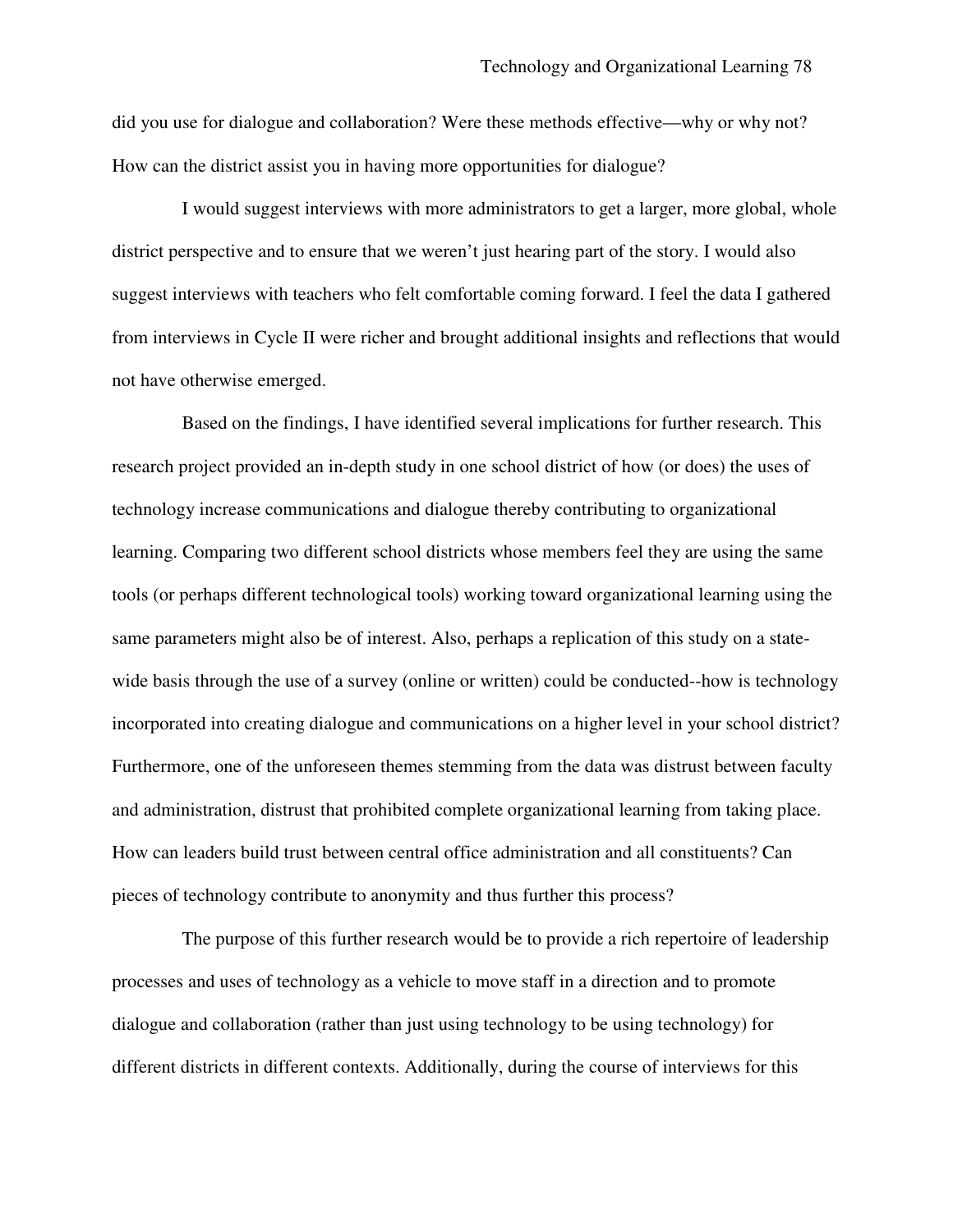research, many administrators recounted stories from their own experiences and the experiences of their faculty. I believe research that incorporates the stories of district leaders in their quest for developing organizational learning would be beneficial to educators' at all institutional levels.

### *Final Reflection*

Although I chose to do an action research dissertation, Herr and Anderson (2005) point out that an action research dissertation is not for everyone, particularly for individuals who have a low tolerance for ambiguity and messiness. For my purposes, however, action research was the best method. Action research allowed me the flexibility to work with my participants in close proximity and to solve current, real-world issues and make recommendations for continued improvement. Action research also allowed me to apply my practical experience yet wear the "hat" of a researcher when required. As a researcher, action research allowed me to understand and initiate change within the context of this district, and even though some pieces were not as "successful" as one would like, the action research has the advantage of continuing to improve the process. I know this district will continue in its efforts to further enhance dialogue and communications using technology, and, perhaps through results coming from this study, will focus on enhancing dialogue and communications outside of using technology.

Action research is a continuous process, and through this continuous process a significant amount of "give and take" must occur. Coghlan and Brannick (2001) diagram the action research process in separate circles; each circle represents a new cycle. Even though one cycle leads into the other, the cycles are separate. I would contend that action research is better represented as a continuous spiral spring that gives and takes as the process evolves. Just as give and take resides in daily relationships and working with the participants so that they, too, "own the project," so, too, the action research cycle grows and evolves, like a spring expanding and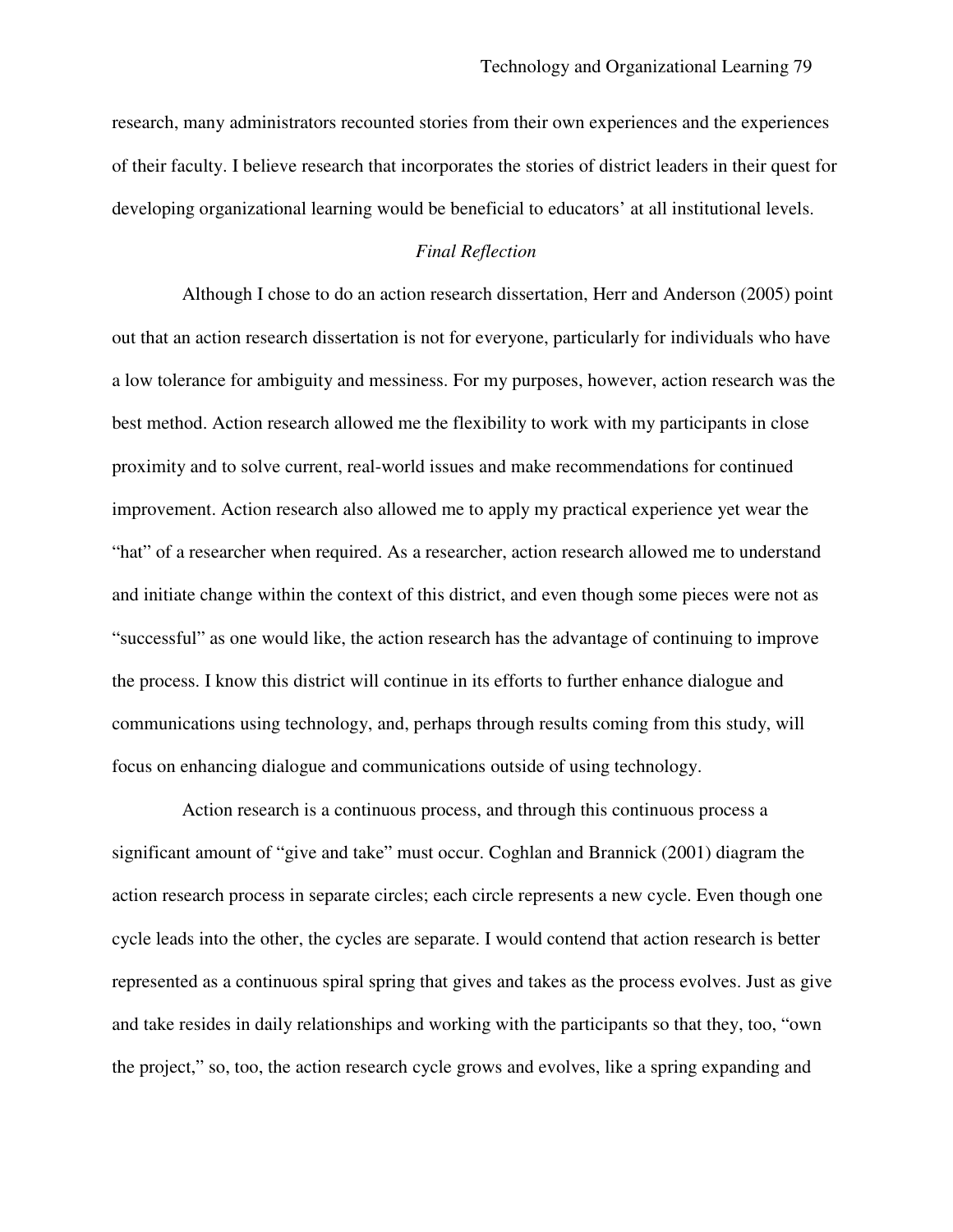contracting. This spring compares well with the knowledge-creation spiral of organizational learning developed by Nonaka and Takeuchi (1995). Nonaka and Takeuchi (1995) recognize that a process of constant reflection and renewal must take place in order for organizational learning to occur. The authors describe the process as "an expanding community of interaction which crosses intra- and inter-organizational levels and boundaries" (p. 59). Nonaka and Takeuchi's organizational learning process is a good description of my action research process as well—a constant, iterative process that expands and contracts as needed. Through this action research project, as pieces of data were gathered they were used to plan improvements in the next cycle. Consequently, Coghlan and Brannick (2005) refer to the data gathering process in action research as data generation which contributes again to the thought of the whole action research process as a continuous "spring" that expands and contracts as needed.

Action research has often been thought of to produce local knowledge, but I would agree with Herr and Anderson (2005) and contend that it also informs the knowledge bases of our fields of study. This project contributed tremendously to my abilities to reflect on my professional practice and to my personal knowledge base and foundation as an effective leader. I would hope it would contribute to the general knowledge base in this area as well.

#### *Insider/Outsider Role*

As an inside researcher and leader in the Pleasant Valley School district, I approached using this action research project as a means of consciously and deliberately addressing the issue, how (or can) pieces of technology be used to increase communication and create opportunities for professional dialogue in our school district? Little did I know that this seemingly simple problem presented by administration would grow, evolve, and continue to attach more facets than I could imagine. I immersed myself into better understanding the problem through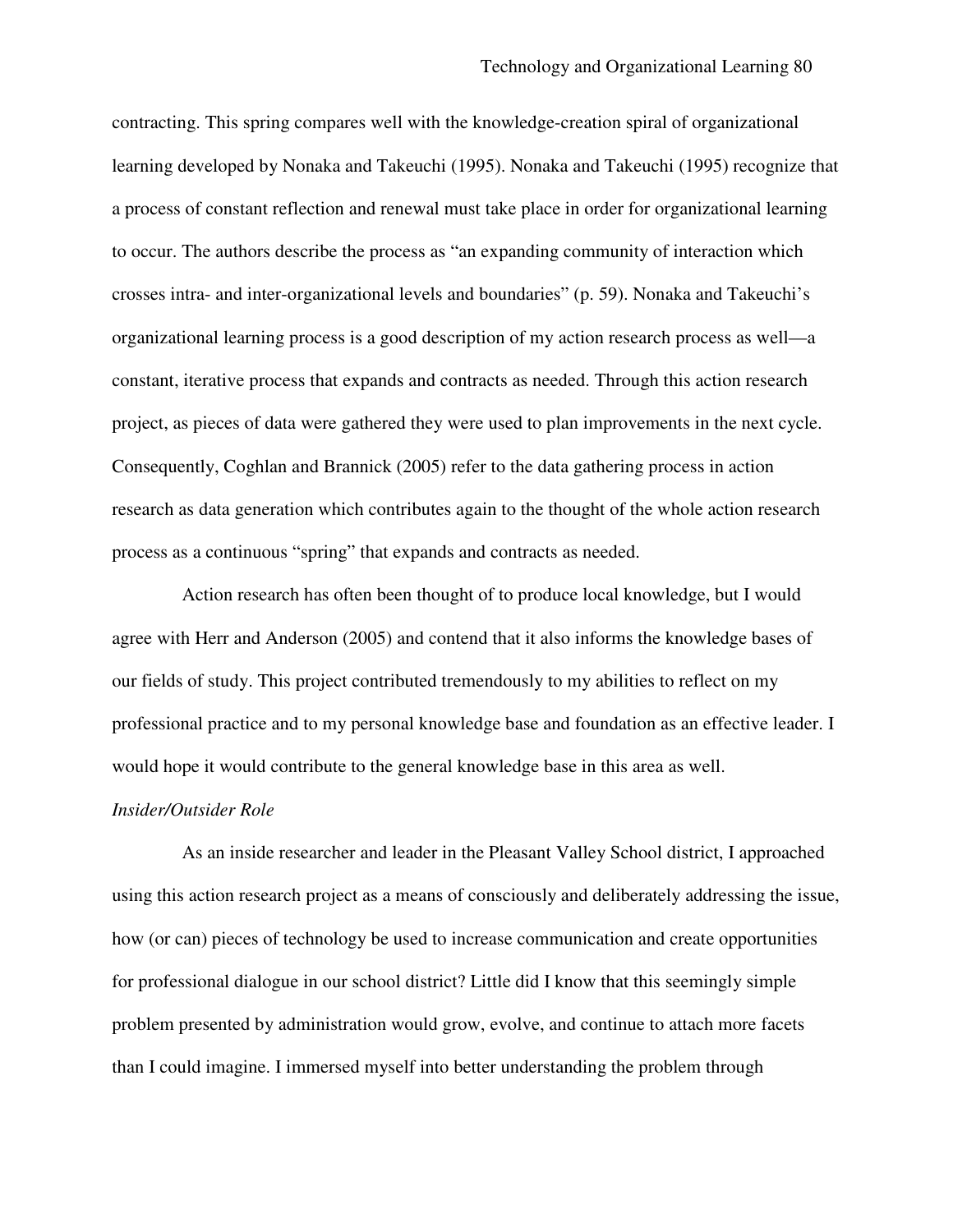participating in meetings with the superintendent and communications coordinator, as well as other central office administrators. We discussed how we felt the technology team could assist in developing/enhancing pieces of technology to improve opportunities for dialogue and become involved in the process. Beyond this process, I attended meetings, journaled, and took notes from newspaper publications, emails from teacher professional member organizations, board meetings, and other forms of written and oral communications to surround myself in better understanding of what was happening within my own organization. Once I felt I had a good understanding of the primary issue and how my team could help, I engaged my technology team (At this time I was assistant director of network operations in the Pleasant Valley School district). An important part of the action research project is how people are drawn into the processes of inquiry and action and how they participate and collaborate (Coghlan & Brannick, 2005). I began taking on the dual role of what Coghlan and Brannick (2005) would refer to as "simultaneously holding an organizational functional role which is linked to a career path and ongoing membership of the organization, and temporary research role" (p. xiii). As an insider, I was involved in practice to which this project was integral. I was in the heart of the issue—at a point where I could not only describe, understand, and explain the issue but also enact change through technology and influence and collaborate with change managers enacting other transformations at a higher level in the organization. I also realized that functioning as a researcher and as a leader in Pleasant Valley Schools needed to be balanced and approached with care. Coghlan and Brannick (2005) say that action research has subversive qualities, examines everything, stresses listening, emphasizes questioning, fosters courage, incites action, abets reflection, and endorses democratic participation. Any or all of these characteristics may threaten existing norms within an organization. As such, the authors suggest that the insider "perform"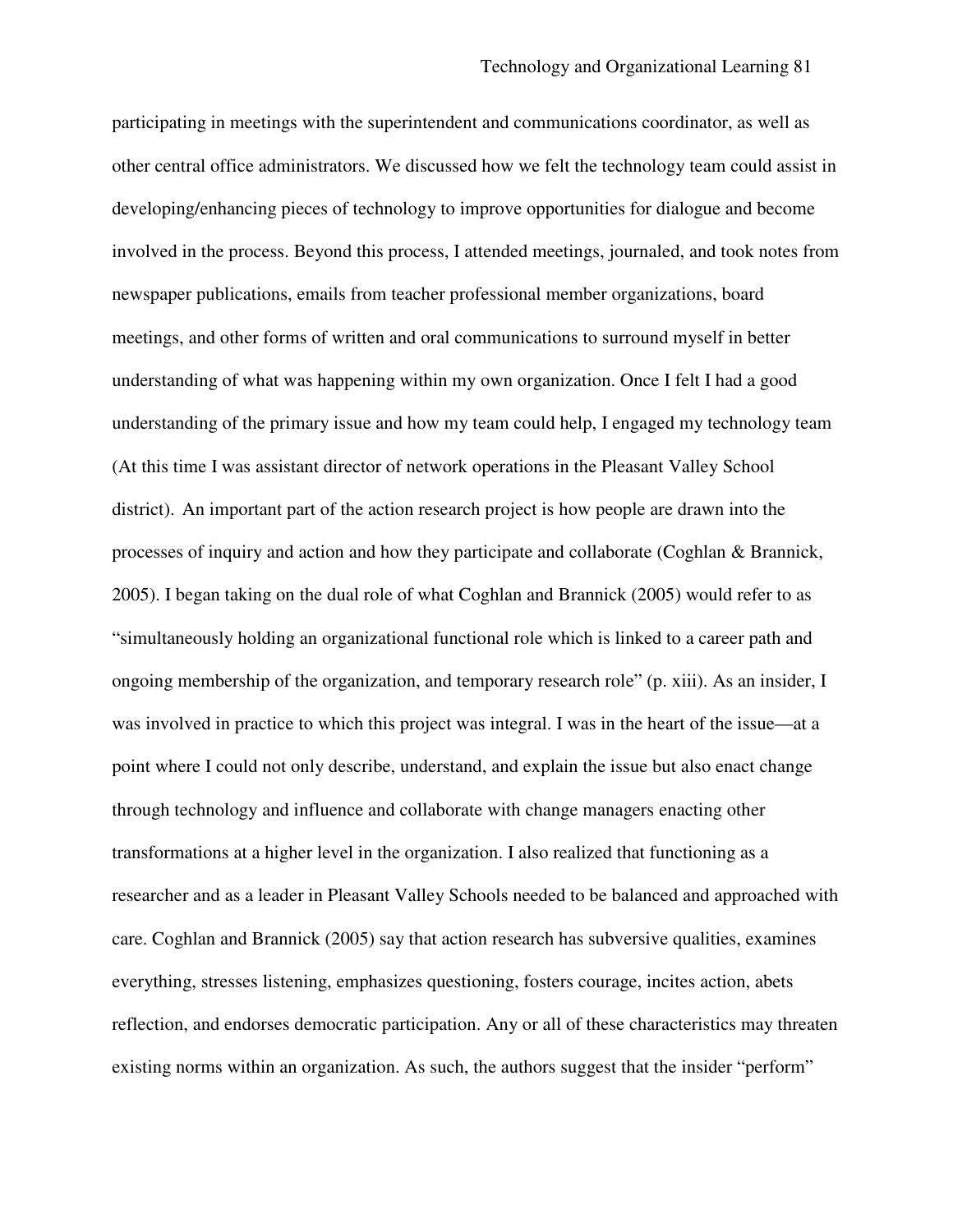their public role, while "backstaging" and using negotiation skills with opposition. As an insider, I had a pre-understanding of the organization's power structures and politics that I learned to work within so that neither the project or my career were compromised.

I used Coghlan and Brannick's (2005) writings especially to guide and help me to understand my role as an inside researcher during this time. The authors compare the inside action researcher to an actor-director engaging in their role in costume and then returning to behind the camera in order to study the take, critique it, and make decisions about proceeding to the next take. I could identify with this analogy; many times I felt like an actor especially during Cycle I and preparing for Cycle II. In retrospect, I now realize that this entire time I was constantly reflecting on the project, on interactions with my own staff in working toward making the technology meet the administrative expectations, while bridging the gap between educators (with whom and for whom we work) and my technology team. It was imperative that my technology team understand why educational organizations (teachers in particular) need opportunities for collaboration and dialogue (what they use it for, why leadership wants to find another way to make staff feel they have opportunities for expression, etc.) to establish their buyin and ownership of this project. At this time, I felt my role as their leader was to cultivate understanding, trust, and values on what they are working for not just on this project, but understandings and values that will apply across the board. As an insider, the insightful dynamics of this project amplified reflection upon my capacity as a leader not to only react to issues at hand, but rather to better prepare my team for what may be coming up. Datnow (2005) would say that I was building the capacity of my staff to endure the ebb and flow of organizational change.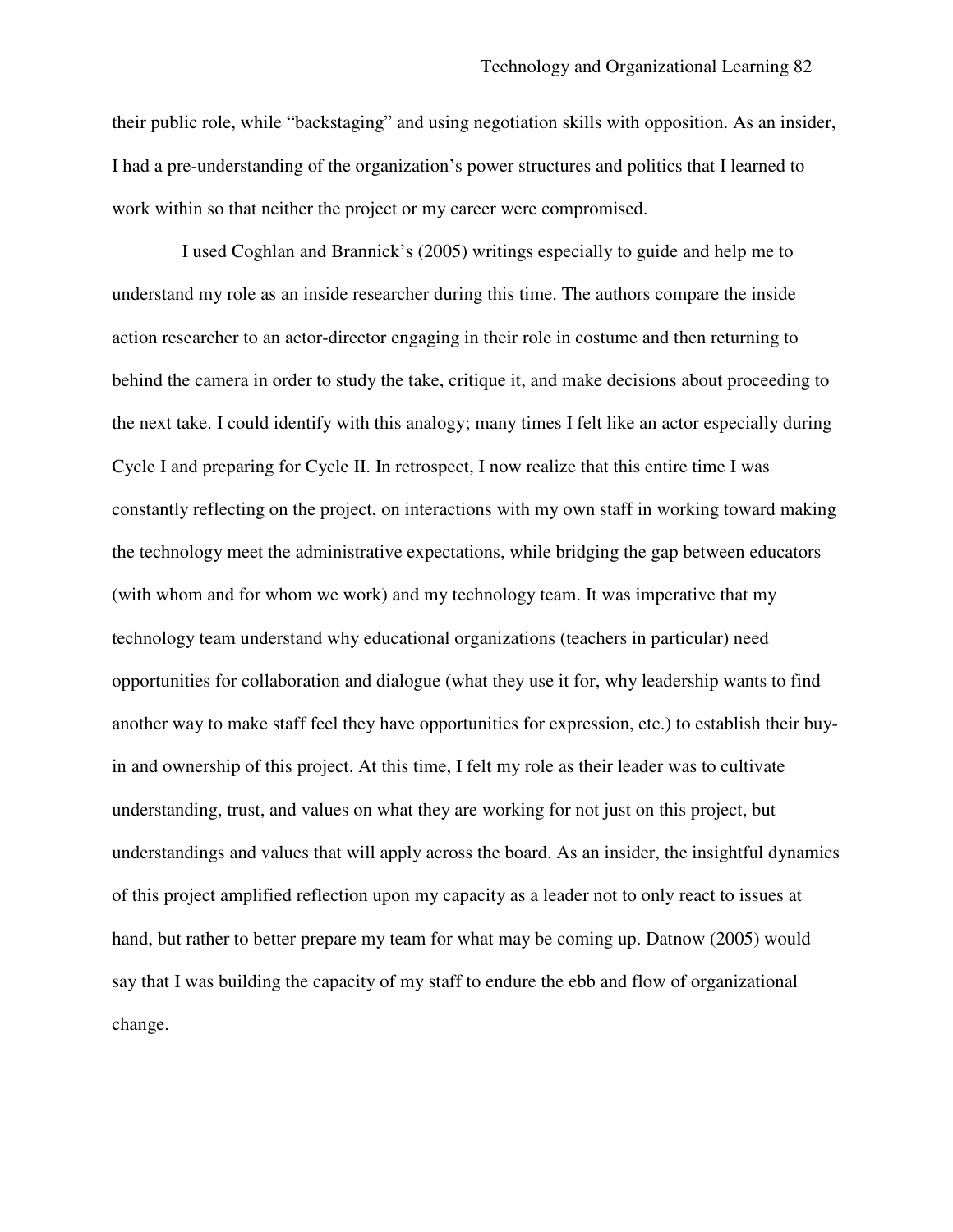As an outside practitioner and leader of a technology in another school district, my perspective changed on this project. But my perspective also changed as a result of having a new team to work with and being able to utilize my previous experiences from Pleasant Valley Schools. I was now in more of a consulting position with Pleasant Valley Schools and was able to suggest change without being in the middle of it. With the exception of one of the principals I interviewed, all of the participants in the project were people I knew and worked with as colleagues, core project participants, and technology team members while in the district. Cycle II initial planning took place while I was in Pleasant Valley Schools; however, as the project emerged and evolved, I had changed positions. Although relationships were somewhat the same, I developed new relationships and new understandings with stakeholders. When participating and observing interactions in meetings, I was many times asked, "How does your district approach this?" This question seemed to emerge most frequently when the discussion turned to effectively using technology for communications, not so much in areas of staff dialogue and participation/non-participation in the decision-making processes. However, I noticed a sense of "freedom of expression" I hadn't felt before in these meetings. Upon reflection, I believe this sense came from not feeling as though I had to be careful what I would or would not say, since I was now separated from the district. I also felt the opportunities to open a "new lens" and more deeply evaluate issues emerged. I began looking beyond the obvious "need for communication enhancements" to *why* communication needed to be enhanced. Through a renewed lens of types of dialogue leading to organizational learning and a second lens of leadership-to-staff interactions, I looked deeper into the issues. One of the stories in Coghlan and Brannick's (2005) writing speaks to action research and encapsulates how I felt, "…[she] found the notion of a 'constellation' of change issues with a complex set of interrelationships between them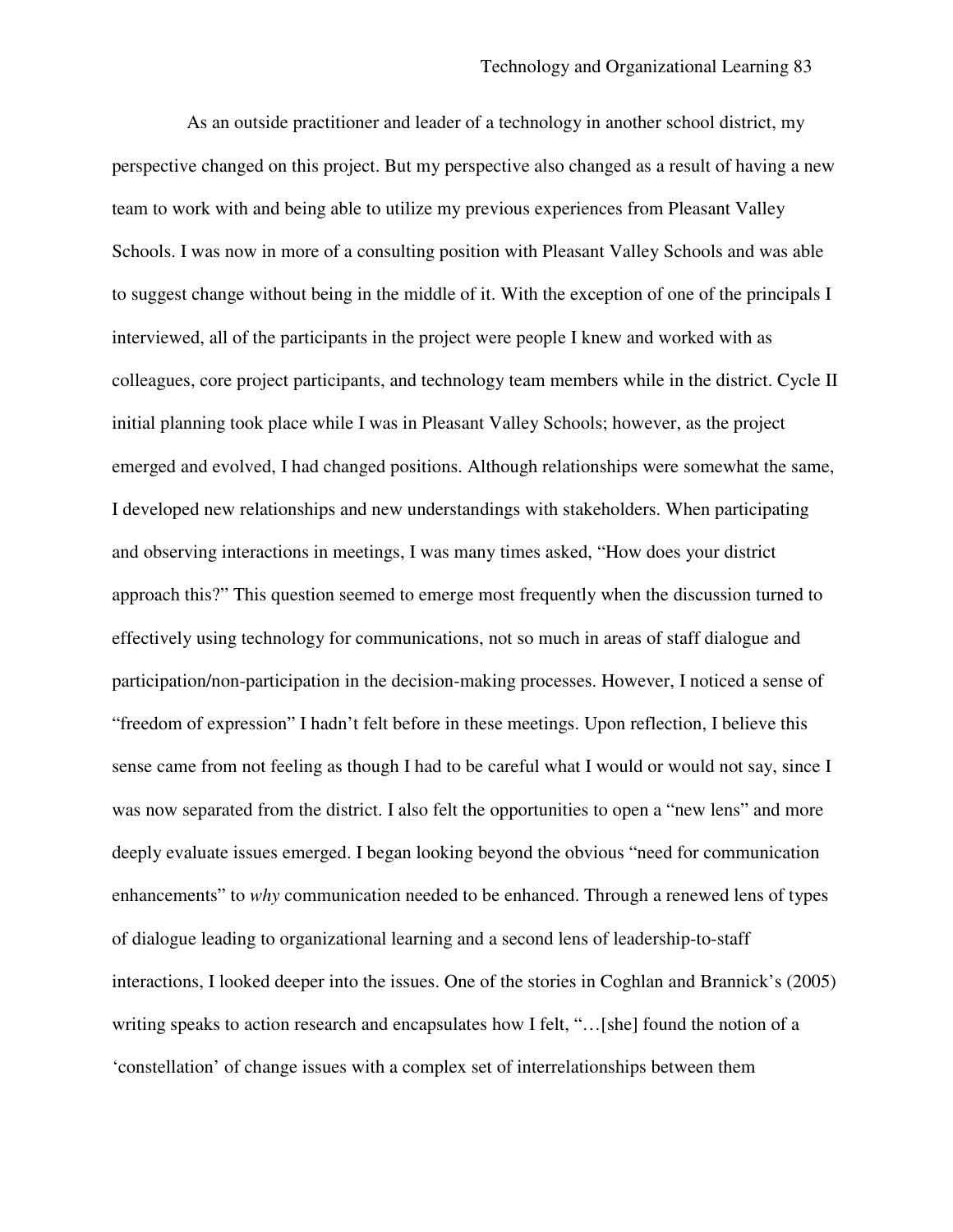particularly helpful. Allied to the notion that it is almost impossible to change only one thing, this concept helped her to frame a change agenda…" (p. 105). Although my primary purpose was to keep our group focused on how technology, through extended use of PVSIntranet, could increase dialogue and communication, my "cycle of constant reflection" emerged simultaneously and focused on improving dialogue and leadership capacity not only in this district but also in my own district and within my own (new) technology team.

#### *Recommendations and Personal Leadership Reflection*

Through data gathered, generated, and revealed from this study, I have made recommendations (and will make final recommendations upon completion of this study) to the Pleasant Valley School district for the "next step" for not only improving dialogue through technology but also improving dialogue in general. Through the data shared especially in areas where "pockets" of organizational learning seem to be emerging through teams, focus and discussion groups that include both administrators and teachers, and capacity building, I encouraged Pleasant Valley Schools to replicate this process in other schools. Why not take a process that is already working for the secondary schools, modify it as needed, and use it in other schools throughout the district. I am also taking this foundation and applying these same ideas with my technology team. I can see my team has grown tremendously over the past year. I have started and will continue building capacity within my team. Throughout my leadership studies, and reinforcement from this action research study, I have learned that I can make no greater contribution as a leader than to build trust, shared beliefs, purpose, and values with my staff. If I am successful, my staff are prepared to give and take as needed in preparation for the "next step"—part of a continuous cycle of improvement.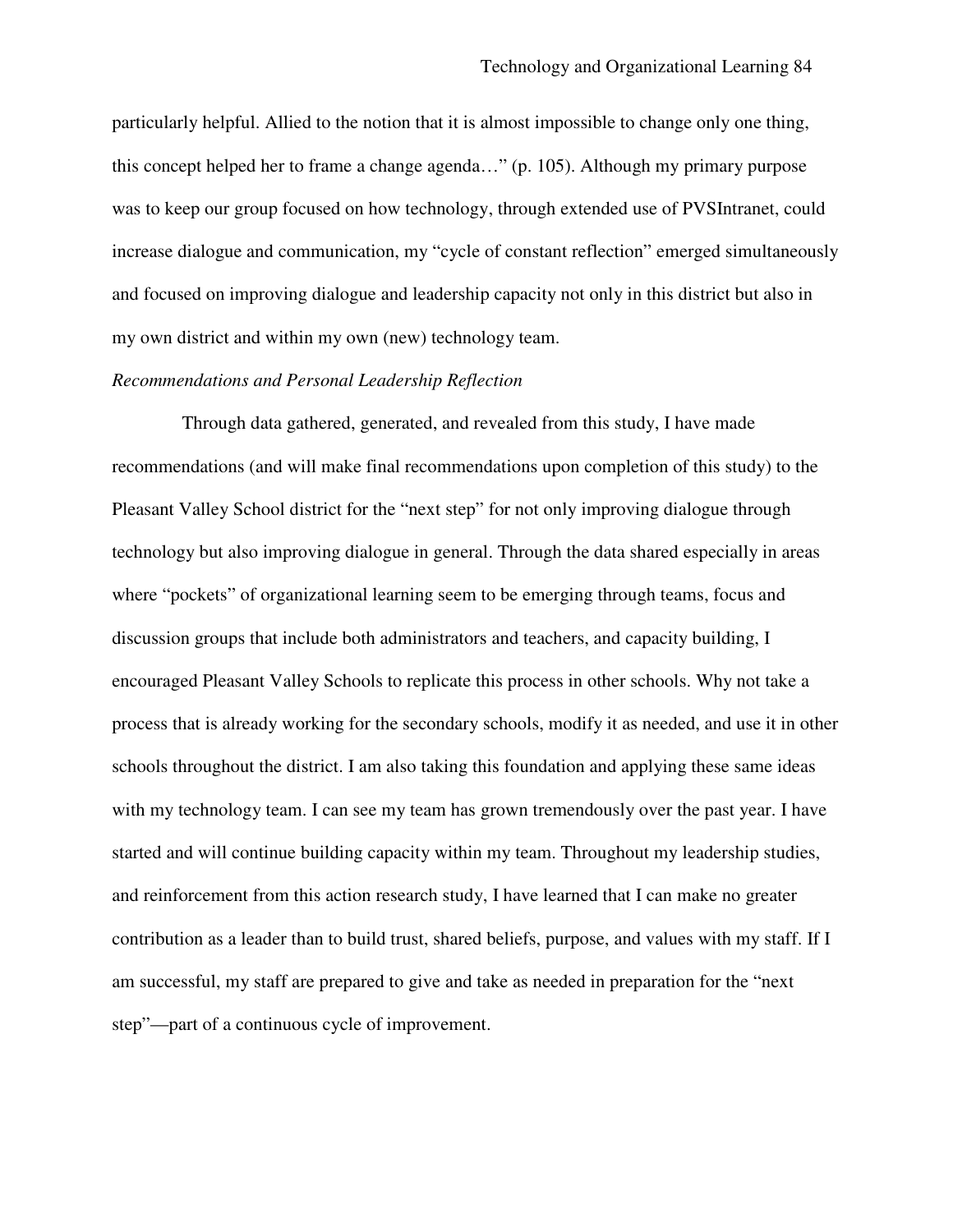Personally, lessons learned and reflections made from this action research study have made me a better person and a better leader, both morally and administratively. Specifically, this study encouraged me to look beyond the obvious—to look for the "root of the problem" rather than what appears to be at the surface. I am a better person and leader of my department and employees. This study has encouraged me to step back and reflect on employee perspectives and opinions and let them know I value and will incorporate their contributions into our technology plans. I am also more conscious of developing a foundation of trust, interdependence and teamwork between my employees and a partnership between each employee and me. Professionally, I have and will continue to apply results from this action research study to my practice. I would hope that other professionals could use pieces of this information to benefit their districts, not only thorough using technology to enhance collaboration and dialogue, but also to further their understanding of the delicate balance between trust, dialogue, and collaboration—pieces all leading to learning organizations.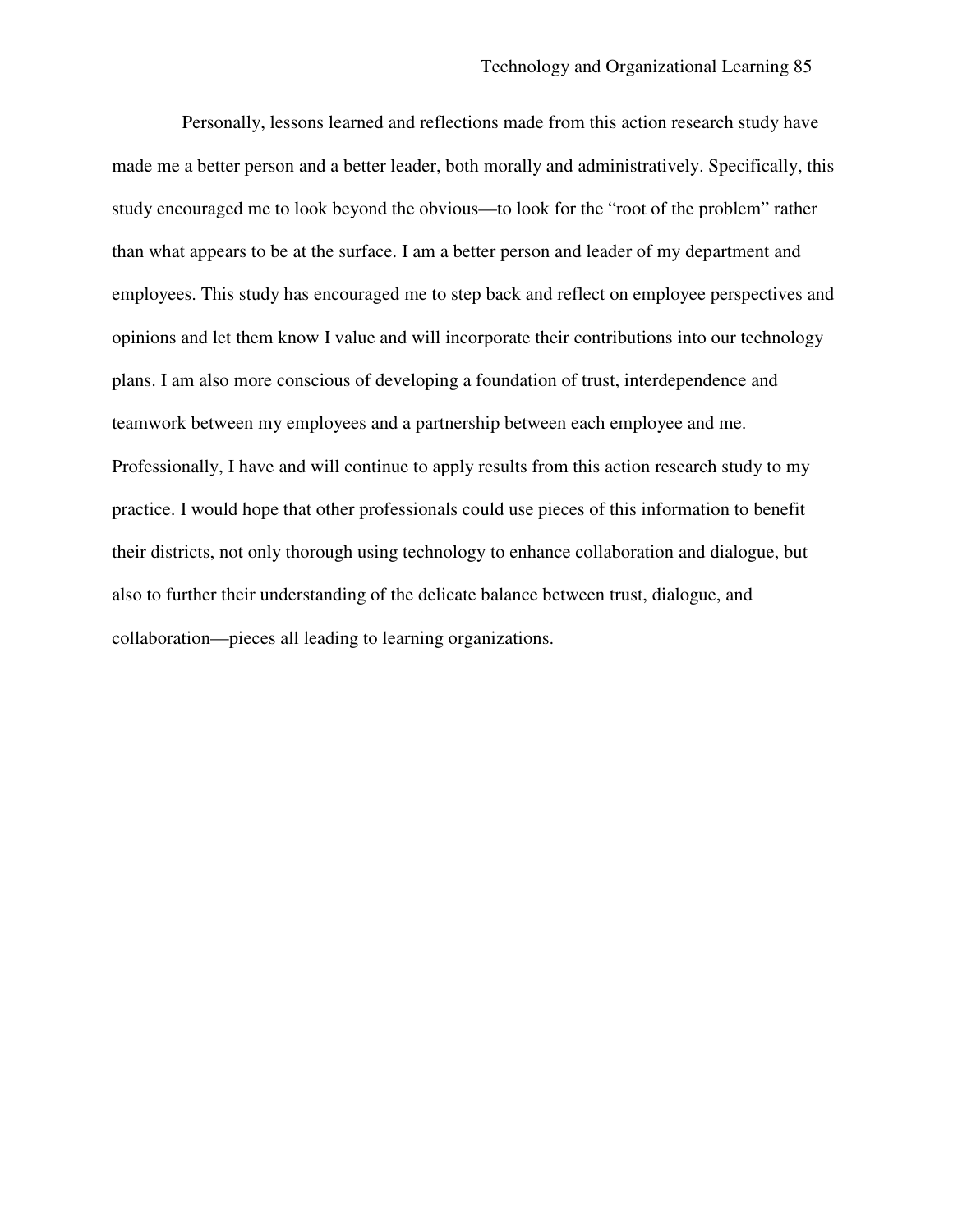### References

- Argyris, C. and Schon, D. (1996). *Organizational learning II: Theory, method and practice,* Reading, MA: Addison Wesley.
- Author. (April 18, 1979). The Belmont report: Ethical principles and guidelines for the protection of human subjects of research. The National Commission for the Protection of Human Subjects of Biomedical and Behavioral Research. Retrieved January 10, 2004, from http://ohrp.osophs.dhhs.gov/humansubjects/guidance/belmont.htm.
- Bolman, L. G., & Deal, T. E. (1997). *Reframing organizations: Artistry, choice, and leadership* (2<sup>nd</sup> ed.). San Francisco: Jossey-Bass.
- Bradbury, H., & Reason, P. (2001). *Handbook of Action Research,* pp. 447-454. Thousand Oaks: Sage Publications Ltd.
- Bryk, A.S., & Schneider, B.L. (2002). *Trust in schools: A core resource for improvement.* New York, NY: Russell Sage Foundation.
- Brown, A. (1992). Organizational Culture: The key to effective leadership and program design. *Leadership and Organizational Development Journal, 13 (2)*, 3-6.
- Bruffee, K. A. (1999). *Collaborative learning: Higher education, interdependence, and the authority of knowledge* (2<sup>nd</sup> ed.). Baltimore: The John Hopkins University Press.
- Campbell, E. (2003). Let right be done: Trying to put ethical standards into practice. In P. T. Begley and O. Johansson (eds.), *The Ethical Dimensions of School Leadership*, pp. 106- 125. Netherlands: Kluwer Academic Publishers.
- Cardno, C. (2002). Team learning: Opportunities and challenges for school leaders. *School Leadership & Management, 22(2)*, 211-223.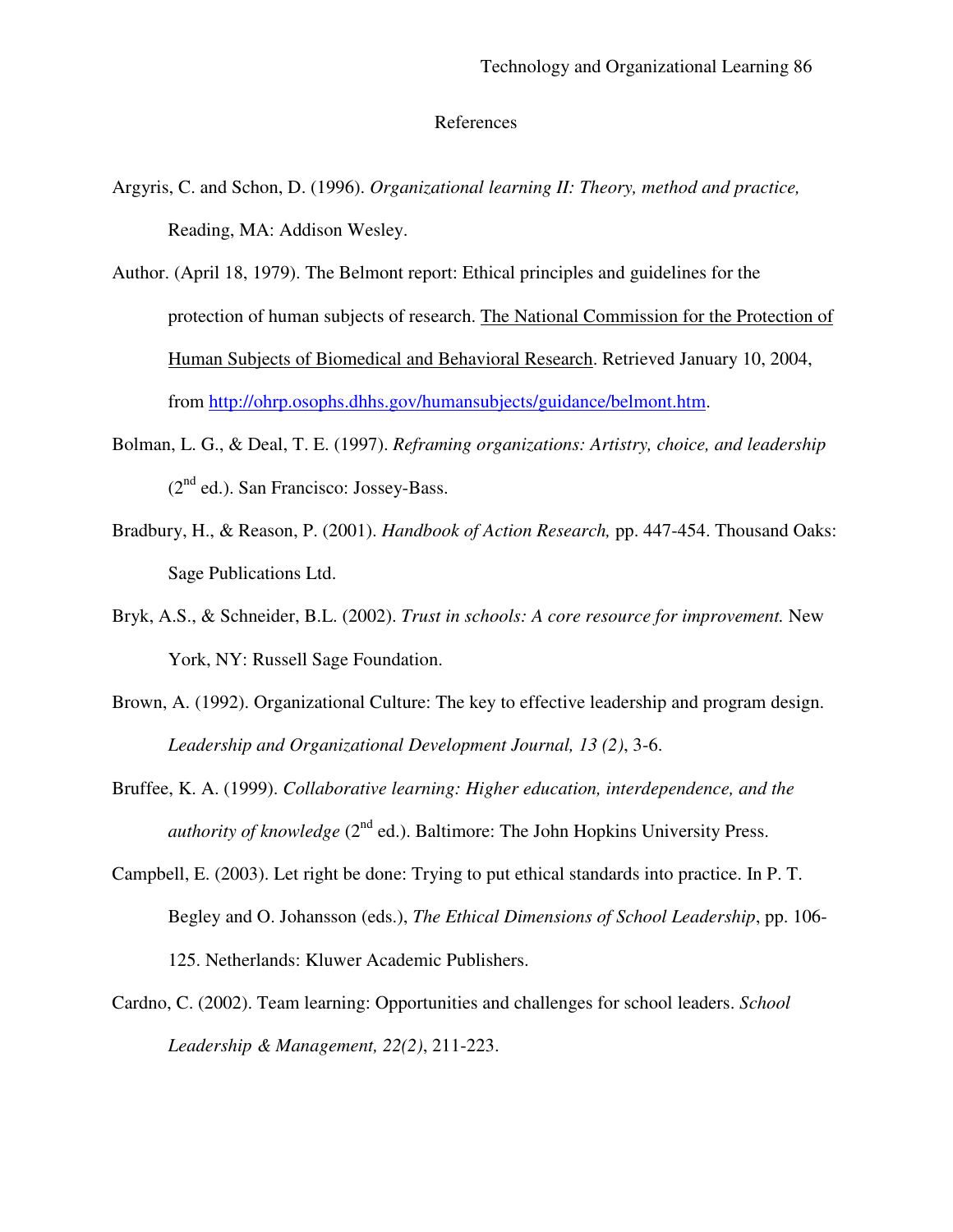- Cook, S. D. N. & Yanow, D. (1996). Culture and organizational learning. In M. B. Cohen & L. S. Sproull (Eds.), *Organizational learning*, (pp. 430-459). Thousand Oaks, CA: Sage Publications.
- Creswell, J. W. (2002). Action Research Designs. *Educational Research*. Saddle River, NJ: Merrill Prentice-Hall.
- Datnow, A. (2005). The sustainability of comprehensive school reform models in changing district and state contexts. *Educational Administration Quarterly, 41(1),* 121-153.
- Davis, J. R. (2003). Change: Moving forward gracefully. In J. R. Davis, *Learning to lead: A handbook for postsecondary administrators* (pp. 152-174). Westport, CT: American Council on Education and Praeger Publishers.
- Detienne, K. B., & Jackson, L. A. (2001). Knowledge management: Understanding theory and developing strategy. *Competitiveness Review, 11(1)*, 1-11.
- Donaldson, J. F. (1998). The nature and role of the organizational sponsor. In P. S. Cookson (Ed.), *Program planning for the training and continuing education of adults* (pp. 175- 206). Melbourne, FL: Kreiger Publishing.
- Doyle, L. H. (2004). Leadership for community building: Changing how we think and act. *The Clearing House, 77(5)*, 196-200.
- Fullan, M. (1996) Leadership for Change In K. Leithwood et al. (Eds.) *International Handbook of Educational Leadership and Administration*, (pp. 701-722) London: Kluwer.
- Giles, C. & Hargreaves, A. (2006). The sustainability of innovative schools as learning organizations and professional learning communities during standardized reform. *Educational Administration Quarterly, 42(1),* 124-156.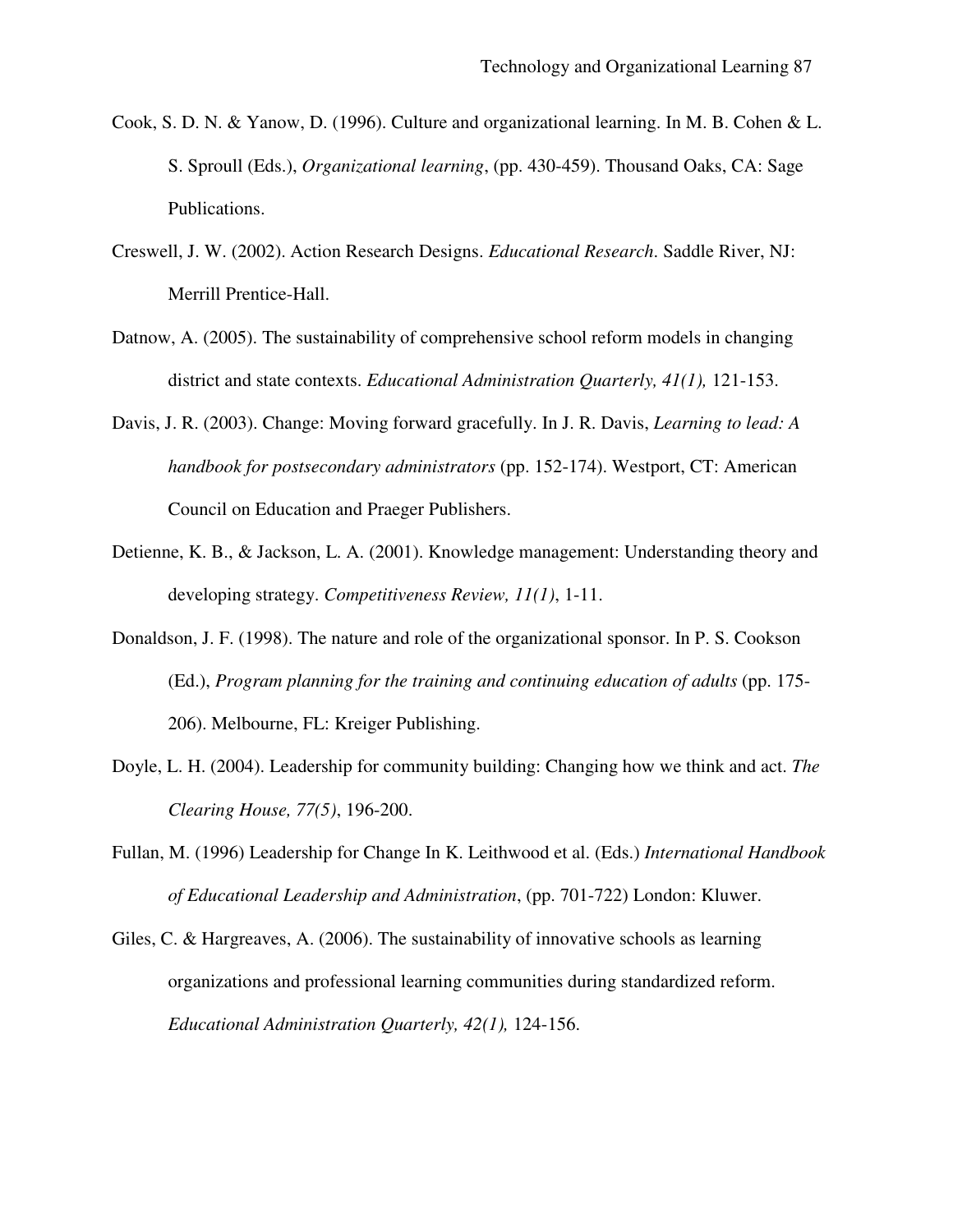- Grogan, M. (2003). Laying the groundwork for a reconception of the superintendency from feminist postmodern perspectives In M. D. Young and L. Skrla (Eds.), *Reconsidering feminist research in educational leadership*, (pp. 9-34). Albany, NY: State University of New York Press.
- Hanson, M. (December 2001). Institutional theory and educational change. *Educational Administration Quarterly 37(5)*, 637-661.
- Herr, K., & Anderson, G. L. (2005). *The action research dissertation*. Thousand Oaks, CA: Sage Publications.
- Janz, B. & Prasarnphanich, P. (2003). Understanding the antecedents of effective knowledge management: The importance of a knowledge-centered culture. *Decision Science, 34(2)*, 351-384.
- Katzenbach, J. R., & Smith, D. K. (1993). The discipline of teams. *Harvard Business Review, 71 (2)*, 111-120.
- Katzenbach, J. R., & Smith, D. K. (2003). *The wisdom of teams: Creating the high-performance organization*. New York: Harper Business Essentials.
- Leithwood, K., Jantzi, D. & Steinbach, R. (1998). Leadership and other conditions which foster organizational learning in schools. In K. Leithwood and K. S. Louis (Eds.) *Organizational learning in schools*, (pp. 67-90). Lisse: Swets & Zeitlilnger Publishers.
- Leithwood, K., Lawrence, L., & Sharrett, L. (1998). Conditions fostering organizational learning in schools. *Educational Administration Quaarterly, 34*, 243-276.
- Leithwood, K. & Jantzi, D. (1999). Transformational school leadership effects: A replication. *School Effectiveness and School Improvement, 10(4)*, 451-479.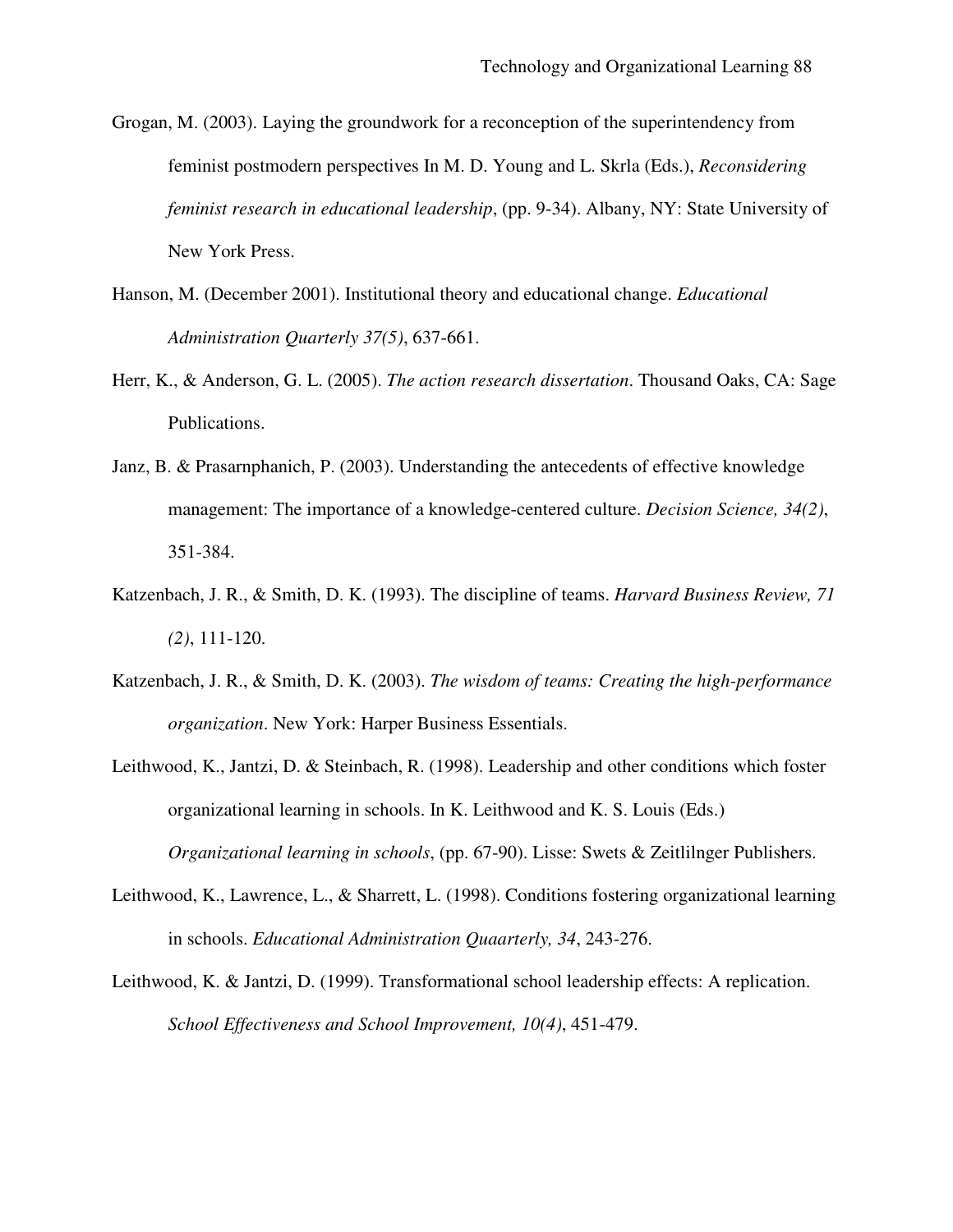- Louis, K. S. & Leithwood, K. (1998). From organizational learning to professional learning communities. K. Leithwood and K. S. Louis (Eds.) *Organizational learning in schools*, (pp. 275-285). Lisse: Swets & Zeitlilnger Publishers.
- Mai, R. (2004). Leadership for school improvement: Cues from organizational learning and renewal efforts. *The Educational Forum, 68(3)*, 211-221.
- McCombs, B. L. & Whisler, J. S. (1997). What is learner centered? In B. L. Mc Combs and J. S. Whisler. *The learner centered classroom and school: Strategies for increasing student motivation and achievement* (p. 1-35). San Francisco, CA: Jossey-Bass.
- Means, M. (2005, October 11). Teachers' stipends not merit pay, Brenning insists. Pleasant Valley Daily Tribune. Retrieved January 15, 2006, from http://www.pleasantvalleytribune.com
- Means, M. (2005, December 13). Task force member wants all students to be college-ready. Pleasant Valley Daily Tribune. Retrieved January 15, 2006, from http://www.pleasantvalleytribune.com
- Mitchell, C. & Sackney, L. (1998). Learning about organizational learning. In K. Leithwood and K. S. Louis (Eds.) *Organizational learning in schools*, (pp. 177-199). Lisse: Swets & Zeitlilnger Publishers.
- Morgan, G. (1997). *Images of Organization* (3rd Edition). Thousand Oaks, CA: Sage Publications.
- Mulford, B. & Silins, H. (2003). Leadership for organizational learning and improved student outcomes—What do we know? *Cambridge Journal of Education, 33(2)*, 175-195.
- National School Public Relations Association, Communication Matters for Leading Superintendents (2006). *Internal communication: Unlocking this key catalyst will boost*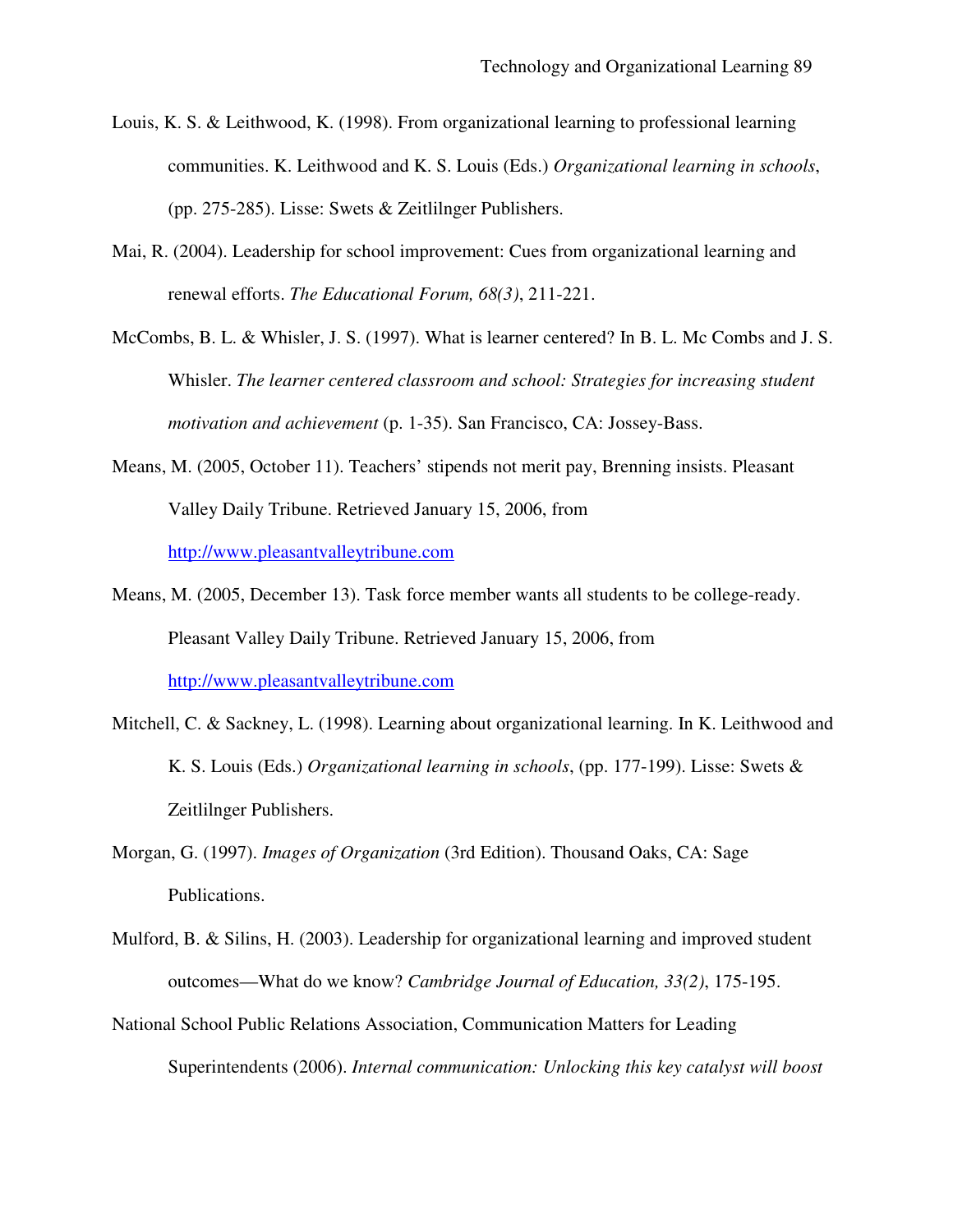*your district's productivity.* Retrieved February 16, 2006, from

http://www.nspra.org/CMV2N5Internal.htm.

- Nelson, A. (2006, January 6). Teachers group at rock bridge questions board. Pleasant Valley Daily Tribune. Retrieved January 15, 2006, from http://www.pleasantvalleytribune.com
- Nonaka, I., & Takeuchi, H. (1995). *The knowledge-creating company*. New York: The Oxford University Press.
- Pleasant Valley Comprehensive Communications Plan, 2006-2007.
- Pleasant Valley Comprehensive Communications Plan, 2007-2008.
- Rusch, E. A. (2005). Institutional barriers to organizational learning in school systems: The power of silence. *Educational Administration Quarterly, 41(1)*, 83-120.
- Schein, E. H. (1996). Culture: The missing concept in organizational studies. *Administrative Science Quarterly, 41*, 229-240.
- Schein, E. H. (2000). Sense and nonsense about culture and climate. In N. M. Ashkanasy, C. P. M. Wilderom, & M. F. Peterson (Eds.), *Handbook of Organizational Culture & Climate* (pp. xxiii-xxx). Thousand Oaks, CA: Sage Publications.
- Schein, E. H. (1992). *Organizational Culture and Leadership.* San Francisco: Jossey-Bass, 1985,  $2<sup>nd</sup>$  ed., 1992.
- Senge, P. M. (1990). *The Fifth Discipline.* New York: Currency Doubleday Publishing.
- Stuart, C. A. (1998). Care and concern: An ethical journey in participatory action research. *Canadian Journal of Counseling, 32(4),* 298-314.
- Tschannen-Moran, M. (2001). Collaboration and the need for trust. *Journal of Educational Administration, 39(4)*, 308-331.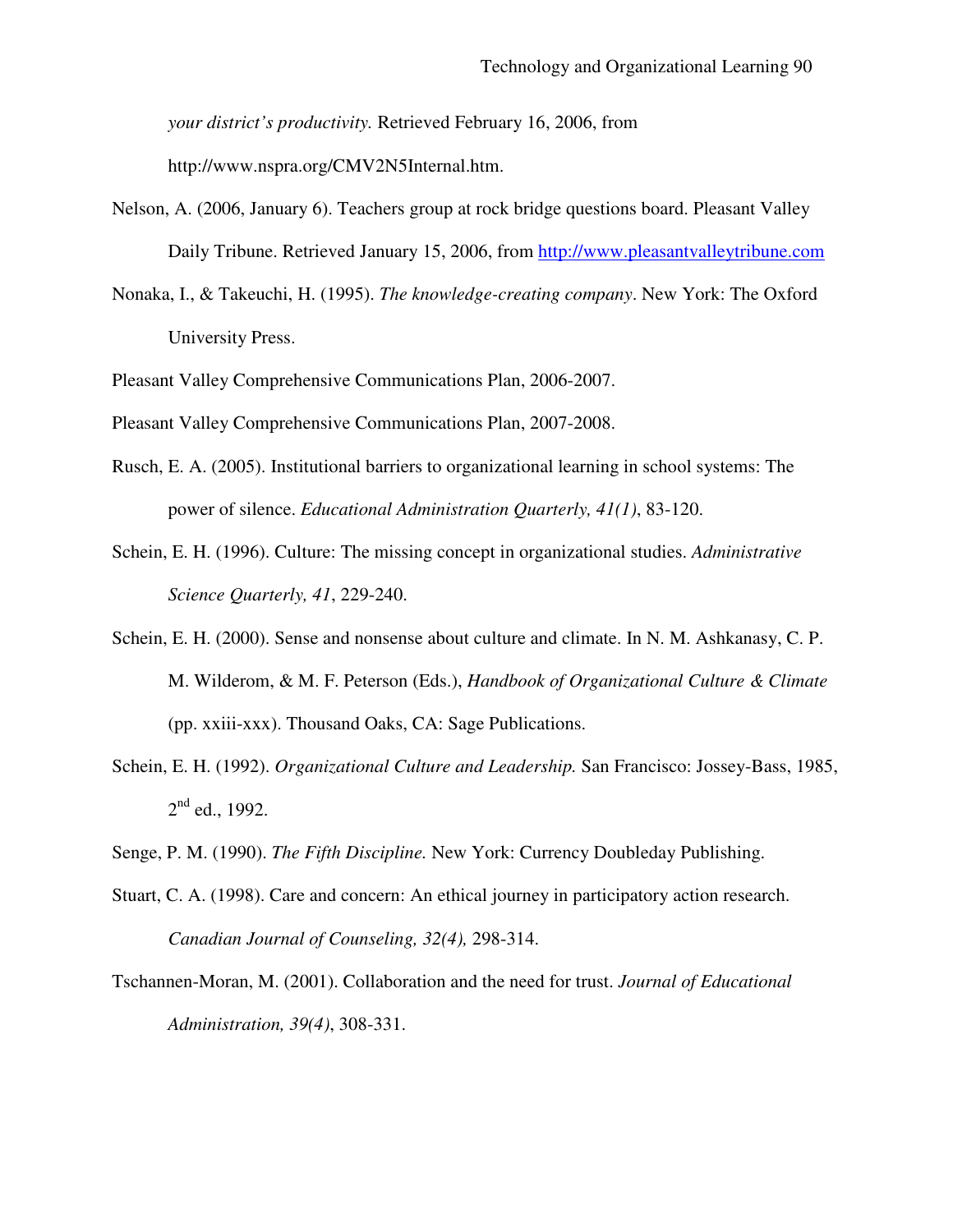- Tschannen-Moran, M., & Hoy, W.K. (1998). Trust in schools: A conceptual and empirical analysis. *Journal of Educational Administration, 36(3/4),* 334-352.
- Young, M. D. (2003). Considering (irreconcilable?) contradictions in cross-group feminist research. In M. D. Young & L. Skrla (Eds.), *Reconsidering feminist research in educational leadership*, pp. 35-79. Albany, NY: State University of New York Press.
- Yukl, G. (2002). *Leadership in organizations* (5th Edition). Upper Saddle River, NJ: Prentice Hall.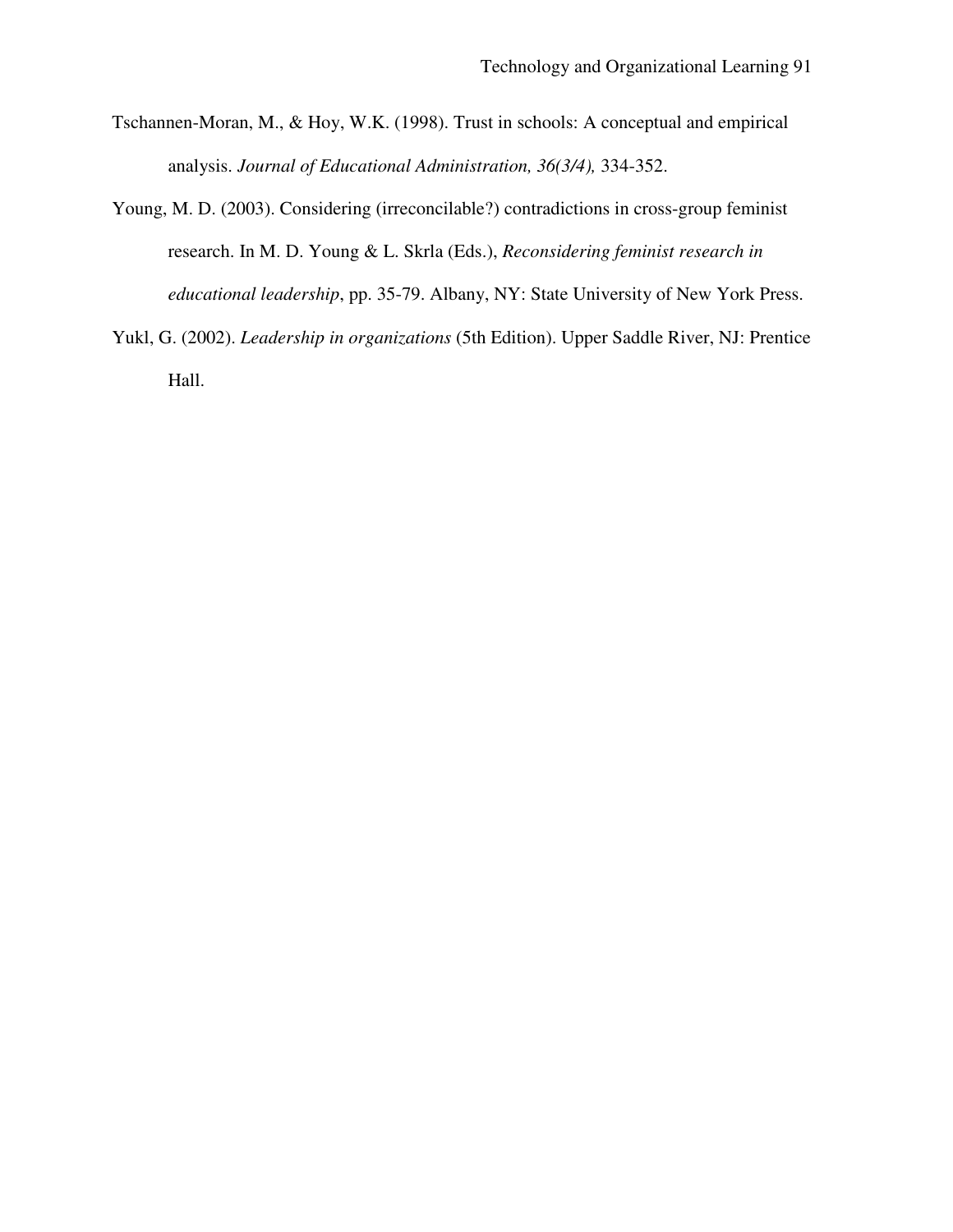# Appendix A

# IRB Approval and Consent Form



# **Campus Institutional Review Board**

University of Missouri-Columbia

483 McReynolds Hall Columbia, MO 65211-1150

PHONE: (573) 882-9585 FAX: (573) 884-0663

| Project<br>Number:        | 1083017                                                                                                                                                            |
|---------------------------|--------------------------------------------------------------------------------------------------------------------------------------------------------------------|
| Project Title:            | A Leadership Approach to Using Technology to Enhance Organizational<br>Learning and the Creation of a Knowledge-Centered Culture in this School<br><b>District</b> |
| Approval Date: 05-08-2007 |                                                                                                                                                                    |
| Expiration<br>Date:       | 05-08-2008                                                                                                                                                         |
| Investigator(s):          | Grogan, Margaret Mary<br>Stephenson, Gloria Edd                                                                                                                    |
| Level Granted:            | Expedited                                                                                                                                                          |

# **CAMPUS INSTITUTIONAL REVIEW BOARD APPROVAL FORM UNIVERSITY OF MISSOURI-COLUMBIA**

This is to certify that your research proposal involving human subject participants has been reviewed by the Campus IRB. This approval is based upon the assurance that you will protect the rights and welfare of the research participants, employ approved methods of securing informed consent from these individuals, and not involve undue risk to the human subjects in light of potential benefits that can be derived from participation.

Approval of this research is contingent upon your agreement to:

(1) Adhere to all UMC Policies and Procedures Relating to Human Subjects, as written in accordance with the Code of Federal Regulations (45 CFR 46).

(2) Maintain copies of all pertinent information related to the study, included but not limited to, video and audio tapes, instruments, copies of written informed consent agreements, and any other supportive documents for a period of **three (3) years** from the date of completion of your research.

(3) Report potentially serious events to the Campus IRB (573-882-9585) by the most expeditious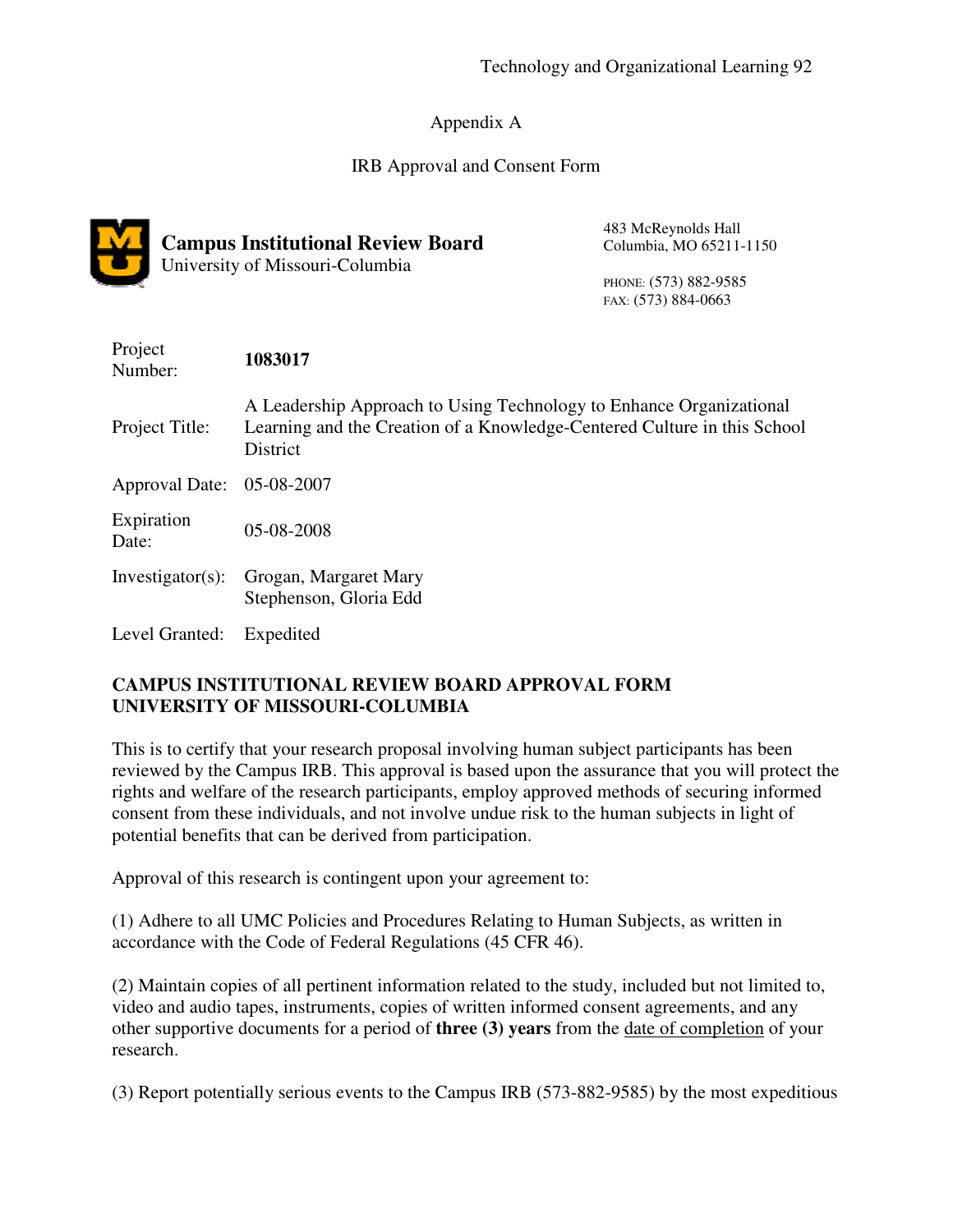means and complete the eIRB "Campus Adverse Event Report". This may be accessed through the following website: http://irb.missouri.edu/eirb/.

(4) IRB approval is contingent upon the investigator implementing the research activities as proposed. Campus IRB policies require an investigator to report any deviations from an approved project directly to the Campus IRB by the most expeditious means. All human subject research deviations must have prior IRB approval, except to protect the welfare and safety of human subject participants. If an investigator must deviate from the previously approved research activities, the principal investigator or team members must:

a. Immediately contact the Campus IRB at 882-9585.

b. Assure that the research project has provisions in place for the adequate protection of the rights and welfare of human subjects, and are in compliance with federal laws, University of Missouri-Columbia's FWA, and Campus IRB policies/procedures.

c. Complete the "Campus IRB Deviation Report". This may be accessed through the following website: http://irb.missouri.edu/eirb/.

(5) Submit an Amendment form to the Campus IRB for any proposed changes from the previously approved project. Changes may not be initiated without prior IRB review and approval except where necessary to eliminate apparent and immediate dangers to the subjects. The investigator must complete the Amendment form for any changes at http://irb.missouri.edu/eirb/.

(6) Federal regulations and Campus IRB policies require continuing review of research projects involving human subjects. Campus IRB approval will expire one (1) year from the date of approval unless otherwise indicated. Before the one (1) year expiration date, you must submit Campus IRB Continuing Review Report to the Campus IRB. Any unexpected events are to be reported at that time. The Campus IRB reserves the right to inspect your records to ensure compliance with federal regulations at any point during your project period and three (3) years from the date of completion of your research.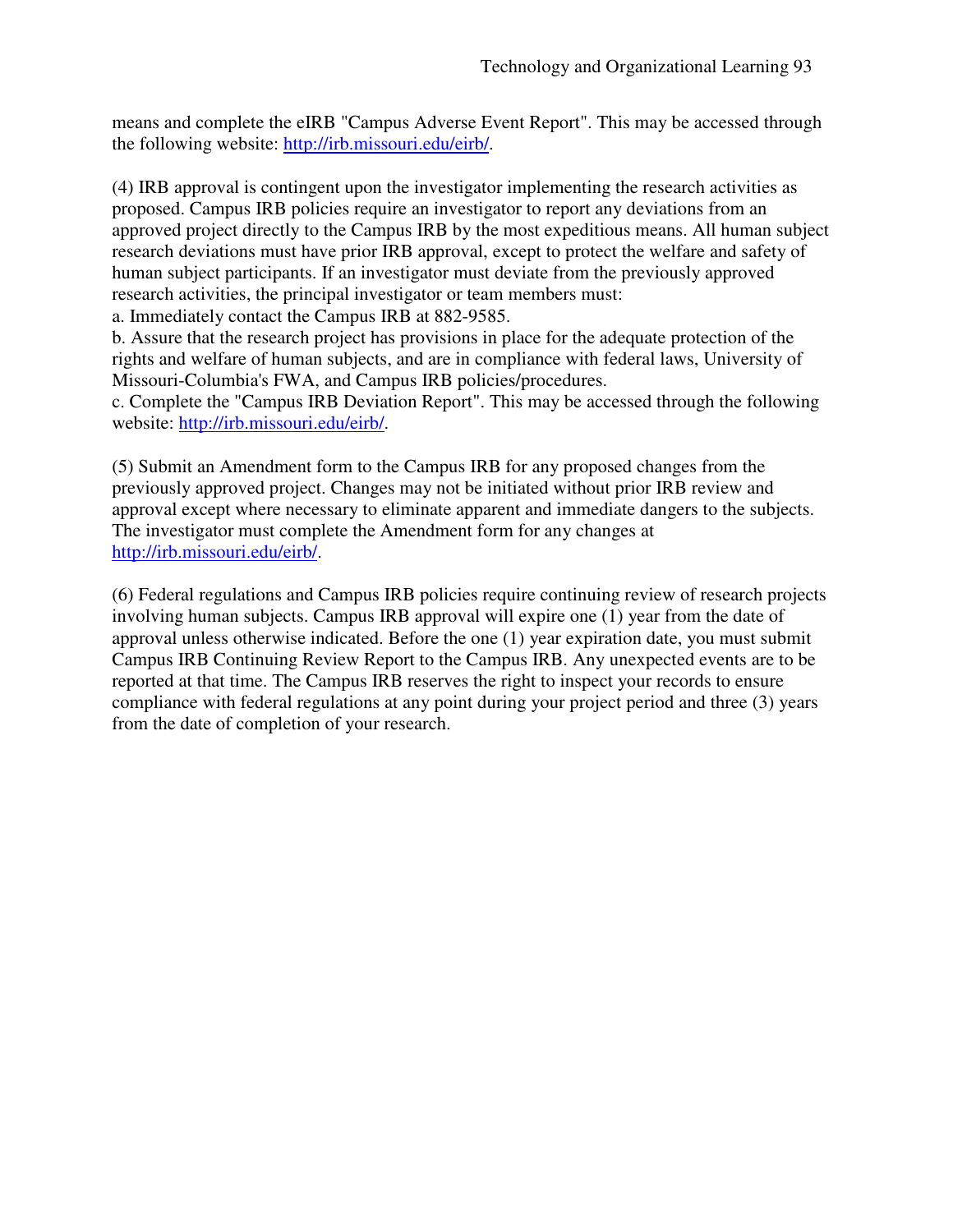## **Using Technology to Enhance Communications and Organizational Learning in Pleasant Valley Schools**

### Informed Consent for Interviews

This form requests your consent to participate in an Action Research (AR) project to gain feedback on and to improve the use of technology communications contributing to organizational learning. The research project will be conducted by Gloria Stephenson under the direction of Dr. Margaret Grogan, Professor and Chair, Department of Educational Leadership and Policy Analysis in the College of Education at the University of Missouri-Columbia.

Project description: This project seeks to gain feedback from the faculty, staff, and administrators on the effectiveness of technology toward increasing professional talk and collaboration amongst staff, thereby leading toward organizational learning. The AR project will include interviews and surveys of participants if program goals have been met. All interviews will be audio-taped and transcribed. Participants will have the opportunity to read relevant transcripts for accuracy.

Potential Benefits and Concerns: The project has the potential to assist with the development of and progress toward organizational learning in the Pleasant Valley School District, through using technology for increased communications, professional talk, and collaboration.

Confidentiality: All information regarding this project will be kept confidential according to legal and ethical guidelines. All information associated with project participants will be kept in locked files accessible only to the AR team and destroyed three years after completion of the project. All identifying information will be cleansed prior to any dissemination of findings and any data disseminated will be in aggregate form. Every effort will be made to protect the accuracy and confidentiality of the data and of the respondents.

Participation is Voluntary: Your participation is entirely voluntary. You can freely withdraw from the project at any time without negative consequences and information related to you will be destroyed.

Results of the Study. The results of this study will be used to further develop and improve the use of technology to enhance organizational learning in this school district and can hopefully used as a model for other districts.

Questions? Please contact Gloria Stephenson (816-918-8916 or geshwb@mizzou.edu) or Dr. Margaret Grogan (573-882-8221 or groganm@missouri.edu) with any questions or concerns. If you have questions about your rights as a research project participant, you may contact the MU Institutional Review Board at 573-882-9585.

# PLEASE DETACH THIS PAGE AND GIVE TO THE PROJECT REPRESENTATIVE

Please check the appropriate line to indicate that you have read and understand this letter: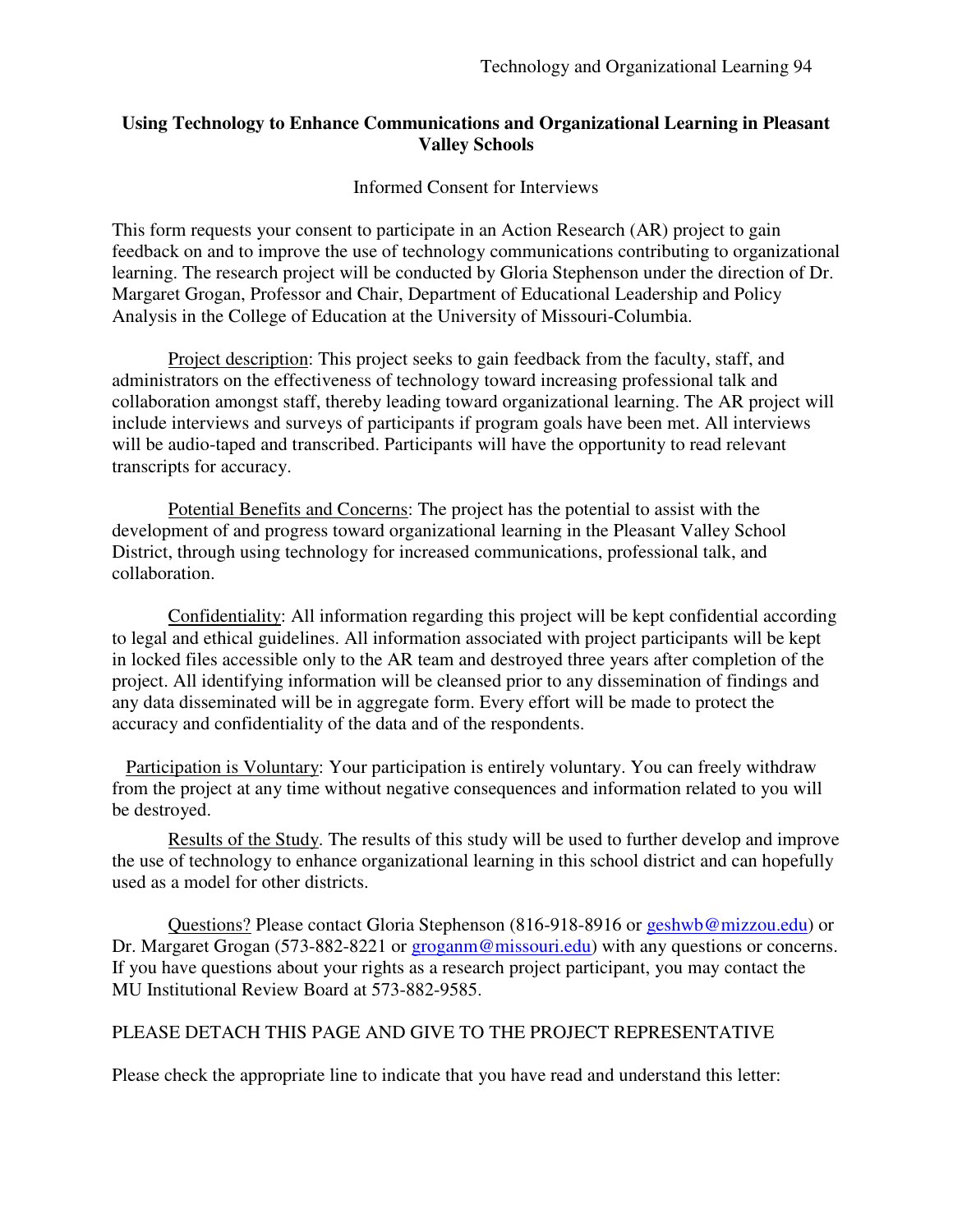\_\_\_\_\_ I give consent to participate in this project. I understand that I will participate in interviews designed to gain information about my perceptions of the use and integration of technology to enhance communications, professional talk, and collaboration within the Pleasant Valley School District.

\_\_\_\_\_ I would like more information before giving consent. Please call me at \_\_\_\_\_\_\_\_\_\_.

\_\_\_\_\_ I do not give consent to participate.

Signed: \_\_\_\_\_\_\_\_\_\_\_\_\_\_\_\_\_\_\_\_\_\_\_\_\_\_\_\_\_\_\_\_\_\_\_\_\_\_ \_\_\_\_\_\_\_\_\_\_\_\_\_\_\_\_\_

(Date)

NOTE: Informed consent MUST be documented by the use of a written consent form approved by the IRB, and signed by you or your legally authorized representative. A waiver of this requirement can only be granted by the University of Missouri-Columbia Campus Institutional Review Board for the Protection of Human Subjects in Research, in accordance with 45 CFR 46. Also, you WILL be given a copy of this form for your records.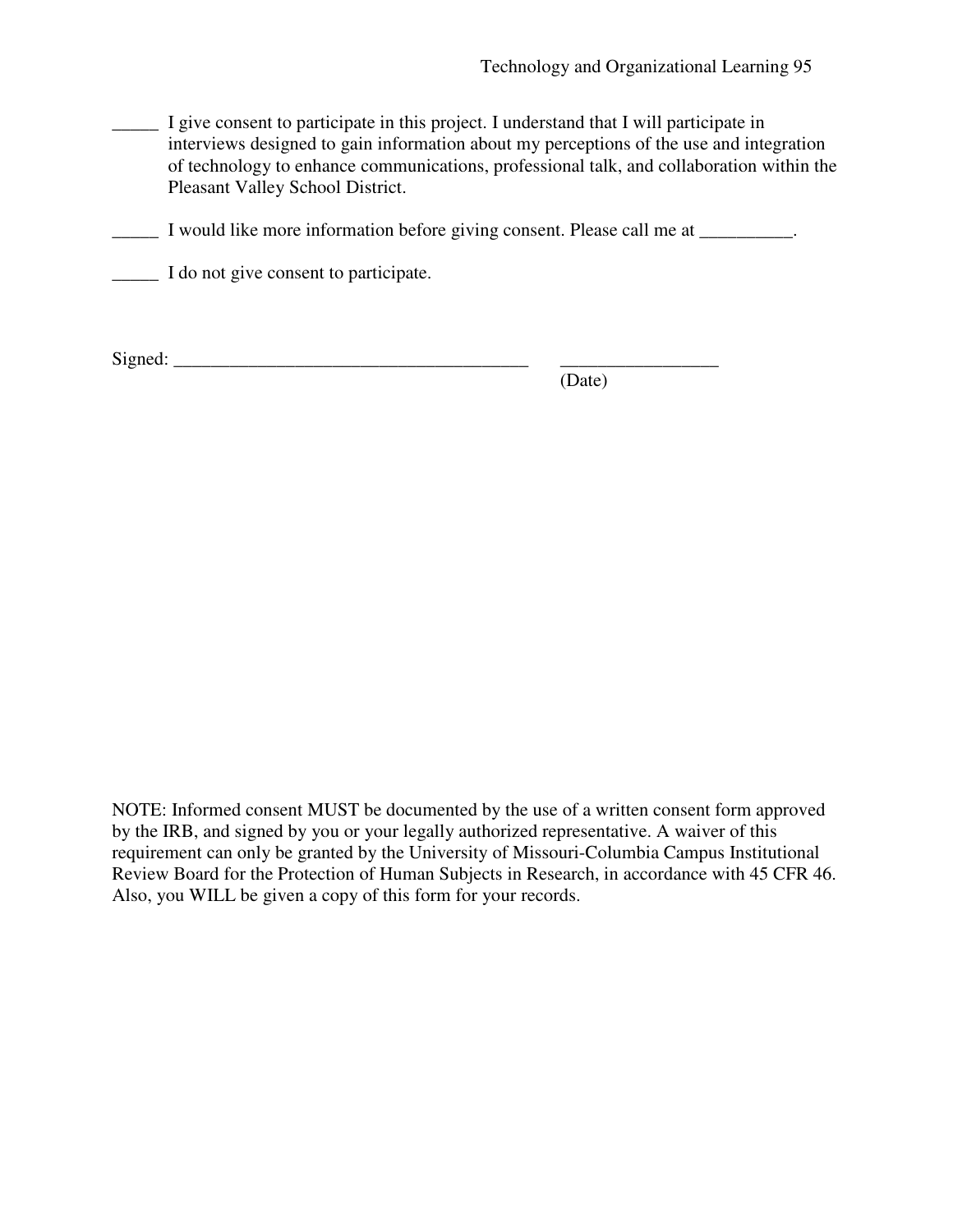# Appendix B

Interview Questions – Superintendent, Communications Coordinator, Building Administrators

# **Using Technology As a Communication Tool Interview Questions - Superintendent**

**Description:** *All questions will be designed to investigate the role of technology in enhancing communications inside Pleasant Valley School District.*

- 1. How many times a day do you use components of technology to communicate with colleagues? Please give me some examples of what you use and how you use it.
- 2. What technology communication tools give you the most information about what is happening in the District? Please give me some recent examples.
- 3. What technology communication tools give you the most opportunity to provide communication opportunities on a building level (within your cabinet, with your administrators and board)? On a district level (with all employees)?
- 4. Do you use pieces of technology for professional dialogue and collaboration? If so, what specifically do you use?
- 5. Do you feel communication through technology enhances opportunities for professional dialogue and communication? In what way?
- 6. Are there any downsides to using technology for professional dialogue and communication? For example?
- 7. How often do you use the Pleasant Valley Schools intranet/portal (PVSIntranet) in a week's time?
- 8. For what purposes do you use PVSIntranet?
- 9. For what purposes (if any) do you use "the grapevine" section of the portal (PVSIntranet)?
- 10. Do you think using technology specifically for professional dialogue and collaboration – for internal communications in the district can be improved? Please give specific examples.
- 11. Do you feel that professional dialogue is part of developing a learning organization? Why or why not and in what way(s)?
- 12. Is there anything else about your use of technology and internal communications that I could have asked you? Or anything else you would like to add?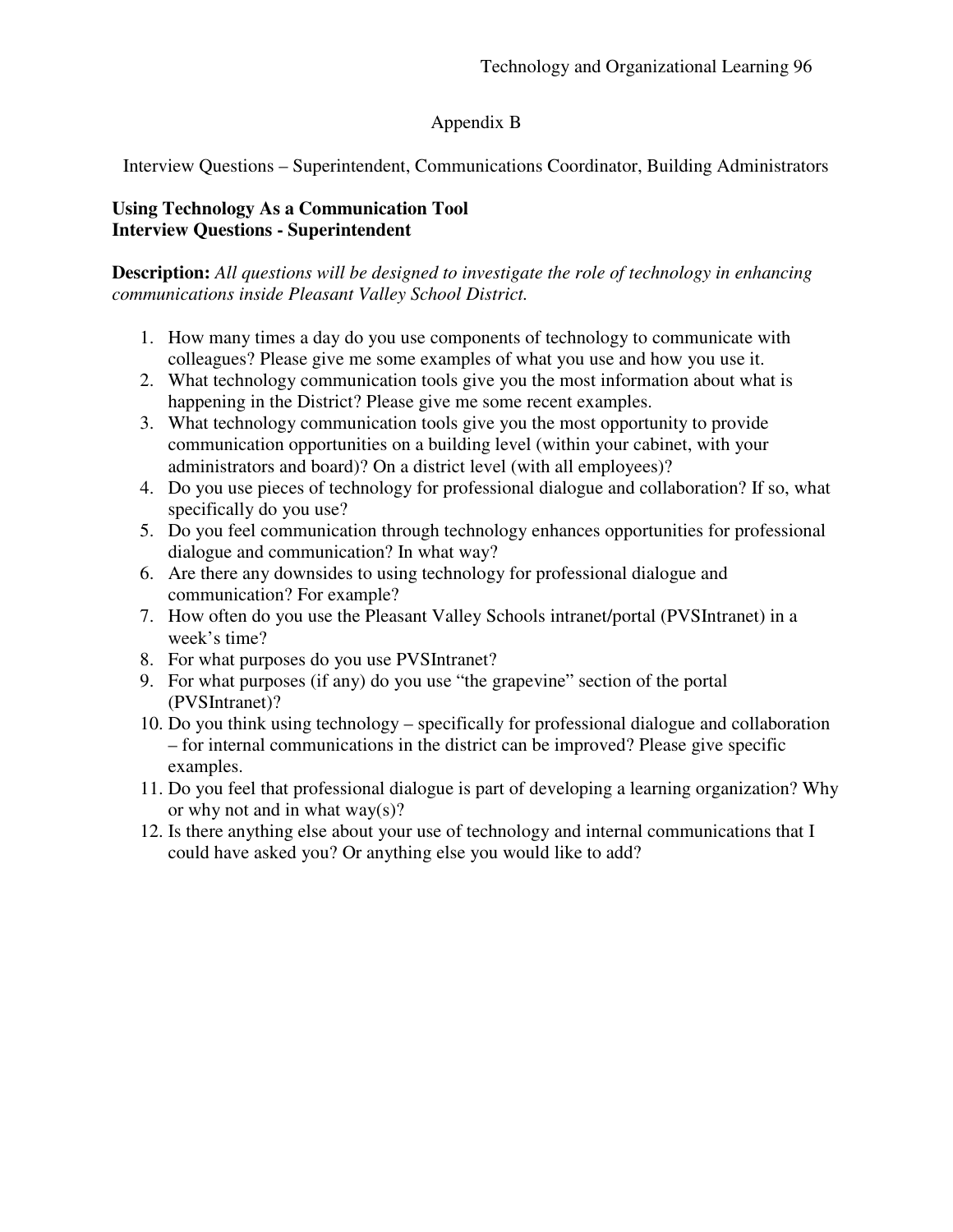## **Using Technology As a Communication Tool Interview Questions – Communications Coordinator**

**Description:** *All questions will be designed to investigate the role of technology in enhancing communications inside the Pleasant Valley School District.*

- 1. Can you describe your position and role in Pleasant Valley Schools?
- 2. How many times a day do you use components of technology to communicate with colleagues? Please give me some examples of what you use and how you use it.
- 3. What technology communication tools give you the most information about what is happening in the District? Please give me some recent examples.
- 4. What technology communication tools give you the most opportunity to participate in communication on a building level? On a district level?
- 5. Do you use pieces of technology for professional dialogue and collaboration? If so, what specifically do you use?
- 6. Do you feel communication through technology enhances opportunities for professional dialogue and communication? In what way?
- 7. Are there any downsides to using technology for professional dialogue and communication? For example?
- 8. For what purposes do you use PVSIntranet?
- 9. For what purposes do you use "the grapevine" section of the portal (PVSIntranet)?
- 10. Can you give me a summary of the "development/changes" in the portal (PVSIntranet) to meet staff needs over the last year to year and a half?
- 11. Do you think using technology specifically for professional dialogue and collaboration – internal communications in the district can be improved? Please give specific examples.
- 12. Is there anything else about your use of technology and internal communications that I could have asked you? Or anything else you'd like to add?